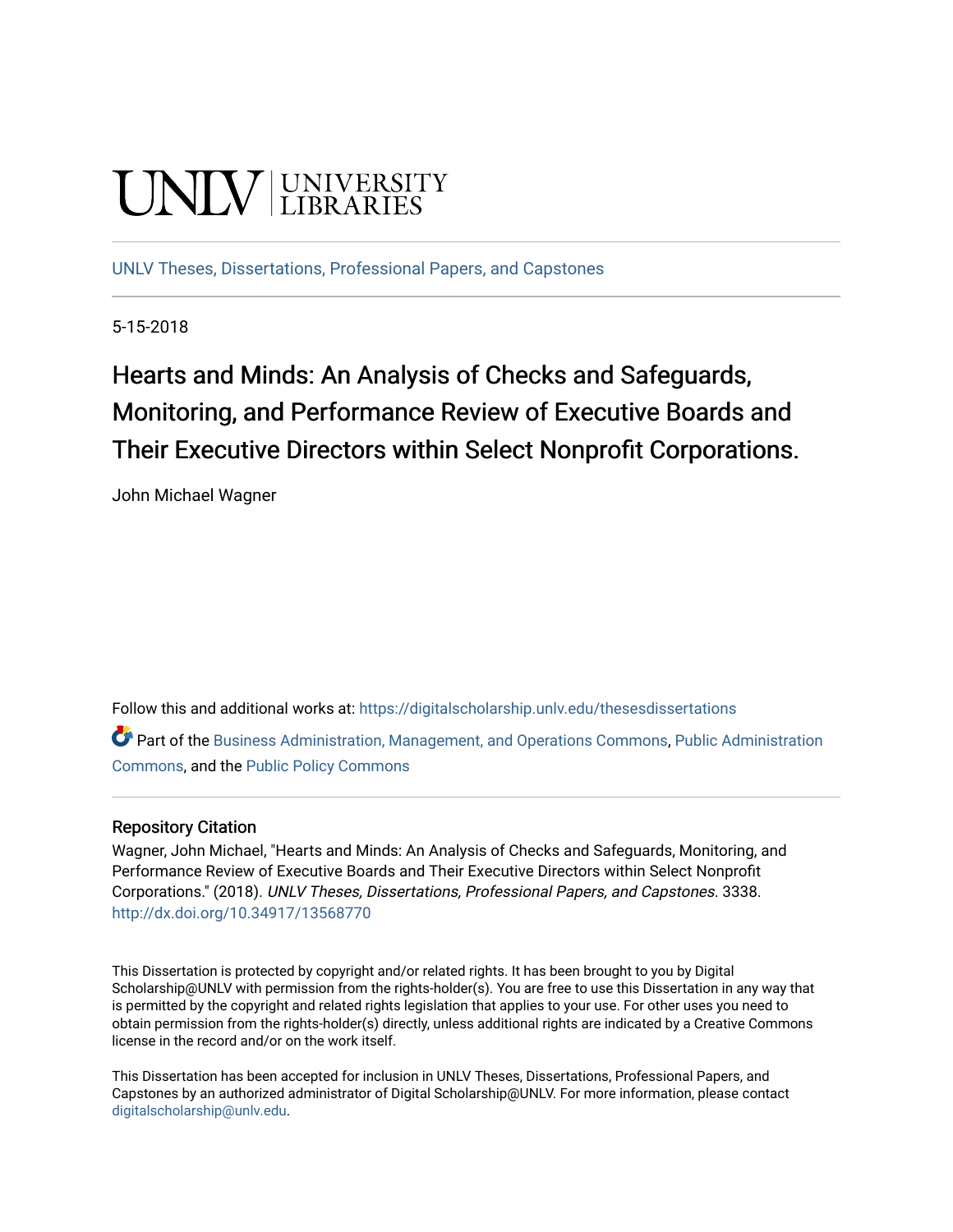## HEARTS AND MINDS: AN ANALYSIS OF CHECKS AND SAFEGUARDS,

#### MONITORING, AND PERFORMANCE REVIEW OF EXECUTIVE

## BOARDS AND THEIR EXECUTIVE DIRECTORS

### WITHIN SELECT NONPROFIT

#### CORPORATIONS

By

John Michael Wagner

Bachelor of Science – Microbiology Brigham Young University 2005

Master of Public Administration University of Nevada, Las Vegas 2008

A dissertation submitted in partial fulfillment of the requirements for the

Doctor of Philosophy – Public Affairs

School of Public Policy and Leadership Greenspun College of Urban Affairs The Graduate College

University of Nevada, Las Vegas May 2018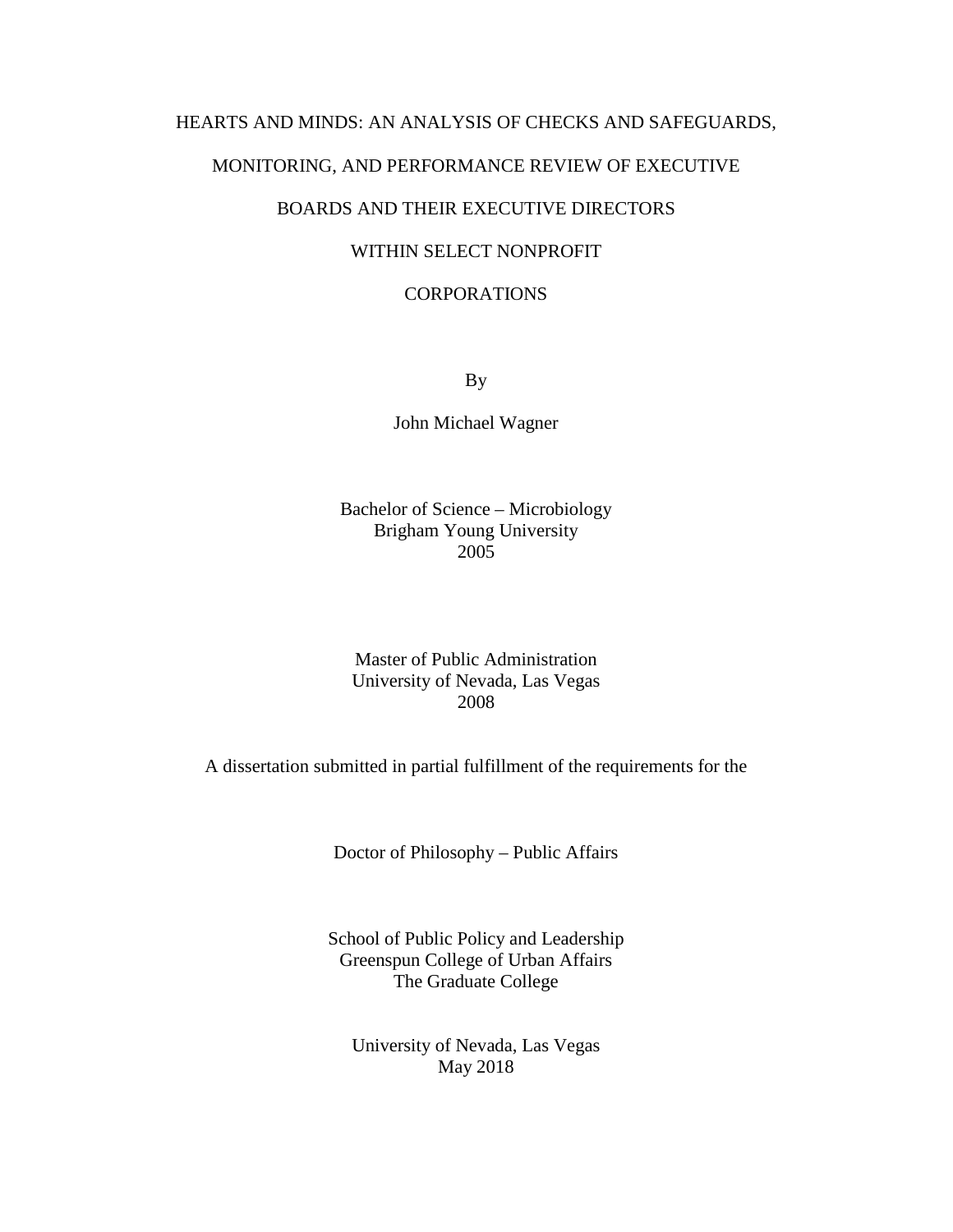

## **Dissertation Approval**

The Graduate College The University of Nevada, Las Vegas

May 10, 2018

This dissertation prepared by

John Michael Wagner

entitled

Hearts and Minds: An Analysis of Checks and Safeguards, Monitoring, and Performance Review of Executive Boards and Their Executive Directors Within Select Nonprofit Corporations

is approved in partial fulfillment of the requirements for the degree of

Doctor of Philosophy – Public Affairs School of Public Policy and Leadership

Jessica Word, Ph.D *Examination Committee Member*

Helen Neill, Ph.D *Examination Committee Member*

Robert Randolph, Ph.D *Graduate College Faculty Representative*

Christopher Stream, Ph.D<br> *Examination Committee Chair*<br> *Craduate College Interim Dean Examination Committee Chair Graduate College Interim Dean*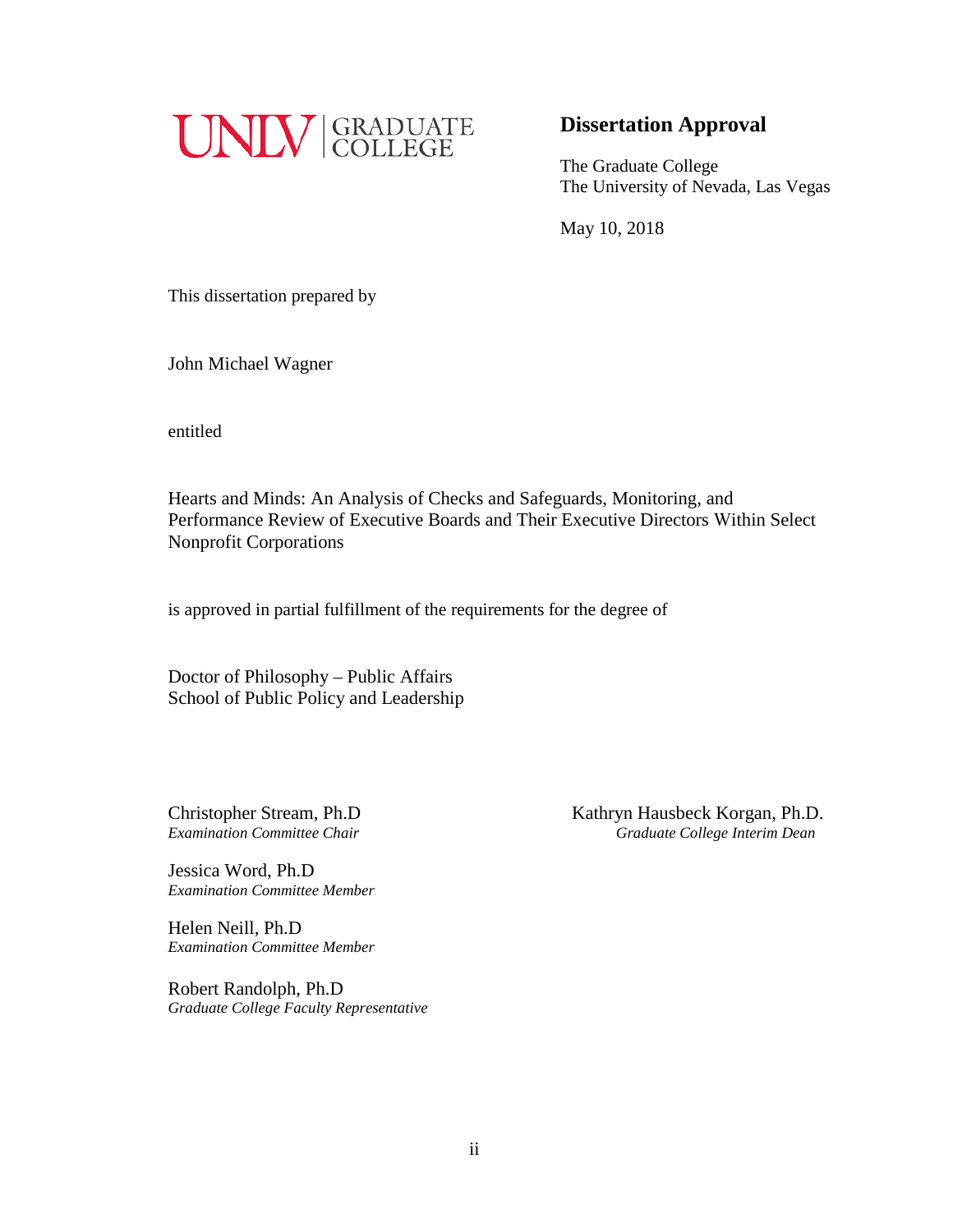#### **ABSTRACT**

Horror stories of ineffective nonprofit organization management arise in the media far too often. When these stories emerge, the public demands accountability from those responsible. Ultimately, accountability rests with the fiduciaries of the organization. For nonprofit organizations in the United States, fiduciary responsibility and accountability reside with the board of directors.

Board governance has been widely studied in the for-profit sector. Due to the critical nature of the work nonprofits perform, there has been an increasing effort to study board governance in nonprofit organizations. Employing in depth interviews, with both executive directors and board members, checks and safeguards such as contracts, performance review, and monitoring were examined. What began as an exploration of two-competing theories (Agency Theory and Stewardship Theory), resulted in the unmasking of the subtlety of effective governance (both contractual and socio-relational), the illusory promises of formalization, and a novel application of Kingdom's Multiple Streams Approach (MSA) in nonprofit board governance.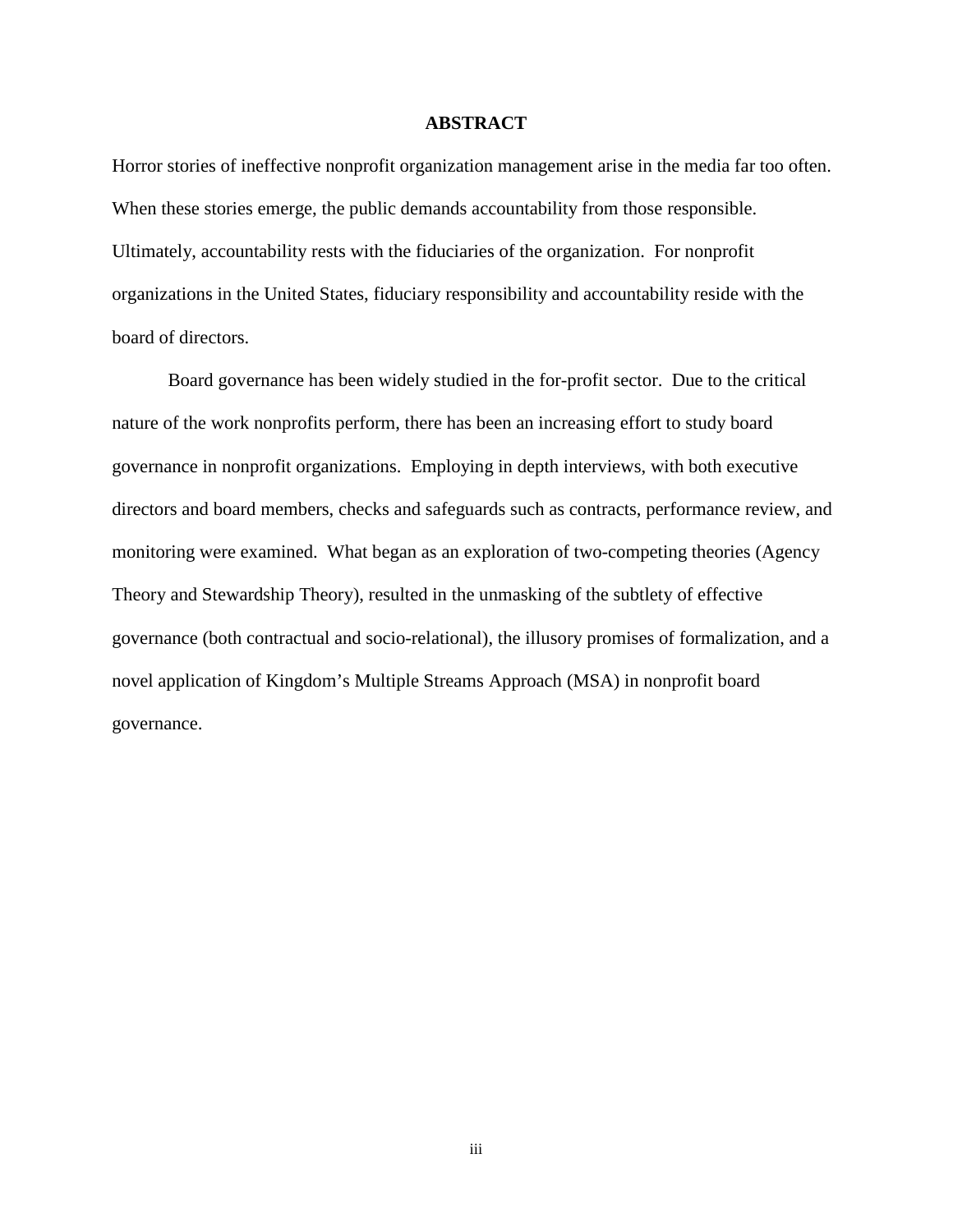#### **DEDICATION**

I would like to dedicate this dissertation to those working every day in the nonprofit sector to accomplish their missions with limited resources. I dedicate this to those who support those in need, heal those in pain, secure those in danger, shelter those in fear, and catch those who would otherwise fall through the cracks of society were it not for their efforts. I dedicate it to those who help others as I was once helped.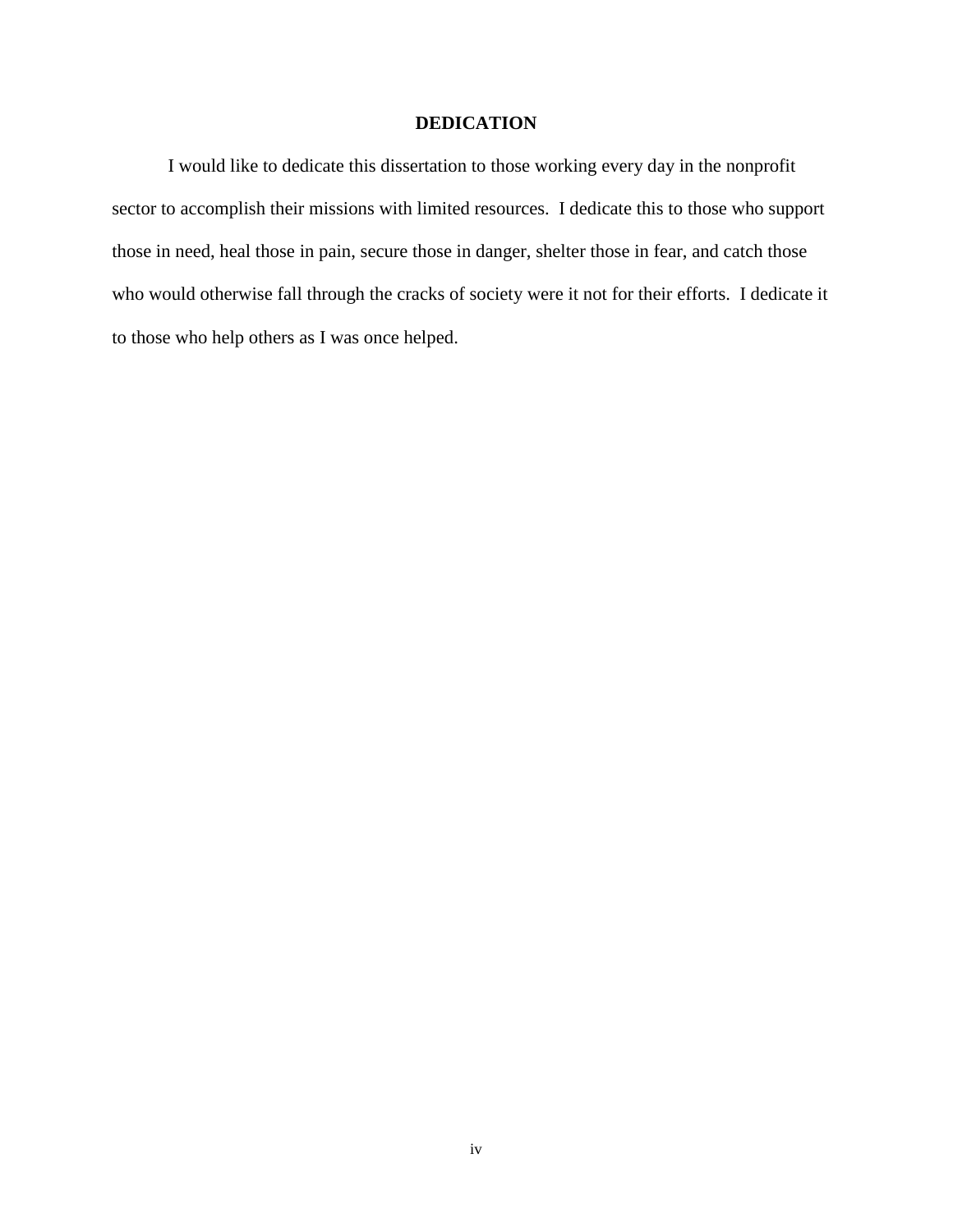#### **ACKNOWLEDGEMENTS**

I would like to acknowledge the work and guidance of my dissertation committee (Dr. Christopher Stream, Dr. Jessica Word, Dr. Helen Neill, and Dr. Robert Randolph). I would especially like to thank Dr. Jessica Word who supported me through a very tough time in this process and who inspired me to study the nonprofit sector.

I would like to acknowledge Dottie Shank Barnett and Beverly Petrelis for their enduring and powerful daily encouragement. I deeply appreciate those that participated in my surveys. I am grateful for their time and willingness to share. Lastly, I would like to acknowledge the love and support of my family and friends.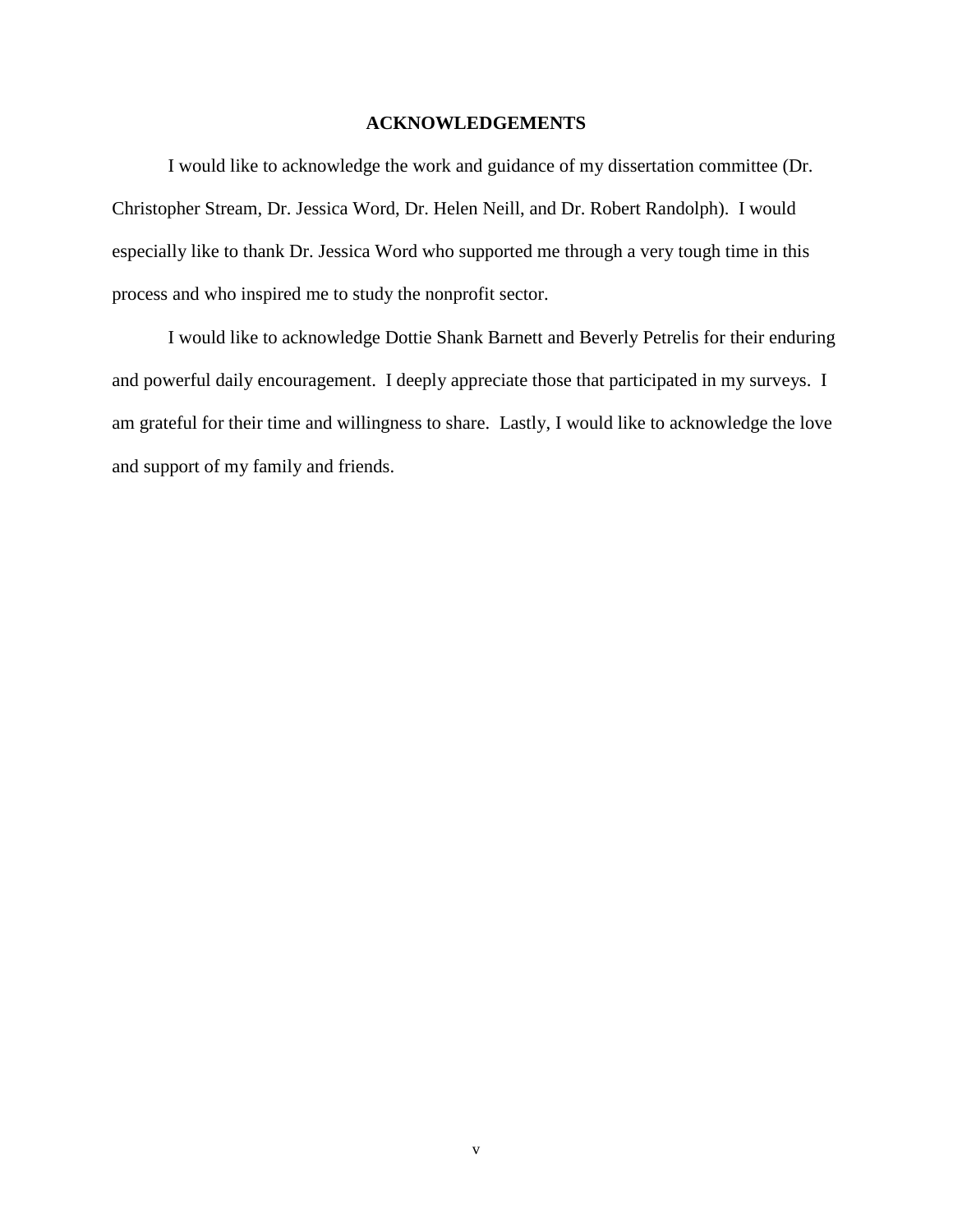## **TABLE OF CONTENTS**

| DISSERTATION APPROVAL                                | $\mathbf{ii}$ |
|------------------------------------------------------|---------------|
| <b>ABSTRACT</b>                                      | iii           |
| <b>DEDICATION</b>                                    | iv            |
| <b>ACKNOWLEDGMENTS</b>                               | V             |
| <b>TABLE OF CONTENTS</b>                             | vi            |
| <b>LIST OF TABLES</b>                                | vii           |
| <b>CHAPTER 1: INTRODUCTION</b>                       | $\mathbf{1}$  |
| <b>CHAPTER 2: LITERATURE REVIEW</b>                  | 5             |
| <b>CHAPTER 3: METHODOLOGY</b>                        | 24            |
| <b>CHAPTER 4: RESEARCH FINDINGS</b>                  | 32            |
| <b>CHAPTER 5: DISCUSSION</b>                         | 70            |
| APPENDIX A (INSTITIUIONAL REVIEW BOARD CONSENT FORM) | 98            |
| APPENDIX B (EMAIL RECRUITMENT COPY)                  | 100           |
| <b>REFERENCES</b>                                    | 101           |
| <b>CURRICULUM VITAE</b>                              | 108           |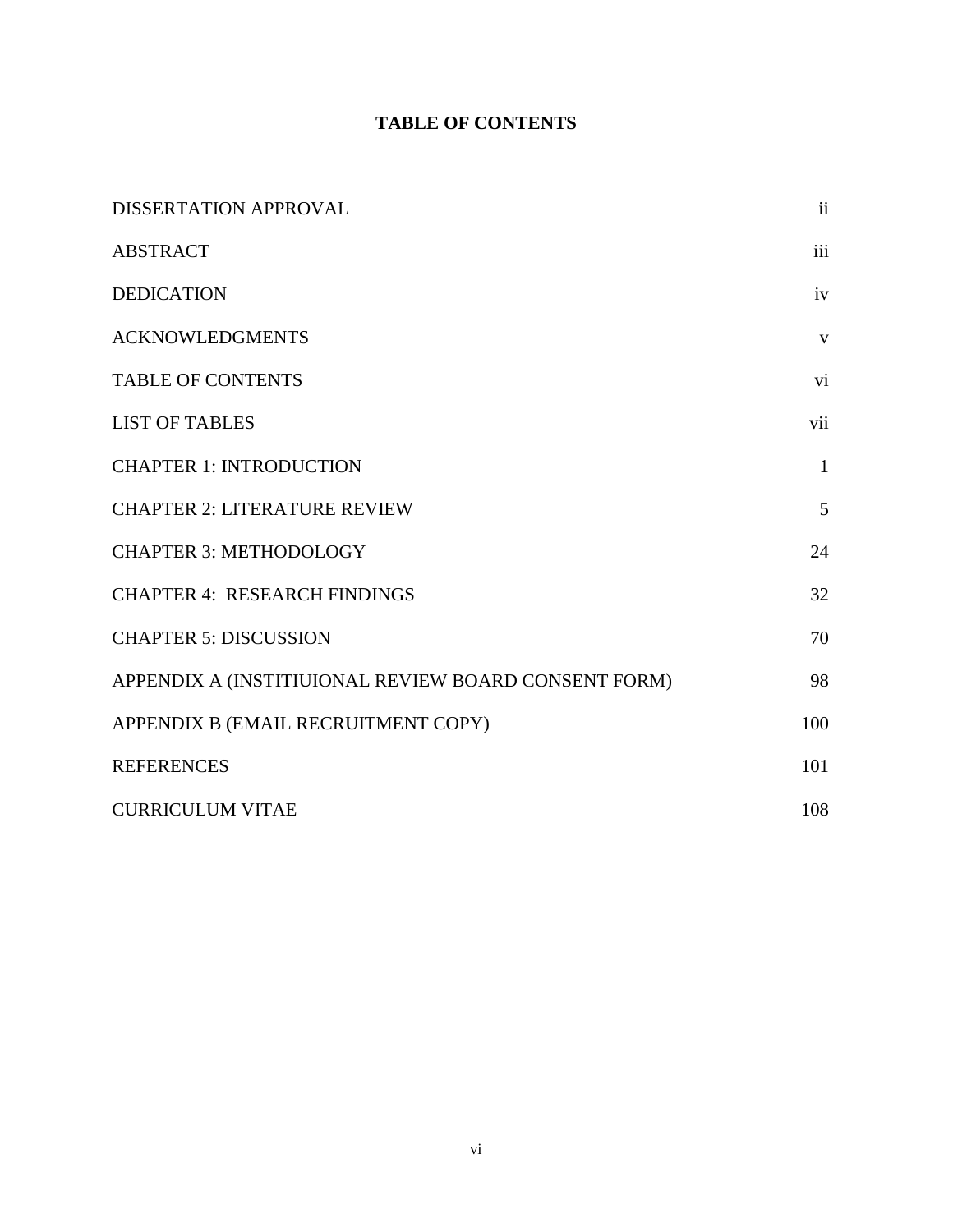## **LIST OF TABLES**

| Table 2 6-Theory Model of Best Board Practices (Miller-Millesen 2003 pgs. 530-531)12 |  |
|--------------------------------------------------------------------------------------|--|
|                                                                                      |  |
|                                                                                      |  |
|                                                                                      |  |
|                                                                                      |  |
|                                                                                      |  |
|                                                                                      |  |
|                                                                                      |  |
|                                                                                      |  |
|                                                                                      |  |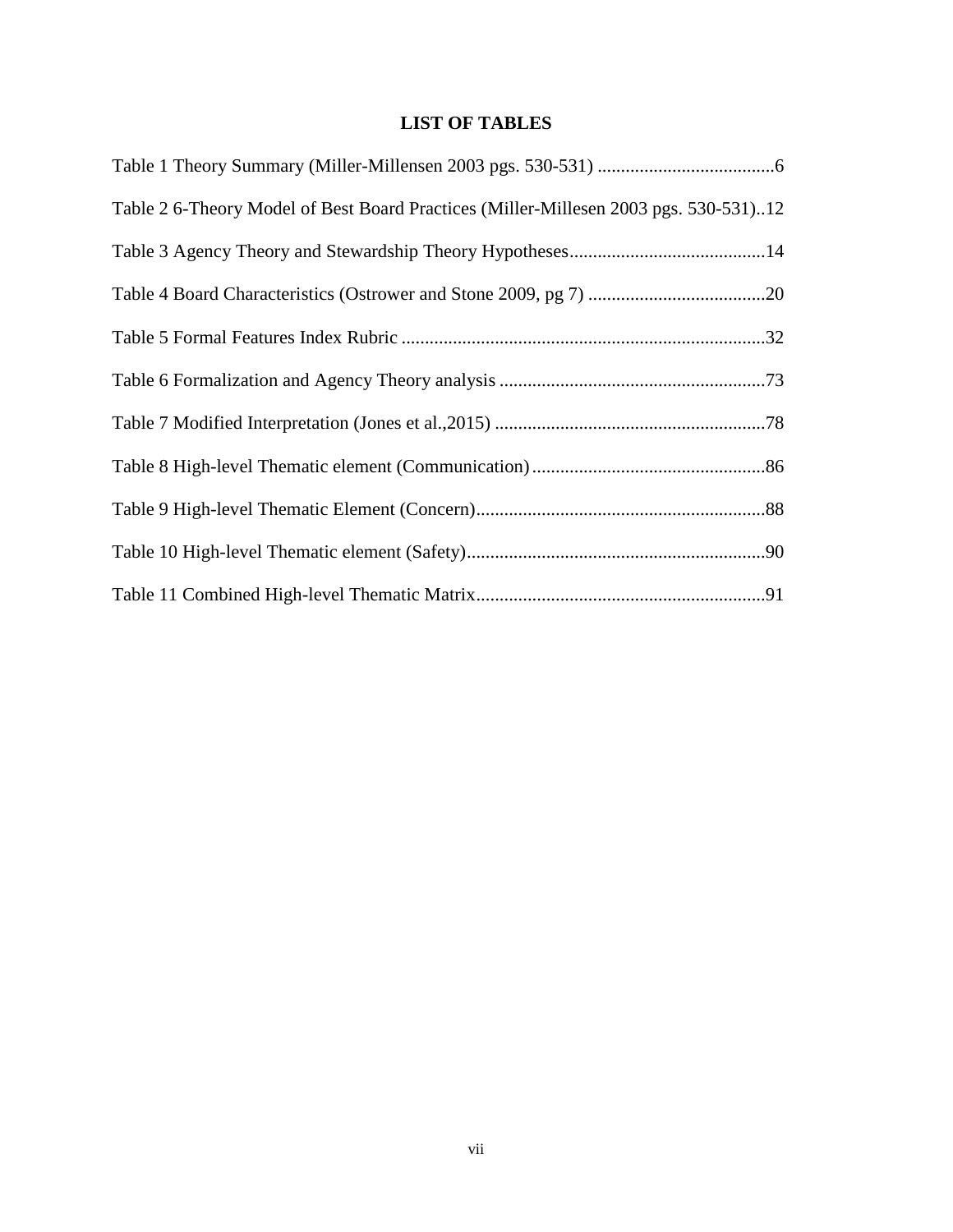#### **CHAPTER I**

#### **INTRODUCTION**

In a case study highlighted by Libby & Deitrick (2017), the importance of proper board oversight is seen clearly. A board member of a prominent ballet company reported that, while at the airport and returning from a 3-week vacation, she received a phone call from a local reporter. The reporter found the board member's contact information through an online search and wanted to know why the ballet was closing. Moreover, the reporter wanted to know why the executive director was being given hundreds of thousands of dollars in severance while many instructors and students were going to find themselves unemployed.

The board member being asked responded (unwisely, it turns out) that she was unaware of any closure. She reported being gone for 3 weeks, missing only a single board meeting, and that closure was not being discussed when she had left. She admitted that the ballet company struggled financially, but not so much that it would close. She was aware, however, that the executive director planned on retiring the next year. She was not prepared for the media onslaught that followed. She had been left in the dark and was about to be blinded by an ugly truth.

Within days, it became clear. There had been a board meeting while she was on vacation. In that meeting, 25 of 47 board members attended. A case was made by the executive committee to close the ballet's doors rather than face possible bankruptcy the next year. It turned out the executive director had been the one who recommended closure instead of attempting to make up the \$1 million budget shortfall. With only a fraction of the board present, but enough to meet quorum requirements, the board voted to close the ballet. While the executive director had planned on retiring the next year anyway, the fact that the entire ballet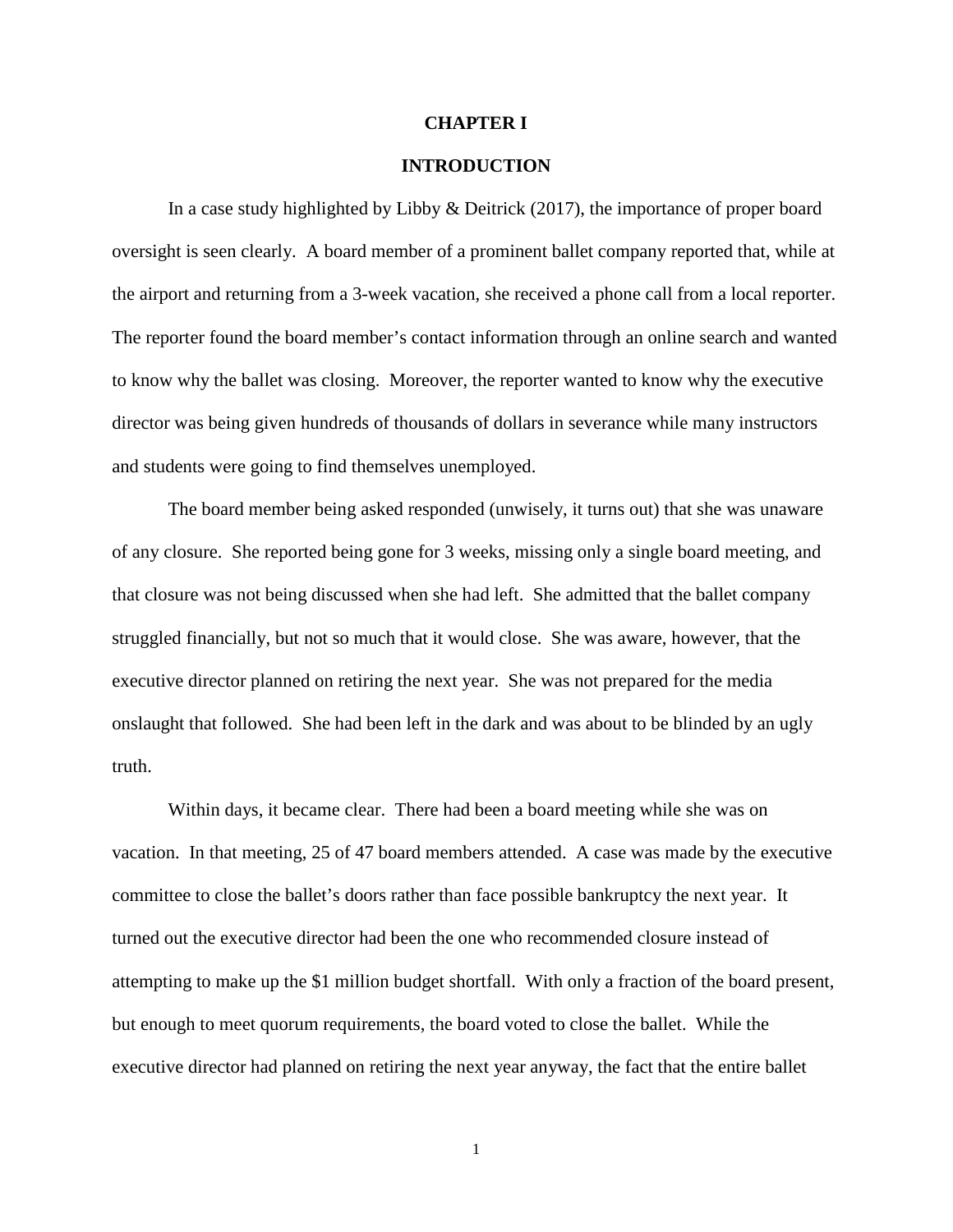was closing would trigger the severance clause in his contract. This was worth 450,000 dollars (Libby & Deitrick, 2017).

Nonprofit organizations share many characteristics with conventional corporations. However, they present unique sets of challenges as well. Greatest among these challenges relates to the fiduciary responsibilities of the board of directors and their relationship to the executive director. Aligning the interests of board members (principals) and their executive directors (agents) is critical, but unlike for-profit corporations, nonprofit corporations do not have the ability to align stakeholders' interests through issuing stock in the corporation.

#### **501 (c) 3 Nonprofit Organizations**

The first step to addressing nonprofit-board management is to define the sector. It is worth noting that nonprofit organizations are defined differently in the United States than they are internationally. For the purposes of this examination, we will begin with a review of the definitions put forward in the United States Internal Revenue Service (IRS) tax code.

The exempt purposes set forth in section 501I (3) are charitable, religious, educational, scientific, literary, testing for public safety, fostering national or international amateur sports competition, and preventing cruelty to children or animals. The term charitable is used in its generally accepted legal sense and includes relief of the poor, the distressed, or the underprivileged; advancement of religion; advancement of education or science; erecting or maintaining public buildings, monuments, or works; lessening the burdens of government; lessening neighborhood tensions; eliminating prejudice and discrimination;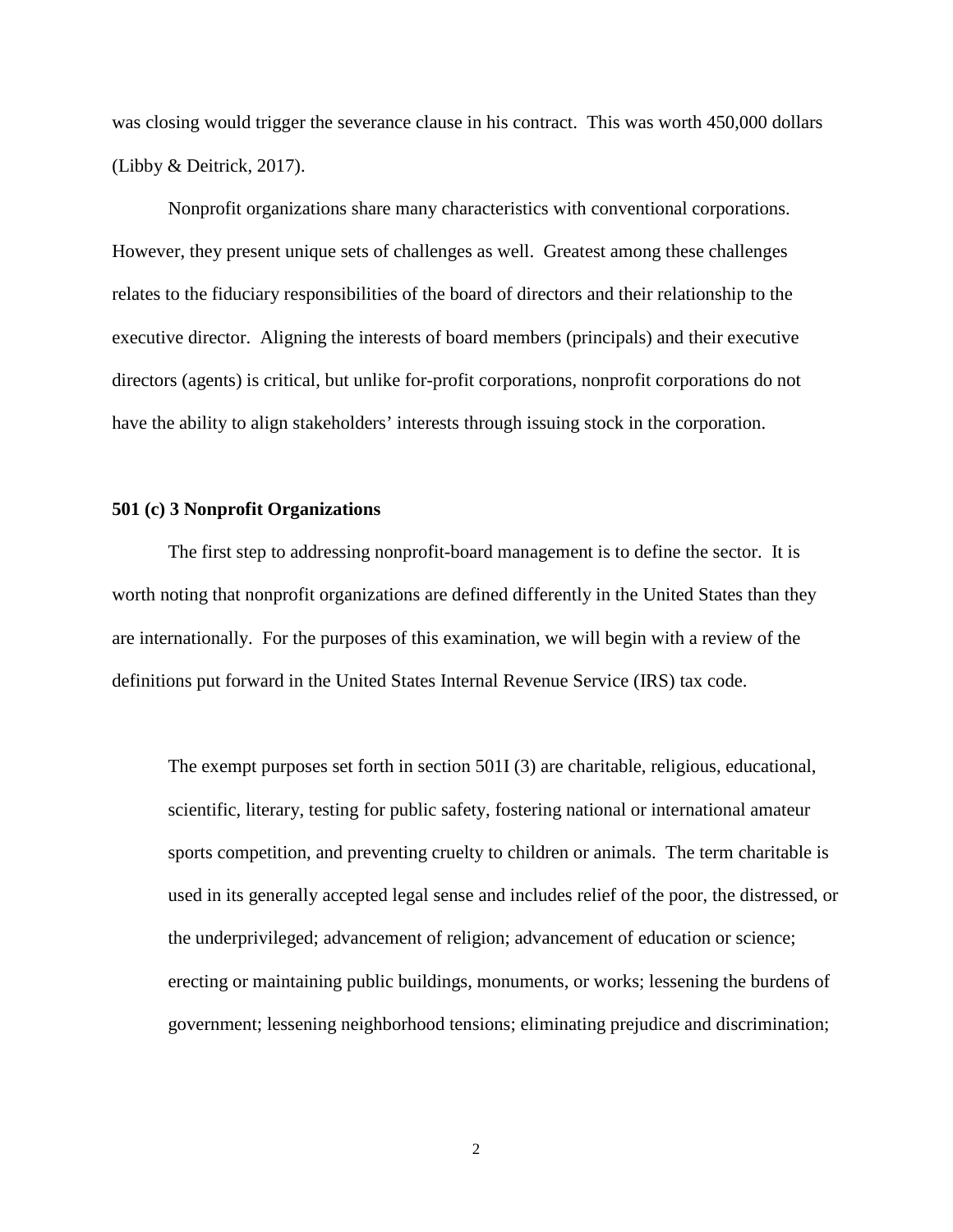defending human and civil rights secured by law; and combating community deterioration and juvenile delinquency.

www.irs.gov

Churches, colleges, food banks, parent teacher organizations, museums, the Automobile Association of America (AAA), credit unions, and little leagues (among many others) all fit into this very broad basket. The term "nonprofit" applies unequivocally to them all and yet their role, function, and operation are widely different. From this point forward, we will constrain the topic to discuss Hansmann's definition of "true" nonprofits:

"True" nonprofits – that is firms, first that are formally organized as either nonprofit corporations or charitable trusts. These organizations are all characterized by the fact that they are subject, by the laws of the state in which they were formed, to a constraint-which I call the "non-distribution constraint"- that prohibits the distribution of residual earnings to individuals who exercise control over the firm, such as officers, directors, or members. Note that nonprofits are *not* prohibited from earning profits: rather, they must simply devote any surplus to financing future services or distribute it to non-controlling persons.

(Hansmann, 1987, p. 28)

There are two forms of intra-organizational structure a nonprofit organization can assume. In one form, the board chair/president takes on the role and responsibilities of the executive director. Often, these organizations are run entirely in-house and often have very small annual budgets (Bernstein, Buse, & Slatten, 2015). Board members perform most, if not all, of the administrative responsibilities.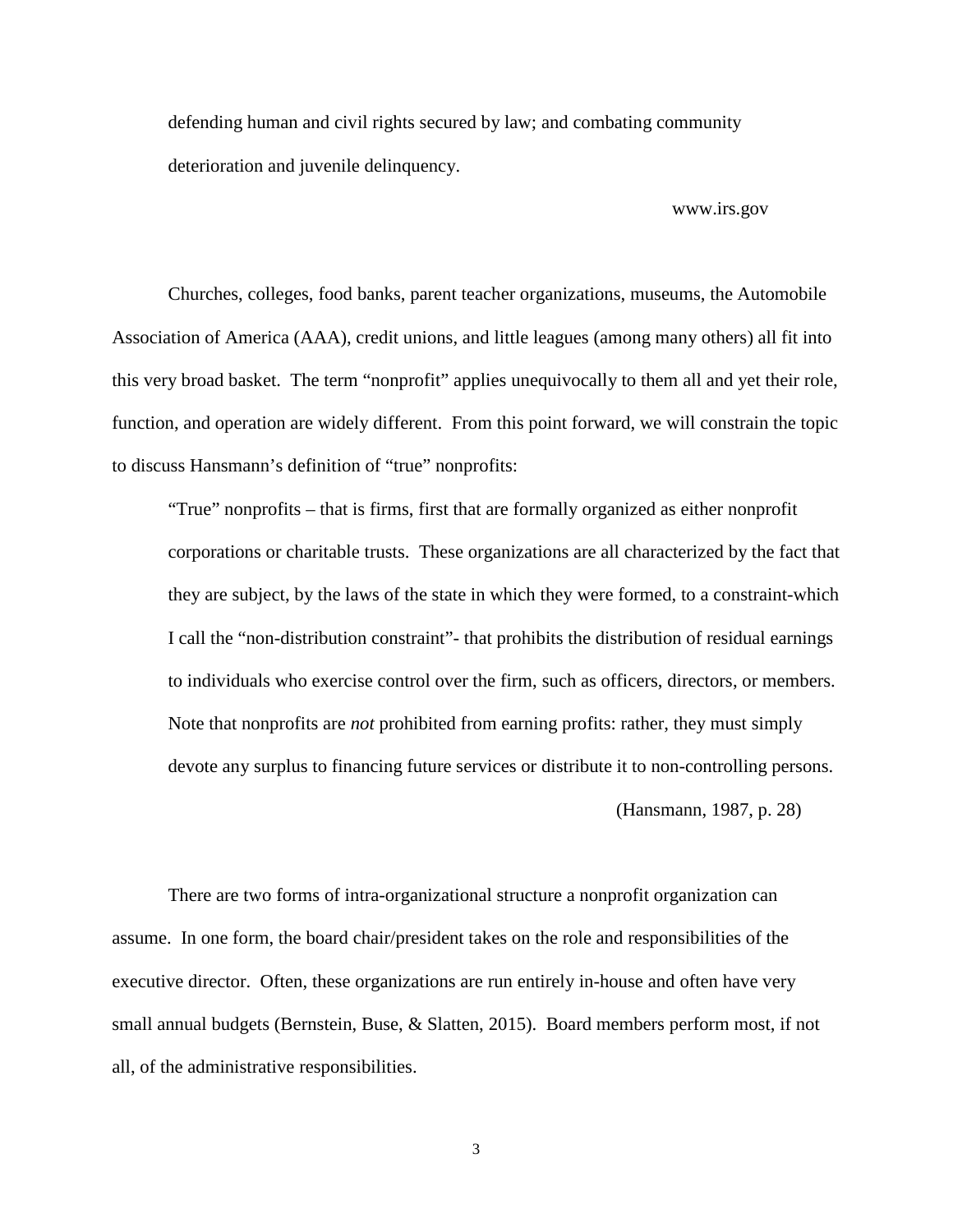In the second form, typically used in larger organizations, the board maintains fiduciary responsibilities, but hires an executive director to carry out the strategic initiatives of the board. The executive directors are hired, recruited, and evaluated by the board (Bernstein, Buse, & Slatten, 2015). This form, most common among medium and large agencies, is of primary interest in this paper.

The board of directors of a nonprofit organization is responsible for executing the organization's mission while observing responsibilities of loyalty, care, and obedience (Bernstein, Buse, & Slatten, 2015). It is the board's obligation to interpret the mission of the organization as established by the founder or amended by the board and to consider the public's benefit at all times (Gassler, 1986). These roles and responsibilities, while held by the board, are generally delegated to an executive director who oversees the day-to-day responsibilities of managing the organization (Manzetti & Mehta, 2015). Fidelity of communication between the board and the executive director is critical (Denise, Kerrick, D'Mello, & Petrosko, 2015).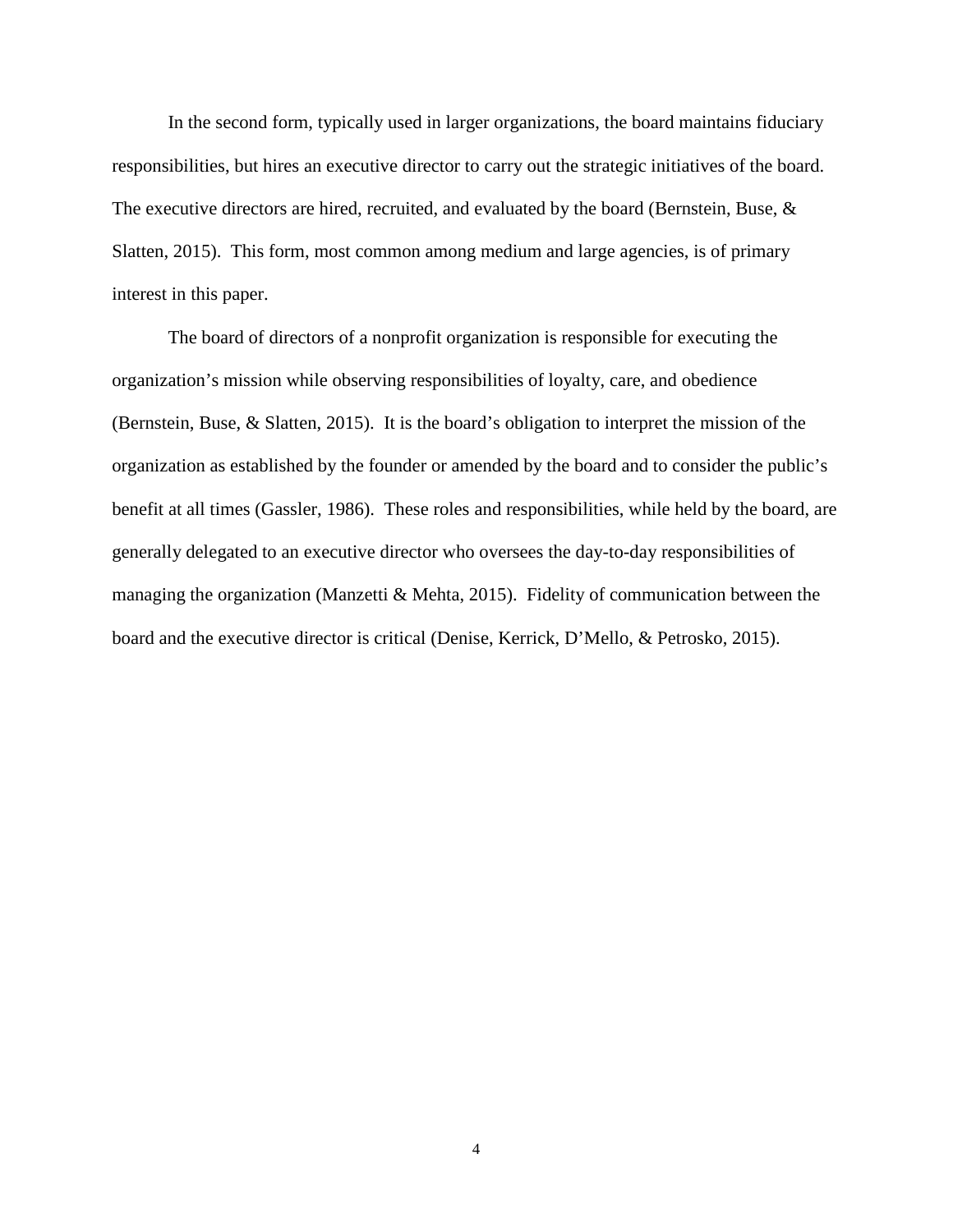#### **CHAPTER 2**

#### **LITERATURE REVIEW**

Numerous theories have been applied to the study of the behavior of boards and executive officers. In the for-profit space, these have included Agency Theory, Resource Dependency Theory, Institutional Theory, Stakeholder Theory, Shareholder Theory, Prospect Theory, and Behavioral Decision Theory. In the nonprofit space, theories applied have included Agency Theory, Resource Dependency Theory, Institutional Theory, Contingency Theory, and Stewardship Theory. One theory worth noting from public administration that will be discussed in this paper is Kingdon's Multiple Streams Theory of policy formation (Kingdon, 1995). Each is a unique lens deployed to examine and make sense of diverse observational data.

Many of the theories commonly applied to conventional for-profit firms are applicable in the nonprofit sector since, sans their special-tax designation, the challenges of existing in competitive environments remain similar (Gassler, 1986; Forbes & Milliken, 1999). There are significant differences in purpose for which not-for-profit and for-profit businesses are created. Each deserves an analysis sensitive to these distinctions (Green & Griesinger, 1996). Furthermore, a variety of incongruencies arise from the lack of shareholders and nonprofit organizations' inability to sell stock as a means of accessing capital markets (Gassler, 1986).

What follows is a series of theories that have been applied in the nonprofit space to account for the behaviors of nonprofit boards of directors. They vary in specificity relative to aspects of board performance. They share a common focus on attempting to explain organizational performance or organizational efficiency and how it relates to board practices.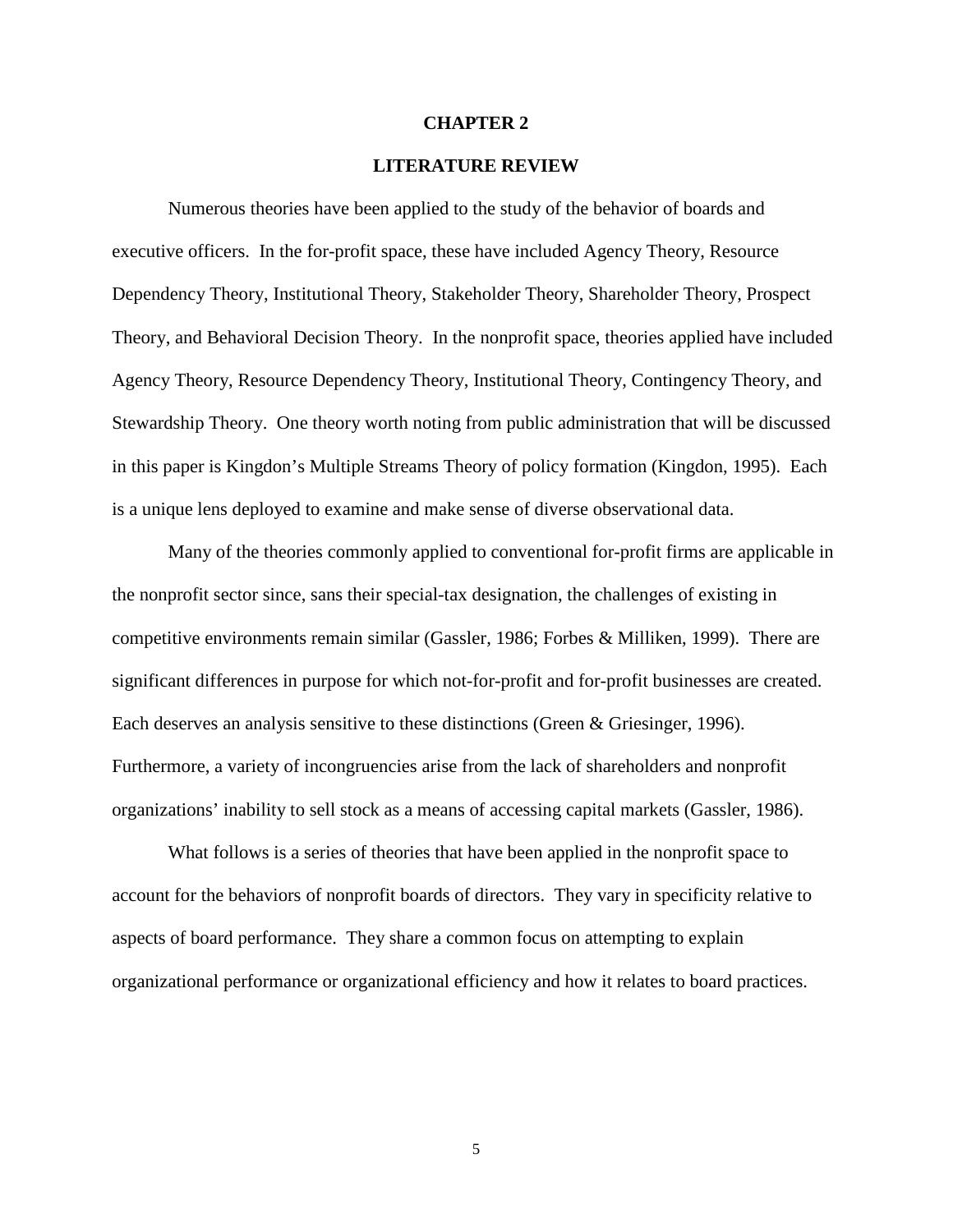## **3-Theory Framework**

In 2006, Ostrower and Stone (2006) compiled a literature review of economic theories as applied to the nonprofit sector at that time. While many theories were discussed, the three major themes were summarized in the following table:

| Theoretical<br>framework         | Focus                                                                                                                          | Best practice                                                                           | Private sector<br>boards                                                                                                                                                     | Nonprofit Boards                                                                                                                                       |
|----------------------------------|--------------------------------------------------------------------------------------------------------------------------------|-----------------------------------------------------------------------------------------|------------------------------------------------------------------------------------------------------------------------------------------------------------------------------|--------------------------------------------------------------------------------------------------------------------------------------------------------|
| Agency<br>theory                 | Separating<br>ownership and<br>control<br>Monitoring<br>agency action to<br>assure managerial<br>behavior is<br>congruent with | Determine the<br>mission and<br>purpose<br>Approve and<br>monitor the<br>organization's | Focus is on<br>monitoring<br>managerial action<br>to assure activities<br>increase<br>shareholder wealth<br>Emphasis is placed<br>on using financial<br>indicators to assess | Emphasis is placed on<br>the board's role in<br>developing the<br>mission and purpose<br>Focus is on<br>establishing program<br>evaluation criteria to |
|                                  | stakeholder<br>expectations                                                                                                    | programs and<br>services                                                                | program<br>effectiveness                                                                                                                                                     | assure that existing<br>and proposed<br>programs reflect<br>mission and purpose                                                                        |
|                                  |                                                                                                                                | Evaluate the chief<br>executive's<br>performance                                        | Reflects the<br>board's evaluation<br>of CEO<br>contribution to<br>corporate goal of<br>maximizing<br>shareholder wealth                                                     | Reflects board<br>satisfaction with the<br>chief executive's<br>actions in support of<br>mission and purpose                                           |
|                                  |                                                                                                                                | Ensure effective<br>organizational<br>planning                                          | Focus is on<br>providing insight<br>regarding critical<br>actions such as<br>acquisitions,<br>divestitures, or<br>takeover bids                                              | Emphasis is on<br>translating the mission<br>and purpose into<br>measurable goals and<br>objectives                                                    |
|                                  |                                                                                                                                | Establish fiscal<br>policies and<br>financial controls                                  | Monitoring<br>financial indicators<br>such as market<br>share, return on<br>investment, and<br>profit                                                                        | Focus on monitoring<br>resource allocation<br>decisions to assure<br>congruence with<br>mission-related<br>priorities                                  |
| Resource<br>dependence<br>theory | Linking the<br>organization with<br>its environment                                                                            | Identify<br>candidates who<br>can improve                                               | The goal is to<br>improve                                                                                                                                                    | The goal is to link<br>organization to<br>constituent groups                                                                                           |

*Table 1 Theory Summary (Miller-Millensen 2003 pgs. 530-531)*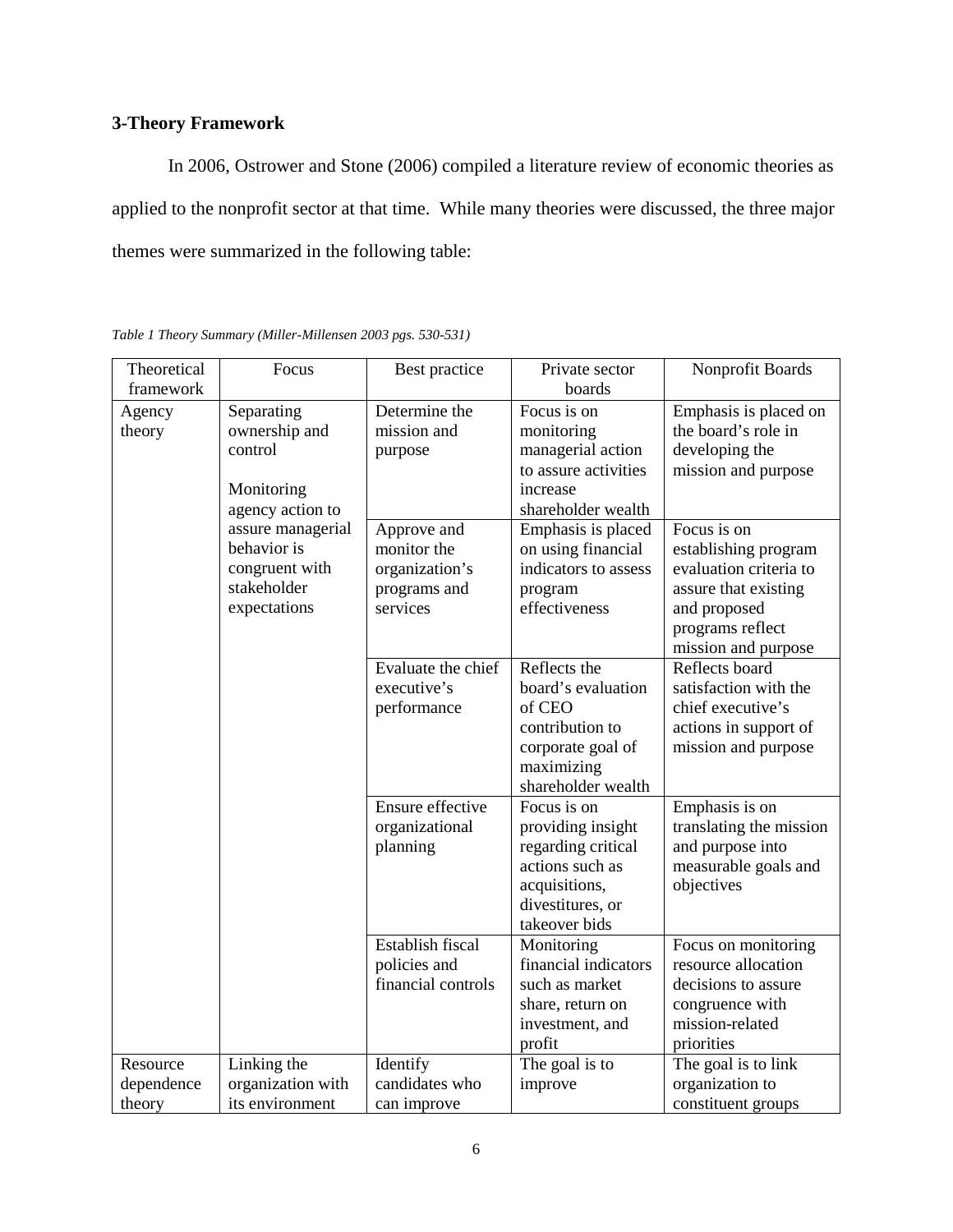|               |                | access to         | coordination          | with the requisite     |
|---------------|----------------|-------------------|-----------------------|------------------------|
|               |                | information       | among firms           | knowledge to           |
|               |                |                   |                       | contribute to the      |
|               |                |                   |                       | governance process     |
|               |                | Provide adequate  | Emphasis on           | Focus is on boundary-  |
|               |                | resources for the | establishing board    | spanning functions to  |
|               |                | organization      | interlocks with       | increase flow of       |
|               |                |                   | financial             | critical resources     |
|               |                |                   | institutions to       |                        |
|               |                |                   | facilitate the firm's |                        |
|               |                |                   | access to cash        |                        |
|               |                | Advance the       | Focus in on           | Focus is on serving as |
|               |                | organization's    | enhancing             | ambassadors,           |
|               |                | public image      | reputation through    | advocates, and         |
|               |                |                   | networking            | community              |
|               |                |                   |                       | representatives        |
| Institutional | Conforming to  | Assure that basic | Adhere to legal       | Adhere to legal        |
| Theory        | institutional  | legal and ethical | mandates and          | mandates and statutory |
|               | pressures that | responsibilities  | statutory             | requirements           |
|               | legitimate     | are fulfilled     | requirements          |                        |
|               | governance     | Assure board      | Appraise board        | Appraise board         |
|               | practices      | effectiveness     | performance           | performance            |
|               |                |                   |                       |                        |

## **Agency Theory**

Agency Theory emerged from academic explorations of the challenges associated with risk-sharing enterprises and organizational structures in the late-1960s (Eisenhardt, 1989). The setting for Agency Theory application occurs "when cooperating parties have different goals and division of labor" (Eisenhardt, 1989, p. 58). Parties that do the delegating are called "Principals," while those carrying out the delegated work are called "Agents" (Shapiro, 2005). Agency Theory addresses the challenges that come on the principal-side and on the agent-side by stating:

The first is the *agency problem* that arises when (a) the desires or goals of the principal and agent conflict and (b) it is difficult or expensive for the principal to verify what the agent is actually doing.

(Eisenhardt, 1989, p. 58)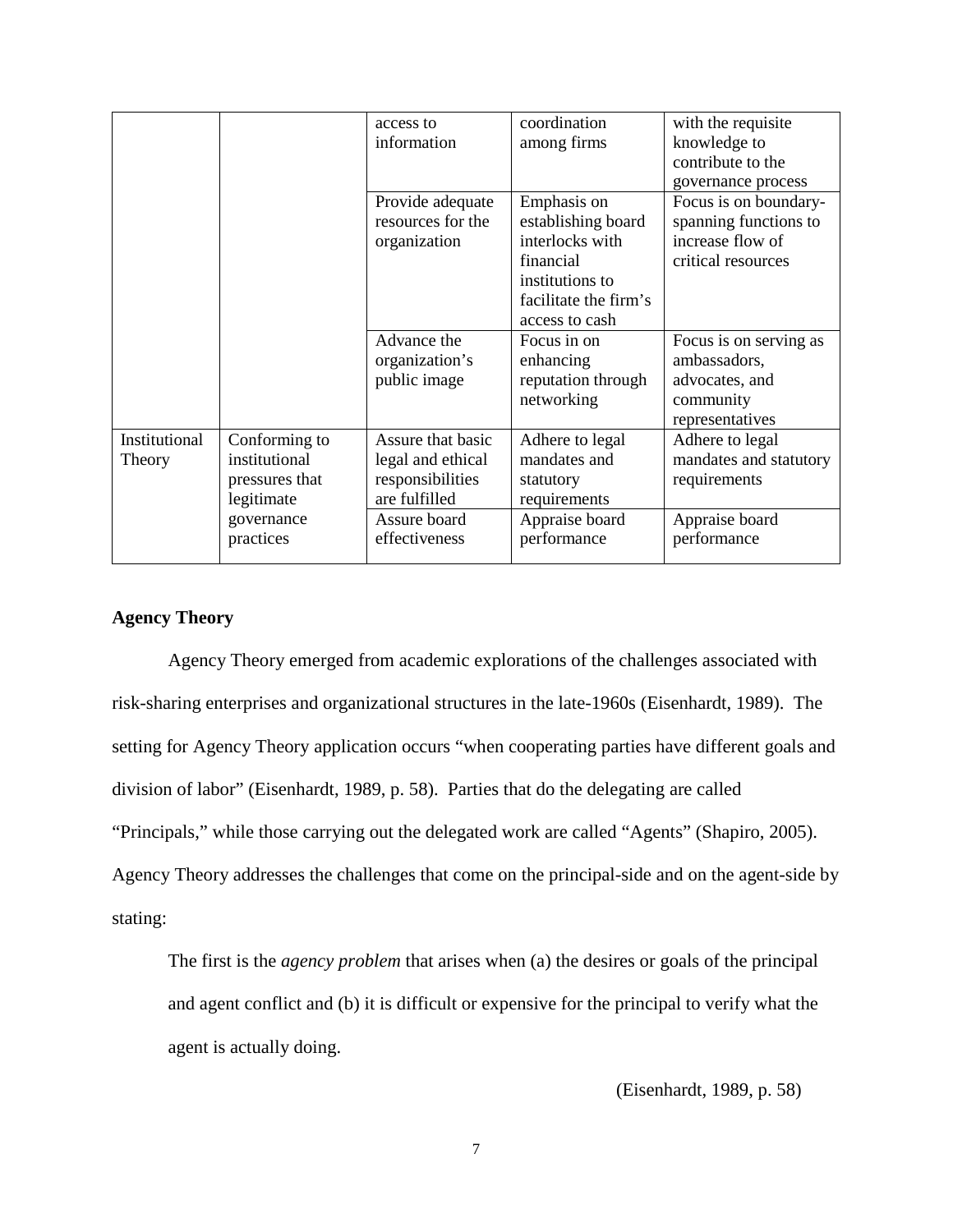The relationship between principals and agents can spark conflict between goals and desires. Risk-sharing, risk-seeking, and risk-averse preferences lead to the possibility of making different decisions with the same variables being considered by two separate actors with different motivations. As subsequently noted by Eisenhardt:

The second is the problem of *risk sharing* that arises when the principal and agent have different attitudes toward risk. The problem here is that the principal and the agent may prefer different actions because of different risk preferences.

(Eisenhardt, 1989, p. 58)

When applied to nonprofits, or any firm, Agency Theory quickly becomes somewhat muddled in that there are arguably multiple principals and diverse agents (Van Puyvelde et al., 2012; Hopt & Von Hippel, 2010). As Shapiro expresses in a summary of Agency Theory:

The assumption of a solitary principal and agent is invariably extended to include multiple principals and agents. This is not just a matter of verisimilitude. Theories become much more complex (and interesting) when they allow for the possibility that collections or teams of principals (or agents) disagree or compete over interests and goals, feature of agency relationships Adams (1996) dubs the "Hydra factor."

(Shapiro, 2005, p. 267)

Notwithstanding the unsavoriness of the ballet company case study, many non-profits function without contracts. Nonprofits are a strange breed. In comparison to for-profits, which focus on maximizing profit for shareholders, public agencies seek to maximize voter-identified values and interests while maximizing equity and fairness (Denhardt, 2004). Nonprofits are inherently challenged and disparately conflicted (Manzetti & Mehta, 2015). On one hand, they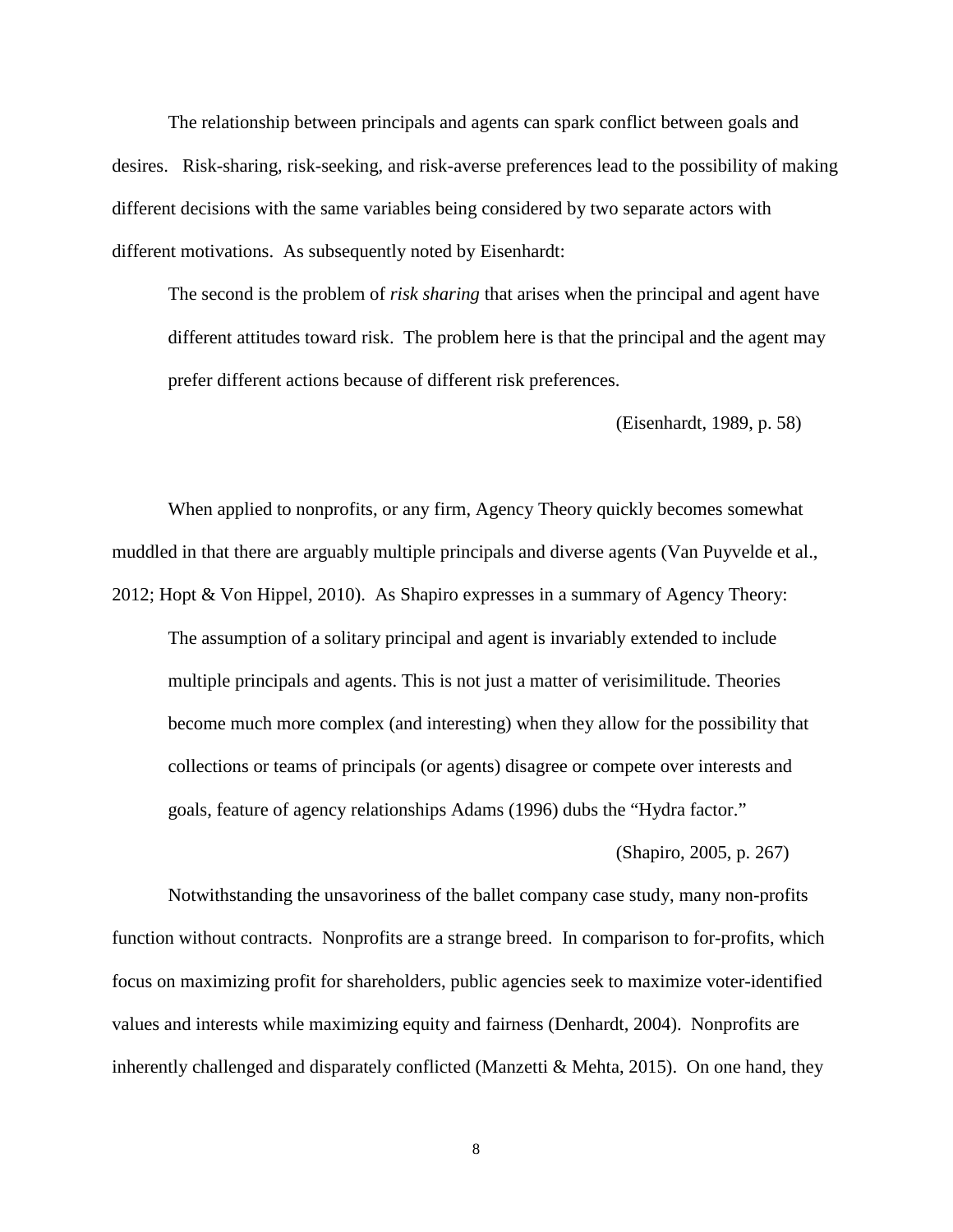suffer from many of the same problems as for-profit businesses such as personnel management and/or cash liquidity concerns. On the other hand, they have fewer means to fund the solutions to those problems due to the inherent lack of profitability in the work they perform (Dolnicar, Irvine, & Lazarevski, 2008).

Besides Agency Theory, other theories seek to explain why boards act the way they do. These include Resource-Dependency Theory, Institutional Theory, and Stewardship theory. While each will be subsequently reviewed, Stewardship Theory stands in stark contrast to Agency Theory. Stewardship Theory acknowledges that sometimes people are good on their own. People often have the integrity and intrinsic motivation to fulfill obligations for performance and production. When thinking about local Girl Scout troops, little leagues, and animal care nonprofits, these instances are perhaps far more common and cannot be easily explained by the arguably more cynical – Agency Theory.

#### **Resource-Dependency Theory**

Resource Dependency Theory is useful when analyzing an organization's behavior within the context of its overall environment. With regards to this particular study, which focuses on the attitudes of executive directors and their boards of directors, it is less-desirous to use this particular framework.

Interests are the motivations that are derived from values (Fisher, Ury, & Patton, 1991). What is valued is highly dependent upon the perception of the overall goals of the agency. The value of any particular resource relates to its scarcity, necessity, and use within the organization. As Malatita highlights: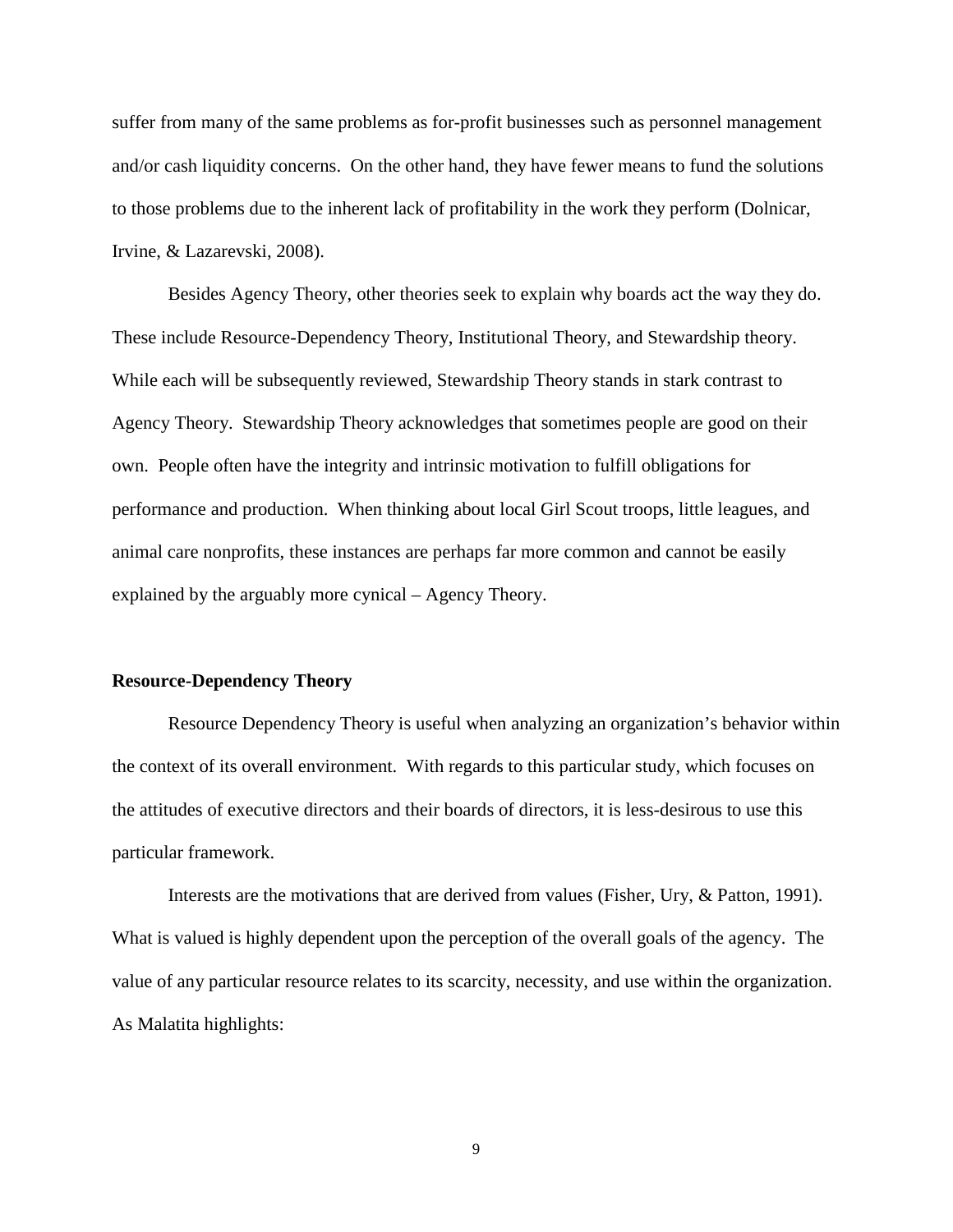RD rests on a few straightforward principles. First, an organization needs resources to survive and to pursue its goals. Second, an organization can obtain resources from its environment or, more simply, from other organizations. Third, power and its inverse, dependence, play key roles in understanding inter-organizational relationships. This last principle implies that the balance of power usually favors the organization that possesses what other organizations need.

(Malatesta & Smith, 2014, p. 14).

#### **Institutional Theory**:

Every organization, whether non-profit or otherwise, is subject to "internal pressures, rules, norms, and sactions" (Miller-Millesen, 2003, p. 522). Institutional Theory views the practices of nonprofit boards through the lens of the codification-of-behaviors and practices asthey-exist in other similar institutions. While this theory is particularly useful when looking at board practices generally and across time, it places high value on the role of trust (Dimaggio & Anheier, 1990). Modern Institutional Theory also includes neoinstitutionalism and consideration of Trust vs. Risk. Familiar organizational structures often command greater degrees of trust, simply by virtue of the familiarity of their structure (Ostrower  $\&$  Stone, 2009). As Anheier highlights, "Trust is highly sensitive to significant violations. In contrast to risk, which can be envisioned as a continuous variable, trust is binary" (Anheier, 1995, p. 20). Since this study is focused on checks and safeguards, attitudes, and perceptions of mission, Institutional Theory was not selected for in-depth analysis.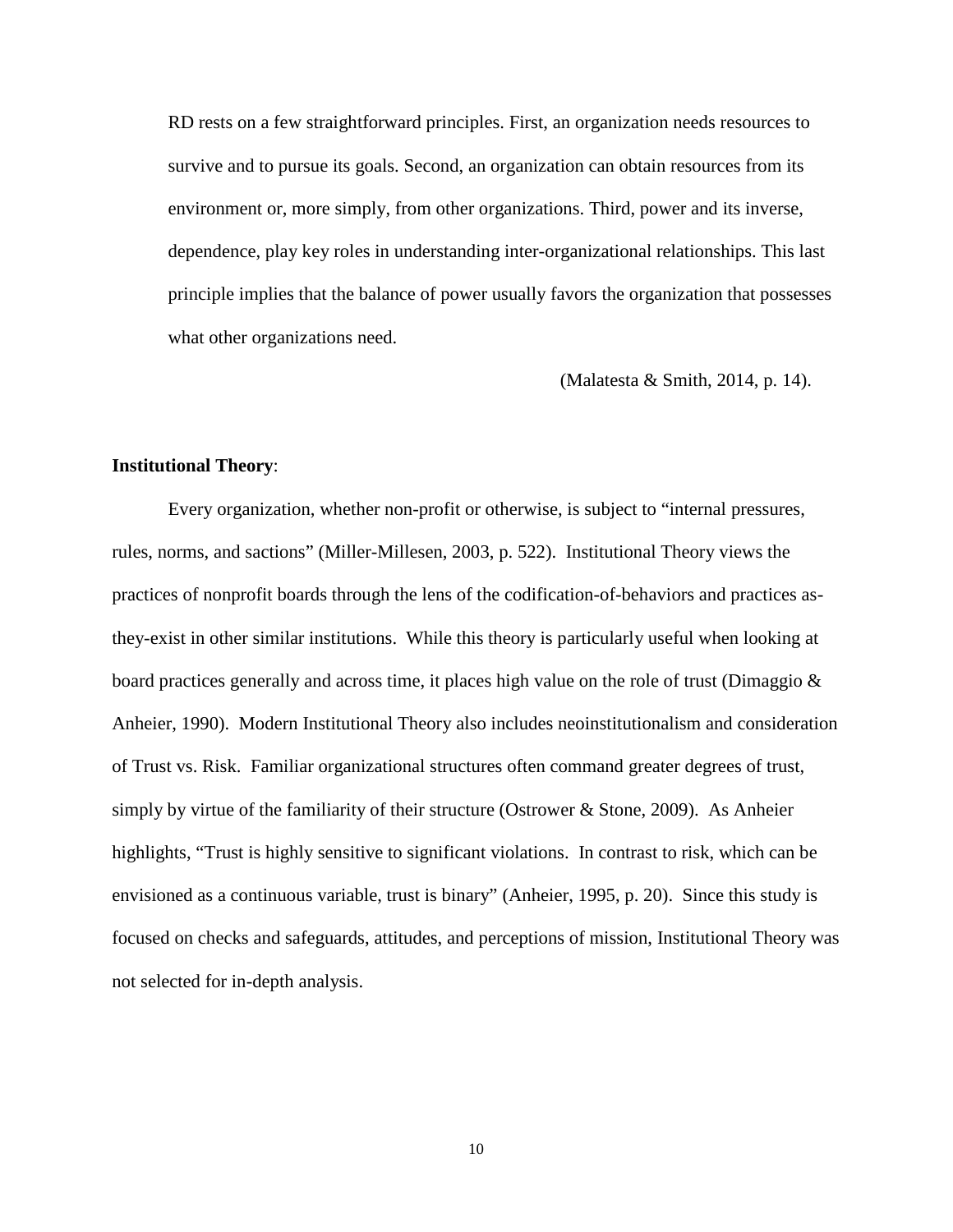#### **Agency, Resource Dependence, and Institutional Theory Synthesis by Miller-Millesen**

Suffice it to say, the body of knowledge and theory surrounding nonprofit board governance is incomplete and given the importance of nonprofit organization, proper governance in a healthy society demands attention. Citing a presentation by Ostrower and Stone, Miller-Millesen stated in 2003:

"There are major gaps in our theoretical and empirical knowledge" regarding nonprofit boards of directors. The authors acknowledged a small but growing body of research suggesting an increase in scholarly attention to and interest in "understanding rather than describing" board governance.

(Miller-Millesen, 2003, p. 521).

Selecting the proper theory for application has been challenging to say the least. Three theories readily emerge to describe board behaviors. These are Agency Theory, Resource Dependency Theory, and Institutional Theory (Miller-Millesen, 2003). In summarizing the state of research at the time, Miller-Millesen highlights, "Each theory paints an incomplete picture of a highly complex phenomenon because each theory focuses on a different set of activities and functions" (Miller-Millesen, 2003, p. 522).

In 2005, a board literature review regarding board management for both for-profit and nonprofit boards found more than 14,000 papers, 277 specifically dealing with nonprofit boards (Hough, 2005, p. 4). There is an abundance of scholarly activity in the space. Consolidating findings into clearer models is necessary for better understanding. The 6 Theory Model is one effort at clarifying consolidation.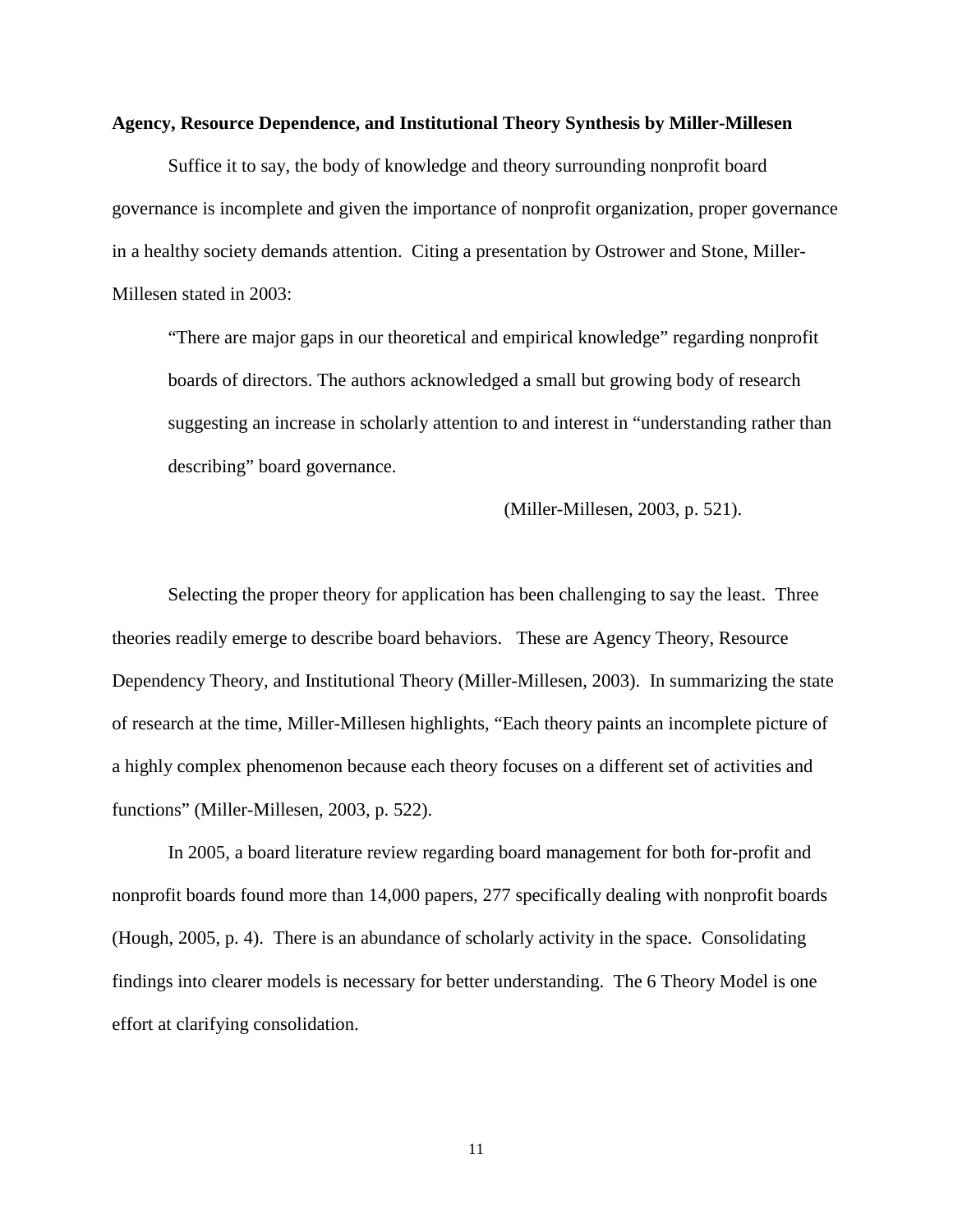## **6-Theory Model of Best Board Practices**

Drawing from a subset of economic theories as applied to organizations' boards behaviors (Hough et al., 2005), the following 6-Theory Model has been selected for specific application to nonprofit boards:

*Table 2 6-Theory Model of Best Board Practices (Miller-Millesen 2003 pgs. 530-531)*

| Theoretical<br>framework      | Focus                                                                        | Best practice                                                      | Private sector boards                                                                                                        | Nonprofit Boards                                                                                                                                 |
|-------------------------------|------------------------------------------------------------------------------|--------------------------------------------------------------------|------------------------------------------------------------------------------------------------------------------------------|--------------------------------------------------------------------------------------------------------------------------------------------------|
| Agency theory                 | Separating ownership<br>and control<br>Monitoring agency<br>action to assure | Determine the mission<br>and purpose                               | Focus is on<br>monitoring managerial<br>action to assure<br>activities increase<br>shareholder wealth                        | Emphasis is placed on<br>the board's role in<br>developing the<br>mission and purpose                                                            |
|                               | managerial behavior is<br>congruent with<br>stakeholder<br>expectations      | Approve and monitor<br>the organization's<br>programs and services | Emphasis is placed on<br>using financial<br>indicators to assess<br>program effectiveness                                    | Focus is on<br>establishing program<br>evaluation criteria to<br>assure that existing<br>and proposed<br>programs reflect<br>mission and purpose |
|                               |                                                                              | Evaluate the chief<br>executive's<br>performance                   | Reflects the board's<br>evaluation of CEO<br>contribution to<br>corporate goal of<br>maximizing<br>shareholder wealth        | Reflects board<br>satisfaction with the<br>chief executive's<br>actions in support of<br>mission and purpose                                     |
|                               |                                                                              | Ensure effective<br>organizational<br>planning                     | Focus is on providing<br>insight regarding<br>critical actions such as<br>acquisitions,<br>divestitures, or<br>takeover bids | Emphasis is on<br>translating the mission<br>and purpose into<br>measurable goals and<br>objectives                                              |
|                               |                                                                              | Establish fiscal<br>policies and financial<br>controls             | Monitoring financial<br>indicators such as<br>market share, return<br>on investment, and<br>profit                           | Focus on monitoring<br>resource allocation<br>decisions to assure<br>congruence with<br>mission-related<br>priorities                            |
| Resource dependence<br>theory | Linking the<br>organization with its<br>environment                          | Identify candidates<br>who can improve<br>access to information    | The goal is to improve<br>coordination among<br>firms                                                                        | The goal is to link<br>organization to<br>constituent groups<br>with the requisite<br>knowledge to<br>contribute to the<br>governance process    |
|                               |                                                                              | Provide adequate<br>resources for the<br>organization              | Emphasis on<br>establishing board<br>interlocks with<br>financial institutions                                               | Focus is on boundary-<br>spanning functions to<br>increase flow of<br>critical resources                                                         |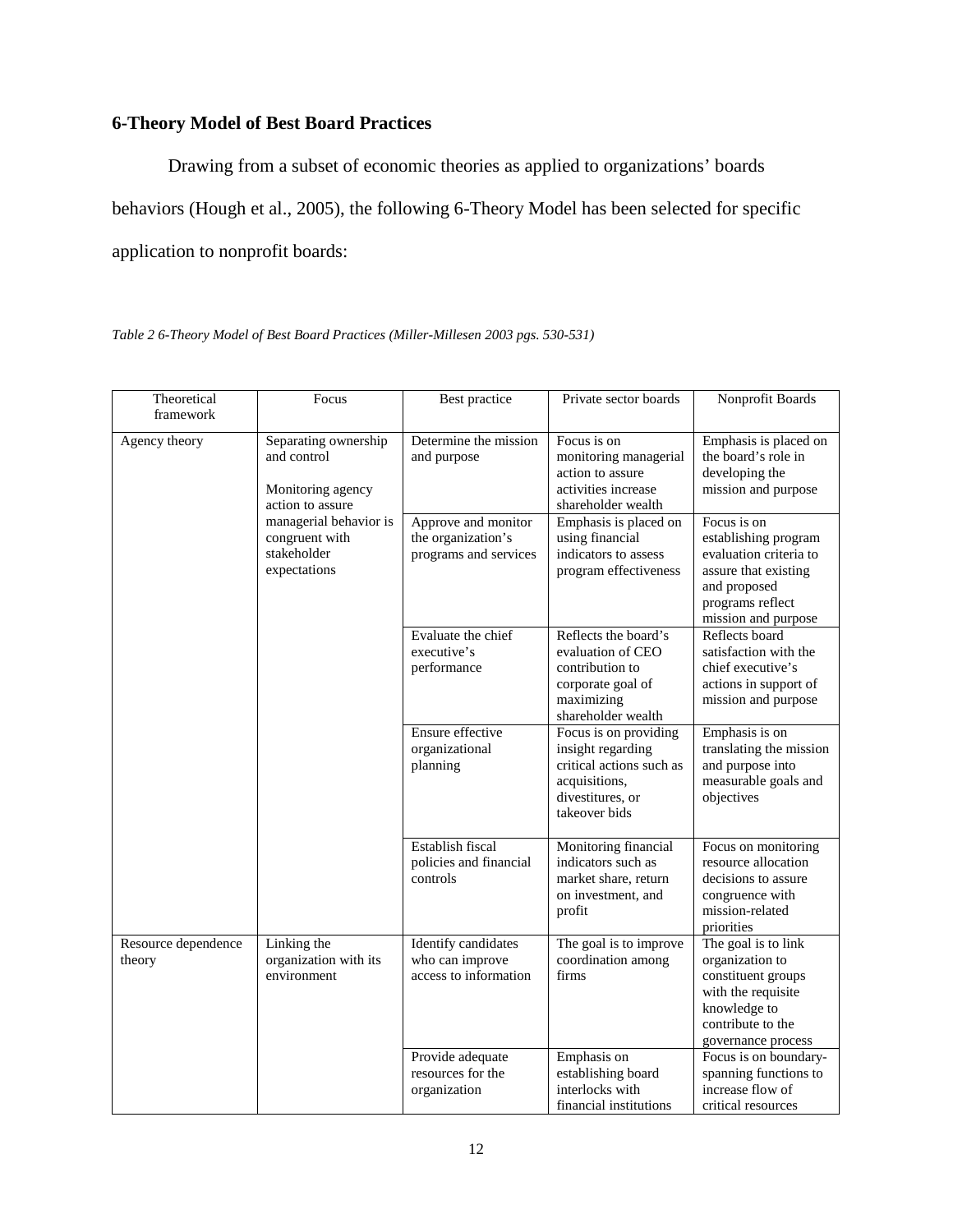|                                                     |                                                                                                  |                                                                                                                             | to facilitate the firm's<br>access to cash                                              |                                                                                                               |
|-----------------------------------------------------|--------------------------------------------------------------------------------------------------|-----------------------------------------------------------------------------------------------------------------------------|-----------------------------------------------------------------------------------------|---------------------------------------------------------------------------------------------------------------|
|                                                     |                                                                                                  | Advance the<br>organization's public<br>image                                                                               | Focus in on enhancing<br>reputation through<br>networking                               | Focus is on serving as<br>ambassadors.<br>advocates, and<br>community<br>representatives                      |
| <b>Institutional Theory</b>                         | Conforming to<br>institutional pressures<br>that legitimate<br>governance practices              | Assure that basic legal<br>and ethical<br>responsibilities are<br>fulfilled                                                 | Adhere to legal<br>mandates and<br>statutory requirements                               | Adhere to legal<br>mandates and<br>statutory requirements                                                     |
|                                                     |                                                                                                  | Assure board<br>effectiveness                                                                                               | Appraise board<br>performance                                                           | Appraise board<br>performance                                                                                 |
| Contingency Theory<br>(Ostrower and Stone)<br>2009) | Integrates internal<br>board characteristics<br>with external<br>variables.                      | Recruit carefully to<br>match internal<br>capacity with<br>environmental needs.                                             | Allow for CEOs to<br>also Chair the Board<br>of Directors                               | <b>Executive Directors</b><br>who are either<br>Presidents or voting<br>members on the Board<br>of Directors. |
| <b>Stakeholder Theory</b>                           | Guaranteeing the<br>investments of the<br>multiplicity of<br>stakeholders in an<br>organization. | <b>Internal and External</b><br>stakeholders are<br>known and<br>accountability<br>safeguards exist to all<br>stakeholders. | All Stakeholders are<br>known and their<br>interests are<br>considered by the<br>board. | All Stakeholders are<br>known and their<br>interests are<br>considered by the<br>board.                       |
| Stewardship Theory                                  | <b>Enabling CEOs</b><br>through additional<br>power, autonomy, and<br>unity of command           | Allow CEOs to also<br>Chair the Board of<br><b>Directors</b>                                                                | Allow for CEOs to<br>also Chair the Board<br>of Directors                               | <b>Executive Directors</b><br>who are either<br>Presidents or voting<br>members on the Board<br>of Directors. |

In an article reviewing and summarizing the state of nonprofit board governance theory, Marc Jegers concluded, "It is fair to say that a coherent economic theory on nonprofit governance has not yet emerged from the research" (Jegers, 2009, p. 158). There is no unified theory of nonprofit management. Certain theories work in certain operations of nonprofit organizations to explain their behaviors.

While there exists a fair amount of knowledge regarding the connection between boards and organizational efficiency (Green & Griesinger, 1996), the internal transfer of knowledge between boards and their executive directors is far less well understood. Explored to some extent, Miller notes:

Most of the literature on nonprofit board governance is normative rather than explanatory: it prescribes rather than describes behavior. This means that scholars have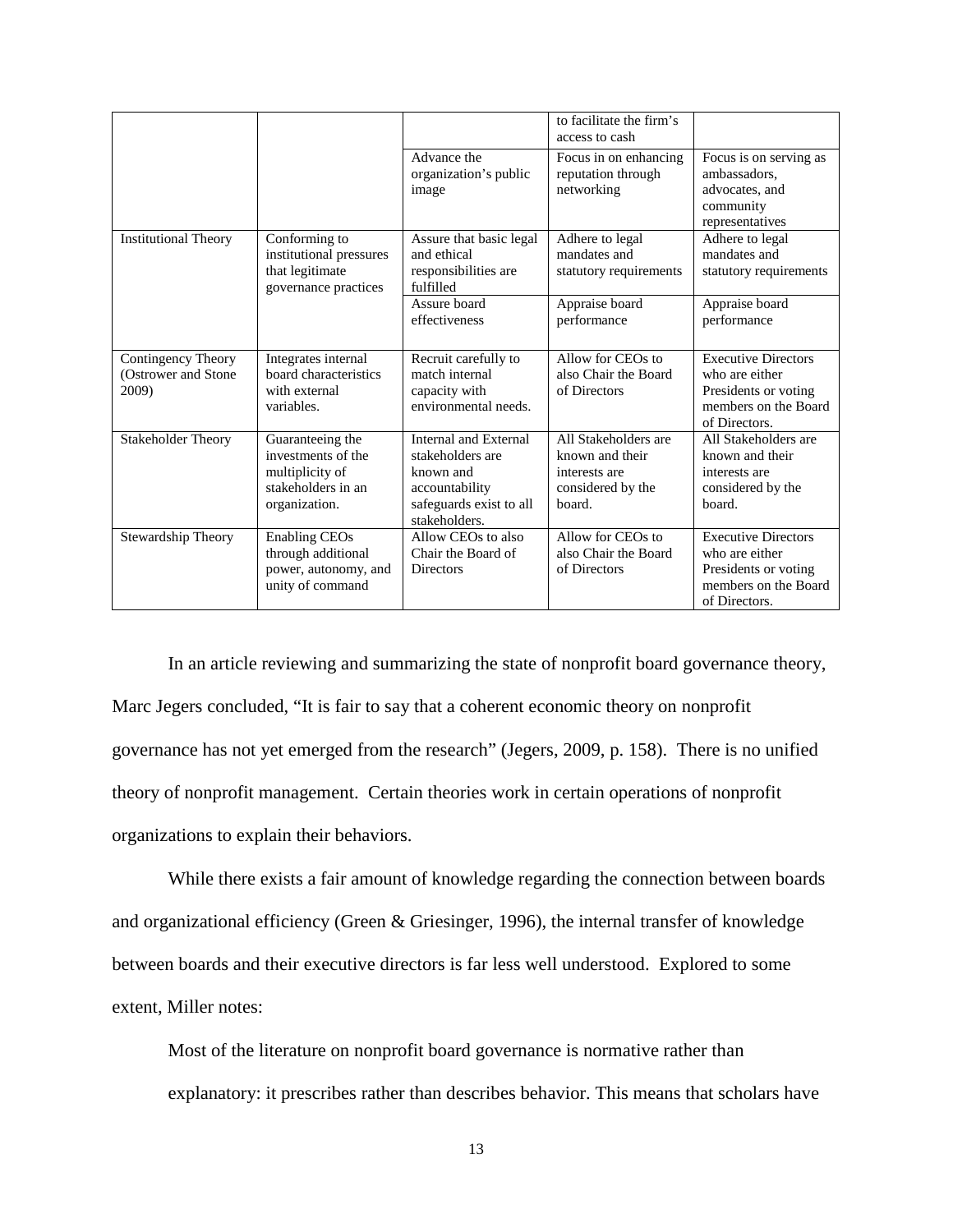not explicitly detailed the theoretical assumptions underpinning normative assertions about how a board ought to behave. It also means that different theories might be useful for explaining different behaviors

(Miller, 2002, p. 430).

#### **Hypotheses Within the context of Agency and Stewardship Theory**

Now that identifiable best practices have been established, the application of these practices can be predicted within two theories selected for deeper qualitative analysis. Those theories are Agency Theory and Stewardship Theory. In the table that follows, the framework for organizational checks and safeguarding is laid out alongside hypotheses that would be expected when viewed primarily through Agency Theory or Stewardship Theory.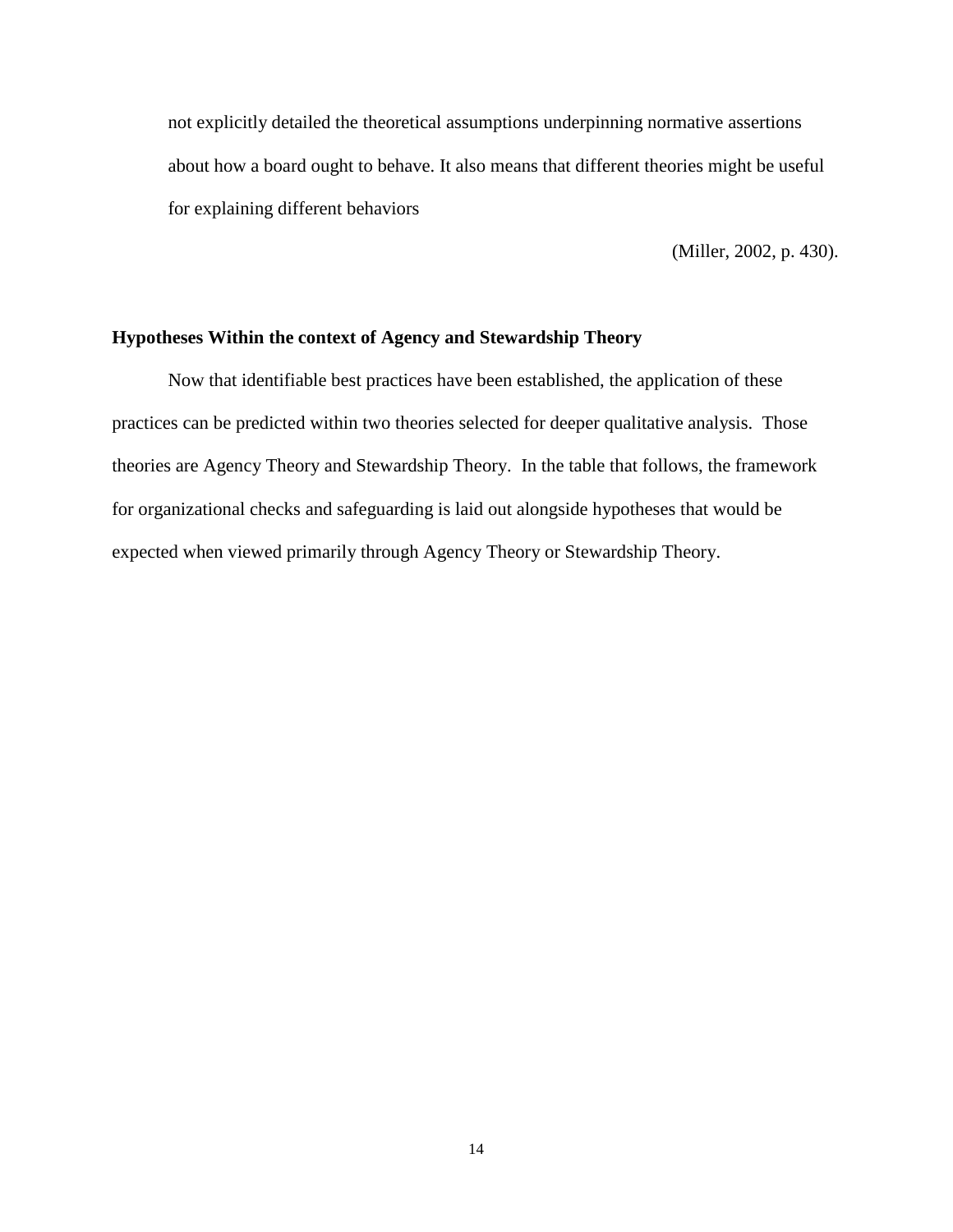*Table 3 Agency Theory and Stewardship Theory Hypotheses*

| <b>Variable</b>                           | <b>Subsets</b>                                | <b>Agency Theory Hypotheses</b>                                                                                                                                                                              | <b>Stewardship Theory Hypotheses</b>                                                                                                                                                                                                                                     |
|-------------------------------------------|-----------------------------------------------|--------------------------------------------------------------------------------------------------------------------------------------------------------------------------------------------------------------|--------------------------------------------------------------------------------------------------------------------------------------------------------------------------------------------------------------------------------------------------------------------------|
| <b>Checks</b><br>and<br><b>Safeguards</b> | Contracts                                     | Contracts will be well written,<br>durable, and known to all<br>parties.                                                                                                                                     | Contracts may exist, but the details may not be regularly<br>reviewed or known by all parties. Parties will express a<br>sense of trust in the purpose, role, and mission of the<br>organization.                                                                        |
|                                           | Monitoring                                    | Monitoring policies will be<br>written, redundant, and<br>regularly reviewed.                                                                                                                                | Policies may or not be written, they may exist in places not<br>reviewable by all parties, and may not be known by all<br>parties.                                                                                                                                       |
|                                           | Performance<br>Review                         | Both board members and the<br>executive director will be<br>reviewed regularly.<br>Performance targets will be<br>pre-established and known to<br>all parties.                                               | Performance reviews may be done unofficially, and<br>reported as a general sense of an individual's commitment<br>to the organization, rather than broken apart into individual<br>performance factors.                                                                  |
| <b>Attitudes</b>                          | Motivations                                   | Motivations will be primarily<br>linked to contractual<br>incentives.                                                                                                                                        | Motivations are likely to be mission and impact focused<br>rather than pay or prestige. Board members may report a<br>personal story for their affiliation with the organization,<br>rather than one of prestige.                                                        |
|                                           | Recruitment<br>Perspectives                   | Hiring will be deliberate with<br>large searches and evidences of<br>previous successes, not<br>alignment with the cause, will<br>be primarily considered.                                                   | Recruitment perspectives are more likely to be focused on<br>passion and service, rather than skill-focused and needs-<br>based analyses. Both boards and executive directors are<br>likely to report passion and affinity as primary<br>considerations for recruitment. |
| <b>Structural</b><br><b>Variables</b>     | Board<br><b>Attributes</b>                    | Boards will be larger, meet<br>frequently, maintain stringent<br>criteria when selecting board<br>members, and isolate the CEO<br>from voting.                                                               | Boards will be smaller in size, meet infrequently, have<br>informal selection criteria for new members, and the<br>bylaws may allow the ED to vote.                                                                                                                      |
|                                           | Internal<br>Organizational<br>characteristics | Organizations will be older,<br>larger (by annual expenses),<br>and have a paid-professional<br>CEO.                                                                                                         | Organizations will be newer, smaller (by annual expenses),<br>and may have an unpaid/undercompensated CEO relative<br>to comparable positions at similarly sized organizations.                                                                                          |
|                                           | External<br>Environmental<br>Characteristics  | Organization will subject itself<br>to multiple audits (State and<br>Third Party), and will include<br>diversified and stringent<br>funding sources including<br>Federal, State, and Local grant<br>sources. | Organization may or may not participate in an annual audit<br>of its financial statements. Sources will be less formalized<br>and diversified. More stringent funding sources may not<br>be sought.                                                                      |

## **Behavioral Agency Modeling (BAM)**

As highlighted by Pepper and Gore (2015), Behavioral Agency Modeling builds upon the

works of early Agency Theorists like Spencer and Zeckhauser (Spence & Zeckhauser, 1971),

Eisenhardt (Eisenhardt, 1989), and Jensen and Meckling (Jensen & Meckling, 1976) (Pepper &

Gore, 2015). Combining portions of Agency Theory with Prospect Theory (Gomez-Mejia &

Wiseman, 1998) and supplementing it with acknowledgement of the complex dynamics at play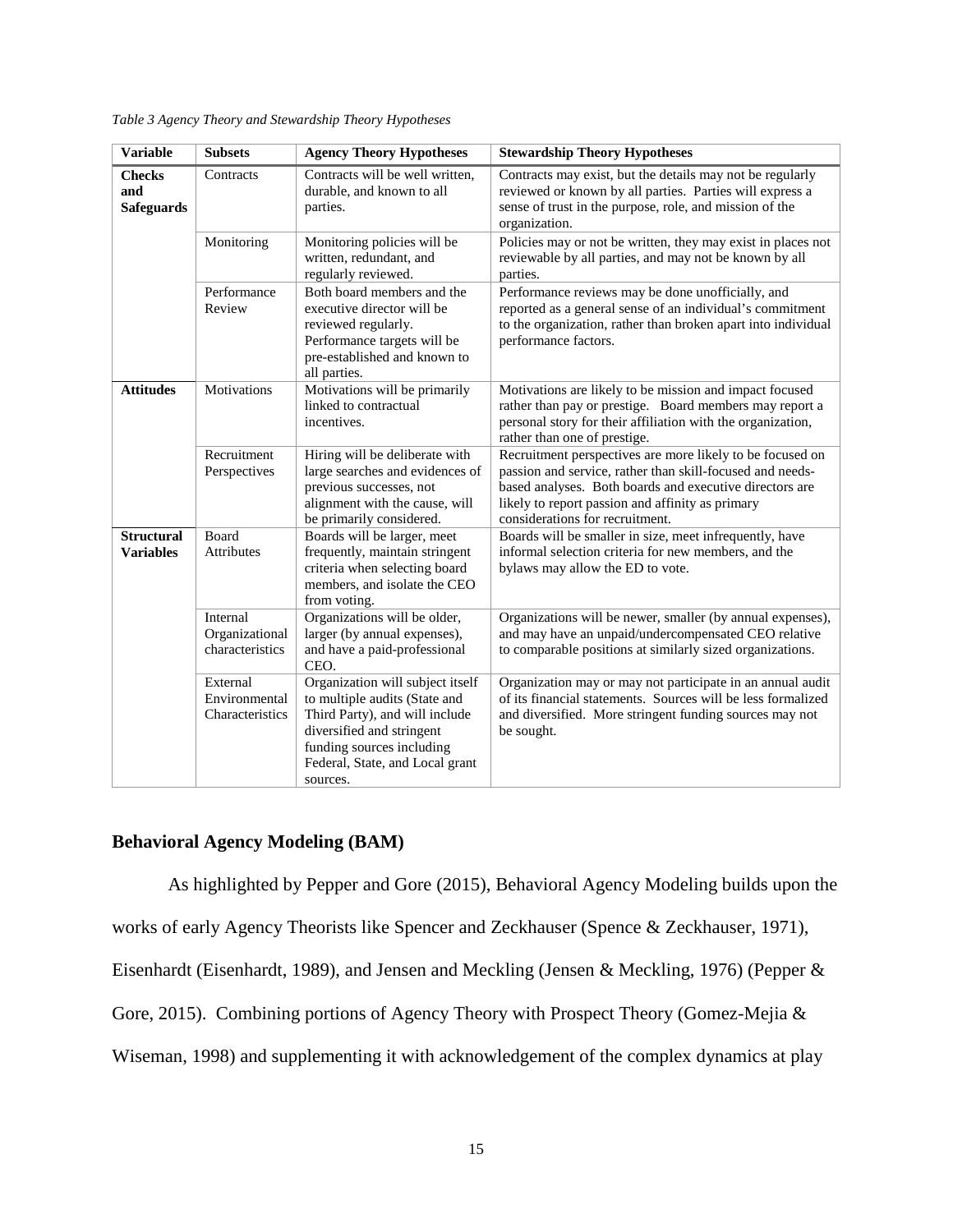within any organization, this theory is necessary to appreciate later findings in this research. As Pepper and Gore (2015) highlight:

In contrast to the standard agency framework, which focuses on monitoring costs and incentive alignment, behavioral agency theory places agent performance and work motivation at the center of the agency model, arguing that the interests of shareholders and their agents are most likely to be aligned if executives are motivated to perform to the best of their abilities, given the available opportunities.

(Pepper & Gore, 2015, p. 1046)

It must not be missed that there are core assumptions at play in positive Agency Theory that are not applicable in this particular research. For example, primary assumptions of Agency Theory as generally applied by business management scholars and Organization Theory scholars are that "organizations are profit seeking, that agents are both rational and rent seeking, and that there is no nonpecuniary agent motivation" (Pepper & Gore, 2015, p. 1047). Clearly, in nonprofit organizations, profit cannot be said to be the goal of the principal in the principal/agent relationship. Agency cost is identical in all regards. "The sum of the monitoring expenditures of the principal, the bonding expenditures of the agent, and the residual loss in welfare experienced by the principal as a result of the divergence of interests between the principal and the agent" (Pepper & Gore, 2015, p. 1048). Clearly, agency cost is a factor in nonprofit governance as well.

#### **Kindgon's Multiple Streams Theory**

Another theory that will be necessary to understand the findings later in the research comes from public administration literature regarding policy formation. Building upon the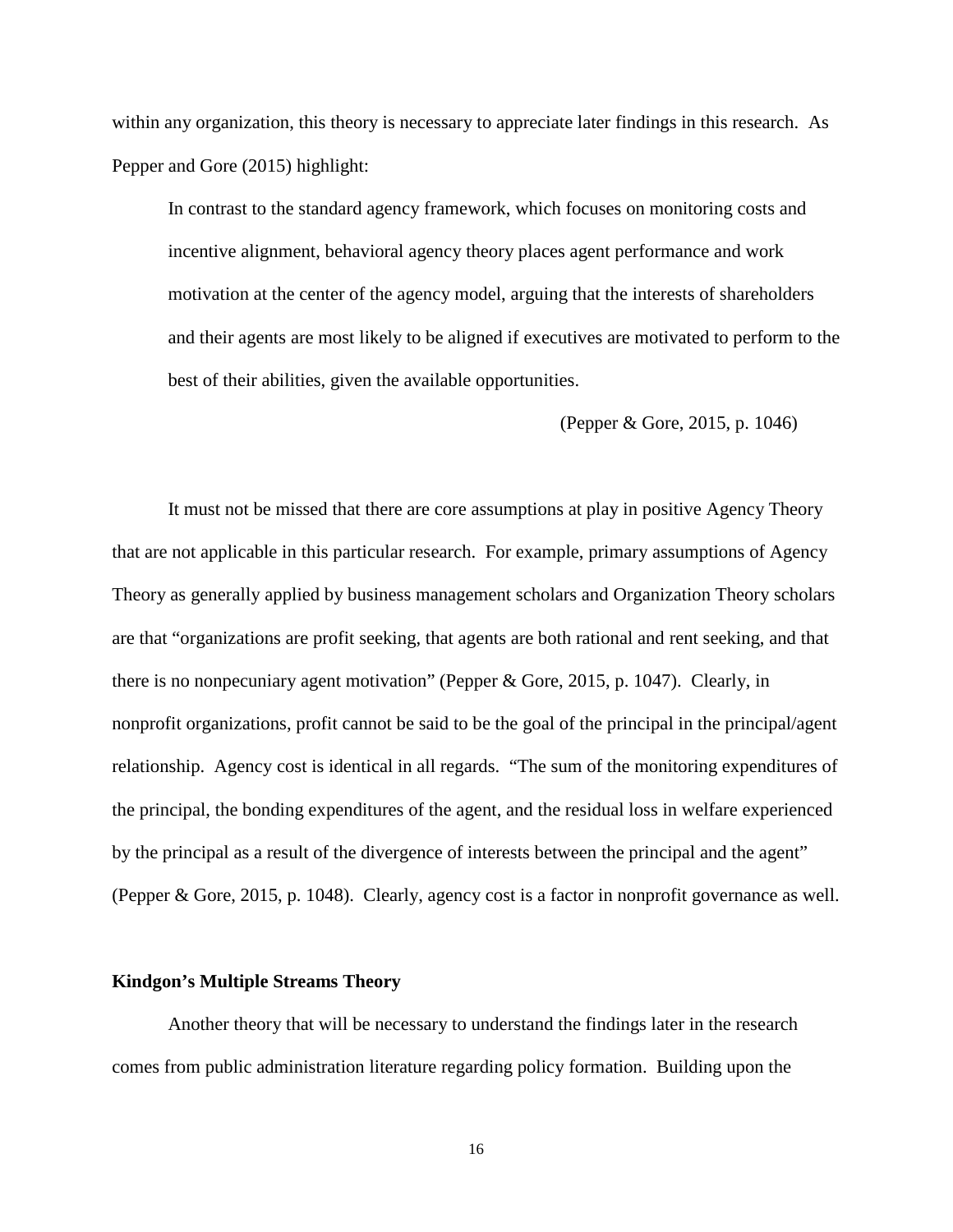Garbage Can Model initially put forward by Cohen, Olsen, and March (1972), Kingdon's Multiple Streams Approach (MSA) advances understanding of policy choice. MSA holds that in any given political sphere, there are concurrent streams of possible problems to solve, possible solutions to those problems, and varying political resources to accomplish political changes (Henstra, 2010). Occasionally, leaders or "policy entrepreneurs" as described by Kingdon (1995), will emerge as managers to successfully merge those 3-concurrently flowing streams. This results in policy change during the opening of what Kindgon (1995) describes as a "policy window" (Sabatier, 2007).

In a study by Jones et al (2016), MSA research applications from 2000-2015 were analyzed in a meta-review. The framework was developed to understand and explain the emergence of policy in "organized anarchies" (Jones et al., 2016). Initially, this model was applied to Federal Congressional Policy (Henstra, 2010). In the nearly twenty years since, MSA has been applied in "65 different countries, at multiple levels of governance, across 22 different policy areas, and by researches spanning the globe" (Jones et al., 2016, p. 13). While MSA has become increasingly popular and has been applied across a vast area of tenable areas of research interest, it has not yet been applied in the space of nonprofit board governance. It's application in this research is a first.

#### **Checks and Safeguards**

Contracts, Monitoring, and Performance Review are all methods of maintaining checks and safeguards within an organization The presence, relative robustness, and severity of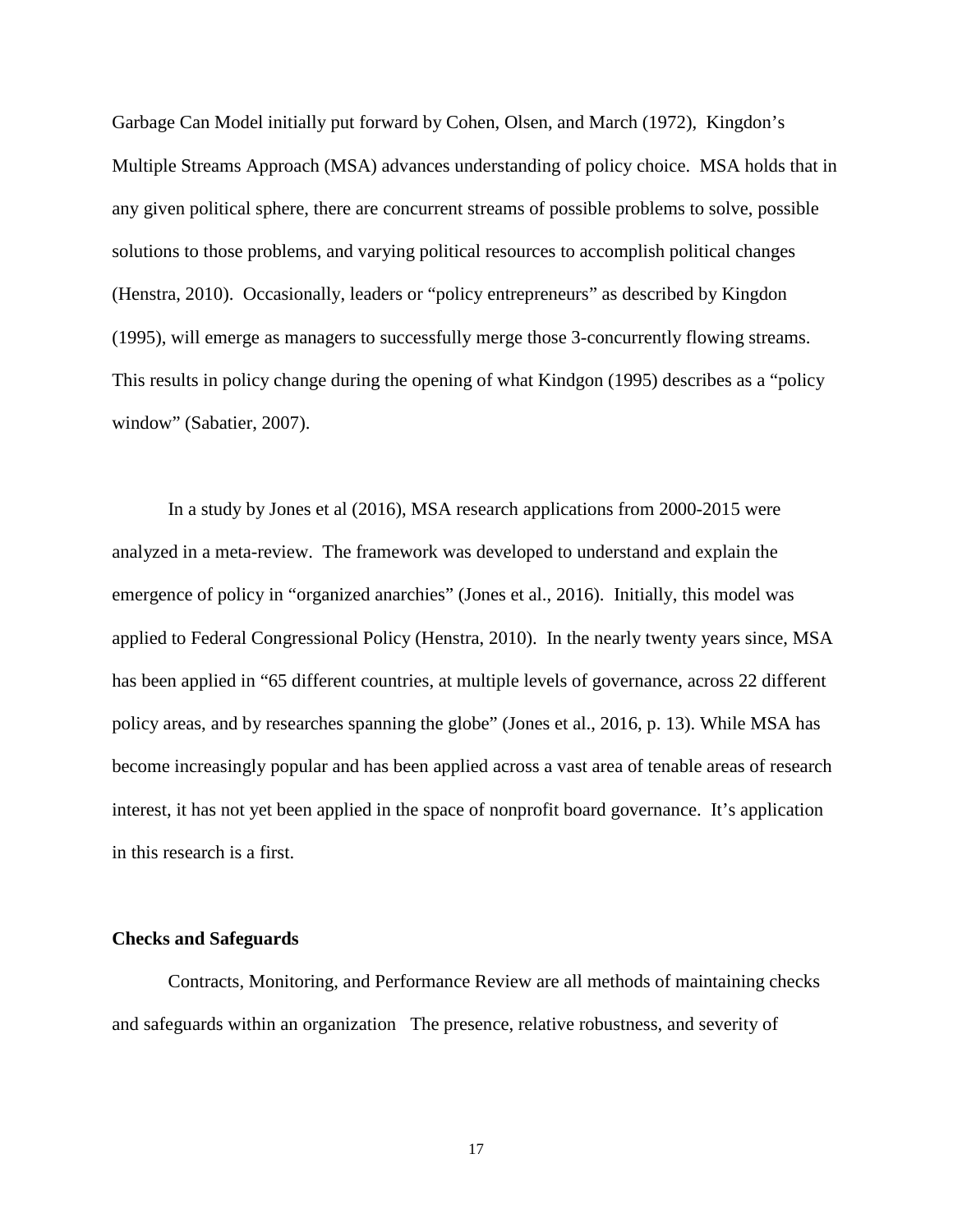consequences if contractual obligations are not met are informative of an organization's view and treatment of contracts as a check and safeguard (Anthony, 1980).

Monitoring methods, including regularity and redundancy, are critical to consider when analyzing an organization's commitment to internal administrative checks and safeguards. Whether these policies are written, reviewable, and widely known will inform whether or not monitoring is occurring effectively and regularly as well as whether it serves as an actual check and safeguard in the organization (Bushman, Injejikian, & Smith, 1996).

Of the three primary sectors of our economy (public, private, and nonprofit), it is the nonprofit sector that is least understood and arguably the most difficult to manage (Bernstein et al., 2015). On one hand, board members serve as fiduciaries of the public and are charged with the duties of loyalty, care, and obedience (Herman & Renz, 2000). Each of these duties require accurate and timely information to verify compliance. While the duties of loyalty can be selfpoliced with an active board and a well-written Conflict-of-Interest Policy (Bhandari, 2010), the Duties of Care and Obedience are more complicated (Bhandari, 2010). The Duty of Obedience require subservience to law and regulation. It is in the Duty of Care where communication of effective checks and safeguards is placed under the greatest strain (Hazen, 2012).

#### **Attitudes**

As Peter Drucker elaborated in 1989, "The businesses I work with start their planning with financial returns...the nonprofits start with the performance of their mission" (Drucker, 1989, p. 1). Drucker further elaborated on the challenges this creates in managing nonprofits when he was cited by the University of Florida in their The Third Sector Blog, "Nonprofits need more, not less, management, precisely because they don't have a financial bottom-line. Both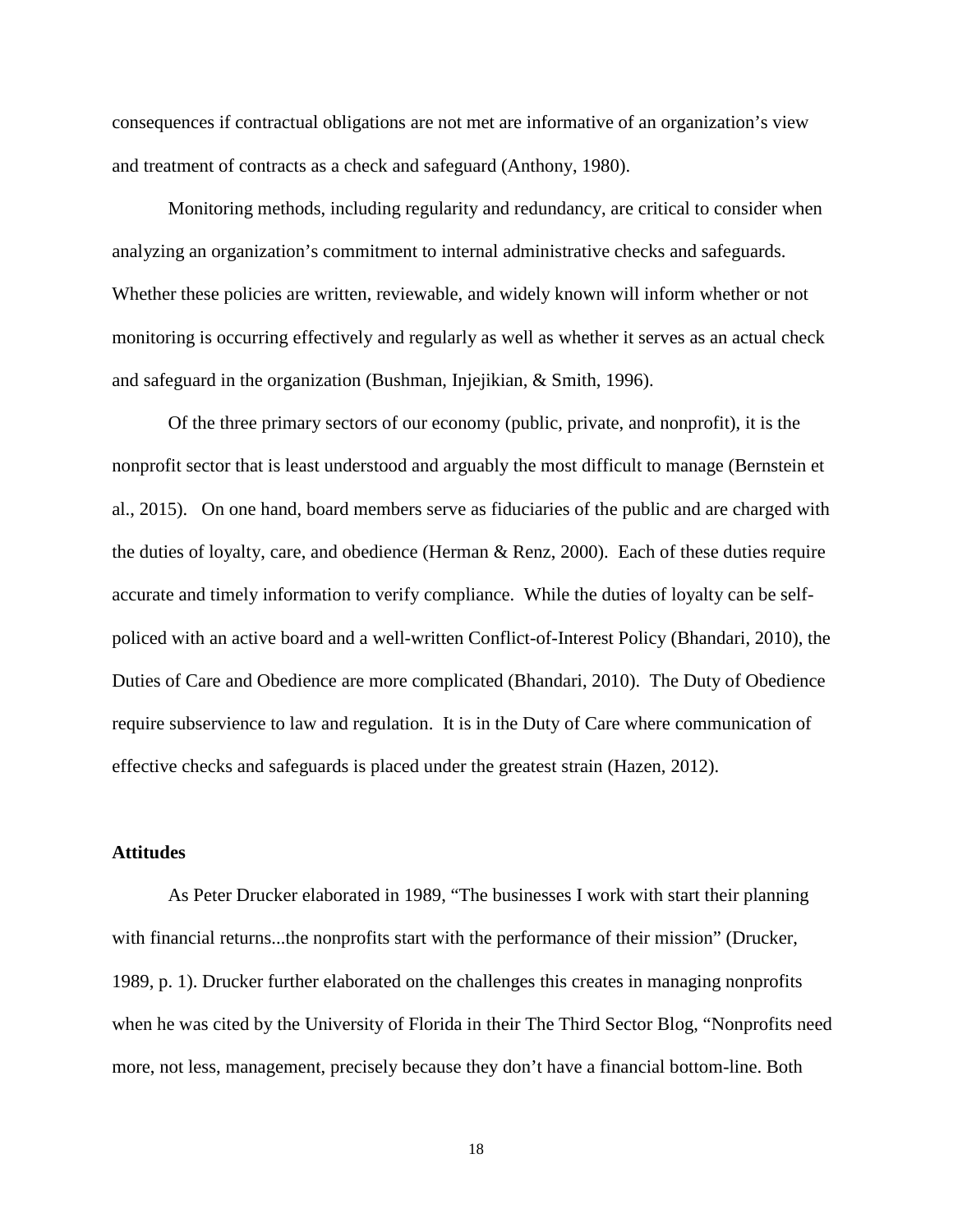their mission and their 'product' has to be clearly defined and constantly assessed" (The Third Sector, 2008, p. 1). This recognition presents both challenges and opportunities.

According to Silva (2005), motivations matter. Not only do motivations matter to executive officers, but the board motivation is an important component of organizational performance (Bushman, Injejikian, & Smith, 1996). In the Silva study, seven questions were asked. The questions built upon an earlier job satisfaction study developed by Hackman and Oldham (Hackman & Oldham, 1975).

Four categories of Independent variables were analyzed in the Silva model. These included: 1. Ownership, as measured by whether the board was issued stock options; 2. Stock value-if the board was issued stock options; 3. Board salary; and 4. Board motivation. Since nonprofit organizations are unable to issue stock, and board members are not allowed to profit from membership in any way, the first three measures are not applicable to nonprofit boards. The fourth measure (the level of perceived involvement and perception of importance) is directly applicable (Silva, 2005). Silva (2005) utilized the following seven (7) questions, adapted from the Hackman & Oldham Diagnostic instrument, in their study:

- 1. Most decisions made by the board of directors are completely independent from CEO intervention.
- 2. I feel that my participation in board decision making is valued by my board members.
- 3. The CEO's opinion in board discussions is integral to the discussions of board members.
- 4. Being a board member is important to me.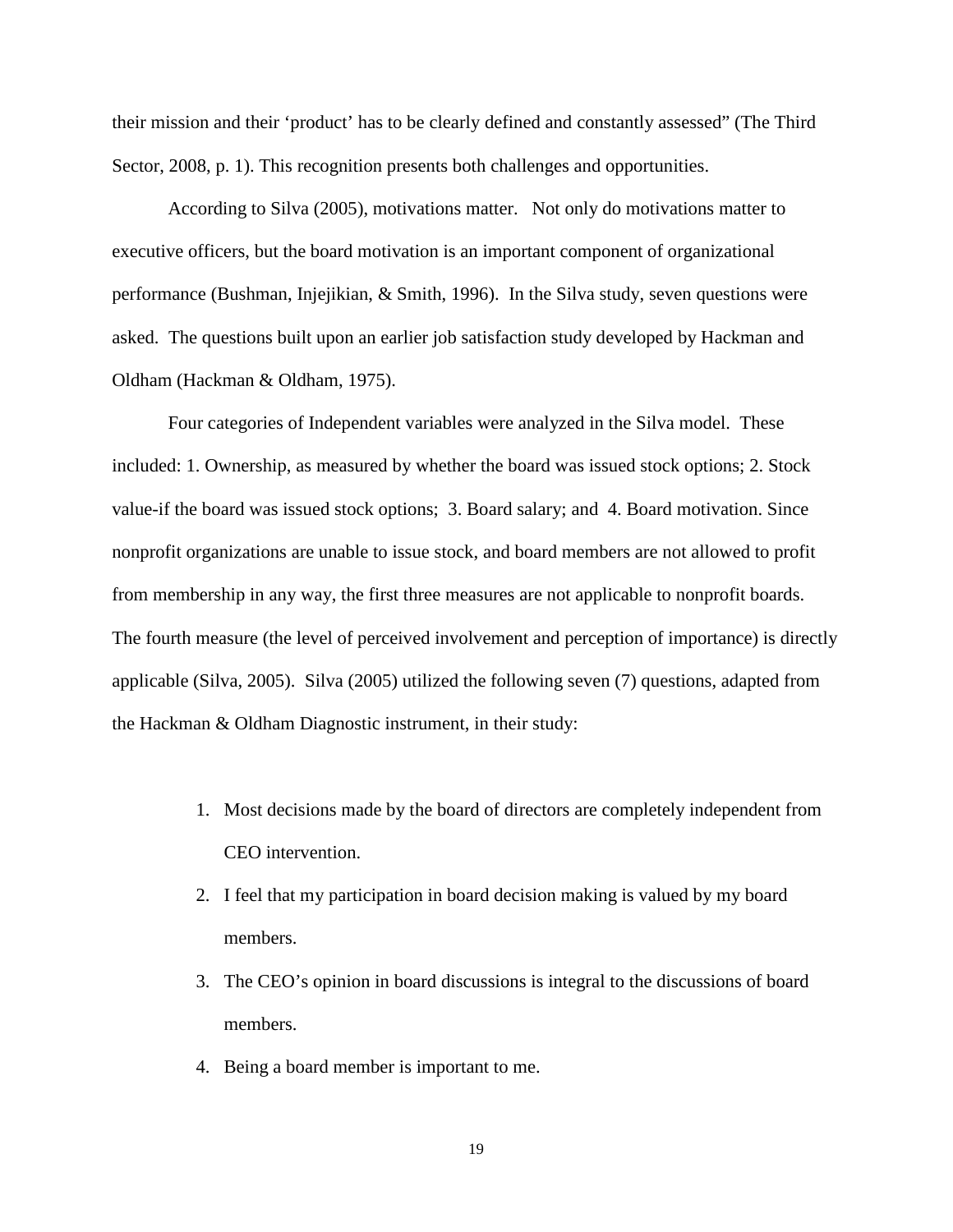- 5. The decisions I make significantly affect the lives and well-being of others.
- 6. I have a lot of autonomy in my job as a board member. I have a lot of freedom in doing my work.
- 7. My job as a board member gives me many chances to use my personal initiative or judgment in carrying out my duties.

(Silva, 2005, p. 352)

#### **Structural Variables**

Certain structural variables should be considered when analyzing the checks and safeguards, attitudes, and flow of information within an organization. As Ostrower and Stone (2009, p. 7) delineated below:

| <b>Categories of Independent Variables</b> |                                |                                |  |
|--------------------------------------------|--------------------------------|--------------------------------|--|
| <b>Board Attributes</b>                    | <b>Internal Organizational</b> | <b>External Environmental</b>  |  |
|                                            | <b>Characteristics</b>         | <b>Characteristics</b>         |  |
| Number of voting members                   | Age                            | Field of Activity (Culture,    |  |
| (board size)                               |                                | Education, Health, Human       |  |
|                                            |                                | Services, Other)               |  |
| Number of board meetings                   | Size (annual expenses)         | Percentage of Funding from     |  |
| per year                                   |                                | various sources including      |  |
|                                            |                                | government, foundations,       |  |
|                                            |                                | individuals, fees, endowment   |  |
| <b>Board Composition</b>                   | Professionalization (has a     | Is the organization subject to |  |
| -Is the CEO a voting board                 | CEO that is a paid             | a state audit requirement?     |  |
| member                                     | professional staff member)     |                                |  |
| -Do members sit on corporate               |                                |                                |  |
| boards?                                    |                                |                                |  |
| -Percentage minority                       |                                |                                |  |
| members                                    |                                |                                |  |
| -Percentage female                         |                                |                                |  |
| -Percentage employed by                    |                                |                                |  |
| business                                   |                                |                                |  |

*Table 4 Board Characteristics (Ostrower and Stone 2009, pg 7)*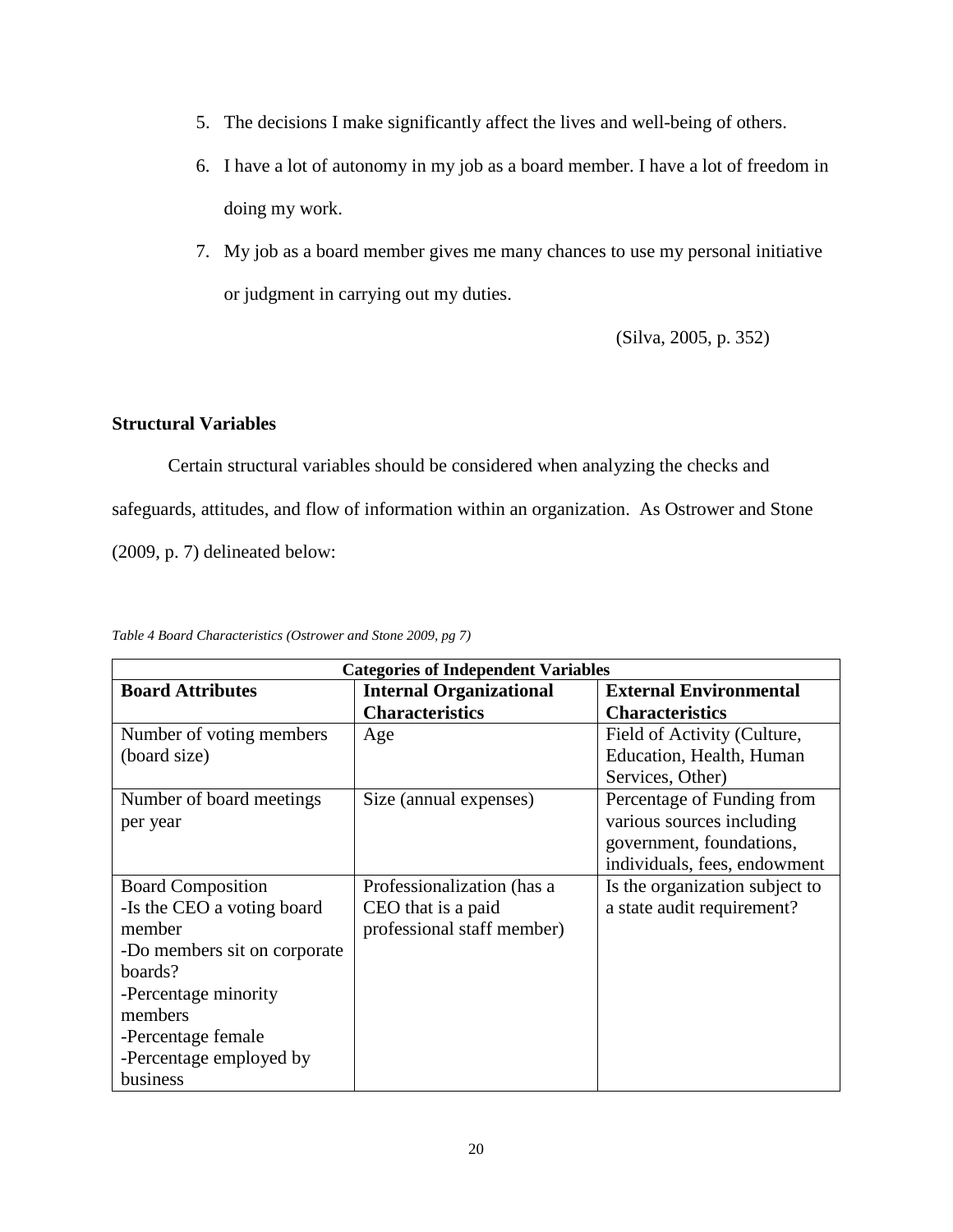| Do organizational members     | Is the organization in a period |  |
|-------------------------------|---------------------------------|--|
| elect one or more members?    | of change?                      |  |
| Criteria used when recruiting |                                 |  |
| members                       |                                 |  |

#### **Local Perspective**

Given the local focus and prioritization for this research, the known state of the Nonprofit Sector Governance and Connectedness in Southern Nevada is worth mentioning. In a study commissioned by the Lincy Institute, and led by Dr. Monnat, a Social Network Census was performed on Social-Sector Nonprofits active in Southern Nevada. Social Network Analyses are increasingly utilized to support a variety of economic efforts worldwide. As highlighted in the report by Dr. Monnat:

Social network analysis provides information about both the structure of the non-profit network as a whole as well as the positions of individual organizations within the network. Network analysis enables us to determine the most well‐connected and influential organizations within a network as well as the overall cohesiveness of the network.

(Monnat & Smedley, 2013, p. 11)

Being well-positioned in the network represents access to knowledge and resources. Given resource scarcity in the social sector, this is key for getting things done without the presence of slack resources in the system. The study began with the recognition of need. As stated by Monnat and Smedley (2013):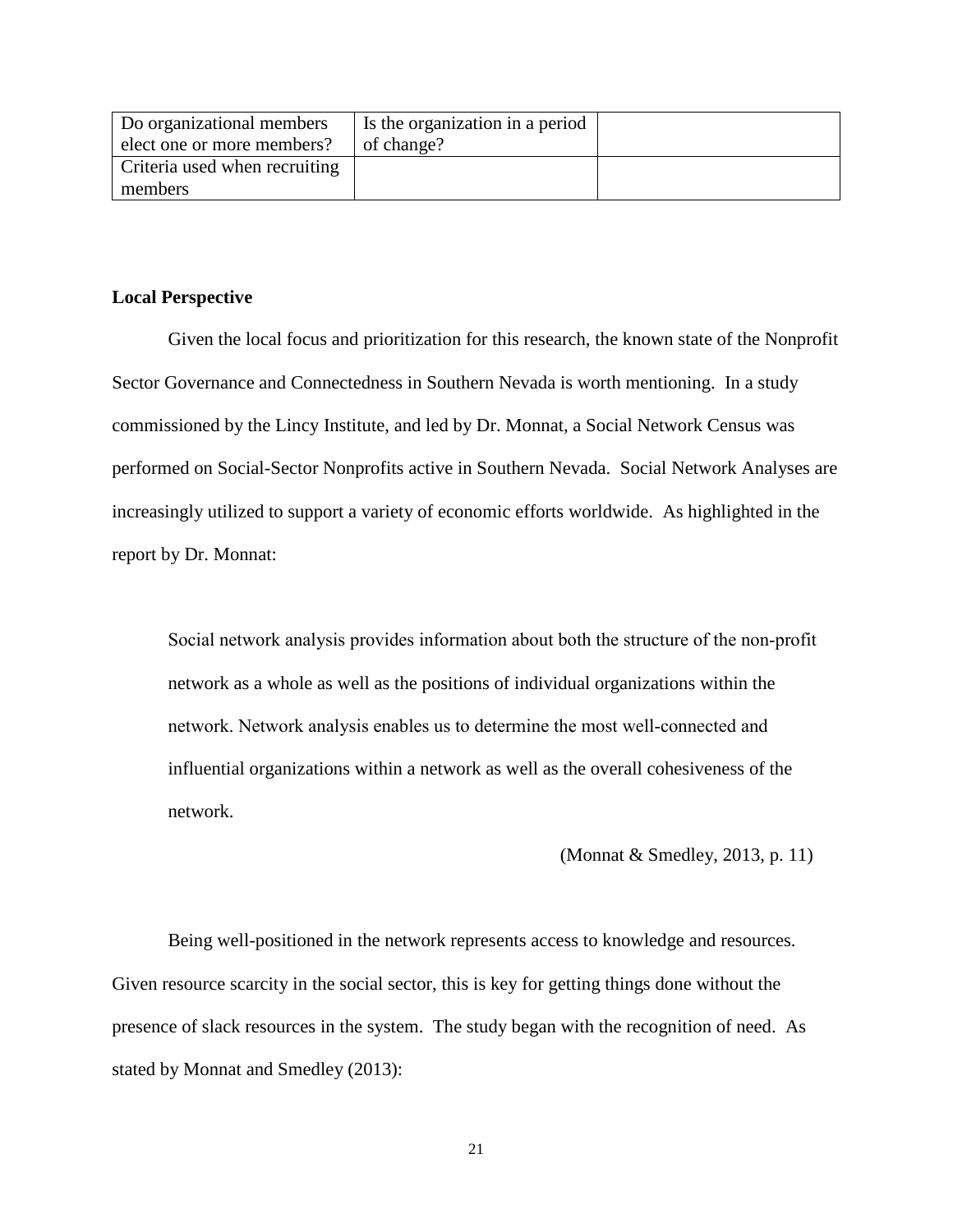There is a need within southern Nevada to manage non‐profit organizations efficiently and effectively and to augment non‐profit organizations' abilities to build adaptive programs, and successfully compete for federal and foundational grant funding, and effectively serve the residents of southern Nevada.

(Monnat & Smedley, 2013, p. 5)

The Monnat Study uncovered numerous challenges to developing the goal of a wellintegrated, effective, and well-resourced nonprofit sector in Southern Nevada. These included "territoriality, silos, and competition; the need for knowledge and training; concern about the lack of data availability and usage; the desire for more opportunities for meeting and networking; critiques of leadership" (Monnat & Smedley, 2013, p. 26). Nevertheless, the study emphasizes that, despite the challenges, there remain "reflections of hope and promise for the non‐profit community in southern Nevada" (Monnat & Smedley, 2013, p. 26).

## **Research Question: Agency Theory or Stewardship Theory: Which Best Accounts for the Practices and Perspectives Within Select Nonprofit Organizations?**

Nonprofit boards have tremendous leeway when structuring the relationship between themselves and the executive directors they manage. The board has the authority and duty to motivate the executive director to accomplish agency goals toward the fulfillment of its mission. This can take the form of rigid contracts, regular-written evaluations, and tiered-bonus incentives. Alternatively, it can take the form of high-levels of delegated authority, handshake contracts, and informal evaluations.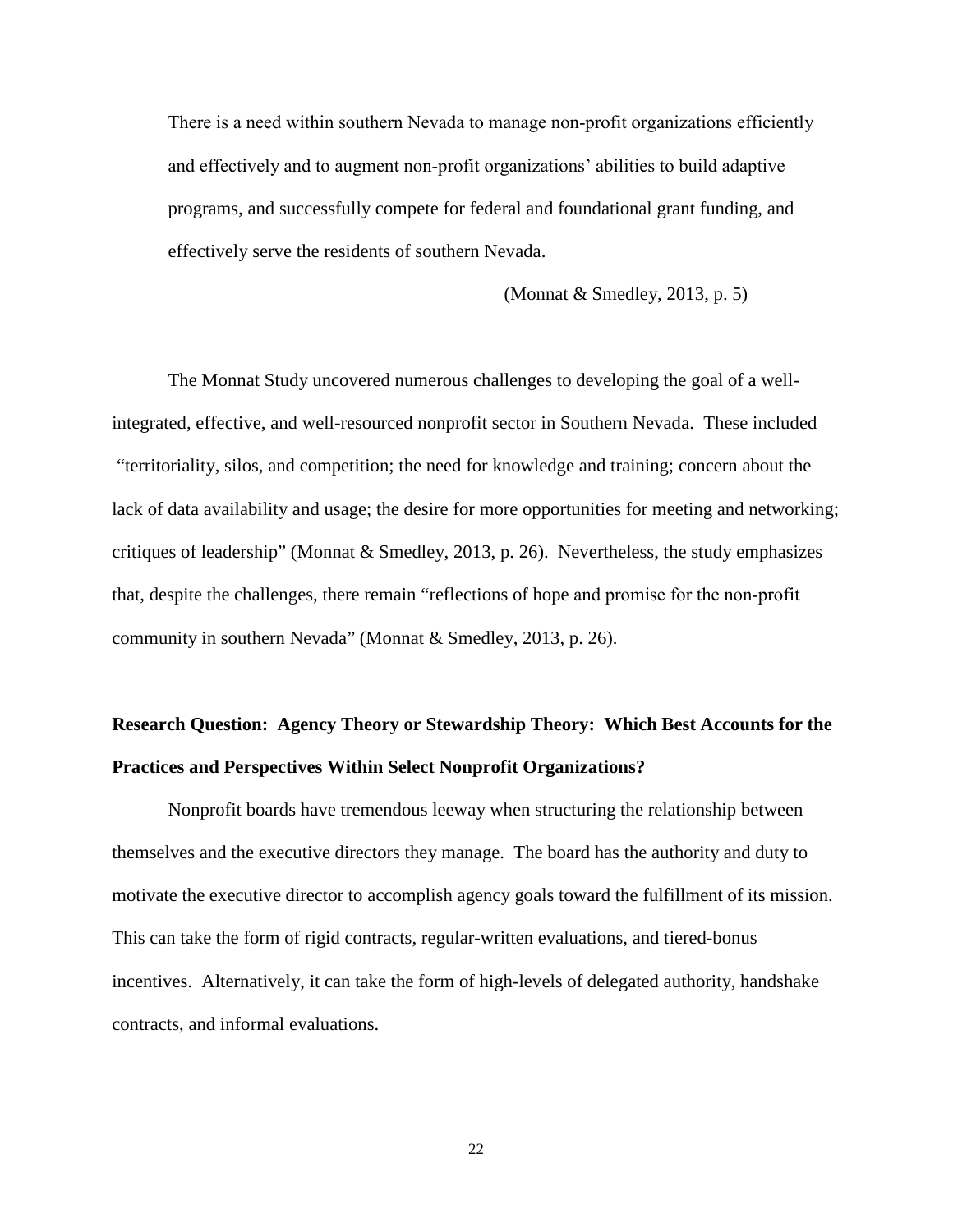After reviewing possible methodological approaches, Grounded Theory quickly appealed as the forerunner most likely to deliver salient and useful inductive insight into a gap in the literature. Still, as highlighted by Bowen (2005), in some cases the best selection is Grounded Theory with case studies becoming the product, rather than the method of the research. Built upon formal theories, Non-Positivist Grounded Theory is best able to "springboard" this research forward and generate new theory (Strauss & Glaser, 1967, p. 95).

Bowen on trustworthiness, citing Denzin and Lincoln regarding four factors that should be considered when examining trustworthiness include: "credibility, transferability, dependability, and confirmability" (Bowen, 2005, p. 214). Trustworthiness is thus presented credibly when research seeks to establish some or all of the following: prolonged engagement, triangulation, document review, peer debriefing and support, member checking, negative case analysis, and auditing (Bowen, 2005).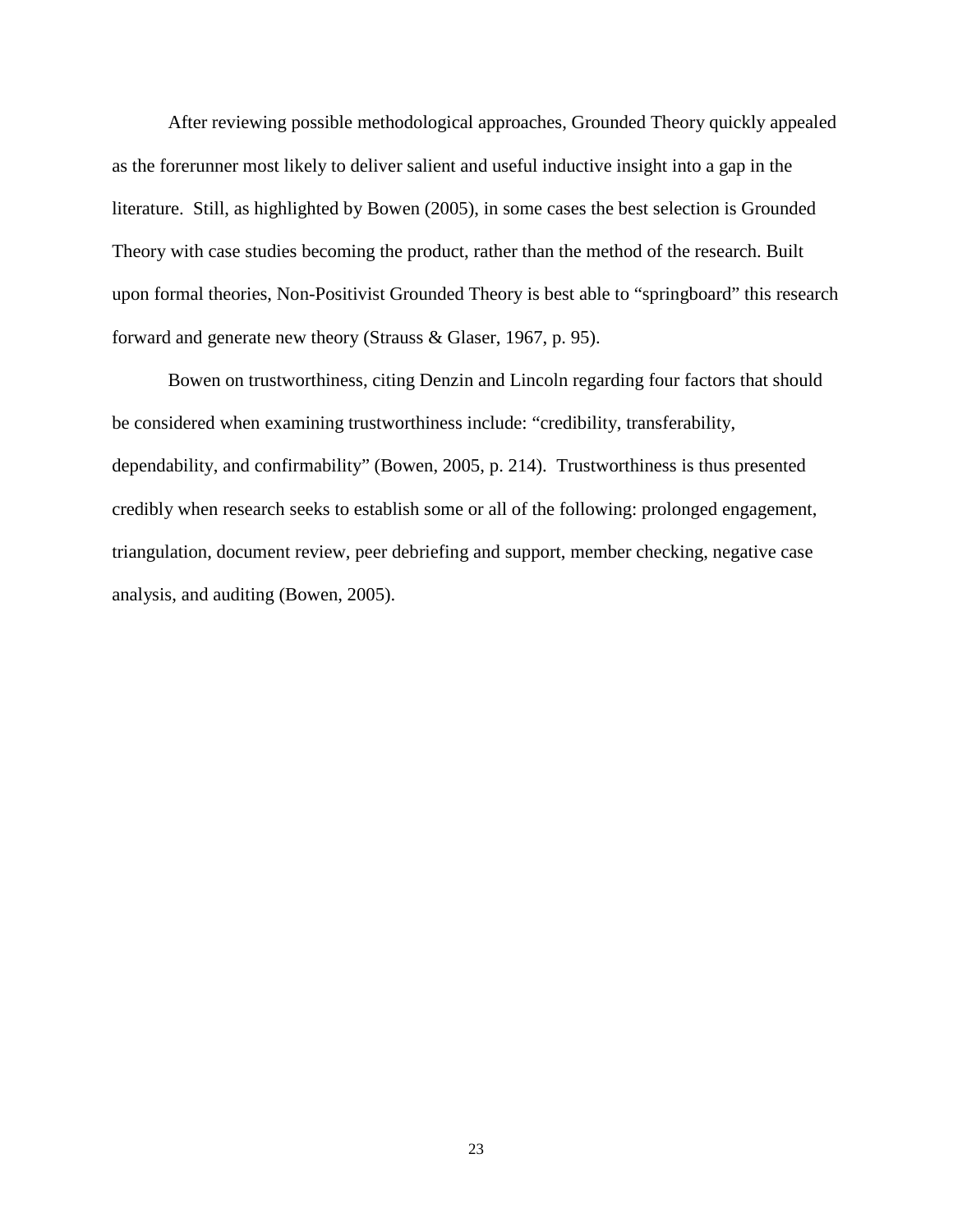#### **CHAPTER 3**

#### **METHODOLOGY**

Several different sampling techniques were considered for this dissertation. Initially, stratified random sampling was considered. In this approach, organization lists would be downloaded from the IRS database of registered, geographically constrained, and income-ranked nonprofit organizations. Problems with this approach included inclusion of small nonprofits with highly variable structure, size, impact, and area of service (i.e. little leagues and parent teacher associations). Additional challenges would include lack of presence of agencies headquartered and federally registered in other states (e.g., ALA or AMA, etc.) which have significant capacity and program activity locally, but would be lost when the samples were geographically bounded using IRS databases.

#### **Bounded-selection**

Upon reviewing IRS form-990 filings for all agencies identified as over-performing agencies in the area of degree-centrality, 10 agencies were considered for inclusion in this study. Four of these agencies were associated primarily with resource development (i.e., fundraising). As the author is primarily interested in studying direct practice agencies and their performance, non-direct service agencies were excluded. The remaining six-agencies form a diverse pool from which to begin a qualitative analysis. Two additional agencies of comparable size were added to achieve a sampling of 8 agencies. These agencies were assured confidentiality in their participation and are thus not named herein.

Institutional Review Board (IRB) approval was obtained for the following instrument prior to scheduling interviews. Solicitations for in-person interviews were sent to the eight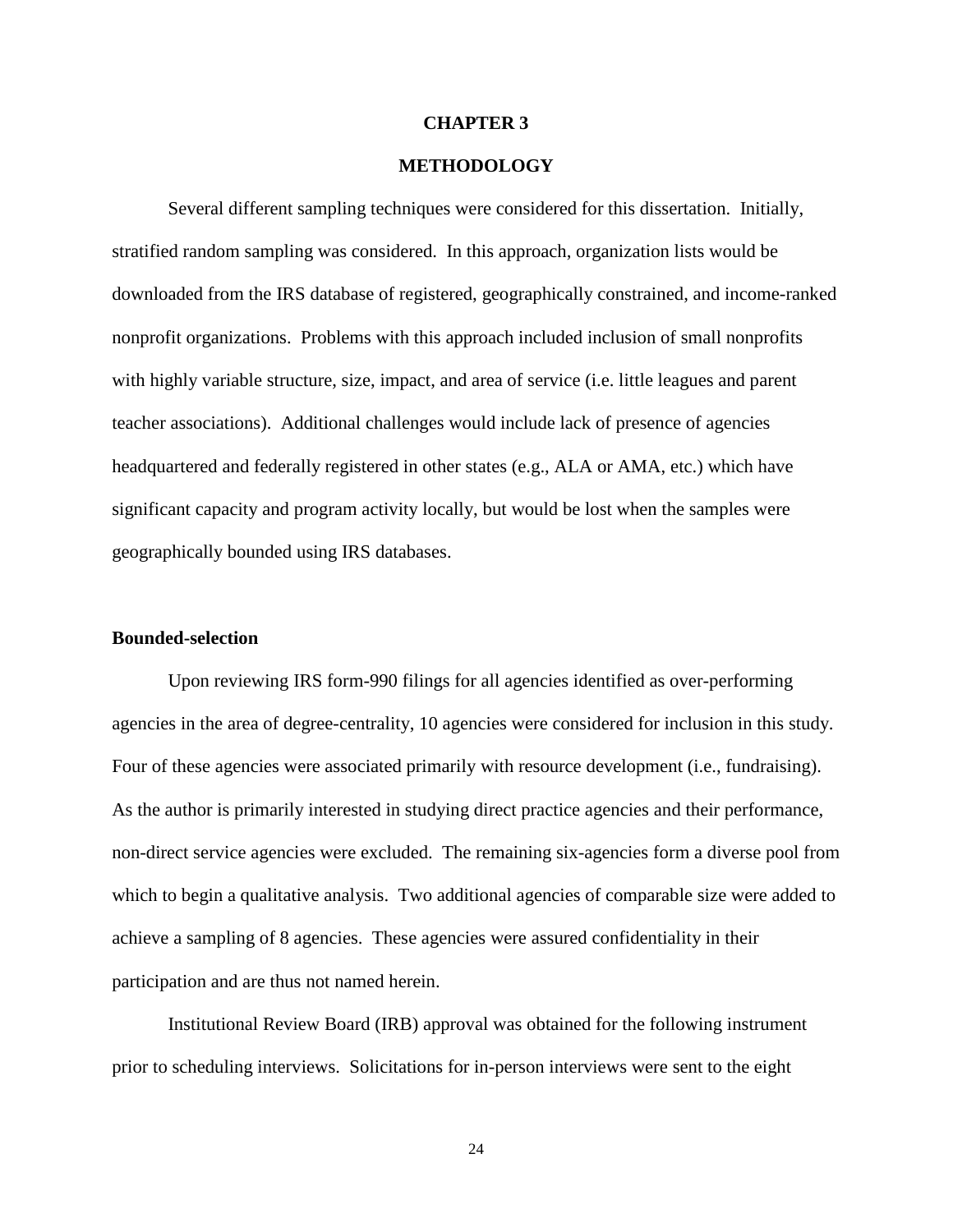executive directors of the nonprofits selected. In-person recorded interviews were conducted with the executive directors. Second-round interviews were then conducted with the board member most closely associated with overseeing contracting, monitoring, and performance review. These were allowed to include the President (or its equivalent), Vice-President (or its equivalent), and Treasurer/Secretary (or its/their equivalent), or any Member of the Boards of these agencies. Consent to be recorded and advisement of anonymity were provided and obtained to all survey participants prior to being interviewed. Qualitative data obtained from the interviews were transcribed and analyzed to identify emergent themes. All records relating to this research are kept in a locked office and will be destroyed 2-years from publication.

Additional quantitative data, obtained through Guidestar filings, will be evaluated for descriptive comparison. These will include information about the following: Founding year, number of paid and unpaid employees, annual revenue, trends over time from 990 for past three filing years, and simple efficiency (revenue vs overhead).

#### **Survey Instrument 1 Executive Director Interview**

*[Interviewer: "This is the Introduction: Many of the questions I'm about to ask are open ended. Please elaborate where possible. The goal is to explore organizational checks and safeguards: such as contracts, monitoring, and performance review. This will be compared with other agencies that, like your agency, scored above-expectations in degree centrality on the Social Network Analysis Census conducted by the Lincy Institute 2-years ago.*

*Some questions are broad and you may answer them as broadly as you wish. Alternatively, some questions are specific and you may answer them as*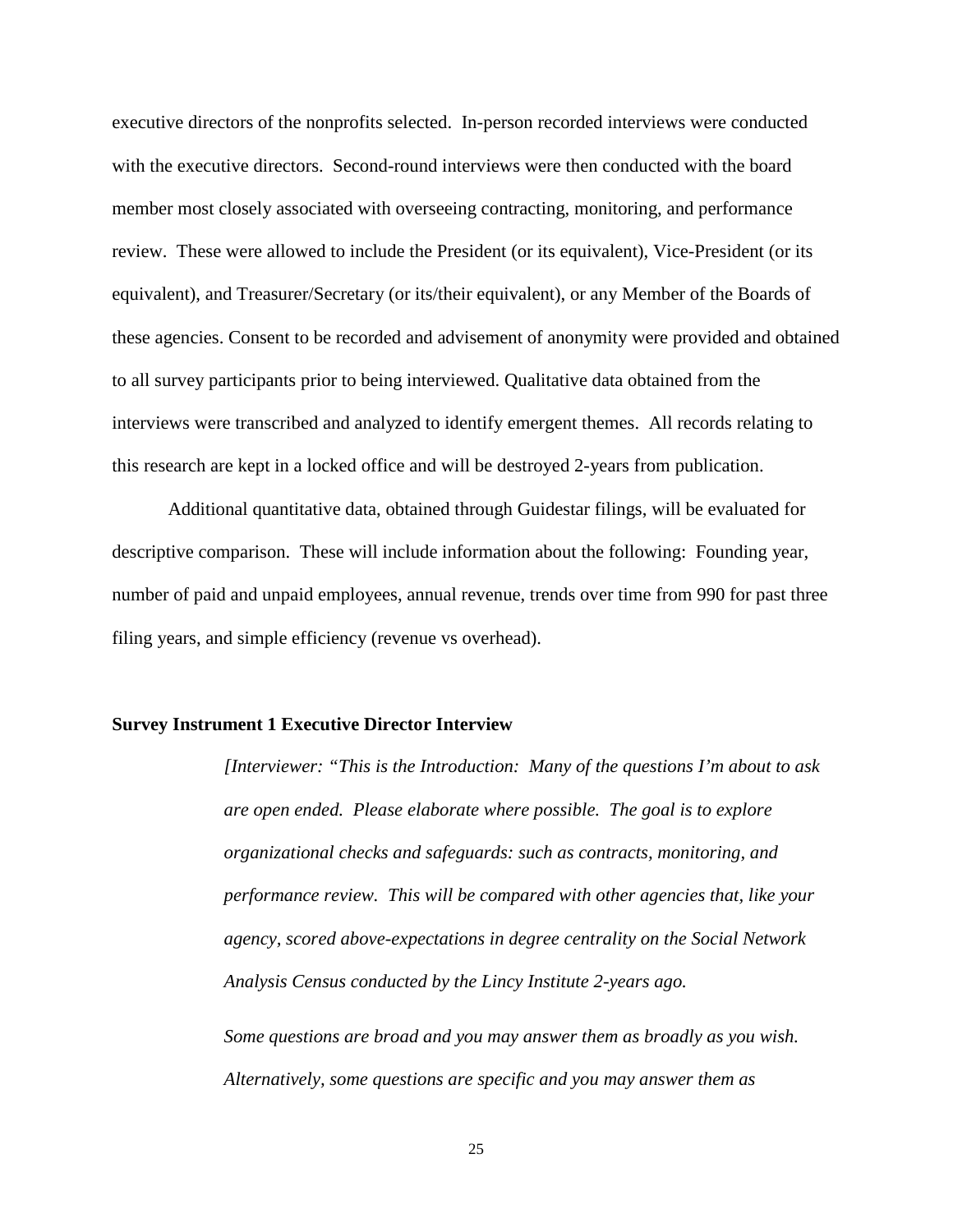*specifically as you wish. You may decline to answer any questions you don't feel comfortable answering. You may end the survey anytime. We expect it will less than one-hour to complete. Do you consent to taking this survey? If so, Please sign these forms (present informed consent documentation and authorization to be recorded).*

#### Executive Director

- 1) Checks and Safeguards:
	- a) Contracts
		- i) Standard questions:
			- (1) What contracts exist within this organization?
			- (2) How were they created?
			- (3) Who, on the board, is responsible for overseeing them?
			- (4) How are individuals held accountable in these contracts?
			- (5) Would you make them available for this study?
		- ii) Possible follow-up questions:
			- (1) Does your organization have written job responsibilities for both the Executive Director and Board Members?
			- (2) Do you have a written contract?
				- (a) In your own words, being as specific as possible, what does it detail?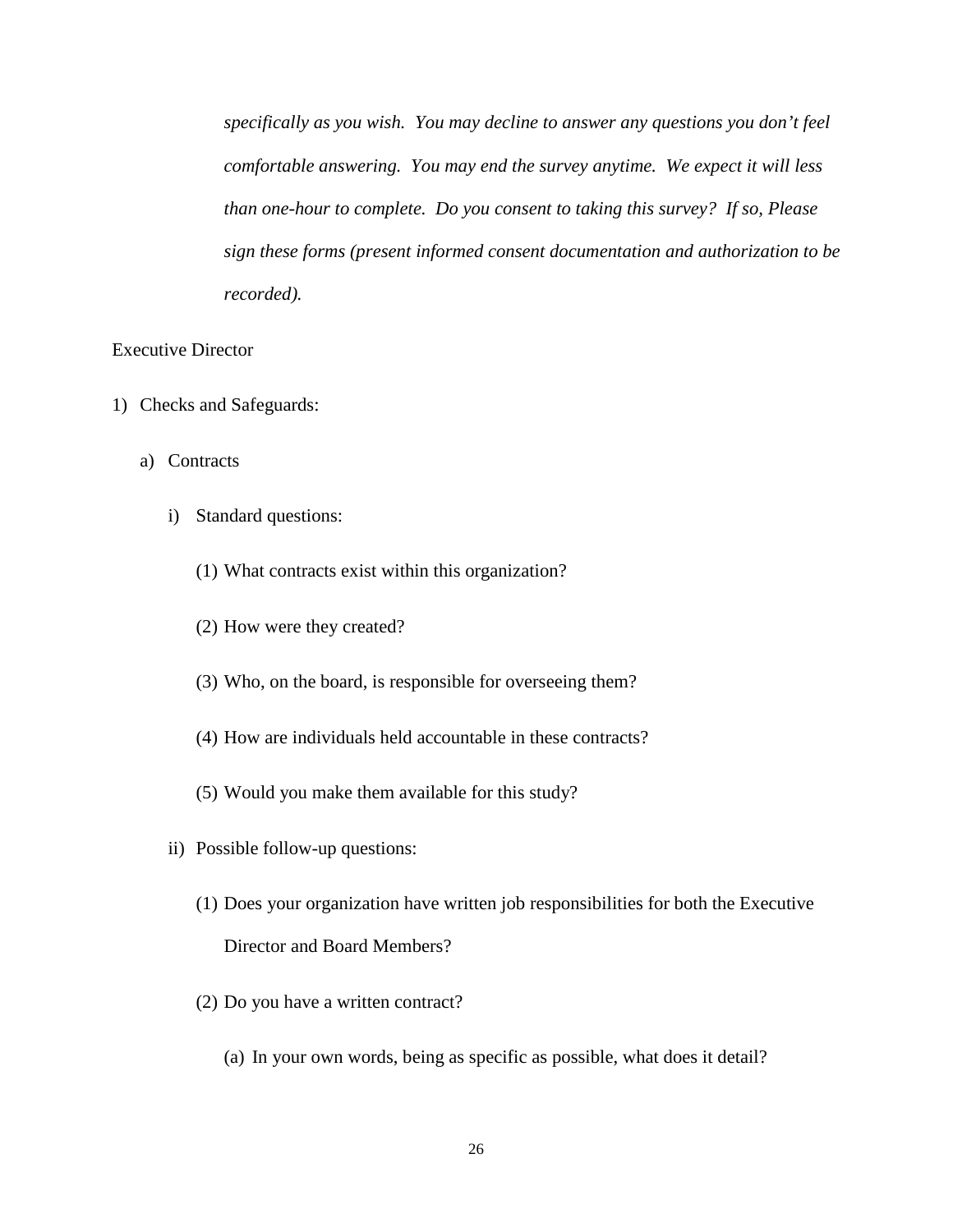- (3) Do you have a vote on the board?
- (4) Does your organization have a written conflict of interest policy?
	- (a) In your own words, being as specific as possible, what does it detail?

#### b) Monitoring

- i) Standard questions:
	- (1) How is your performance as an Executive Director monitored by the board? Please elaborate.
- ii) Possible follow-up questions:
	- (1) Is your performance as an Executive Director monitored?
		- (a) What is monitored?
	- (2) In what ways are those (*restate responses*) monitored?
	- (3) What do you hold yourself accountable to produce, that no one checks on?
	- (4) Who determined what measures you're held accountable for producing?
- c) Performance Review
	- i) Standard Questions
		- (1) How is your performance reviewed at your organization? Please elaborate.
	- ii) Possible follow-up questions:
		- (1) Is there a written policy for how this review is conducted?
		- (2) How often are you reviewed?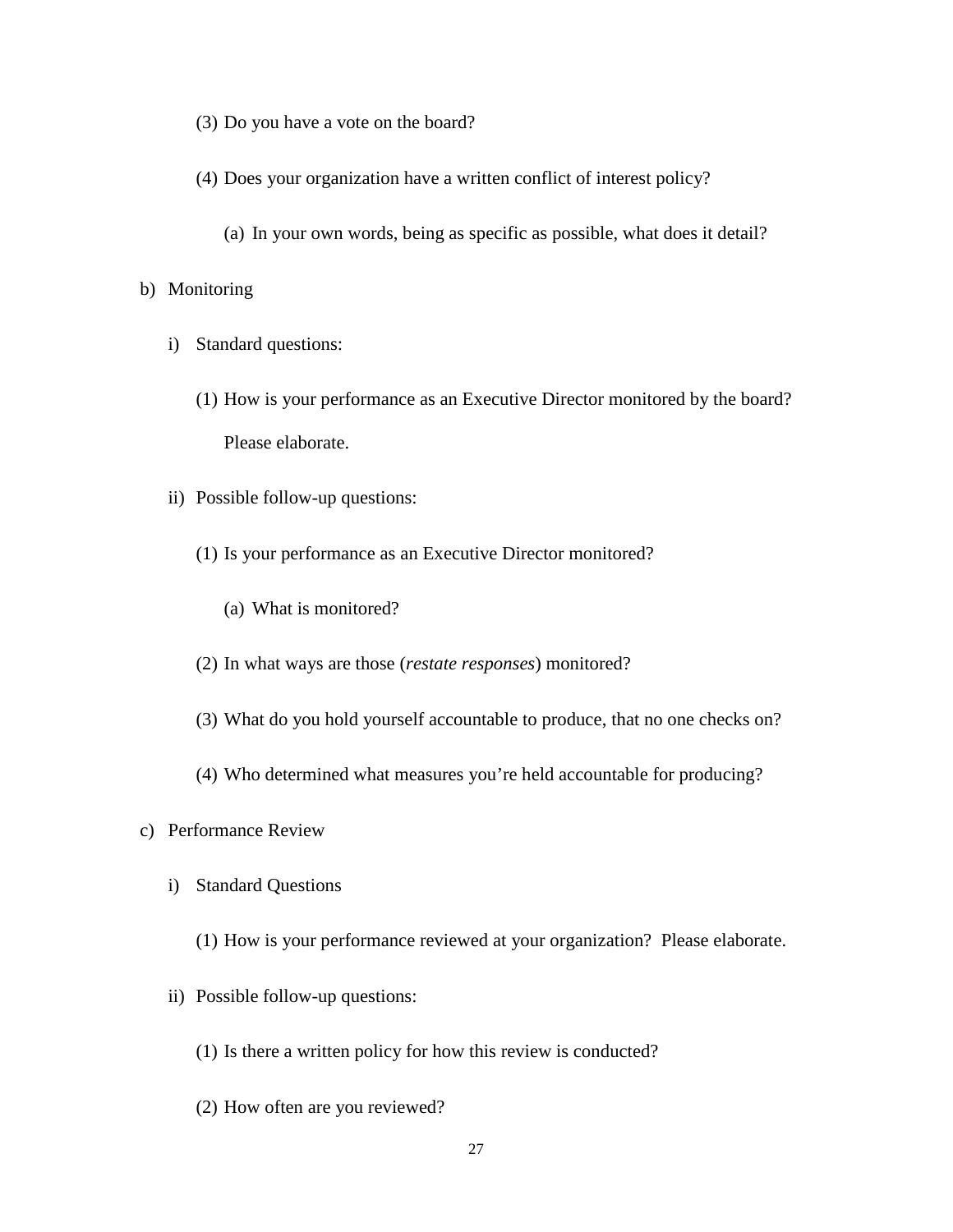- (3) Are performance targets known to both you and to the Board?
- (4) What does it spell out that you're accountable, as the Executive Director, to produce?
- (5) What are the consequences if the Executive Director meets their contractual obligations?
- (6) Are there bonuses for meeting certain goals?
- (7) Are the penalties for not meeting others?
- (8) Are the criteria clear?

#### **Survey Instrument 1 Board Member Interview**

*[Interviewer: "This is the Introduction: Many of the questions I'm about to ask are open ended. Please elaborate where possible. The goal is to explore organizational checks and safeguards: such as contracts, monitoring, and performance review. This will be compared with other agencies that, like your agency, scored above-expectations in degree centrality on the Social Network Analysis Census conducted by the Lincy Institute 2-years ago.*

*Some questions are broad and you may answer them as broadly as you wish. Alternatively, some questions are specific and you may answer them as specifically as you wish. You may decline to answer any questions you don't feel comfortable answering. You may end the survey anytime. We expect it will less than one-hour to complete. Do you consent to taking this survey? If so, Please*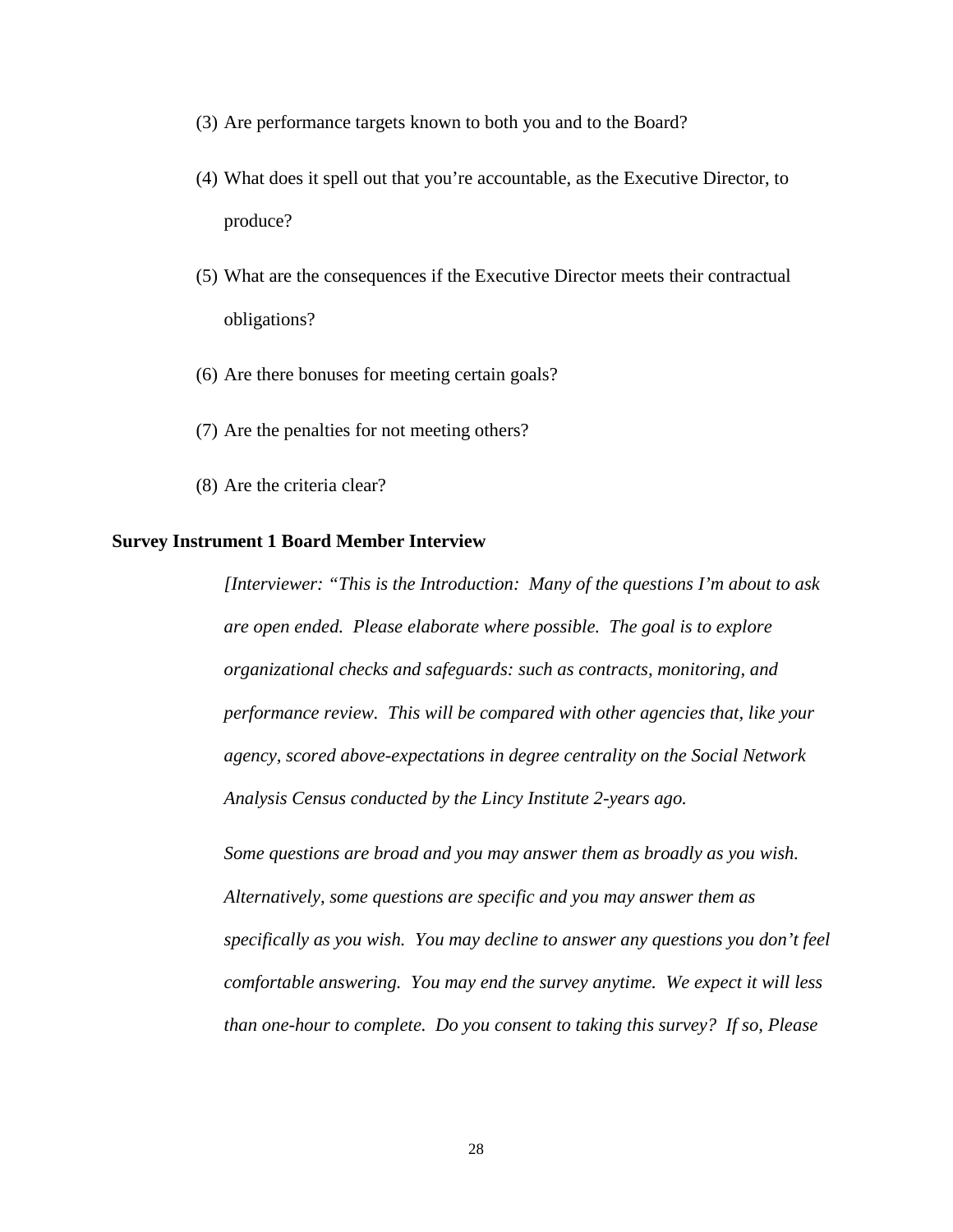*sign these forms (present informed consent documentation and authorization to be recorded).*

## Board Member

- 2) Checks and Safeguards:
	- a) Contracts
		- i) Standard questions
			- (1) What contracts exist within this organization?
			- (2) How were they created?
			- (3) Who on the board is responsible for overseeing them?
			- (4) How are individuals held accountable in these contracts?
			- (5) Would you make them available for this study?
		- ii) Possible follow-up questions:
			- (1) Does your organization have written job responsibilities for both the Executive Director and Board Members?
			- (2) Did you sign a written contract?
				- (a) In your own words, being as specific as possible, what does it detail?
			- (3) Do you have a vote on the board?
			- (4) Does your organization have a written conflict of interest policy?
				- (a) In your own words, being as specific as possible, what does it detail?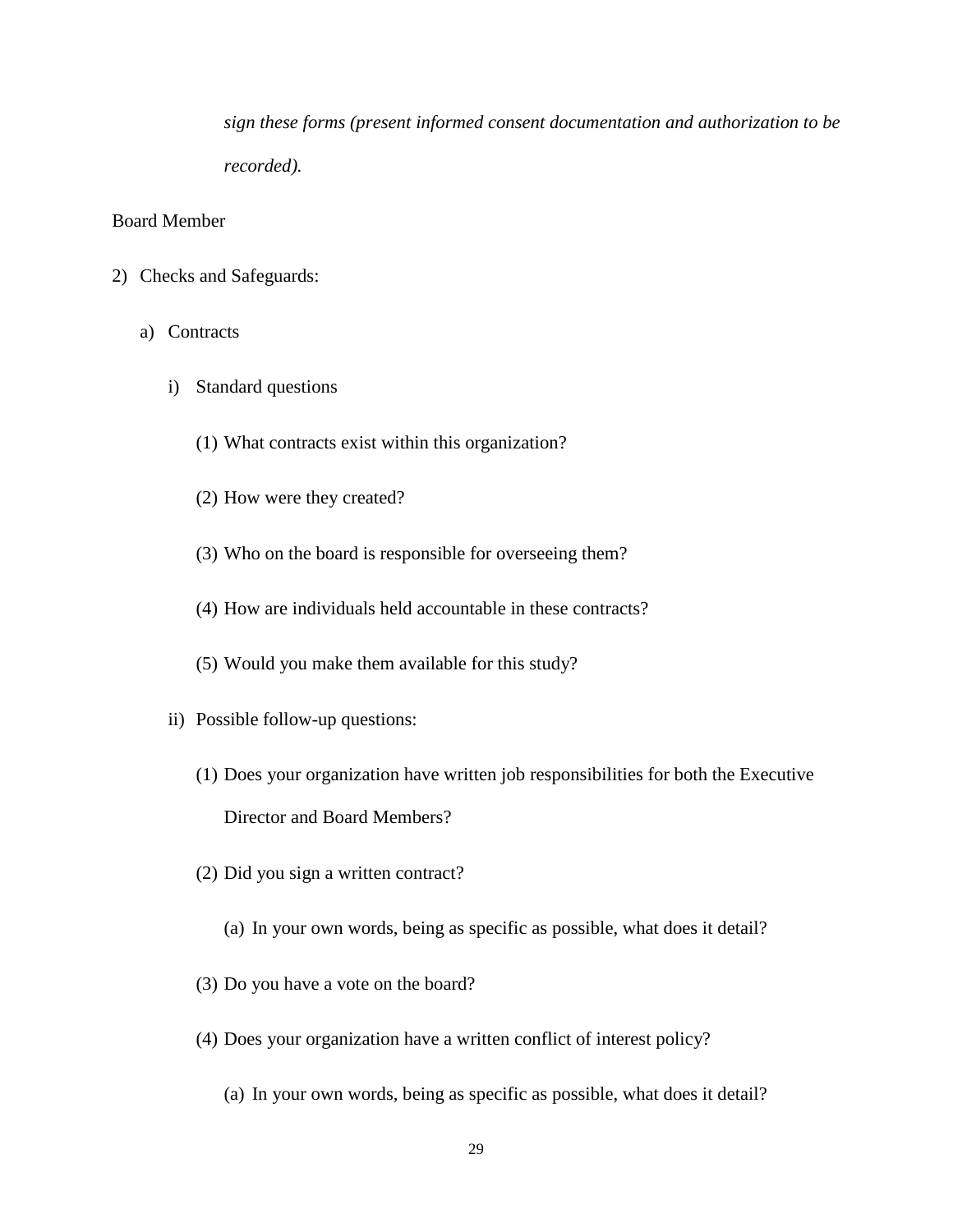#### b) Monitoring

- i) Standard Questions:
	- (1) How is your performance, as a board member, monitored? Please elaborate.
	- (2) How is the performance of your executive director monitored?
- ii) Possible follow up questions:
	- (1) In what ways are those (*restate responses*) monitored?
	- (2) What do you hold yourself accountable to produce, that no one checks on?
	- (3) Who determined what measures you're held accountable for producing?
- iii) Is the performance of your Executive Director monitored? How so? Please elaborate.
	- (1) What is monitored?
	- (2) In what ways are those (*restate responses*) monitored?
	- (3) Who determined what measures the Executive Director would be held accountable for producing?
- c) Performance Review
	- i) Standard Questions:
		- (1) How is the performance of the board reviewed at your organization?
		- (2) How is the performance of the executive director reviewed at your organizations?
	- ii) Possible follow-up questions: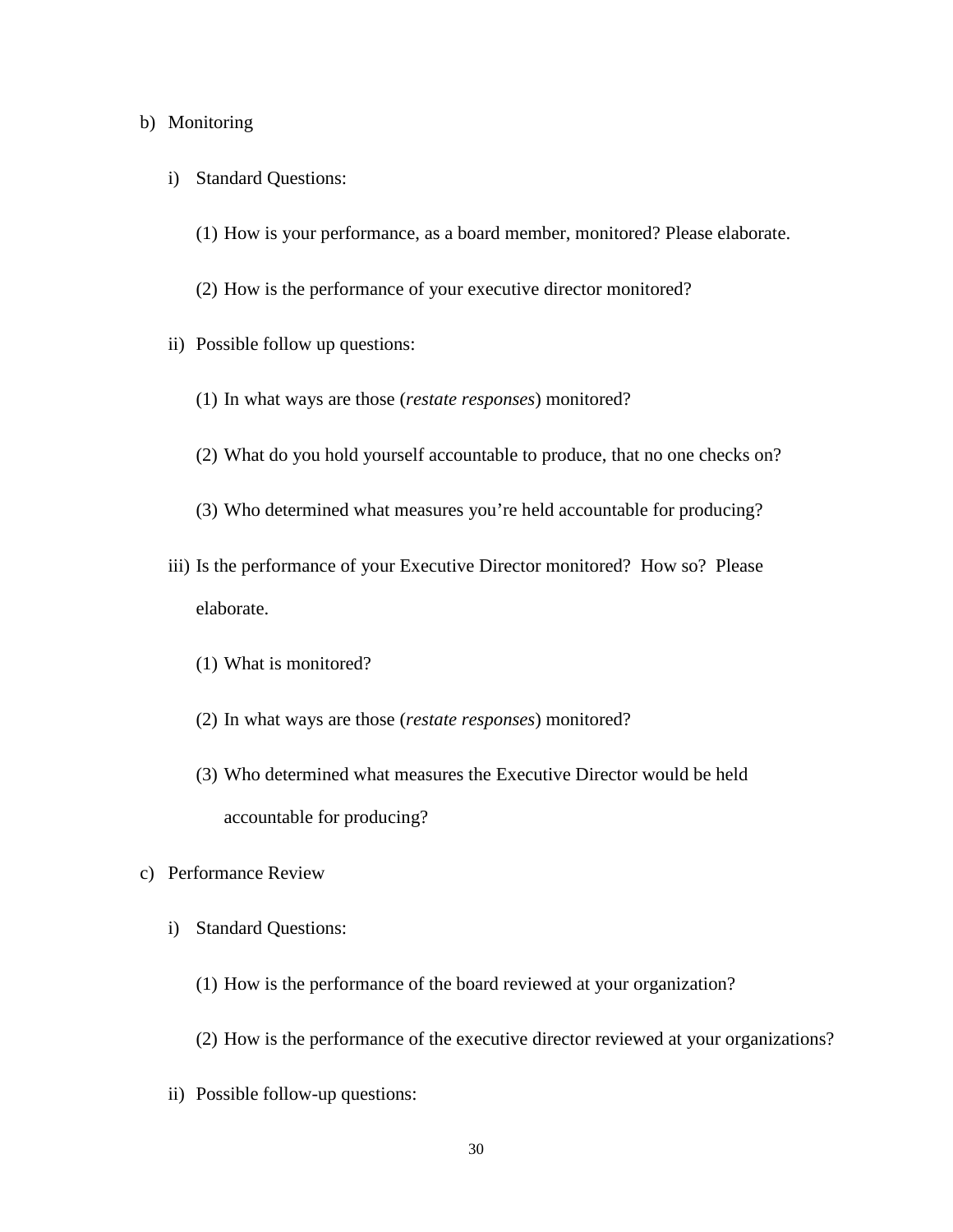- (1) Is there a written policy for how this review is conducted?
- (2) How often are you reviewed?
- (3) Are performance targets known to both you and to the Board members?
- (4) What does it spell out that you're accountable, as a Board Member, to produce?
- (5) What are the consequences if a Board Member fails to meet their contractual obligations?
- (6) Are there bonuses for meeting certain goals?
- (7) Are the penalties for not meeting others?
- (8) Are the criteria clear?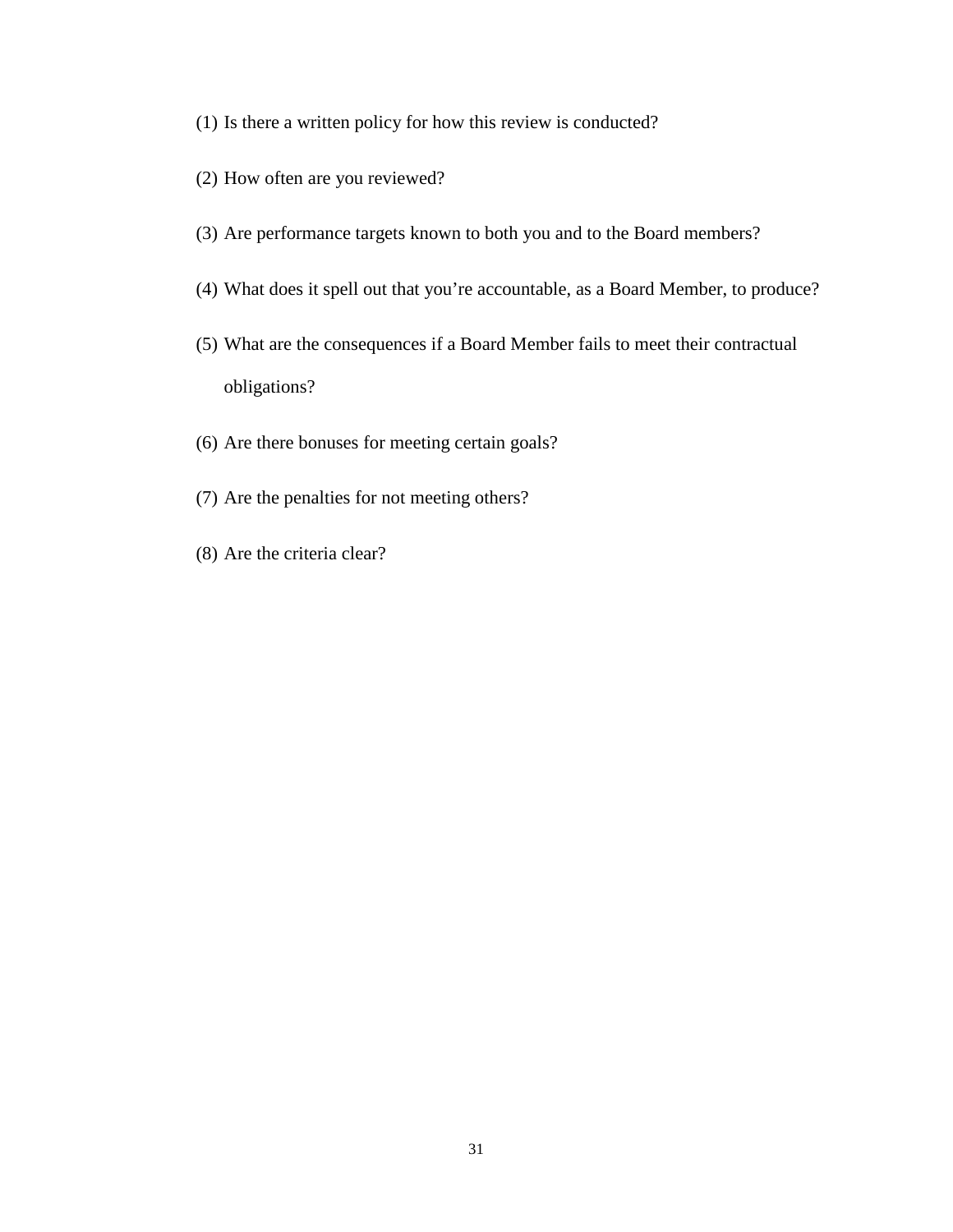## **CHAPTER 4**

# **RESEARCH FINDINGS**

The following cases are arranged in order (from highest-to-lowest) by their calculated Formal Features Index (FFI). The FFI was developed especially for this research. The score indicates the presence and ordinal level of formalization of contracts, monitoring, performance review, and bonuses. The higher the FFI, the more formalized the checks and safeguard features within the agency. The FFI is calculated utilizing the following rubric:

*Table 5 Formal Features Index Rubric*

| Area of Interest | Highest form of ED Oversight             | FFI scoring value |
|------------------|------------------------------------------|-------------------|
| Contracts        | <b>Signed Contract</b>                   | 4                 |
|                  | <b>Unsigned Contract</b>                 | 3                 |
|                  | <b>Signed Offer Letter</b>               | $\overline{2}$    |
|                  | <b>Job Description</b>                   |                   |
|                  | No contract, letter, or description      | $\theta$          |
| Monitoring       | Monthly                                  | 4                 |
|                  | Quarterly                                | 3                 |
|                  | Annually                                 | $\overline{2}$    |
|                  | <b>Never</b>                             | $\theta$          |
| Performance      | Formal, regular                          | $\overline{4}$    |
| Review           | Informal, regular                        | 3                 |
|                  | Irregular                                | $\overline{2}$    |
|                  | Never                                    | $\theta$          |
| <b>Bonuses</b>   | Bonus (pre-determined,<br>contingent)    | 4                 |
|                  | Bonus (non-predetermined,<br>contingent) | 3                 |
|                  | Bonus (non-contingent)                   | $\overline{2}$    |
|                  | No Bonus                                 | $\Omega$          |

The FFI total was calculated separately for each agency. The highest score possible in this Index is 16. Scores among all agencies ranked from 16 to 4.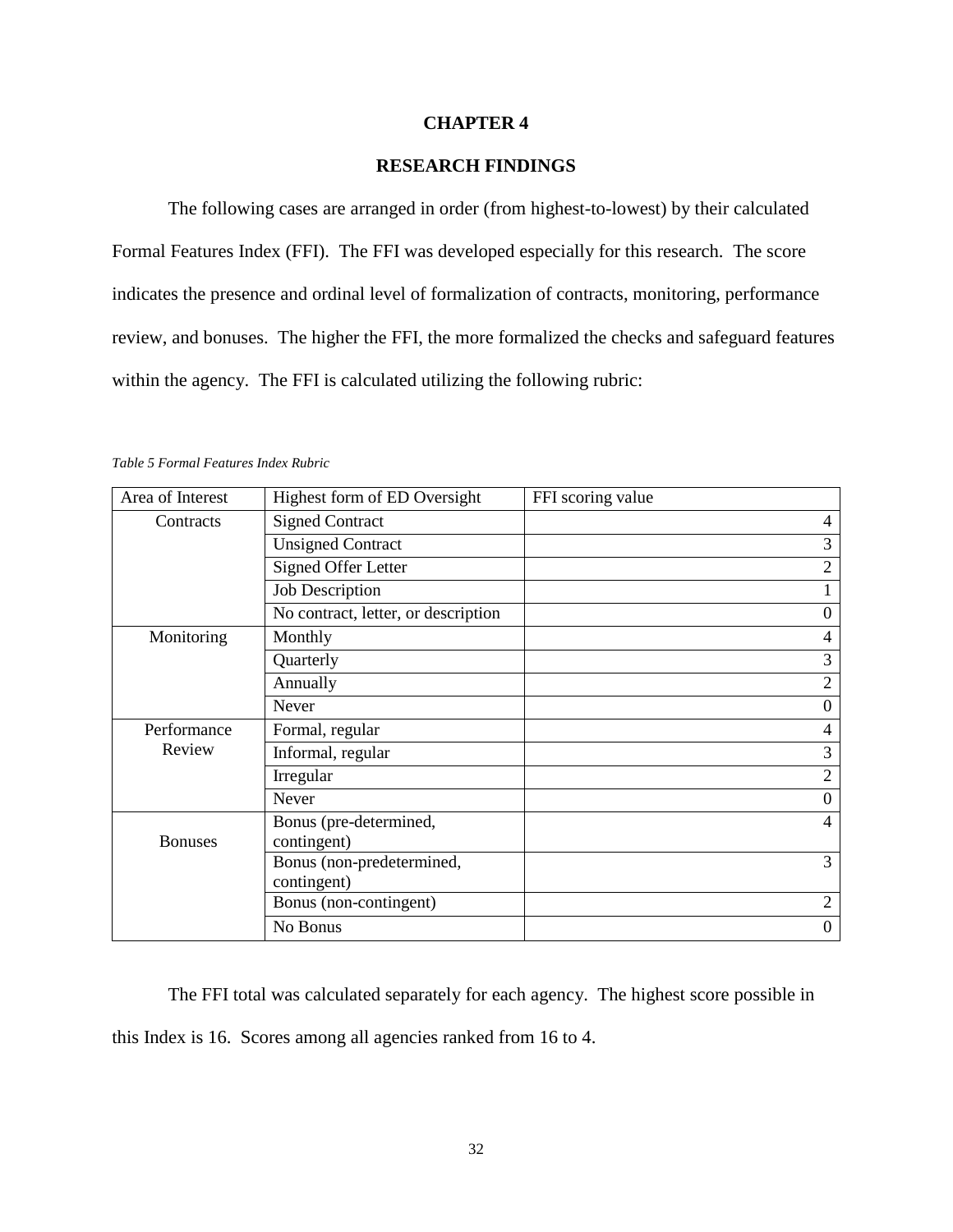## **Case study 1: "Casino Royale" (FFI Score 16)**

This organization is a very-large social service sector nonprofit serving across multiple jurisdictions. Serving more than 100,000 clients each year, this organization is a fixture in the community in which it serves. It has been active for many decades and serves as an excellent case to begin to analyze the practices and perspectives active between executive directors and their boards of directors regarding contracts, monitoring, and performance review.

#### **Contracts**

Whereas some organizations had been operating without changes in their management structure for multiple years and across the tenure of multiple executive directors, this organization has recently restructured its management. Only days after the passing of the previous executive director, the current executive director received a phone call from the board chair saying, "We have no succession plan in place at the agency and we are not sure what we're going to do to go forward. Can you come and talk to us about helping us think through a succession plan?"

In the end, although with short lead time, a very successful succession plan was developed and implemented. This would be the beginning of a much longer relationship as the full time executive director. Speaking to his unique qualifications to be selected for the job, Executive Director A stated, "You know, I've run large organizations all over the country, gone into existing organizations, started new ones, hotel/casino resorts. So, I said I've done this, I've never done it for a non-profit, but I've run large agencies."

A contract was developed in concert between the executive director and the board of directors. The executive director was careful to include performance monitoring, clear goals,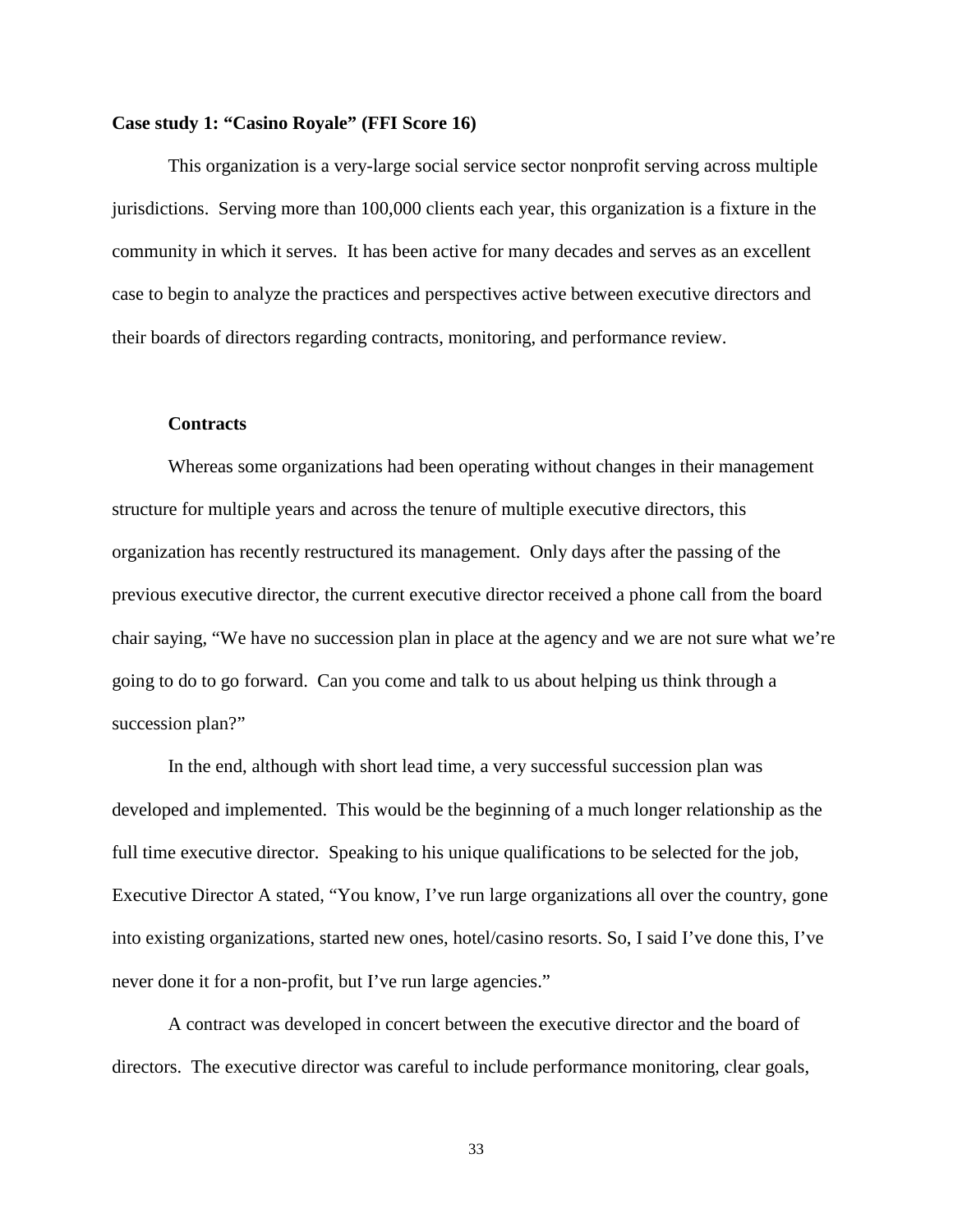and an incentive focused bonus structure, much as one would find in an gaming for-profit corporation. The dynamic was reportedly working very well for all involved.

#### **Monitoring**

Monitoring at the agency occurs through various means. Due to the large size of the organization, a simple model worked best to describe the methods and areas of monitoring such a large and complex organization Executive Director A stated, "It is a pretty big business, so we set up the measurement stuff in five general areas, so we have operations, finance, development/fundraising, community relations, and then human resources."

Elaborating on these five-principle areas, "These five areas serve as focal point for all subsequent monitoring. The board meets every other month to discuss these areas and to review the needs and progress of the organization." Both the executive director and board are involved in the monitoring. "At the end of the year, I will do a soft appraisal and produce documentation and information to substantiate the results." Building upon the idea of formalized structure and process they relayed, "that information is then given to the board of the executive committee then they review it and issue a recommendation to the full board and the executive session to ask what my employment review is. They present it to me typically called a Letter of Commendation."

The combination of private sector experience and board oversight is important for the healthy operation of this organization. "So, it takes the form of very much I brought to the agency with my private sector background because I wanted to make sure that it was *very clear*." Clarity arises as a principle reason concern of both the board chair and the executive director. It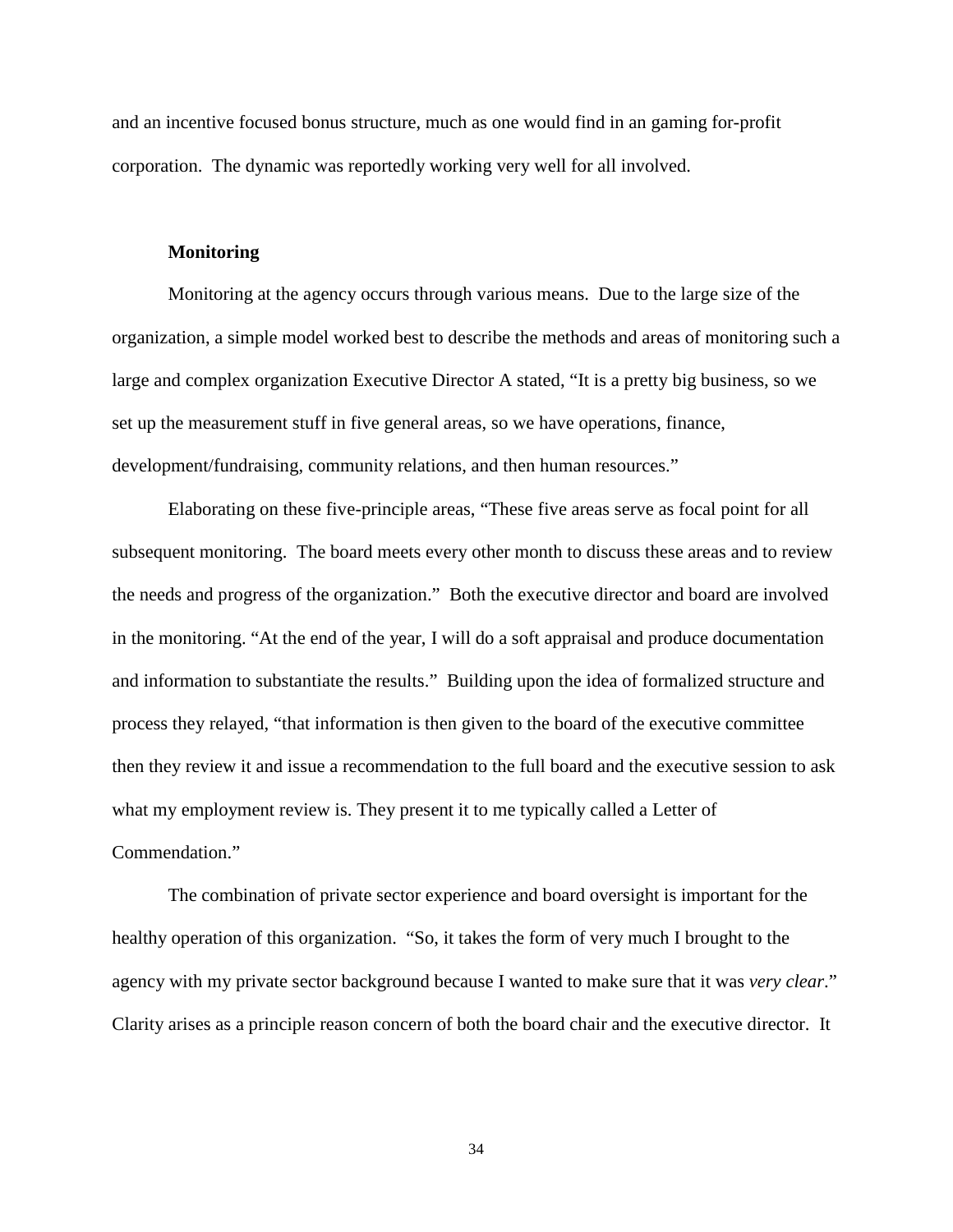is declared to be the primary motivation for having such delineated contractual responsibilities. Executive Director A continued:

I used that same document, those same goals to create the same goals for all of my agency. Direct reports so that there is good pyramidal alignment between what I am doing and my focus points are… so all of the directors and department heads here know what my goals are because they become a part of their goals.

(Executive Director A)

The entire operation works to secure the accomplishment of the goals of the executive director and board. The respondent doesn't have an official vote on the board, but all board members do sign and complete conflict of interest forms. When asked what they hold themselves accountable to produce that no one checks on, Executive Director A responded, "So I have the mission statement for [redacted] on my desk. I keep it in the middle of my desk. I work hard to ensure that everything I am doing is supporting that mission statement."

Speaking to trust, "So, most of the things that I do on a daily basis are not monitored by the Board of Trustees. Frankly in our relationship, which is wonderful for me, is basically I inform them of what I think they need to be aware of." This selective passing-of-information is an emergent theme identified in the research. Not all information can be passed to the board, there simply isn't sufficient throughput or time.

Executive Director A continued, "Basically, I'm accountable and responsible for the healthy and productive operations of the agency. So, there are a lot of things that I do that the board doesn't need to know about per se. They trust me to make the right decision." Trust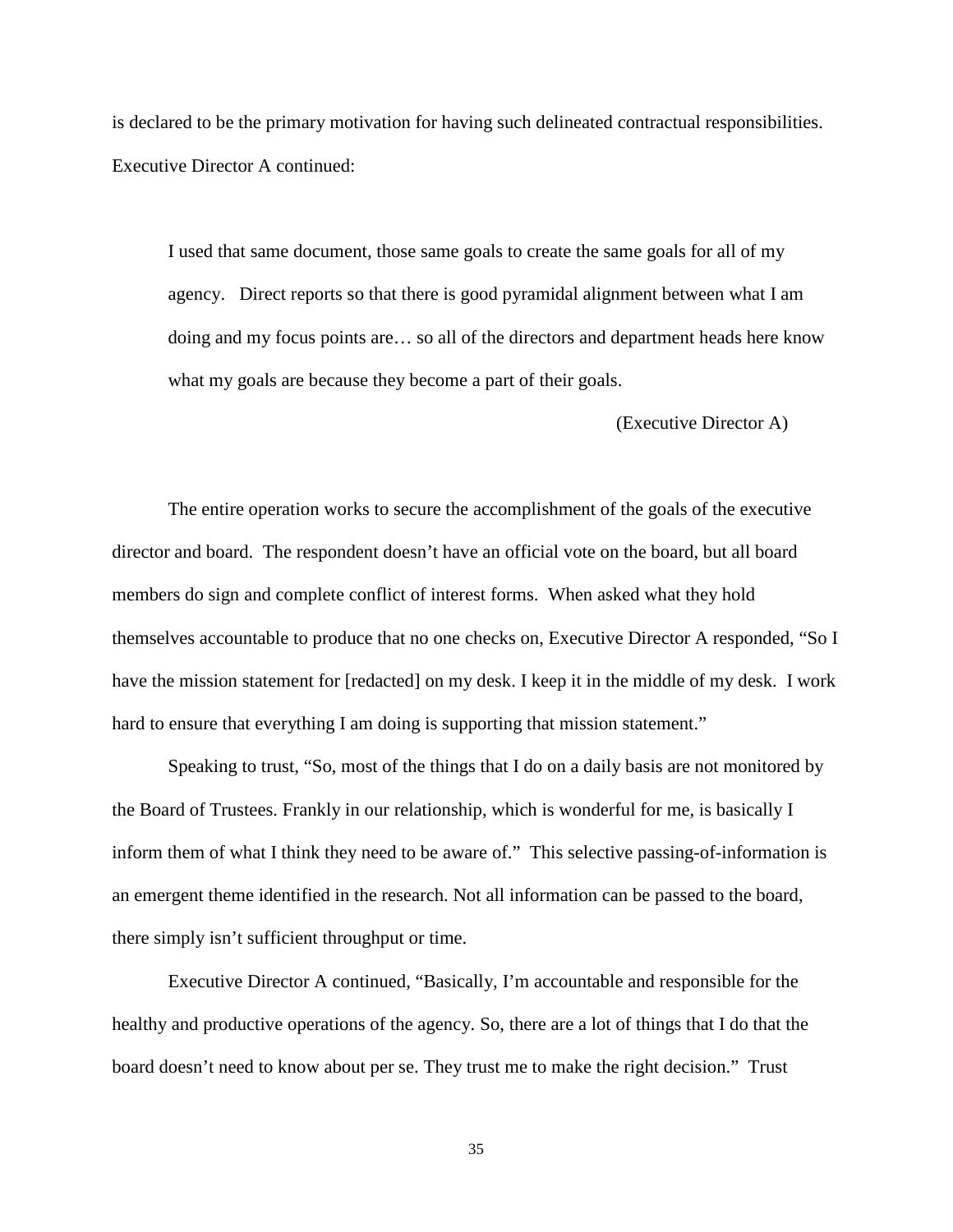emerges as another theme. Moreover, "What I do is I inform them of what I think is important for them to know. It is in a way that doesn't become over burdening."

Monitoring also occurs through regular every-other-month meetings of the board with the executive director. Reports covering the five areas are reviewed and questions/concerns are raised when present. Bi-monthly meeting monitoring occurs with the full board present, but as Executive Director A relates, "I talk to the executive committee more frequently and I talk to my board president more frequently but with respect to the full board, we use the board meeting as really the mechanism to share results and sort outcomes."

Management meetings occur at the agency each quarter. These meetings include "all the managers, directors, and VP's. We meet and each meeting each department presents a very crisp perspective of their last quarter's goal and their current goal and how they achieved-what they did." The executive director invites all board members to attend. But, "it is voluntary, but we do ask that every board member try to attend at least one every year because that is a really good way for them to learn about the agency." The executive director clearly wants the board to be as involved as possible in understanding the work and needs of the organization.

Board Member A responded that monitoring, aside from the bi-monthly board meetings, also occurred by paying attention to "the profile that we see coming through the community." In addition, they stated:

I see him very actively involved in communications and television interviews and monthly newsletters that we see and all the opportunities that we see him involved and actively participating in. He is very involved and actively engaged and to that extent I guess that's the monitoring we do.

(Board Member A)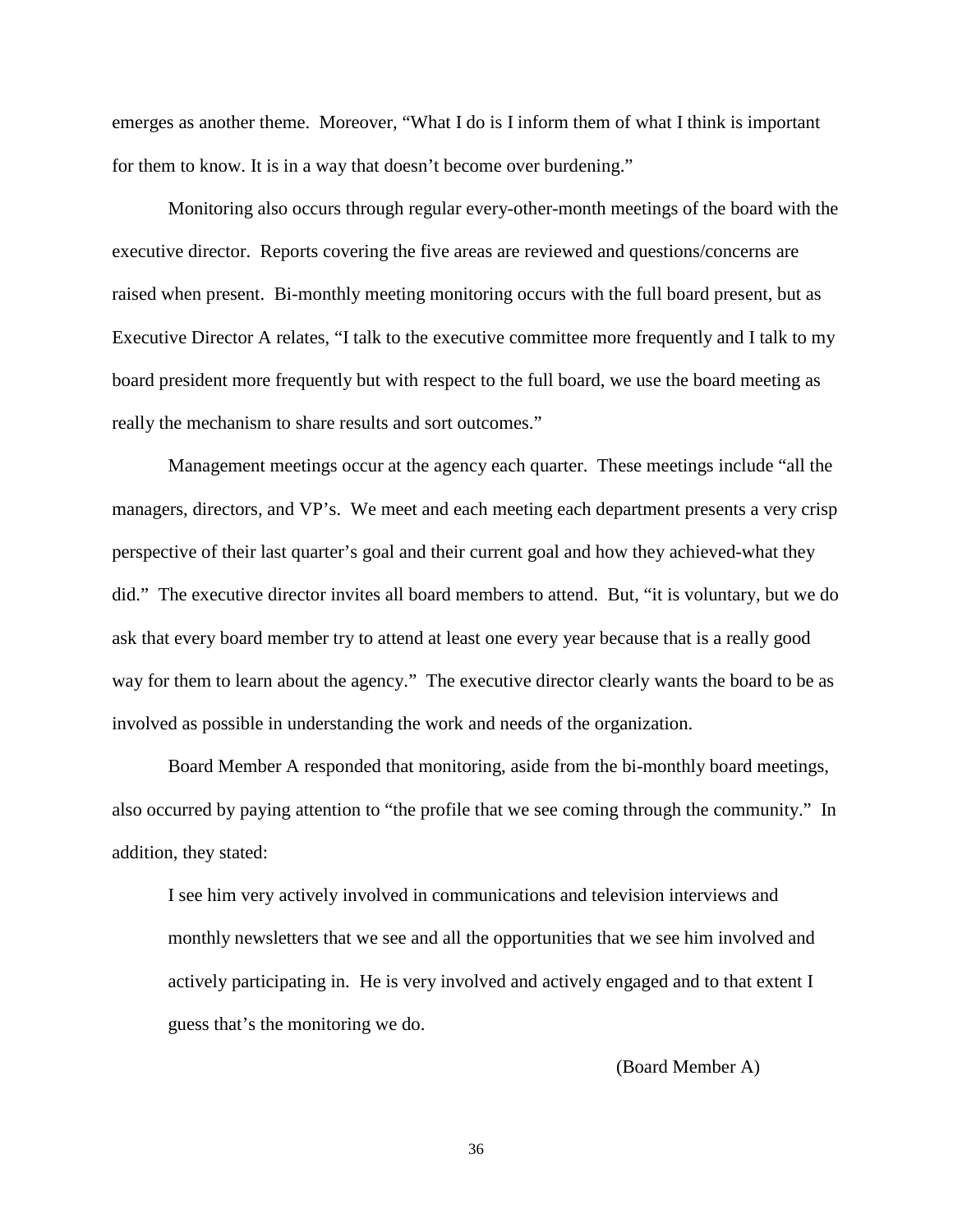Both Executive Director A and Board Member A were careful to highlight the collaborative nature of their management and oversight. There were clear moment of trust and admiration expressed when discussing monitoring. What could otherwise be seen as burdensome and tiring was instead communicated as a means of sharing successes with each other, the community, and their staff.

#### **Performance Review**

An official review of the executive director occurs via formal policy and procedure each year. Regarding bonuses linked to performance, "In my employment agreement, there is a maximum goal which is a percentage of my salary that the board can award me based on my achievement of those goals." The executive director was quick to highlight the discretionary nature of these bonuses, "They have the discretion to make a recommendation to those and award me that bonus if I chose to accept it. I have declined several bonuses with gratitude only because I felt that I wanted to give the money back to the agency."

In keeping with this sentiment of universal mission focus, Board Member A spoke to what would happen if the executive director didn't live up to expectations at a performance review: "I don't think we've even thought about it to be honest with you because he is doing such a great job and we are so appreciative of his talents and what he does." Additionally, the executive director highlighted at length the importance of trust and its role in contracts, monitoring, and performance review: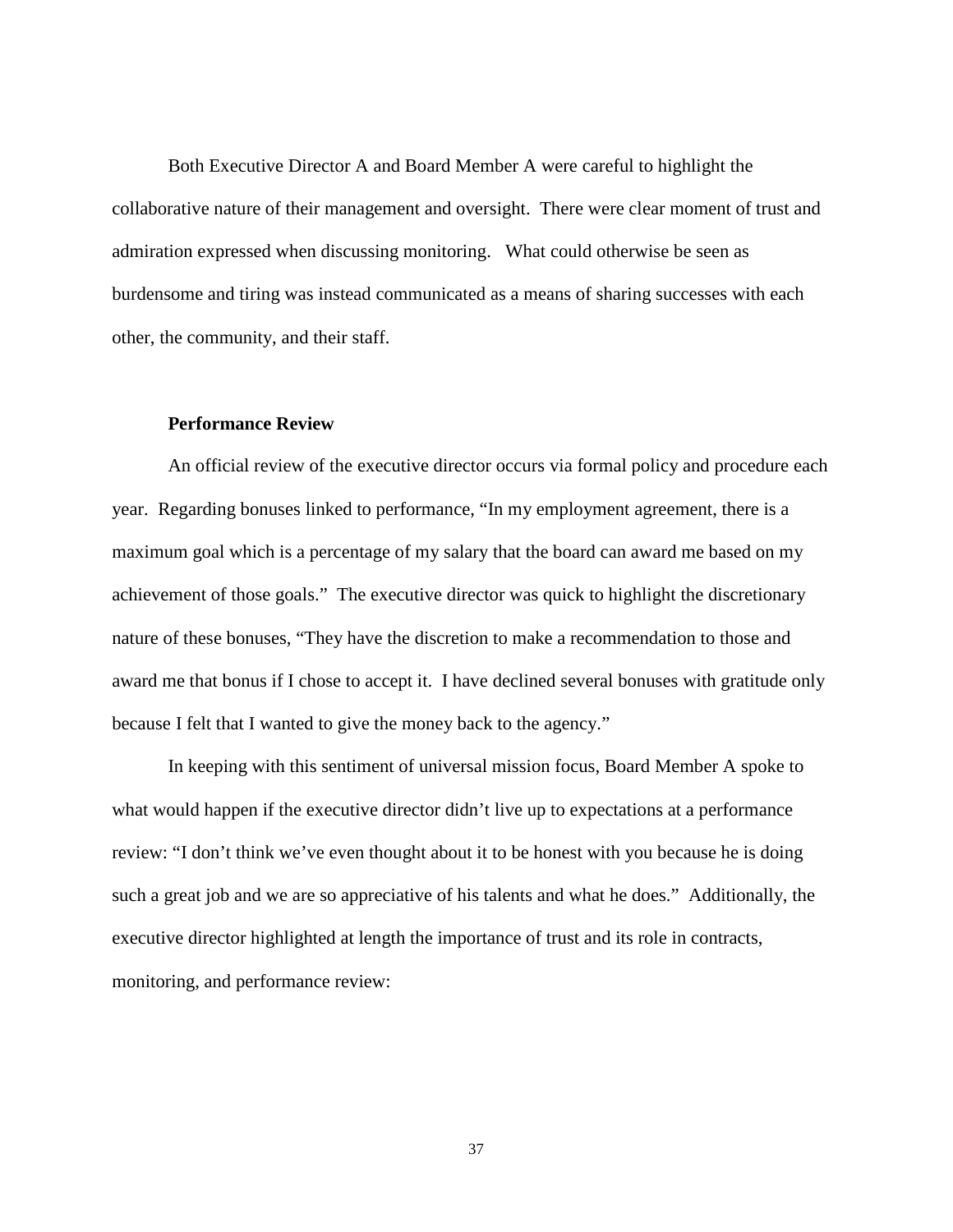So, I think it is a very healthy relationship, a critical one certainly for me, to have a Board I can depend on and that the board depends on me. They trust me and I think that that is critical and I am grateful that I have that with the board. I think every board member, if you reached out to them, would say that they trust me, they believe in me, they believe in the mission and I feel the same way about them. That is a bit esoteric but it is very important to me, that level of relationship because everything else to me as far as the results and the communications and the assignments all come along with that."

### (Executive Director A)

## **Summary**

This executive director brought vast private-sector experience into their current role. Not only were bonus structure applied to all C-suite directors, but all goals were made to align with the organization's strategic plan. Although this organization scores among the highest of the ASI index, it is not missed that the executive director places an immense amount of trust in the board while acknowledging that they also apply immense amounts of trust in the executive director as well.

#### **Case Study 2 "Never Again" (FFI Score 16)**

Never Again recently hired a new executive director. This hire follows a very long tenure held by the previous executive director. This situation afforded an interesting perspective into the organization during a period of intentional transition and change. Although considerably smaller than the [Casino Royale] (approximately 1/10 the annual revenue), this organization still ranked very high in its FFI Score (16). Before hiring the new executive director, the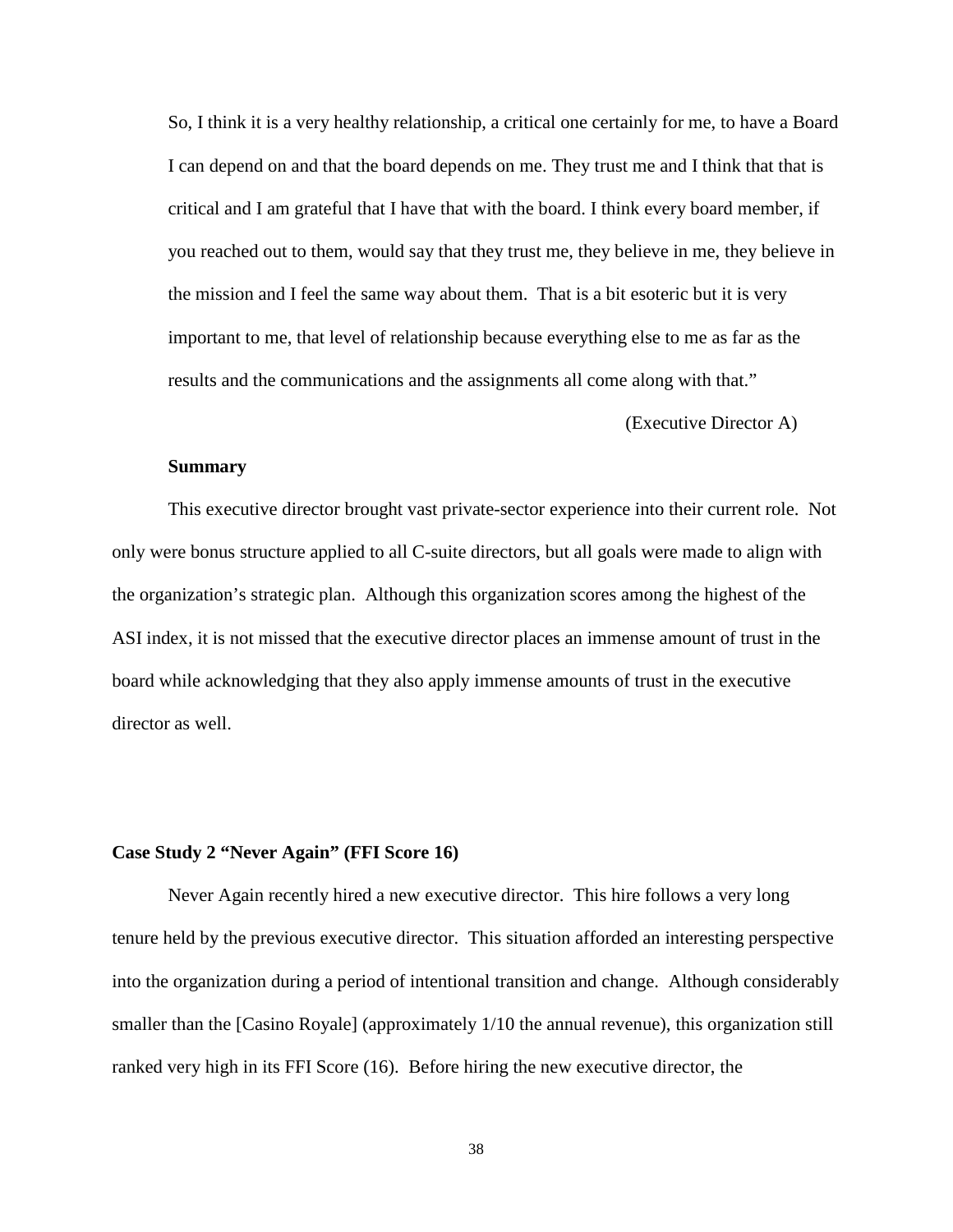organization experienced considerable upheaval with each board member working as no less than 10-hours per week/each to manage the stressful transition. This stress led to the imposition of very rigid Agency-theory like structures.

#### **Contracts**

The accountability structure for the executive director in this organization was incredibly intensive. Following the departure of the previous executive director, the board was clear that some of the problems that befell the organization were going to be addressed administratively through tight controls, oversight, and proper incentivization.

Regarding the newness of the hire and the new contract, they reported that it was completed by a board committee with the involvement of the incoming executive director "just a few weeks ago- a vigorous discussion!" Regarding the previous executive director's contract, "it was fluid. It was constantly changing. There were different variations of it. I know there was a 2003, 2007, 2009, and 2011 variation."

The constant reformatting of expectations through reformatting of the contract was communicated as a problem that shouldn't have been allowed to happen. While this was done in concert with the board, it was described by both Board Member B and Executive Director B, as having a been a failure of management. Board Member B communicated that this time, the goals would not change to meet the performance of the executive director, but that it would be the other way around. This time, the executive director would perform up to the goals, or they would be dismissed.

Prominently featured in the new executive director's contract is a 6-month and 12-month review. If certain goals are not being met at six months, then the Executive Director B has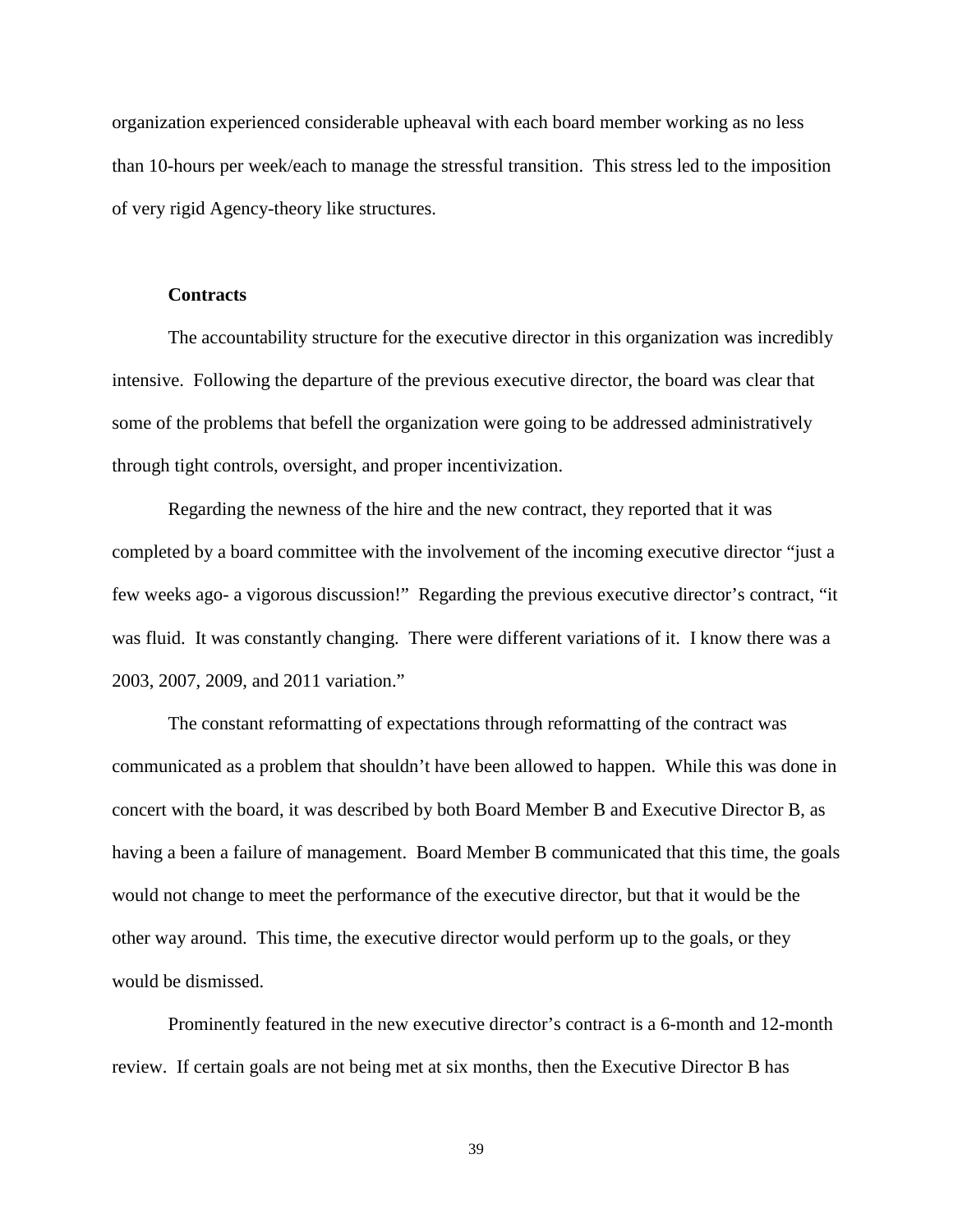another 6-months to meet them or employment will be severed. Executive Director B was not hesitant to articulate the finality of the goals set for them, "If I am not reaching them we will have six months to find out why. If I am not performing, I will be replaced."

Regarding the contract, numerous facets were described. In fact, the executive director was very clear on the content of the contract. Regarding the content he stated, "Fundraising goals- fundraising goals! That is the big one. It is really detailed on that." Other aspects were clear as well:

I can't get into trouble. They don't want me getting...like if I get arrested, I get fired. I can't get into any kind of trouble. I can't make the organization look bad. There's specific points in there about that, public image." Of course, they continued – "all the basic stuff on embezzling money and proper use of funds. I can't pay my contractor, I can't pay our work contractors to work on my home. It covers salary, possible bonuses, raises, my responsibilities as far as the flow organizational chart with me over the project manager, the program manager, and the operations manager and anyone else we hire under them.

# (Executive Director B)

There was no ambiguity regarding severability in the contract with the executive director, "I am employed at the discretion of the board instead of the other people that work here which are employed at my discretion." Executive Director B was hired despite having never been an executive director before. The board, aware of this, built safeguards into the human resource development into the contract, "they want me to...continuing education is huge because I don't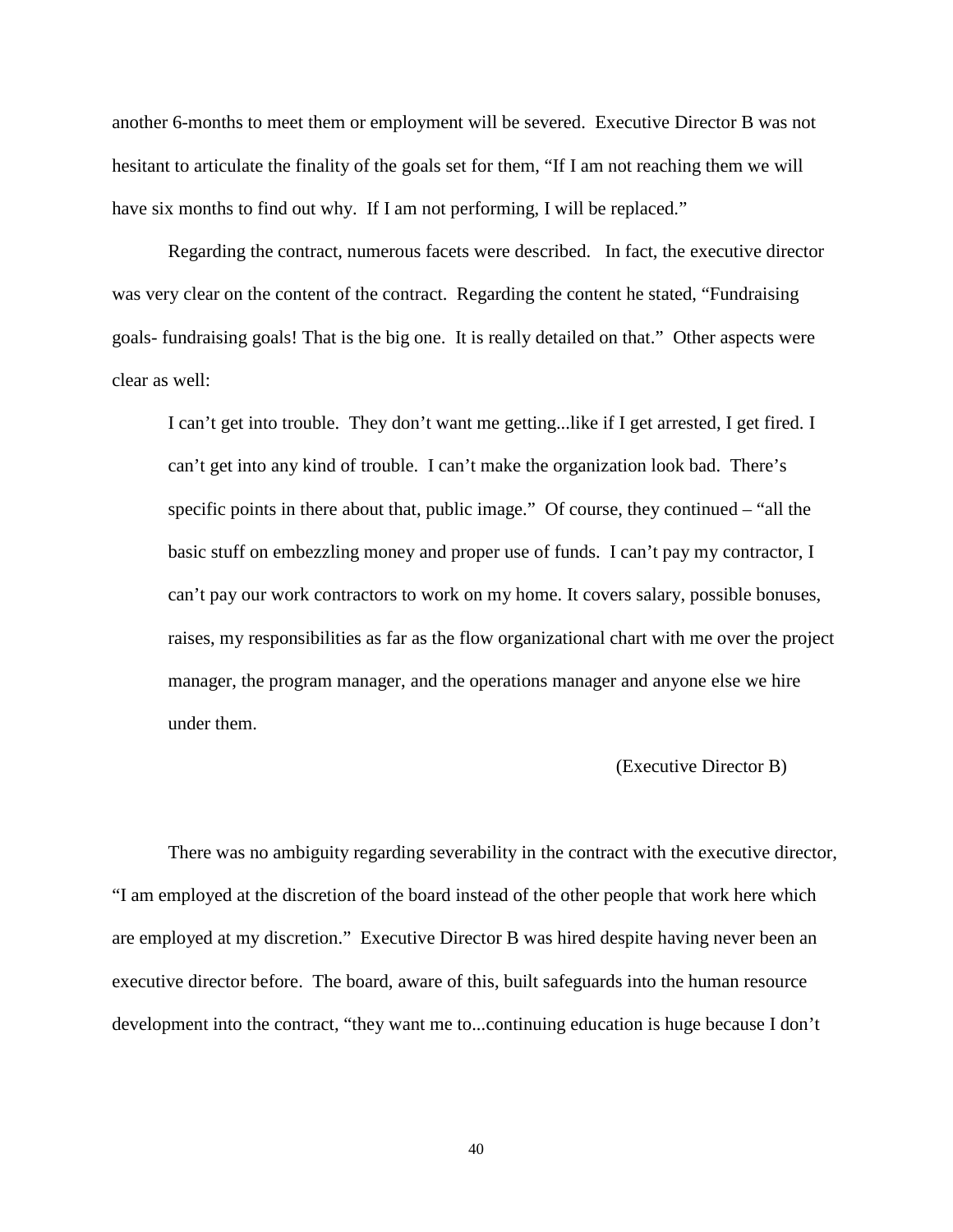have executive director experience. I have run the company for 6 months we are doing great everything is going in the right direction. Yet there is still a ton I don't know."

Expectations were not much different on the board-side. Board Member B reported that there was a contact for the executive director and a written-board expectation document that was signed by the board members annually. In fact, each board member re-signs their board expectation document each year. The expectations delineate responsibilities. The organization is small. As they related, "there are only a handful of employees there, so the board is bigger than the employees." Regarding the contract with the executive director, Board Member B stated, "the contract delineates salary, bonuses, performance structures, work expectations, philanthropy…once we get drafts with the ED, and once we agree to that…we will execute that contract with them." The reason for the care and concern is clear with this agency. As the Executive Director reported:

This is after years of very fluid contracts that honestly weren't followed. There was not checks and balances. There was no oversight. They got into a position to where the entire board was working 10-hours a week, all of them, on top of their full-time jobs just trying to keep us afloat. They don't ever want us to be in that position again, so they created these strict guidelines.

(Executive Director B)

#### **Monitoring**

Regarding monitoring, Executive Director B reiterated the 6-month/12-month review with subsequent annual reviews. There are also quarterly meetings. Regarding the style of those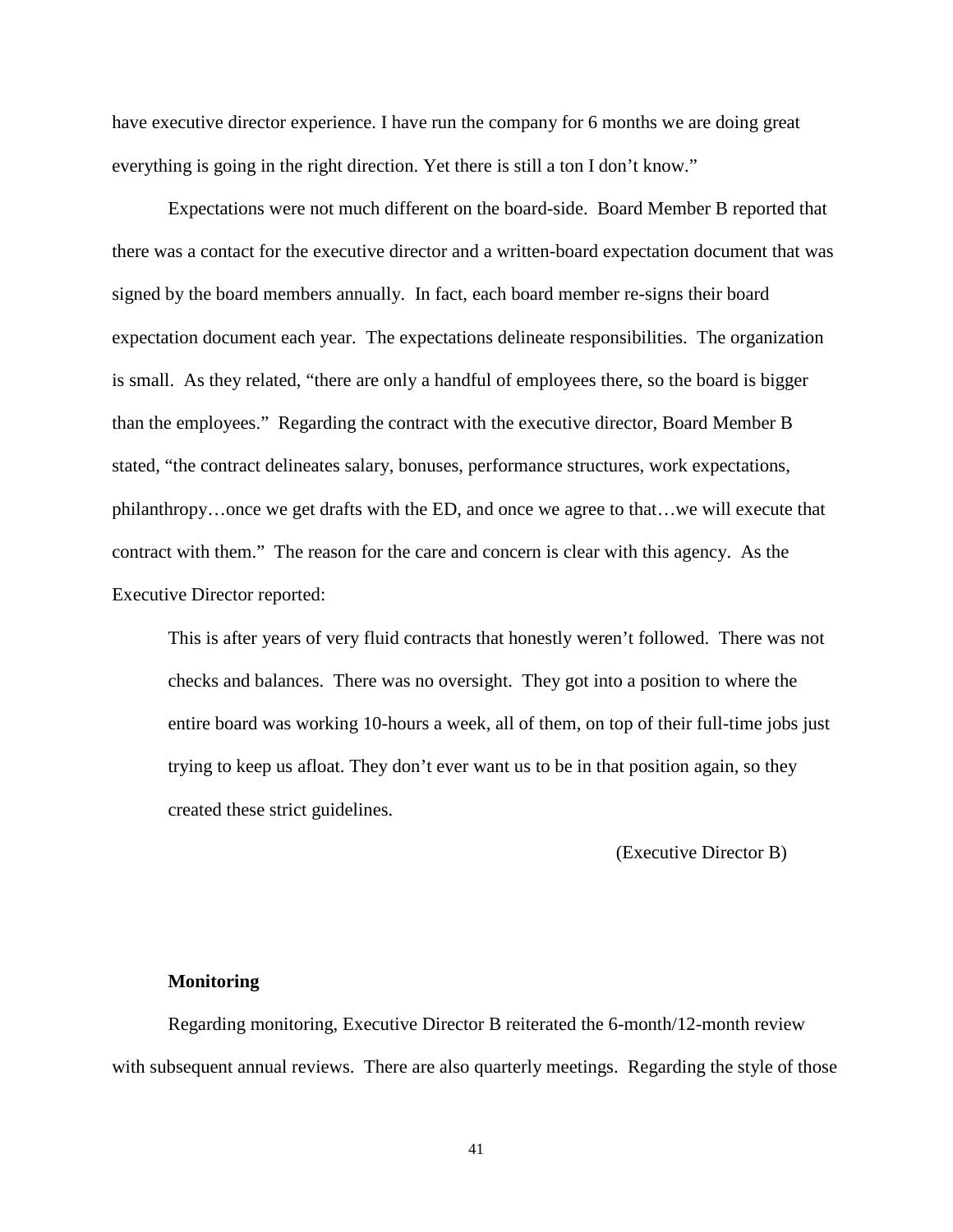quarterly board meetings, "State of the Union type thing. State of the Organization." When asked who gets to decide what gets reported, "we have a basic agenda and then I add to it. It is something we all put together. We talk about the same stuff every quarter."

When asked what they hold themselves accountable to produce that no one checks on they stated, "My employee's personal growth, increase in the number of clients, getting out our name out in creative and expanding ways, and continuing in my education on my own time and my own dollar for that matter."

Board Member B related, "Broken down, monitoring the board is "showing up, doing the work, making sure that I am prepared for all the meetings, making sure that I understand the financials that I can help present or back…new initiatives, projects, expenditures along the way." Monitoring thus occurs monthly officially with informal communication happening far more often.

#### **Performance Review**

Given the opportune timing of the interview in such a recently formalized review structure, additional questions were asked. There was not a written policy yet for how the review was to be conducted, but it was being prepared. Performance targets were being developed with the intention that they would be clear and known to both the board and the Executive Director B.

I don't think those matrices are in there to get rid of anybody. They are in there to make sure we are going in the right direction. If we're not, they are going to come in and say, "How can we help? Is it you? Or are we doing something wrong?" We will figure it out and move forward together. That's the whole point

(Executive Director B)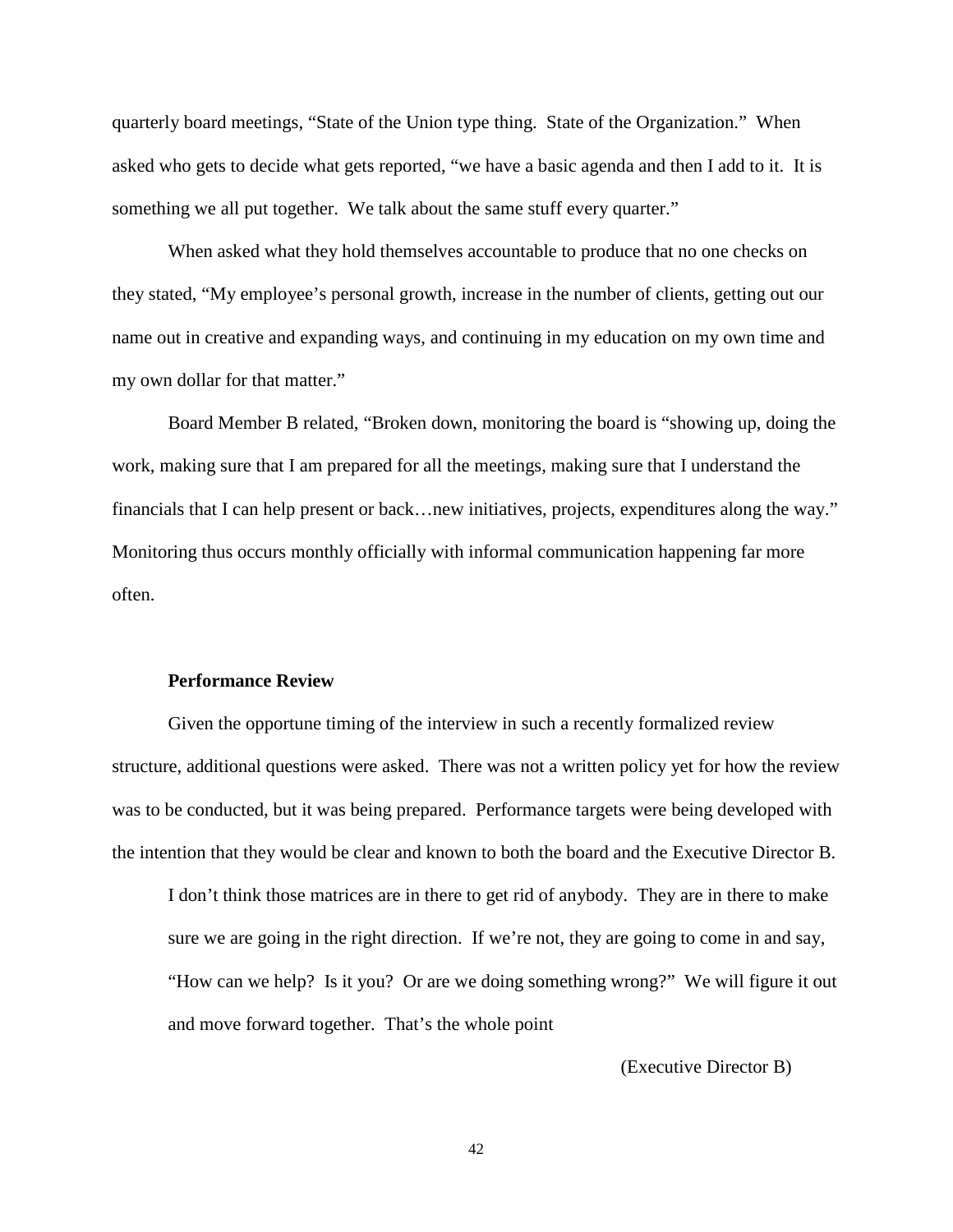Given the newness of the position, performance review was a work in progress. Reviews had been planned at 30 days/60 days/90 days as well as six months and twelve months. The board was clear that it did not want a problem to develop unnoticed. Regarding its own performance, the executive committee of the board meets annually. "We go board member-byboard member and go- Is [redacted] pulling his weight? It is very informal." Because of the newness of the recent changes, the exact policy for reviewing the performance of the executive director has not been finalized.

Consequences if a board member fails to meet their contractual obligations during a review include discussions, replacement, or dismissal. Board Member B stated, "The ED just did this and he called the board member and said, "Look, you have a contractual obligation to donate a minimum of X amount of dollars and you haven't done that for two years. Can you provide us with a reason or what you are going to do to remedy that?"

In cases where a board member is unable to perform a choice is offered, "We need a board member that is active. You can't!…can you appoint somebody else or somebody else from your organization who will show up? We have done that."

#### **Summary**

This organization was interviewed during a time of bitter transition. The previous executive director, despite being under-contract, left the organization in a bind (and in debt). The incoming executive director was tasked to resolve the bind and pay down the debt. While this organization was working to create the most formalized system of checks and safeguards it has ever deployed, it was being done in concert with the new executive director.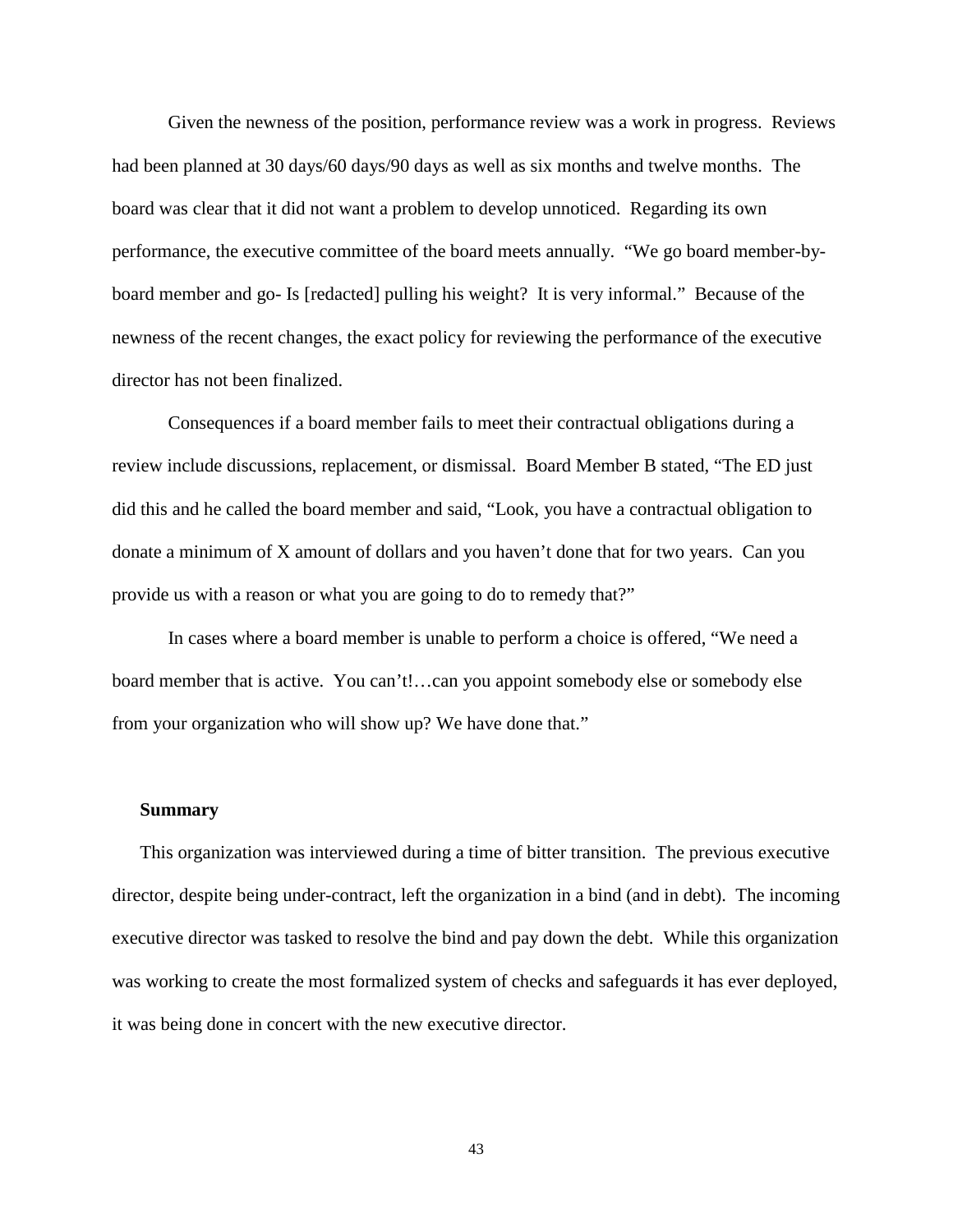There seemed to be an understanding that the checks and safeguards being put in place were for the good of all. This echoed Casino Royale where there was an expressed understanding that the contract was designed to create clarity and promote the accomplishment of goals, not to restrict or bind the decision-making authority of the CEO. There was clear alignment of incentives and the contractual obligation between the organization, the executive director, and the board.

#### **Case Study 3 "Bespoke" (FFI score 14)**

Much like the previous organization, this organization recently underwent major revisions in management. Unlike the previous executive director, however, this organization's executive director left well-regarded by the board. In fact, the incoming executive director (Executive Director C) was groomed for the position. That said, a skeptical board made sure to build in regular reviews during the first year to ensure performance. They were clear that the first year was entirely probationary for this new, never before CEO, executive director.

## **Contracts**

The executive director at this organization does not have a contract. When asked about job descriptions, they responded "I believe we have one. I have not seen it because I believe I am supposed to come up with one for me." Continuing, "It is just a practice that we are going through internally…[Bespoke] has never had contracts with their Eds."

By the time Board Member C was interviewed, the details of the contract had been determined and the contract signed. It appears that the contracting processes mentioned by Executive Director C was finished prior to the board member being interviewed. The board member continued: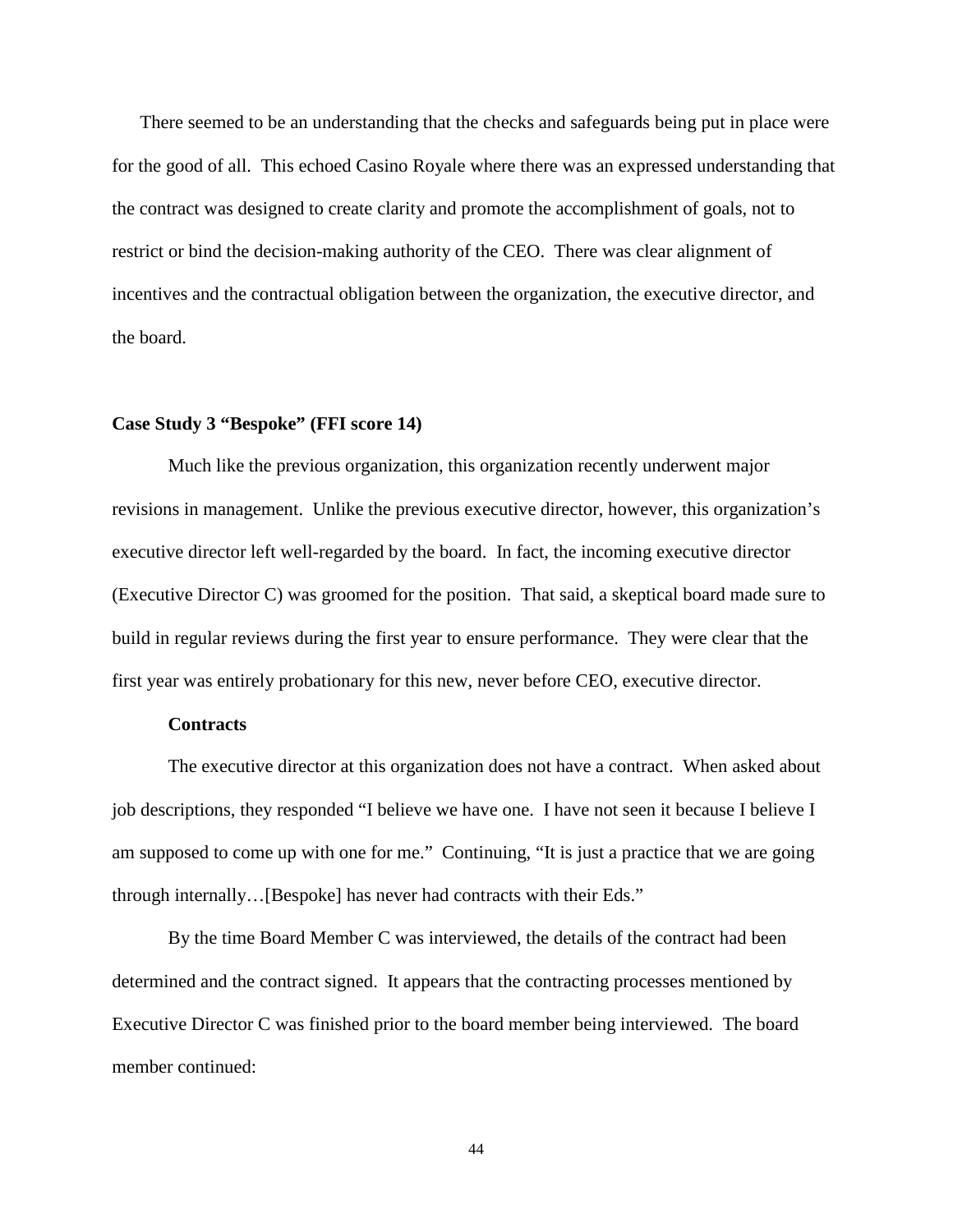I was not part of the Board, you know, at that time. So, I am not familiar with exactly how she managed to come into her contract. I was only involved at the end, you know, as we were going through our succession plan of actually bringing in a new ED.

(Executive Director C)

Because of the overlapping leadership in place at this organization, the outgoing executive director helped craft the new contract.

### **Monitoring**

Executive Director C is directly monitored by the Executive Committee. The committee meets 10-times per year. Executive Director C, speaking to the work of the committee- "that's where they hear about the workings of the agency and what we are about. That group is actually the one who performs the CEO's performance evaluation on their anniversary."

Interestingly, The executive director is both President of the Board and CEO. When asked about activities at the executive committee they responded that the actual board is fairly small with a large board of trustees who serve primarily as advocates and financial supporters.

#### **Performance Review**

Regarding performance evaluation, the respondent reported that it was done annually. In fact, the annual review was approaching shortly after the time of the interview. The respondent reported that criteria for the review were not clear. Clarifying the criteria on which they expected to be reviewed, "No, I believe it is not clear."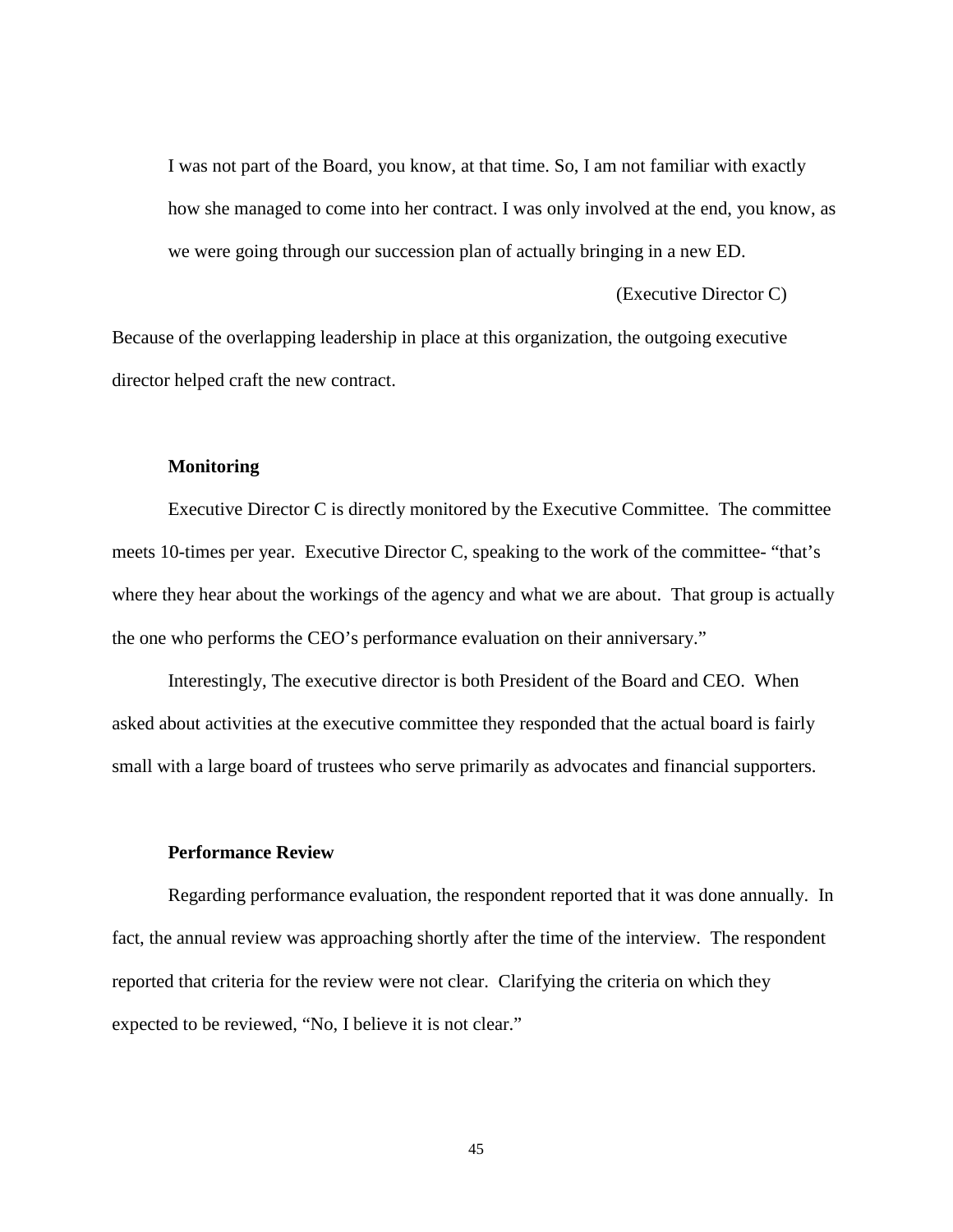There was no reported policy for how the reviews are to be conducted. Targets, while reportedly broad and non-specific, were also reported to be generally known to both the executive director and the board. As Executive Director C stated, "Yes. I would say that those are formulated throughout the year. You know as far as things to look out for."

Bonuses have been awarded in the past, but generally not in connection to the performance of any particular job responsibility. In fact, they reported "It is pretty much an end of the year Christmas-type bonus situation. That is how usually it has been in the past. We haven't seen bonuses in a while."

Regarding another organization, "I do sit on some board where we keep what we call scoresheets, so within that scoresheet…we look at your fundraising piece…how many meetings you missed, and you know, how many you attended, and how many committees you sat on, and the whole works." Exploring this further they related:

I feel like in some organizations it is needed. Sometimes, some boards of directors need to be held accountable. Then there are some individuals that sat on boards, they are totally committed, and you do not have to hold them accountable and in other cases there are. Having a scoresheet that, where you can actually document the performance of a board member, works in many cases.

#### **Summary**

This is an interesting and large organization with a few noteworthy features. The board meets with the full management team monthly. The executive director is both the President of the Board and CEO. Despite being President, they are a non-voting member of the board. The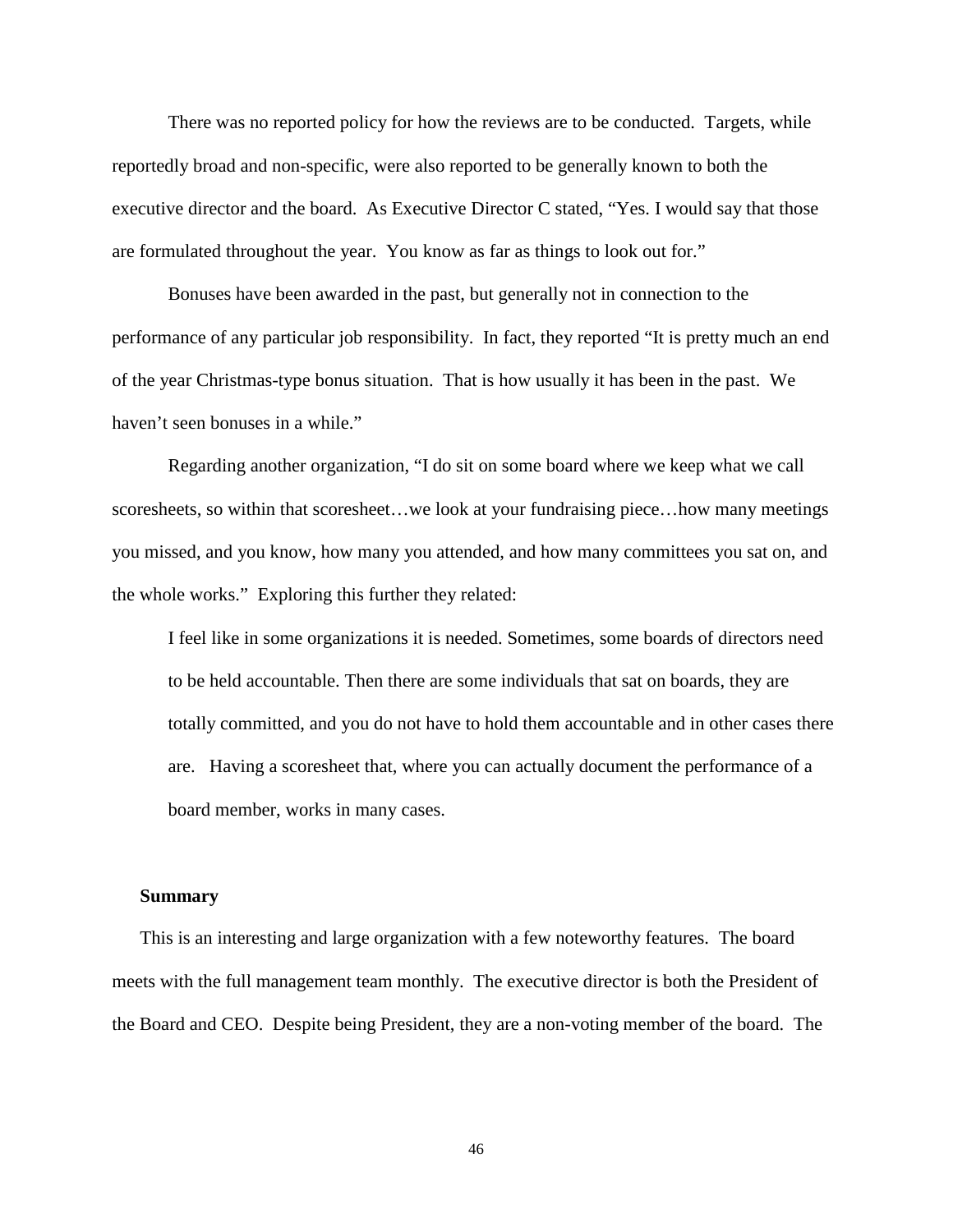organization's transition was done intentionally and with coordination between the outgoing executive director, the incoming executive director, and the board.

### **Case Study 4 "Strategic Focus" (FFI Score 13)**

This organization, certainly in terms of footprint and reach, is the largest of those interviewed. Serving hundreds of thousands each year, this organization is well-known in its community and its field.

#### **Contracts**

Executive Director D, at this organization, is not under contract. Speaking to this they stated, "I do not have an employment contract with the board, and I never have where ever I have been, so it is an at-will sort of relationship. But, we do you know when someone leaves the organization sometimes there is a separation agreement contract." During board onboarding, conflict of interest statements are signed as well as a confidentiality agreement.

The executive director spoke about the positive influence of a larger national credentialing organization had in their operations. "We are separate 501c3, but we are affiliated with [redacted] because they have all the best practices and the contacts we need to access [redacted] manufacturers and leadership development.

Interestingly, Board Member D was quite clear that contracts were at play for all employees – including the executive director. This is a mismatch from the executive director's response. The board member unambiguously stated, "You know, and of course, some of the standard contracts like we talked about. There are contracts between the ED, and all of the employees in the organization, and there's board contracts for board members."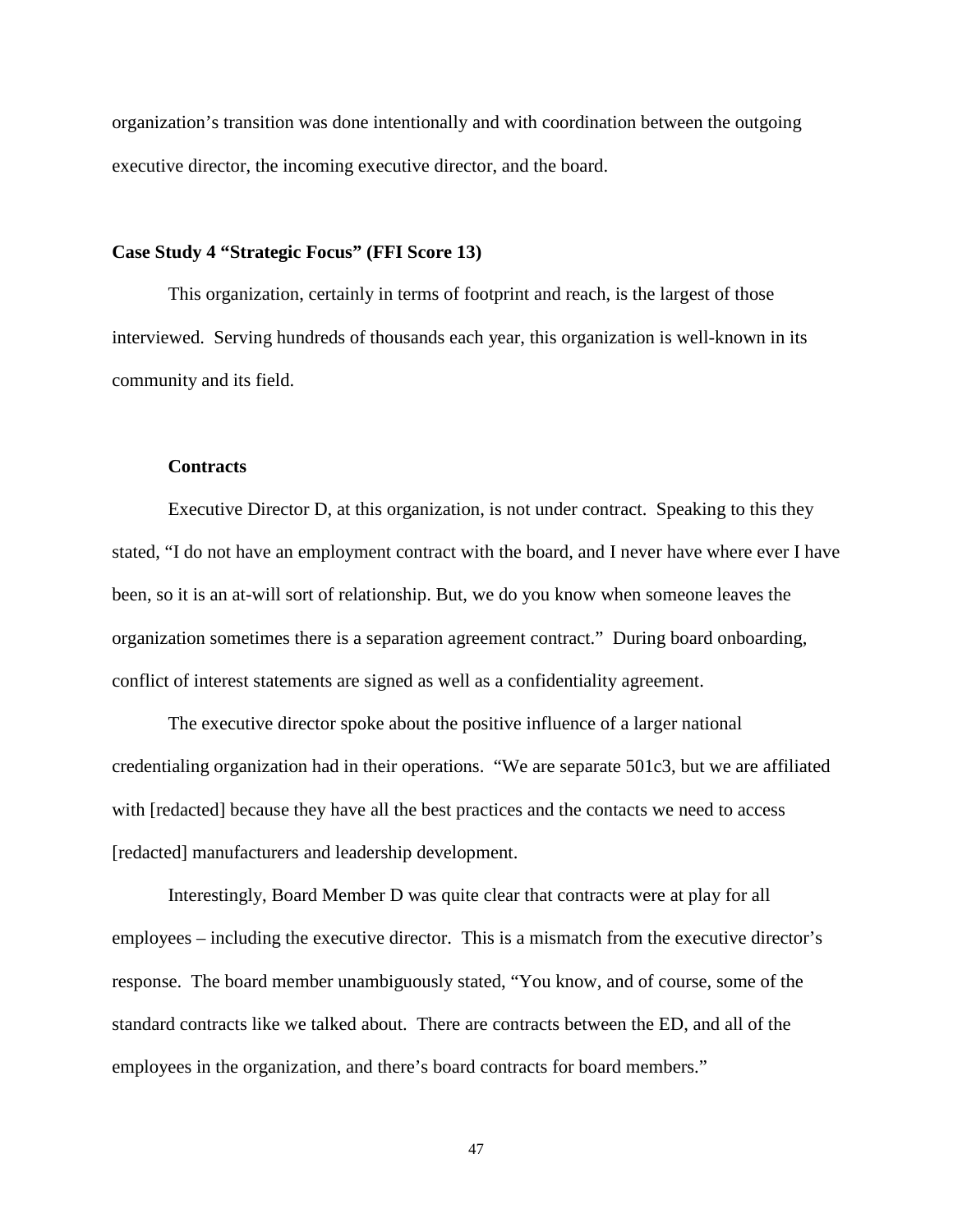## **Monitoring**

Monitoring at this organization occurs through the careful presentation of performance metrics, selected by Executive Director D, to the board.

I have annual goals that I set that are approved by them. Then, I also have in that a couple of stretch goals that, if I meet those, then I would be eligible for a bonus at the pleasure of the board, that is not guaranteed. So those goals are tied to the strategic plan which we update every 3-4 years. We update it more often than that, but we completely create a new one every 3-4 years.

(Executive Director D)

Executive Director D continued, "One of my goals this year is to make sure that Strategic Plan that we just adopted July 1 is alive and understood by all of the employees and that our partners and stakeholders in the community are on board with it." As far as alignment of goals throughout the organization, the goals of all C-suite employees are simultaneously aligned to the strategic plan as well.

When asked what the executive director holds themselves accountable to produce that no one checks on Executive Director D remarked:

That's a great question - Self-care. I know that I have to be the best I can be in terms of mental, physical health, spiritual health. There's no one following me around with a magnifying glass examining any of that. I do know that my role. The philosophy I have of a healthy organization is that my involvement in the day to day is minimized. So, it's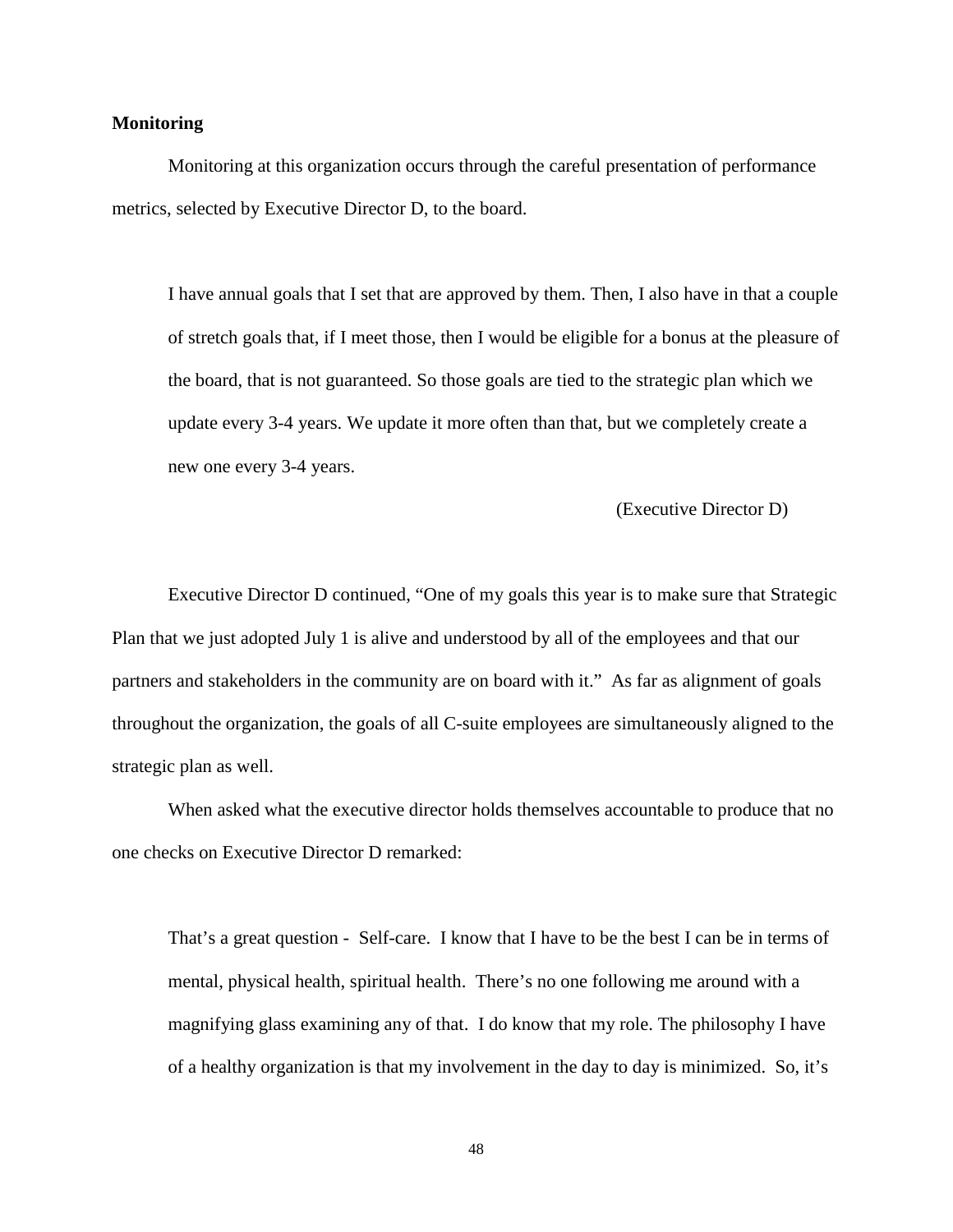important to always develop the team around me and to be looking for the up and coming leaders in the organization and to figure out which of those folks I, or my executive team, can mentor, and coach, and groom to get them ready to step into a larger role. That's been a big emphasis of ours in the last couple of years. It's not really written down anywhere, but it's already paid off dividends.

(Executive Director D)

Executive Director D stated that this particular board has really enabled him to focus on some of the highest levels of management and delivery:

They really freed me up to spend 70-80% of my time outside these [walls]. That's again, when I'm outside the organization, I'm meeting with board members, donors, potential donors, partners. People that can do things for us- elected officials. I spent the day in Carson City last Thursday. That's the best use of my time because, whenever I do that, good things come back here.

With regards to accountability in leadership, a noteworthy quote was given, "I've found the staff will take as much of me as I allow them to have. So, I have found I have limited appropriate access to the team." Executive Director D was careful to note the importance of balancing higher-level executive functions with providing guidance and confidence to the team under them. Regarding monitoring the respondent stated: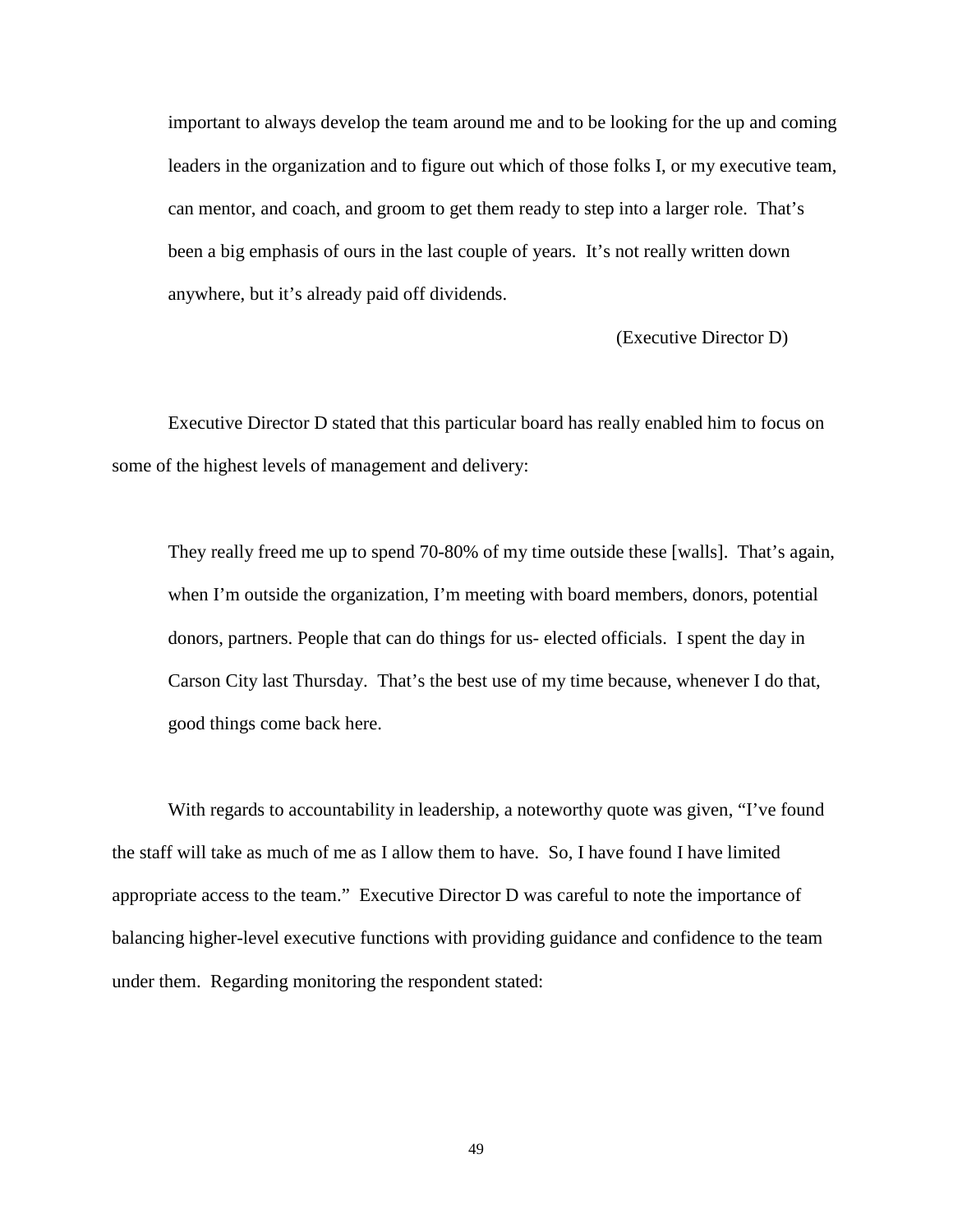They check on most things up there to be honest. They make sure I am doing the work and they do monitor and follow me. You know once in a while if there is personnel things that I have to get involved in, which is very rare, because that is not a board member's role but sometimes I will get in those and I'm not really checked on those. But, that is pretty rare.

(Executive Director D)

#### **Performance Review**

Performance review at this organization occurs in several formalized ways. There are several mechanisms of performance review at play in this organization:

It is usually handled after the fiscal year is closed. It is the executive committee (the officers plus two-other board members). They do a self-evaluation and go over that with the board chair. Then the board chair gives me feedback and shares that with the executive committee. At the next board meeting in closed session, they discuss it and the board chair comes back to me with some sort of feedback or things that I can improve on or praise about what I'm doing well. Then, they sign off the compensation.

Interestingly, Executive Director D spoke to potential controversies with respect to salary and bonuses. They explained:

Whenever I get a question about compensation, which in this town there's interest in that. I've never lived in a community where people cared. But I guess it's smaller. Whenever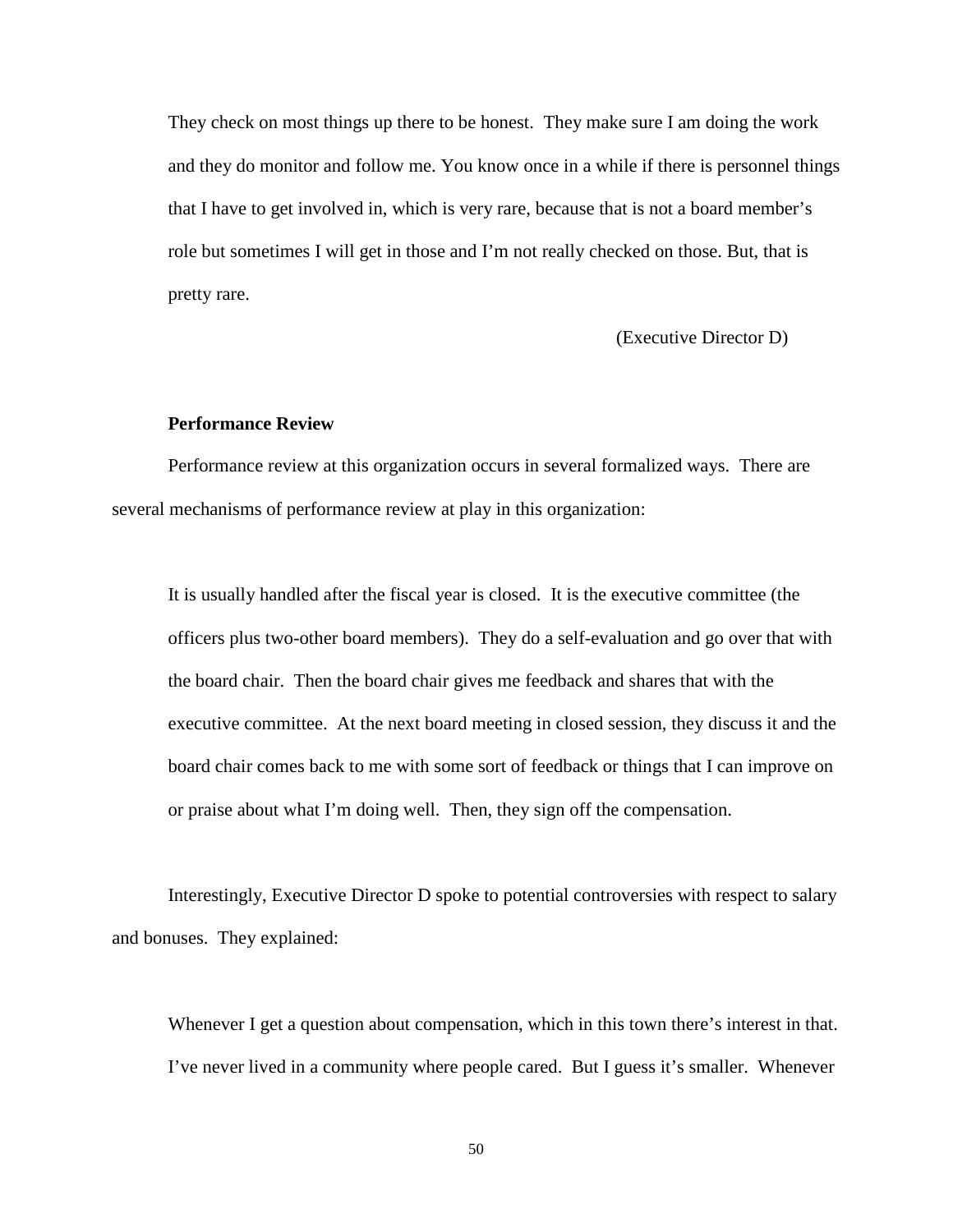I get a question about my salary, maybe a reporter every three years, I'll just say oh let me refer you to [Board Member D] because I don't have any say so in that. Because it's true. Obviously, it's not a number they just pull out of the air. They look at other comparable nonprofits in the region and they come up with a fair number."

(Executive Director D)

Regarding board and its own performance review Board Member D stated:

There is an attendance policy. It is a part of the contract you sign and we do enforce that. If you don't show up to at least 50% of the meetings, we will typically ask you to replace yourself with someone from your organization who can show up or we question whether or not the organization needs to be there."

### **Summary**

This is an organization with both Agency Theory-like behaviors with regards to certain operational aspects and Stewardship Theory-like behaviors with other operational aspects. Executive Director D has neither a contract nor an exact idea of how much they will make year to year. Board Member D believed there was an enforceable contract in place between them. This board was careful to not only monitor the performance of the executive director regularly, but they also monitored their own carefully. This organization certainly offered much to the research.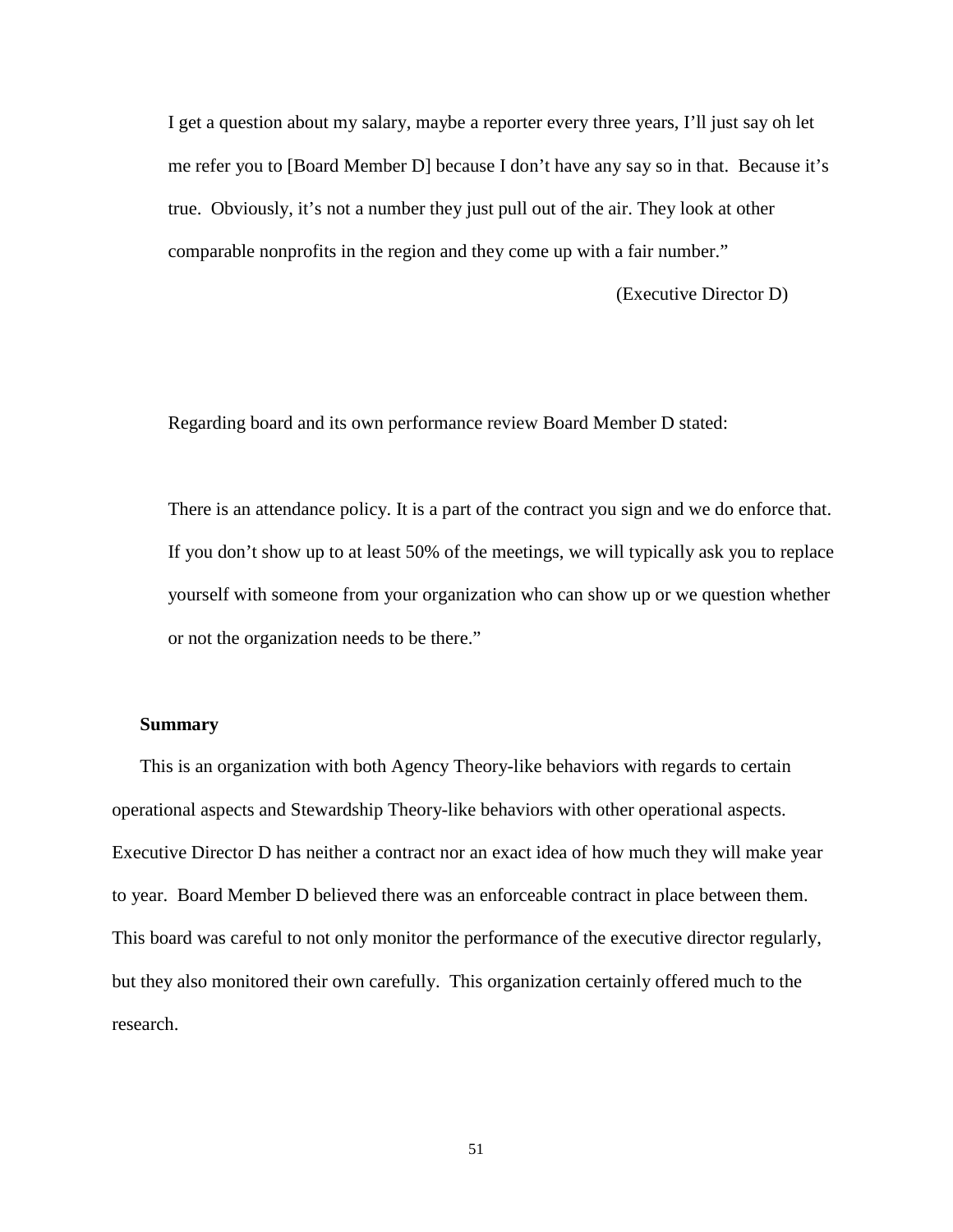### **Case Study 5 "Green Giant" (FFI Score 12)**

This organization (second largest in terms of annual revenue) has been a long-standing fixture in the service-space in which it served. The responses from the Executive Director E and from Board Member E were interesting and insightful when placed into the larger context of the research matters at hand.

#### **Contracts**

There was divergence in the responses of the executive director and the board director with regards to the executive director's contract. In this case, the divergence began from the very outset with the relaying of whether the executive director had a contract or not. According to Executive Director E, they did not have a contract per-se; rather, they had a job description which was incorporated as an offer letter and signed at the time of hiring. The executive director acknowledged that all other employees in the organization had an official contract, but that this was not the case for them. As they recounted, "I do not have an employment contract, but I am very familiar with employment contracts that have non-compete disclosures and things like that and I do not have an employment contract." Interestingly, they recounted:

I really want to be open and honest about this process. I don't generally follow some of the same guidelines that I have imposed for the departments. If you can see, I am kind of reflecting back to "have I ever signed it? I would love to at this point.

(Executive Director E)

One must immediately wonder how an Executive Director with an extensive background in Human Resource Management missed the fact they did not have a signed employment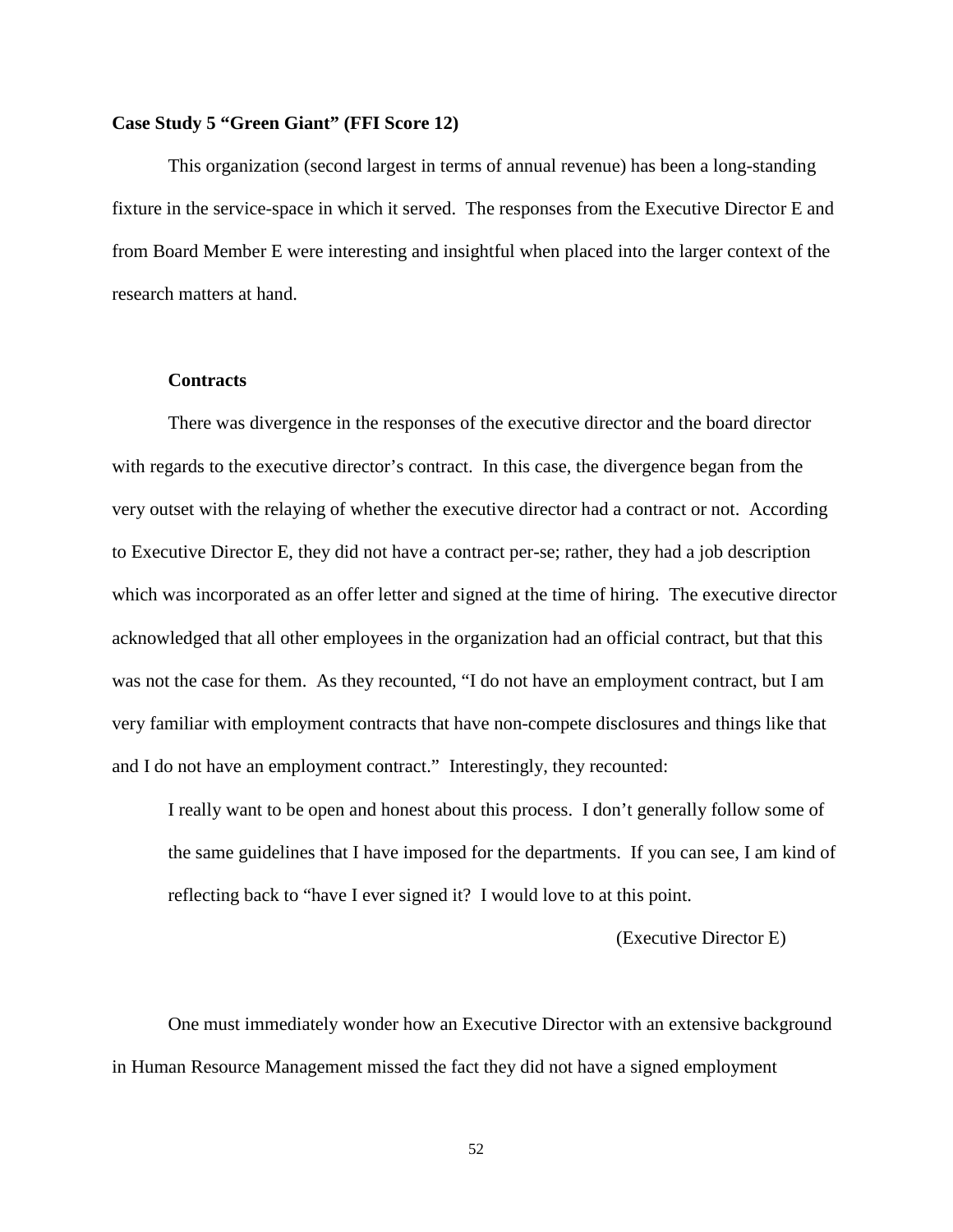contract until they were asked by the interviewer. In fact, the executive director asked their administrative assistant to pull their file to check to see if there was a signed contract. There was not.

Executive Director E had been involved in the search committee and had helped to craft the very same document by which they were now operating. "I created it. This particular position is a little unique in that I was actually doing the recruitment for the ED. My background is in Human Resources."

In this particular case, the employment offer letter was not viewed as a contract. It may seem like splitting hairs, but in the context of this study, the word contract seemed to mean what it means conventionally – an agreement which sets forth expectations, implies a promise, and provides recourse.

#### **Monitoring**

The Executive Director is reviewed at this organization primarily by the board chair who presides over governance. Additionally, there is a compensation committee which every board member sits upon. There is also a special conflict committee which handles disputes arising from shared space with another nonprofit organization. Interestingly, the executive director reported the name of this organization as the "Special Projects Committee", while the board director reported it as the "Special Conflict Committee". The Board reviews Executive Director E's performance once-a-year in an annual evaluation.

When asked what they hold themselves accountable to produce that no one checks on, they responded, "I would say no one checks on me because we are always following up or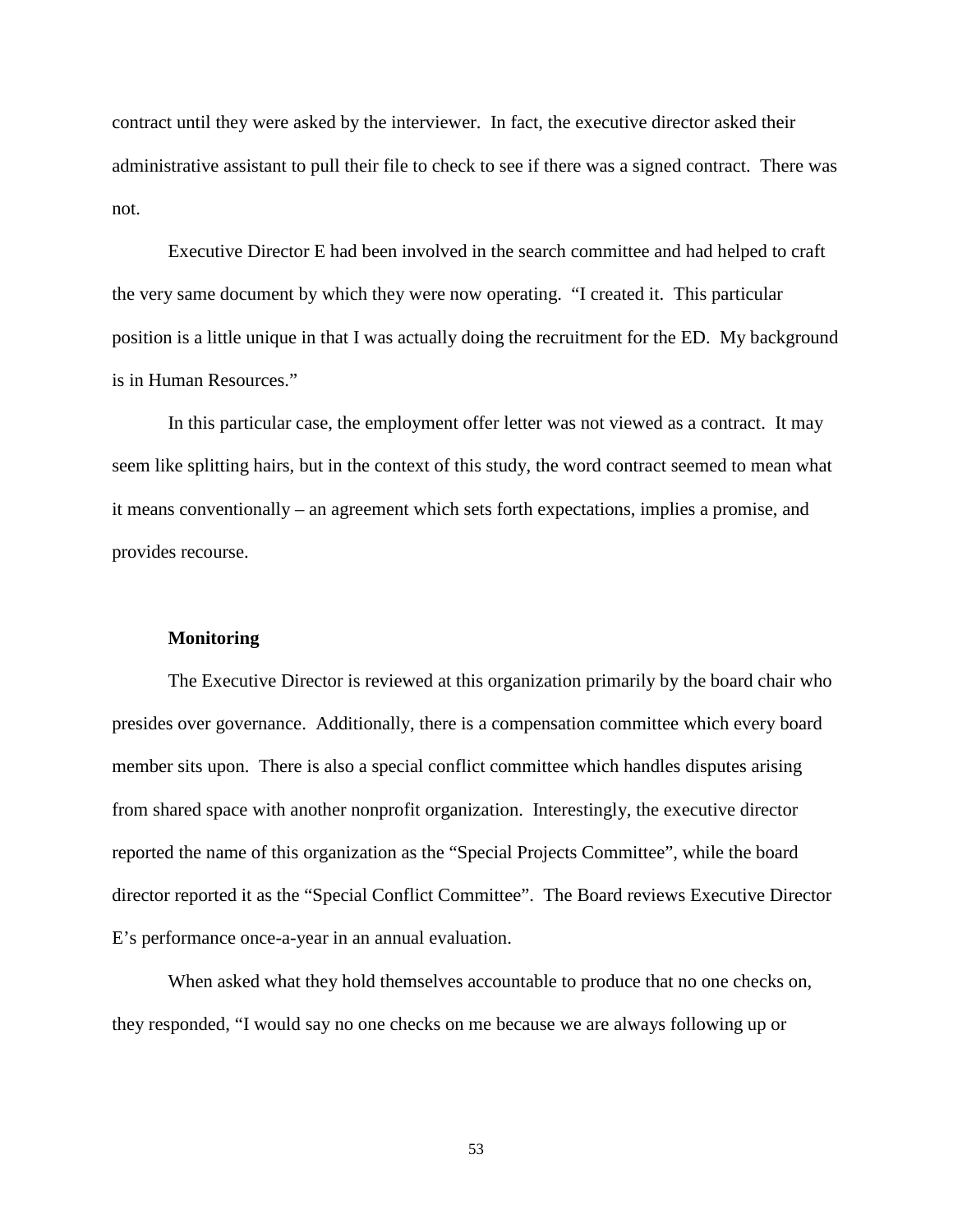having conversations. I mean, I am always looking for fundraising opportunities or opportunities to position the organization to receive additional support."

#### **Performance Review**

Speaking to the relatively infrequent evaluations:

I personally don't agree with once a year reviews. I think that reviews, truly reviews if they are going to be effective, are more-or-less ongoing. I think that there is so much more work that individuals can do in terms of evaluations for executives…the truth of the matter is even when they say it happens, it does not really happen.

(Executive Director E)

The board meets quarterly, but reports are generated by the executive director and submitted to the board monthly. Subcommittees meet quarterly as well unless there is a pressing issue. Interestingly, the 360 evaluations are done at Executive Director E's direction and include immediate staff, line-level staff, and community partners. They stated, "I mean, you think you're doing a phenomenal job but how do others perceive you out in the community? So, I go out in the community because that is what is most important and provide that information back to them."

Being a seasoned executive director, regarding bonuses, they reported:

In different circumstances, I have been offered bonuses or things just based off meeting contractual obligations. I normally decline bonuses just because of the nature or the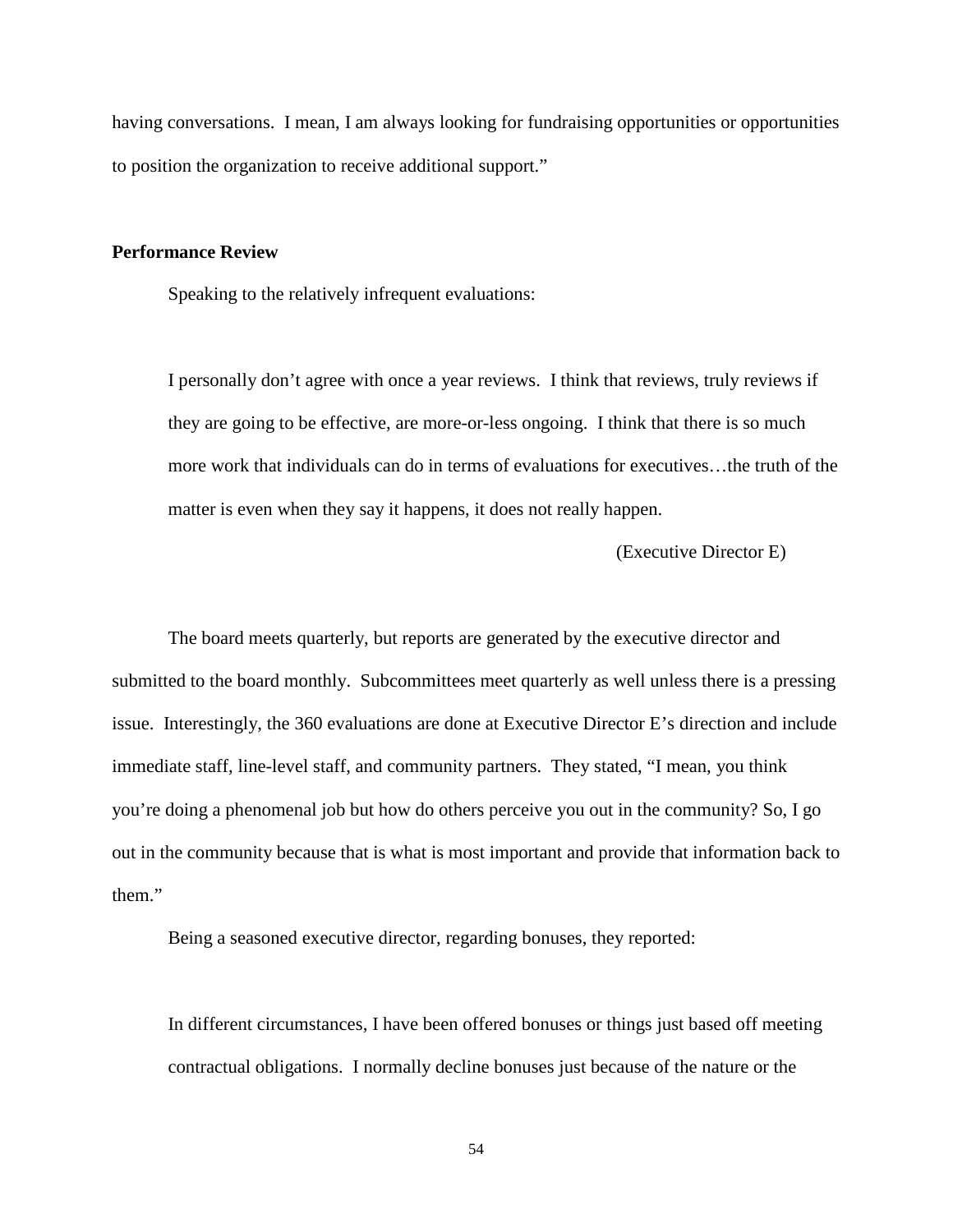nonprofit and what we do here we can better use it in different ways. But, I have been offered bonuses as a result of new initiatives and different performance matrices.

(Executive Director E)

Humorously, regarding the clarity of criteria for triggering bonuses, Executive Director E stated that they were, "Clear as mud, absolutely." Additionally, they stated that they are reviewed at least annually "initially by the compensation committee and then the compensation committee provides a recommendation, well, provides a report of the performance review and any recommendations to the full board."

Stylistically, the board performance review was described by Board Member E as "peerto-peer." Whereas, the executive director "is asked to provide kind of a self-assessment. Their accomplishments based on the budget, fundraising goals, programmatic oversight, you know, anything we have asked them to focus on as a priority, they provide a self-assessment". Elaborating on the process:

The Compensation Committee of the Board reviews that self-assessment. We then deliberate among ourselves in closed session and then provide whatever feedback to the executive director and then, if there is a recommendation for salary adjustment or any other personnel or performance related kind of recommendation, then again that gets reported back to the full board that ratifies the subcommittee's decision or recommendation.

(Board Member E)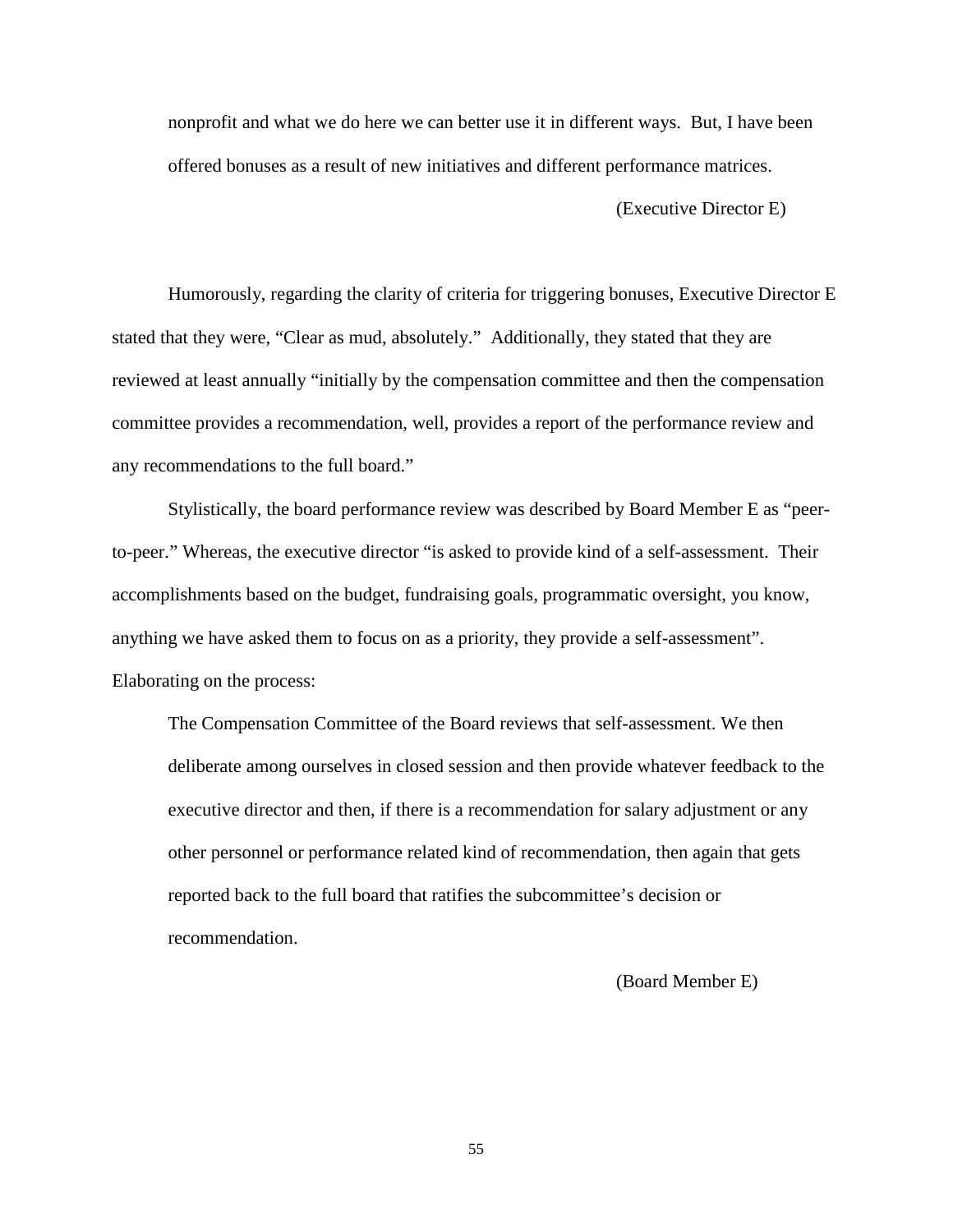With regards to bonuses, Executive Director E elaborated that there were bonus structures within the organization. However, there was no expectation that bonuses would be paid. They stated:

The amount may depend on what is available in discretionary dollars at the time…it is not like, "If you do this thing you will automatically get this." It is, "these are our expectations of you and then at the end of the year, when we are reviewing you, we will either adjust your salary or adjust your salary and provide you with a onetime bonus for performance."

(Executive Director E)

### **Summary**

There is an old English phrase, "the cobbler's children often go unshod." In this case, a human resources professional failed to notice they weren't contracted until asked by the researcher. Moreover, they openly acknowledged that the executive director position was treated differently than all other positions in the organization.

Despite that lack of clarity regarding a contract, the board did provide regular and careful oversight of the executive director's performance. There are hallmarks of formalization and this organization was a hodge-podge of them. Some were in place, others were not. Both Agency Theory-like policies and perspectives reigned, as did Stewardship-like ones.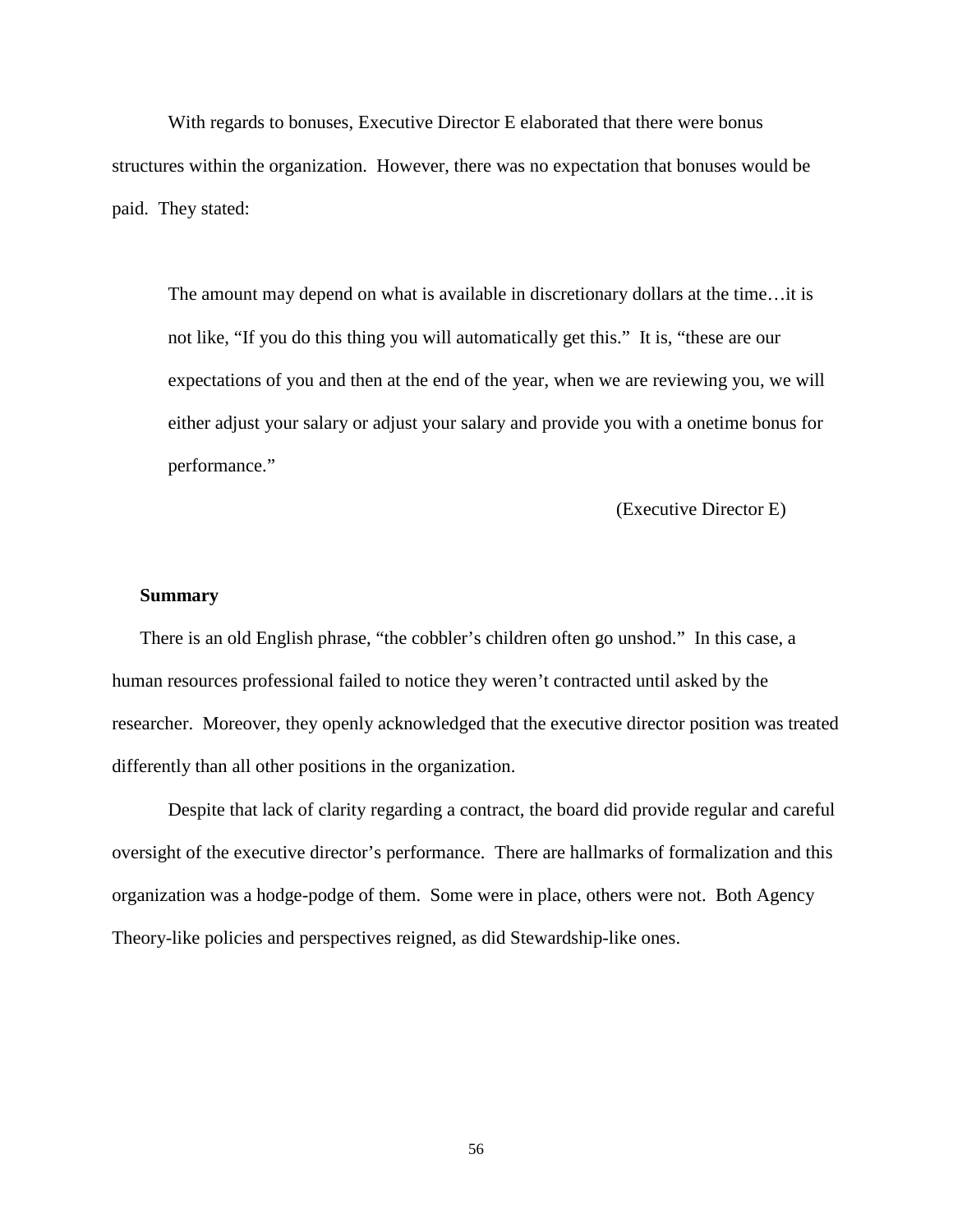### **Case Study 6 "The Founder's Garden" (FFI Score 8)**

This organization proved to be one of the most responsive and was among the first interviewed. The founder was/is still the executive director. The board of directors had cycled through replacement members many times since. From the outset and by design, all board members were term-limited. This churn, according to Executive Director F brought "fresh blood and new ideas." Perhaps so, this also creates only one fixed star in the sky of the organization, the founder- Executive Director F.

## **Contracts**

The executive director of this organization does not have a contract. As they recounted, "My other CEO friends, that have nonprofits – they have contracts or agreements. Where I didn't, I wrote everything the way it should be. I picked the board members."

Elaborating on the cycling and turnover of board members, they recounted "Some keep board members forever. Maybe that's good. I don't know. I don't think it is." Term limits had been built into the organization since its founding.

While there were no contracts, there are acknowledged responsibilities for both board members and for executive directors. Nevertheless, the stated reasoning for the boards is interesting. "As far as what I do as the CEO and what the board's responsible for, because there is always that fine line…does the board come in and start dictating what goes on during the day or are they just an advisory board?" The stated reason for the written responsibilities of both is to prevent micromanagement of the day-to-day operations of the organization, as defined by the CEO. When asked who wrote the responsibilities, the founder stated, "I wrote them both and they were voted on and ratified by the board."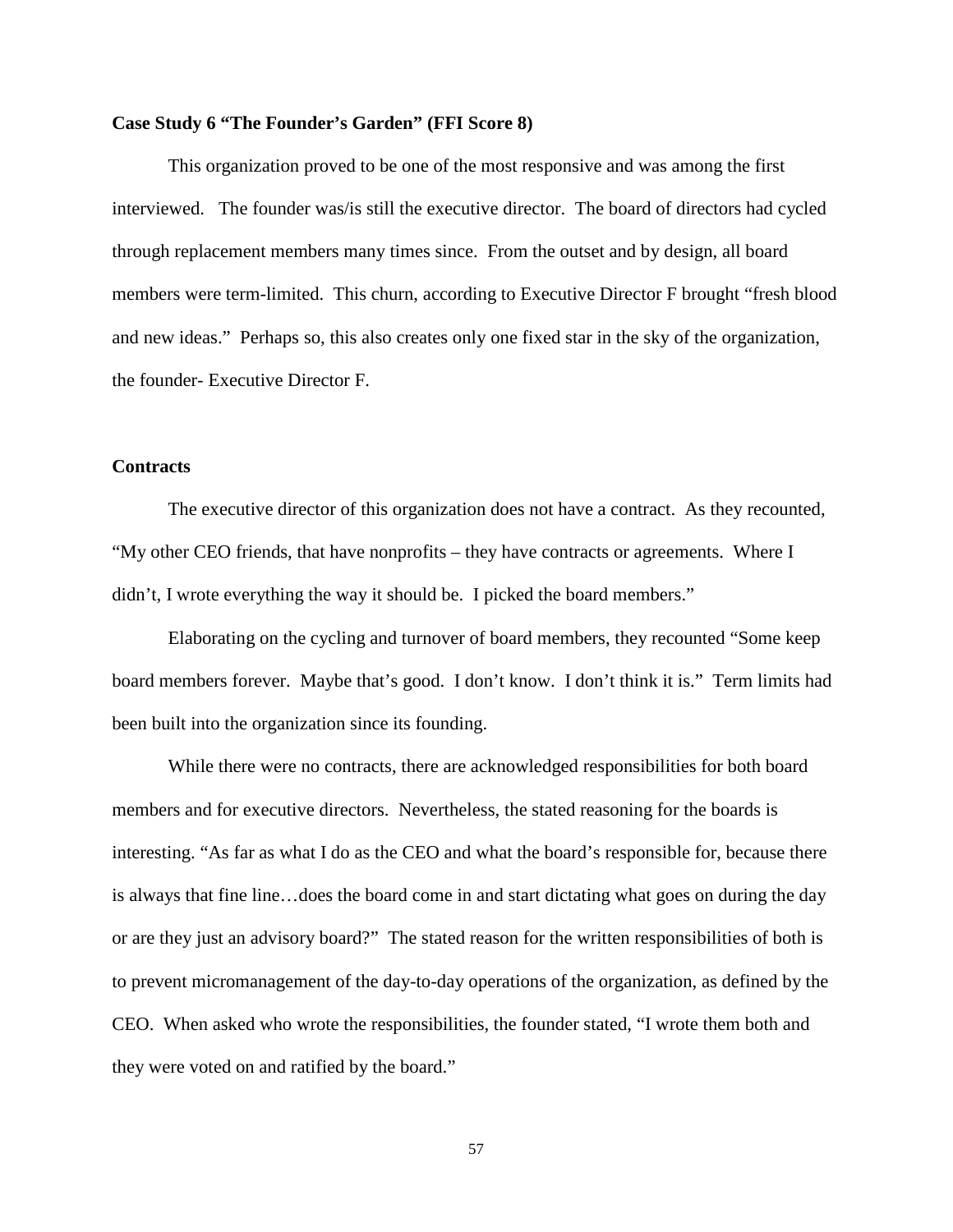Whereas the founder and executive director stated that they did not have a contract,

Board Member F responded that they did. When asked about how it was created they responded, "I don't know if I know that answer to that question. I think it was definitely something that the board put together as far as job duties. I would imagine that was before my time on the board."

Compiling the responses from the executive director along with the board, it is possible that the job description that the executive director reported was viewed as a contract to the board member. The chair was said to oversee reviewing the contract and mentioned that there were annual performance reviews. Specifically, there was a great deal of attention given to his financial component of his annual review.

Board members were believed to have job descriptions in their board handbook, but the respondent was unable to recall if it was signed or not. In fact, when asked whether it was a signed document, Board Member F stated, "Man, I should know…I want to say yes but I don't know for sure. I sign a lot of stuff." When subsequently asked what it detailed, he stated, "I would imagine it details term length, the responsibilities I am doing on the board, as well if I am the Treasurer or Chairman."

#### **Monitoring**

The performance of the executive director is monitored through monthly meetings with the entire board. The organization's "Think Tank" is comprised of 6 Vice-Presidents from each division who meet and compile a monthly report regarding their respective accomplishments relating the overall strategic plan. These contributions are later assembled into a report which gets delivered monthly to the board. New ideas are also presented to the board in this way: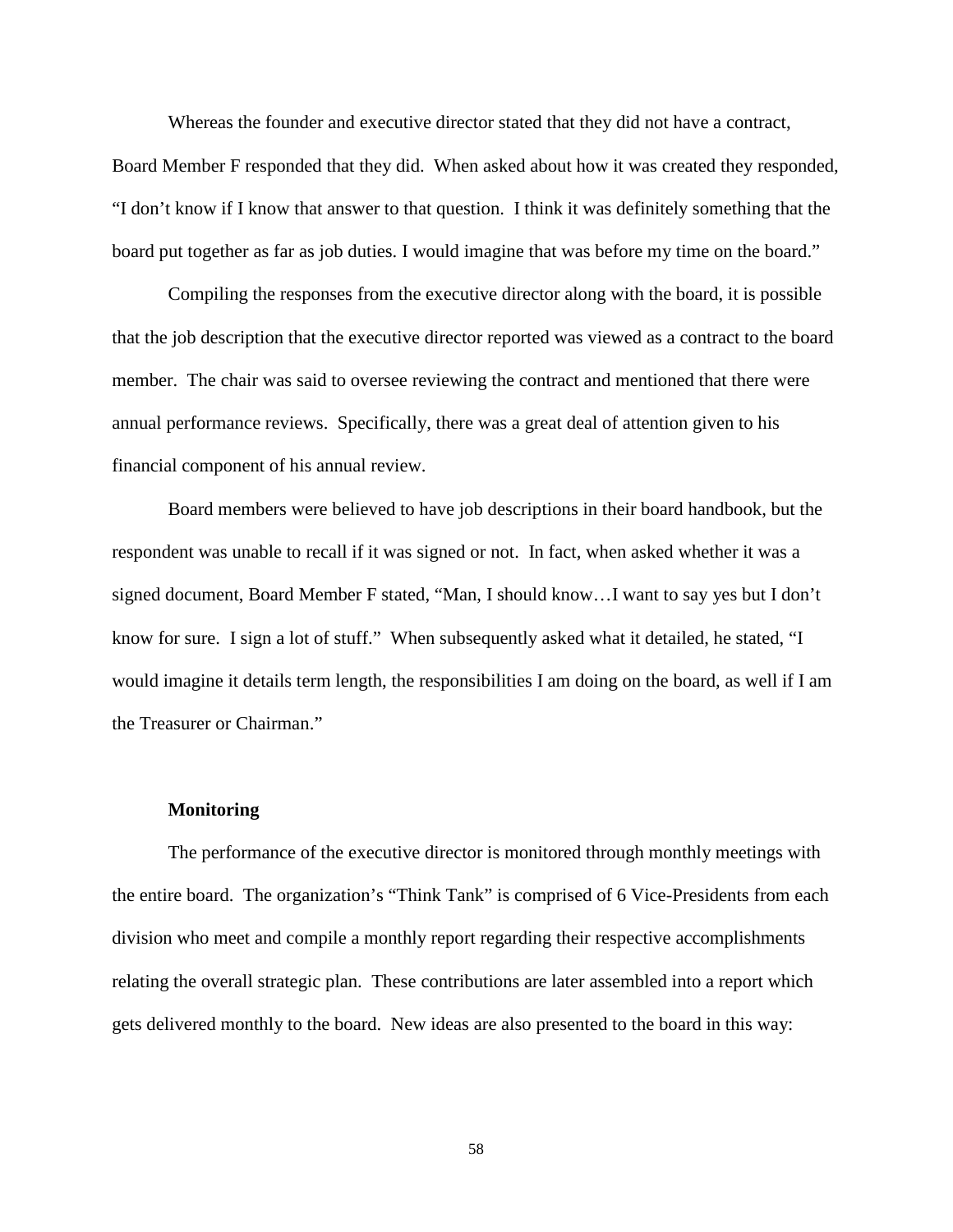The Think Tank is part of our strategic plan that goes into our final document that is then presented to the board. Our board then looks at our strategic plan and then says- "do that." They never say, "that's stupid we're never going to do that." As long there isn't mission creep, which is always a challenge internally for us, then we're okay.

(Executive Director F)

Building on the central nature of the strategic plan, "our strategic plan is a condensed version of what went to the board. Our strategic plan is one with a bunch of listings, how to get where we need to be for each of the objectives." The executive director was said to be monitored most prominently in his annual review. When Board Member F was asked what they hold themselves accountable for that no one checks on, the respondent stated "I mean, I just try to add value where I can. So, if there's something in my wheelhouse, I am going to try and take control of it." When asked what the board holds individual members accountable for producing, they said, "well, just making sure you show up to meetings. I think that is probably one of the more important things to being on the board is actually being present."

#### **Performance Review**

The performance of the executive director is reviewed annually. The respondent stated, "I put together the initial form for the annual evaluation for the CEO. There was not evaluation for many years when I started it." He continued, "I went to the board and said, "we need to develop a true evaluation form for me, I mean, I think I'm doing fine. I'm doing okay, but we need to develop a real evaluation."'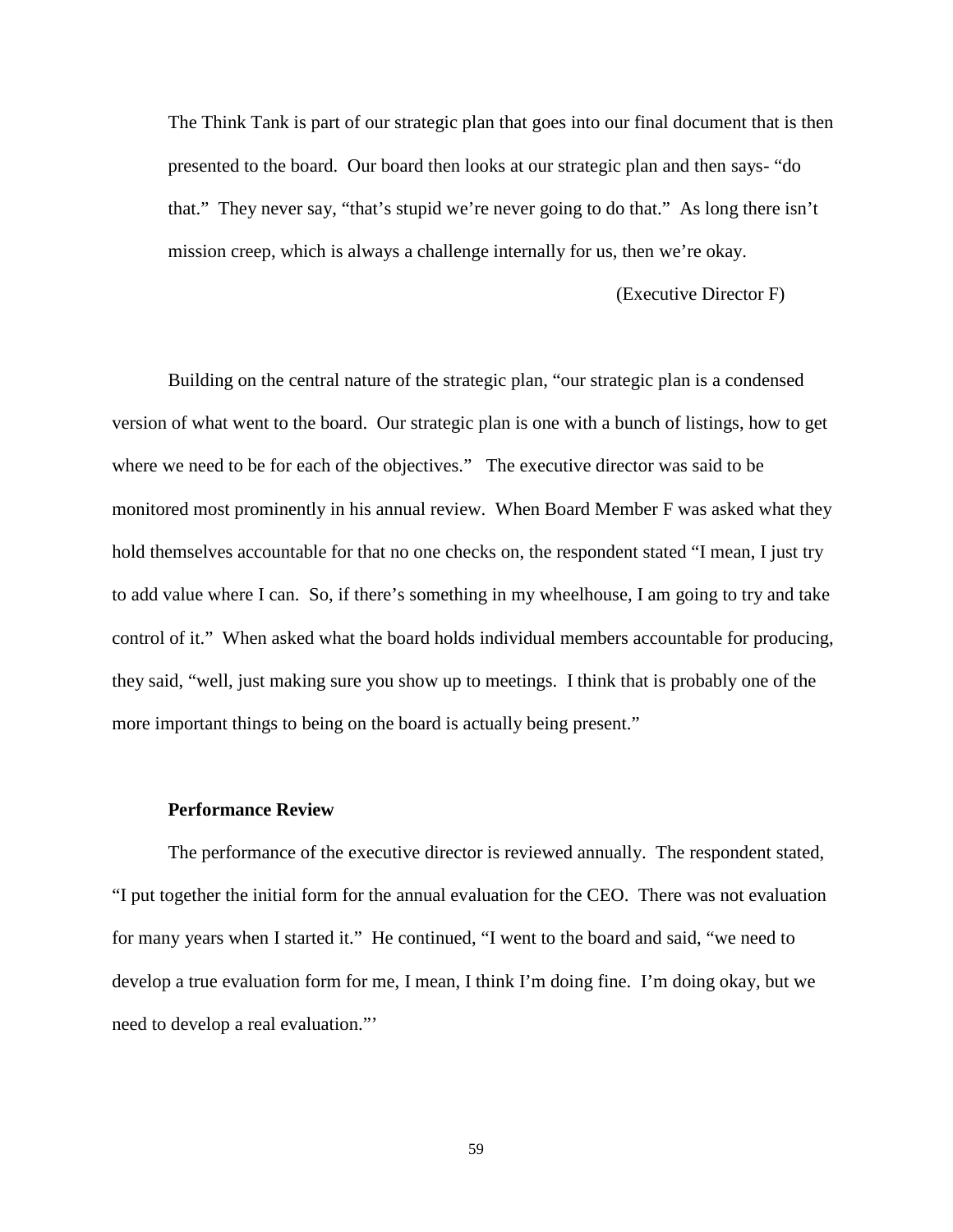The respondent borrowed from an industry professionalization organization that ended up being too lengthy and complicated for both the board and the executive director. Eventually, it was reviewed by the board and shorted into the annual evaluation that exists today.

Performance targets contained in the annual review are known both to the board and to the executive director. When questioned about whether the goals in the executive director performance review are made to align with the goals of the VPs in their reviews, the respondent stated "No. I don't because their program goals are very specific to the particular area."

Regarding performance review, Board Member F related that it was borrowed from best practices. 'I would imagine that [Executive Director F] is bringing to us…what the best practices are. And then, we develop our own form or we say, "Yes, that's a good one. Let's use that!"'

### **Summary**

This organization served as an interesting comparison point. Several mismatches were present in the responses. While there was no contract in place, yet there is regular, self-directed, and self-selecting reporting structures.

Perhaps the greatest point of interest in this organization was the apparent un-fire-ability of the executive director. When asked "what are the consequences if you don't meet your described obligations? They responded:

What does the board do to me? I'll tell you what they can't do! Because I'm the founder, they can't get rid of the founder. Isn't that an interesting thought? Through the law, you can't get rid of the founder.

(Executive Director F)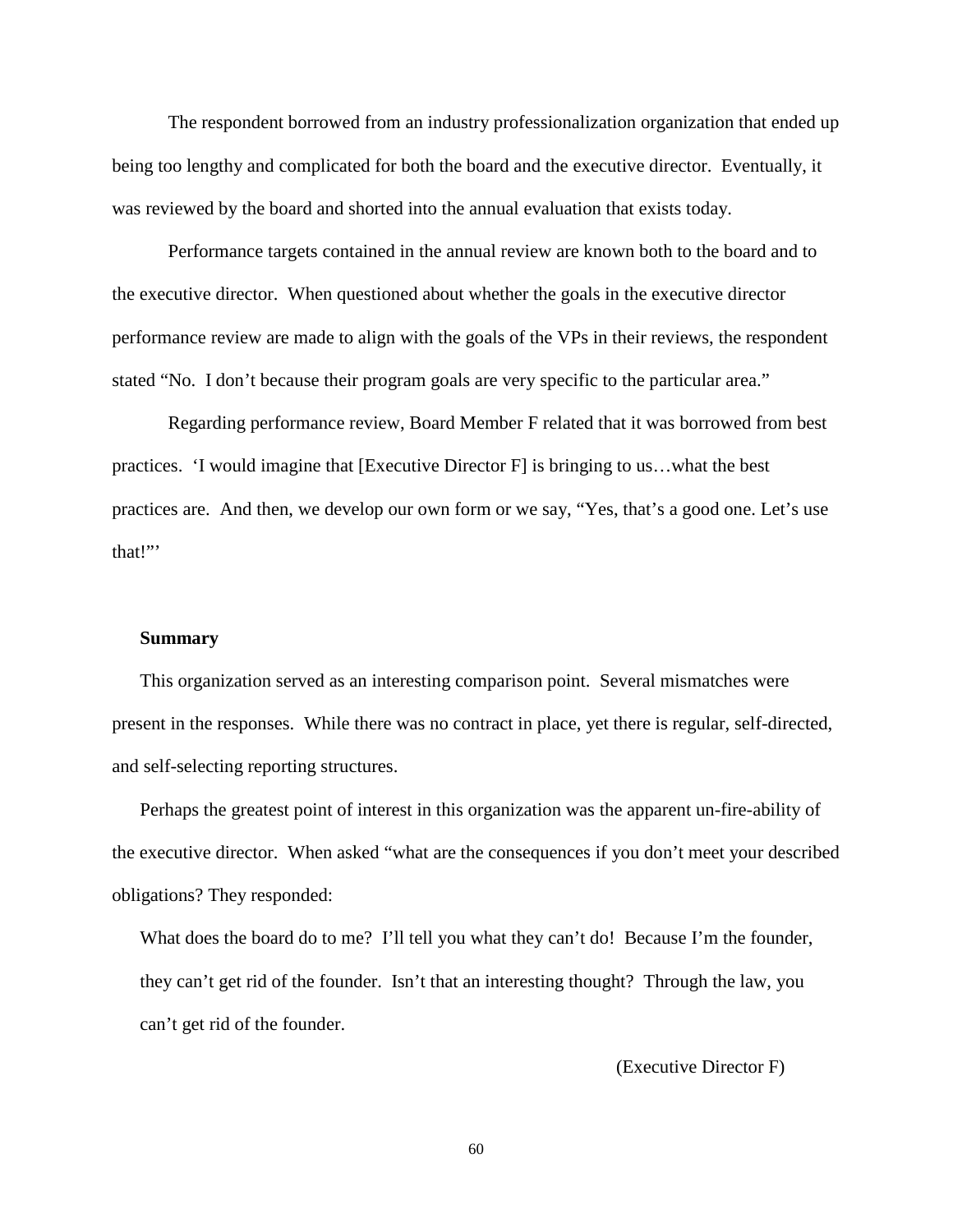Investigating this further, the only literature discovered related to a nonprofit board's inability to fire a founder was relatively obscure single member membership organizations or single-member bylaws being incorporated into the organization at the time of founding. Given the role of the researcher in this space, and lacking the legal expertise to speak to it more authoritatively, the interesting assertion was left to rest.

#### **Case study 7 "Little Giant" (FFI Score 8)**

Occasionally, older organizations languish in a stage of perpetual startup-hood. This organization, although in existence for more than 20-years, only recently secured funding for a full-time Executive Director. The organization served as a macro-level organization, bringing other nonprofits and community members together, to achieve positive change in their area of focus.

## **Contracts**

The Executive Director of this organization is not on contract. In fact, there are no developed policies or procedures around contracts at all in this organization. There are however, job responsibilities. For the Executive Director, they cover:

Oversight of the organization's financial security, our programming, supervision of staff, initiation of any contract, budget compliance, grant writing, grant management, establishing collaborative partnerships, maintaining partnerships, and then there are some specificities from some of our specific programing.

(Executive Director G)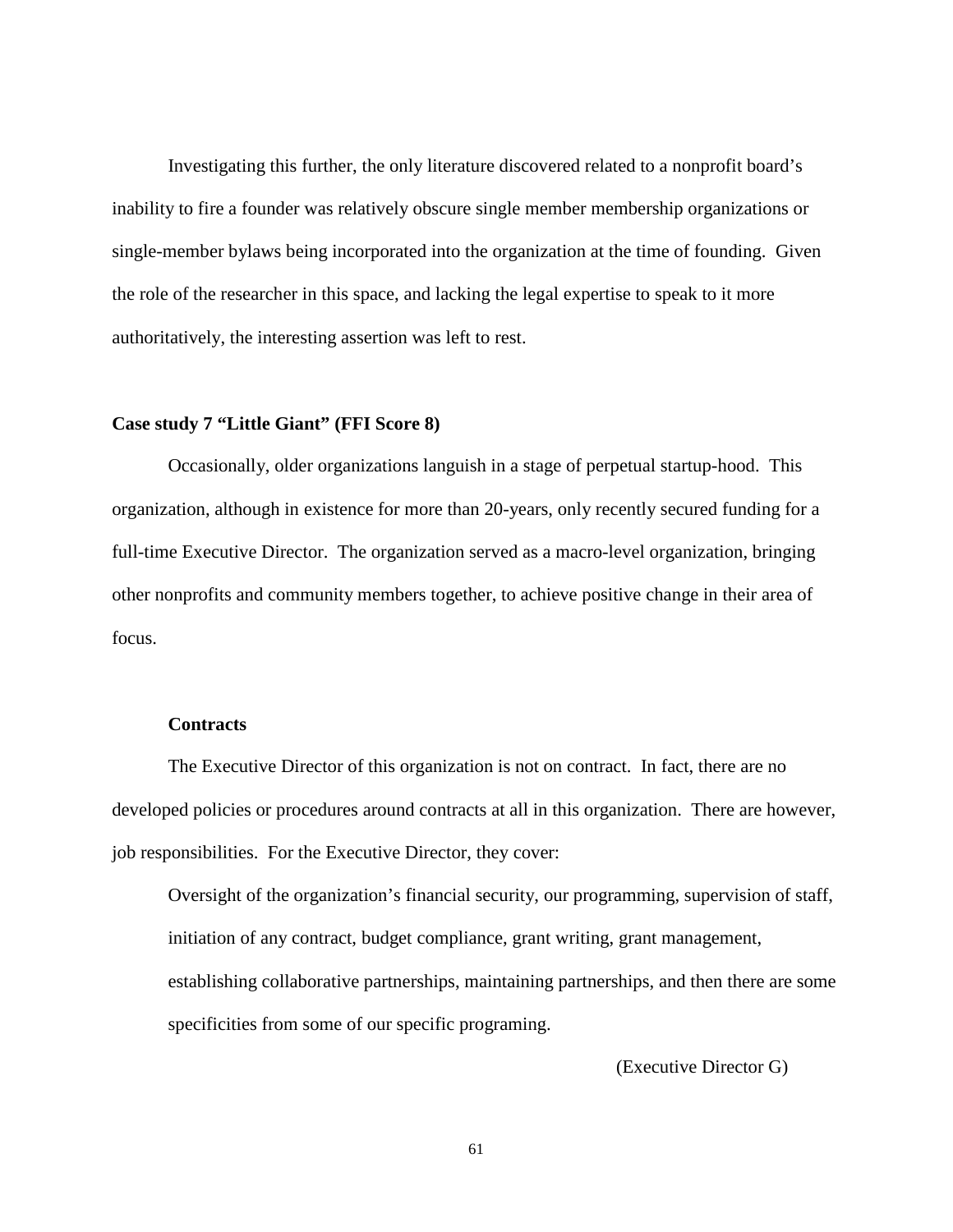The document, which contained such clear description of the responsibilities, was made fast when it became memorialized as an offer letter to the executive director. From the board's perspective, Board Member G stated, "We don't have contracts we have agreements. But she's what our expectation is…neither…have never let us down since I've been on the board."

Board Member G was quick to highlight that they had "agreements, not contracts." When pressed for differentiation between a contract and an agreement they stated, "A contract to me is legally binding. An agreement is a gentleman's agreement if you would use an old fashion term." When asked about whether this implied legal recourse, they said, "right!"

#### **Monitoring**

The executive director is monitored monthly at the general board meetings, but also specifically quarterly when quarterly financials are reviewed. Furthermore, because the ED's position is funded via different billable grants, a timesheet is maintained.

When asked what they hold themselves accountable to produce that no one checks on, they replied:

Each hour of my day, each meeting we have with partners in the community, you're already familiar with how we leverage partnerships because [redacted] was involved in that research anyway. So anything that [Little Giant] does is in collaboration with other organizations.

There really isn't any activity that we carry out programming wise in the community that is not in collaboration with another agency. I spend a significant amount of my time in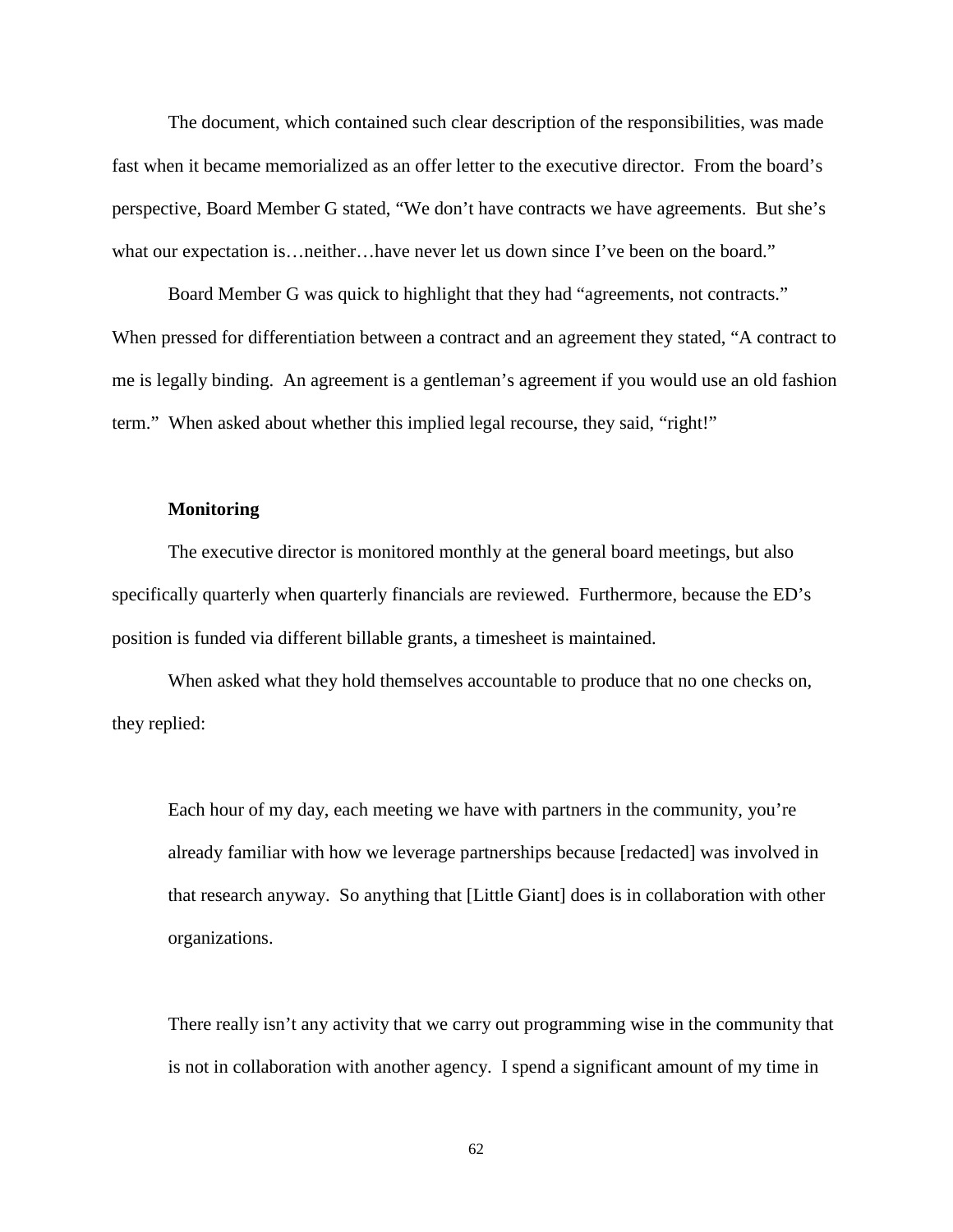meetings with partners and providing resources to agencies and agencies also providing resources to me. And so, I guess beyond my timesheet and then eventual large outcomes, I mean my Board doesn't know every single meeting I have with every single partner and what the specific objectives of those meetings are.

(Executive Director G)

# **Performance Review**

Given the general informality of the organization, an interesting situation arose in which the executive director wished to discuss a pay increase with the board. Executive Director G elaborated:

So, I felt at one year that it was a good time to discuss my performance with the board. So, I created the agenda for our board meetings and I put it on the agenda and I had highlights of my performance that I shared and there was some brief, you know discussion, like affirmation.

All of people were like, "Yes! You've been outstanding." It was affirming. Then they said, "well, we would like to" ...I made a specific ask for the pay increase that I wanted to have. Then they said, "Well we'll have a discussion outside of this board meeting and we'll get back to you.

(Executive Director G)

The executive director felt confident that a performance review and raise discussion would have been raised by the board, but perhaps not within the 12-month timeframe the ED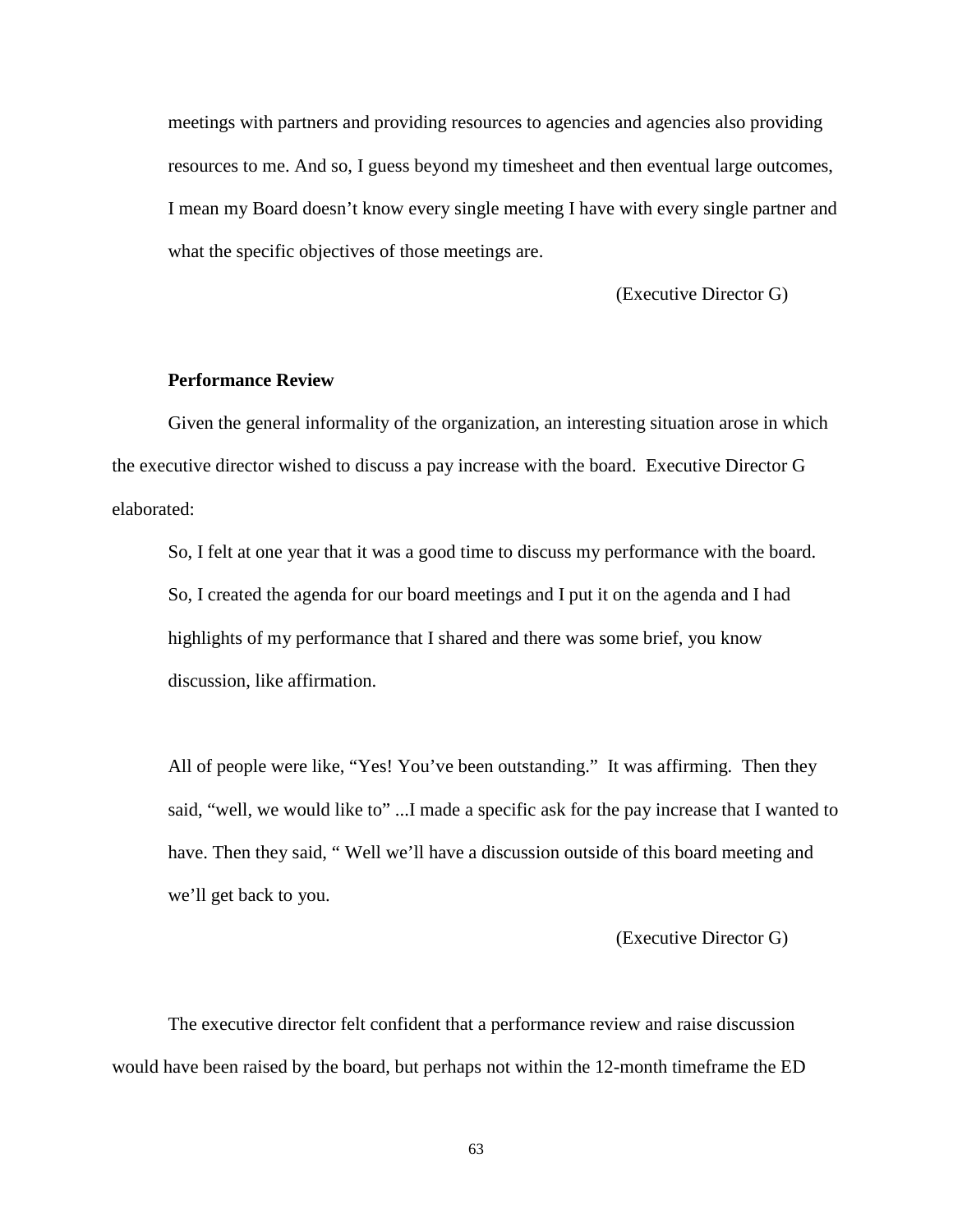preferred. In subsequent discussion, Executive Director G related that they found the slowness of the decision on the raise to be unexpected. This highlights that many different factors are in play when looking at an organization and whether it approaches situations from an Agency Theory or Stewardship Theory perspective.

### **Summary**

Many ideas, related to this research, were brought into contrast and relief at this organization. When asked very specifically by the interviewer, "I am curious. I am going to explore an idea here. Your background is in HR and your ED isn't under contract, how do you make sense of that?" Board Member G replied, "That is a good question. Now you're making me think." Continuing, they related:

You know we have been together for so long and it just works and there is trust there. I would think, I really think that is the foundation of our group, our organization. I have been with them 6 years…I have never felt the need for a contract…and [Executive Director G is so open. She always checks in with the entire board saying, "these are my thoughts, what do you think" and we trust her. She is an intelligent woman and is passionate about what she does."

 $\setminus$  (Board Member G)

#### **Case study 8 "Remote Control" (FFI Score 4)**

Not all organizations were centralized geographically. Some organizations served areas spanning several hundred miles. With board members in different cities, board meetings were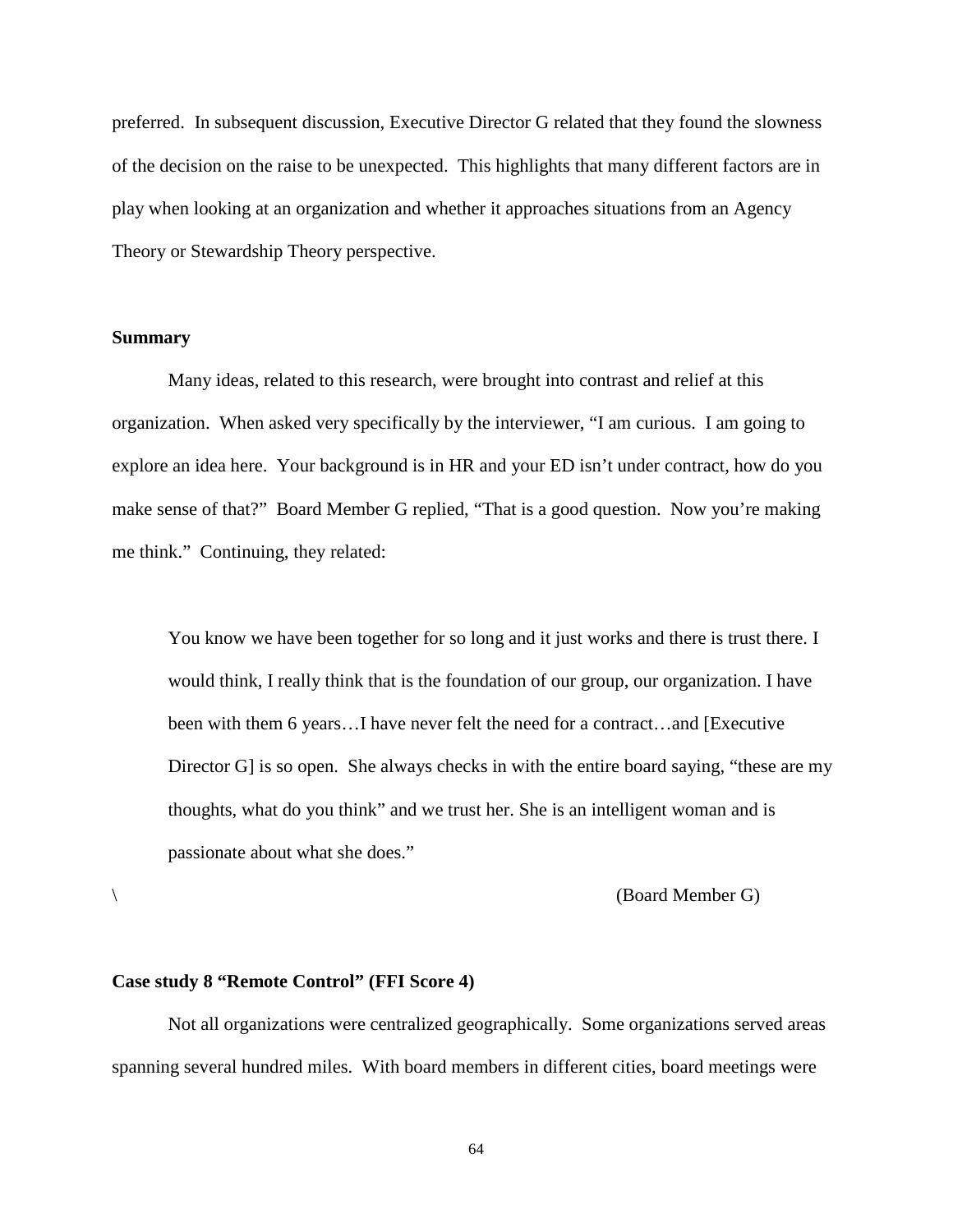often made via teleconference. Interestingly, this organization was in the process of hiring a new executive director at the time of the interview. Responses were timely, topical, and reflective given the nature of the upcoming hire.

#### **Contracts**

The Executive Director at this organization does not have a contract. There are, however, written job responsibilities. As Executive Director H stated regarding the written responsibilities, "They are pretty standard in relation to nonprofits. They are well researched." When asked to elaborate, they continued, "there's an oversight of operations, company operations, there is assistance with…the board with their governance" (Board Member H).

There was a mismatch in responses regarding the contractual obligations between the executive director's and the board. When asked about contracts, Board Member H stated, "I actually don't know what those look like… we're really kind of a hands-off board. That's why we hire an ED. That's her job, his or her job." She elaborated:

Right now currently it's a her job. So I don't...personally I don't think I have even read through them. I think I have read a couple...I have read the employee ones but that was it. Her contract, you know, it is mostly just employee stuff. What her job position is going to be and telling work performance…correction procedures, that kind of stuff in it. So, all that stuff is just employee law kind of stuff.

(Board Member H)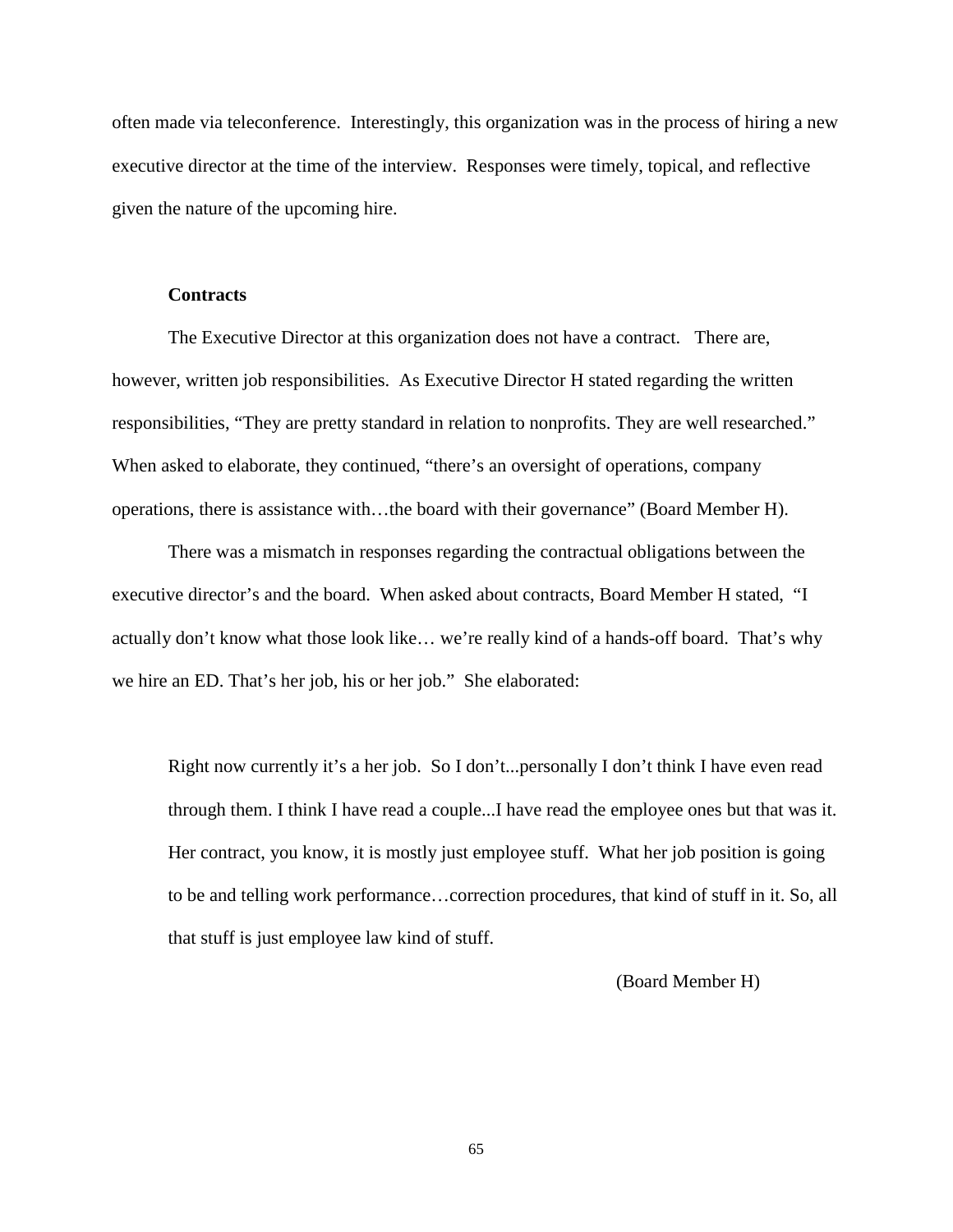### **Monitoring**

Curiously, when Executive Director H was asked to speak to how performance monitoring occurs within the agency, they stated, "Unfortunately, it's not really. It's not really monitored." While this response may indicate frustration with a lack of performance review (highlighted later), when asked to elaborate, they responded:

I guess what is monitored is the activities that I report to the board. So, I give a very indepth ED's Report that I present to the Board during the monthly Board meetings. From that they can see the activities of the organization. You know the number of clients we are serving, the number of events that we participate in. They are provided with our evaluation reports.

Board Member H's response hints at the importance of selective transfer within an organization. More specifically, since information must be selectively transferred, principle/agent potential conflicts ought to be kept in mind when selecting the topics and items for regular exchange. The executive director continued:

I include, you know, anything from social media, new projects, personnel updates, collaborations, community partnerships, trainings, and events- not just ones that we are participating in, but that we host. It's a very in depth ED's report so from there they can see the activities that I am overseeing and that I am involved in.

(Executive Director H)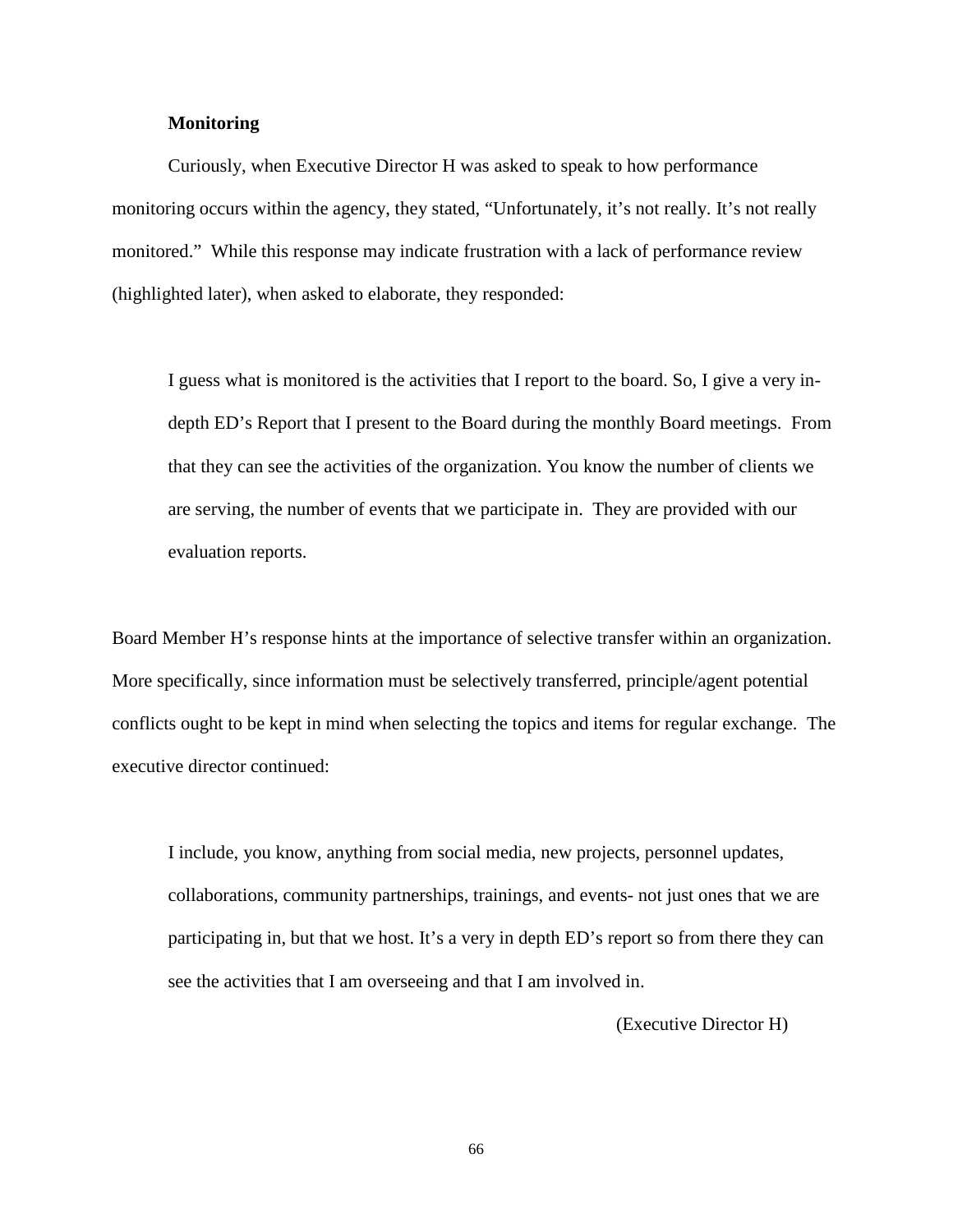Clearly, this represents a very thorough presentation system. When explored further it became apparent that the lack of monitoring was stated to occur not in a lack of information presented, but in a lack of discerning attention placed upon it by a busy board afterwards. When asked what they hold themselves accountable to produce that no one checks on, they responded:

Compliance – grant compliance, accounting, and financial standards. I work closely not just with my bookkeeper but with our auditor to ensure that we are meeting all of our fiscal and accounting standards and our audits have been very clean, no findings over the last few years. So, my accountabilities is based on my own standards of meeting regulation and contract requirement.

(Executive Director H)

For board members, monitoring was stated to occur as follows:

I don't know if there actually a specific monitoring system that we use. You are basically monitored if you come to the meeting, if you show up… But I don't think there is any formal process that we do to monitor each other. I think it is pretty informal…most organizations are just happy to have board members.

(Board Member H)

### **Performance Review**

On the subject of performance review, the executive director shared the following: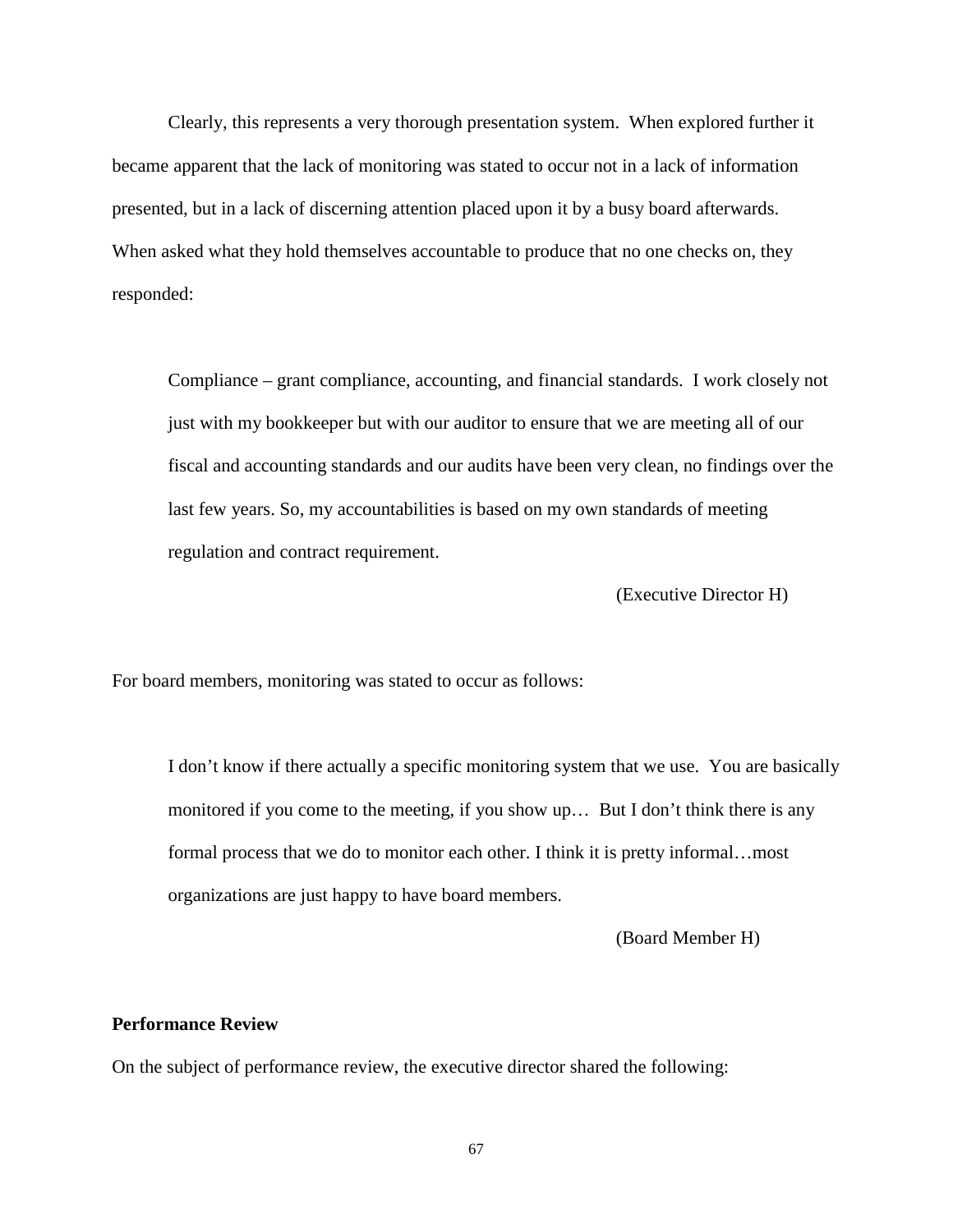I am just going to touch on this because we have a little bit of time. I have been working for nonprofits for 20 years. I have been Program Director, Interim ED, the first ED for a start-up nonprofit, and I have been with [redacted] for going on 7 years. [redacted] is the only nonprofit that has not reviewed me. It has not provided me with a performance review…I've done what I can do to encourage it and provide the information, but it just hasn't happened.

#### (Executive Director H)

In a similar vein, the Executive Director H responded that there was no policy for conducting a review and that performance targets "are known to me. I am not sure if they are known to the board." When asked what happens when goals are met, they responded. "Personal fulfillment and the satisfaction and benefits come from knowing that the community has been served and people who have the needs we serve, you know, needs are being met."

Speaking first to the composition of the board, it was noted that more that 50% of the board members were parents of those in their target service population. Accordingly, many board members were very occupied in the caretaking of their ill children. Executive Director H believed that this had a significant impact on the amount of oversight the board was capable of creating.

They are clear to me. I am not quite sure if they are clear to them…. Oftentimes the individuals who serve on the Board [redacted] who have the greatest passion for the work that we do and interest in leadership at this level have very little time because they are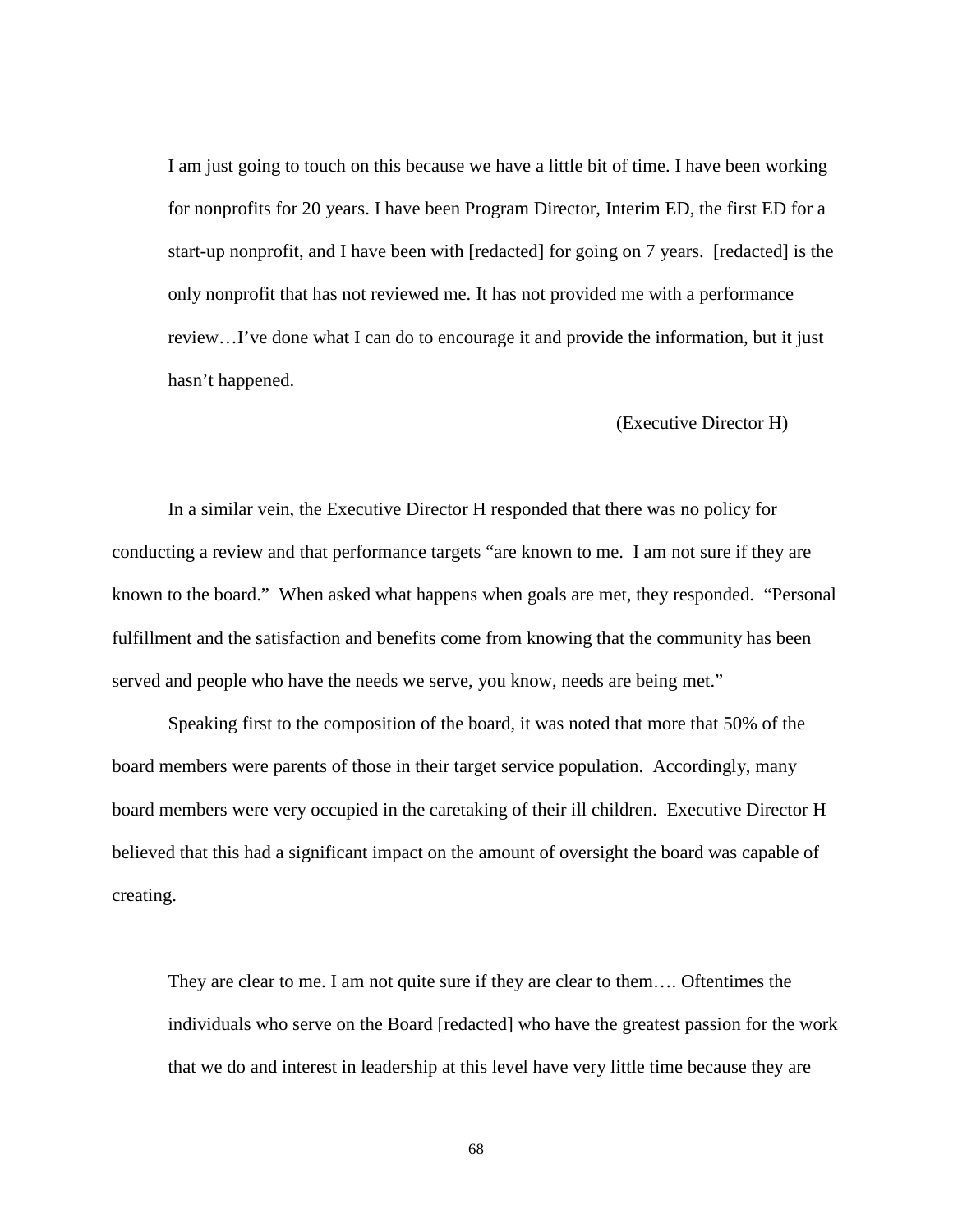busy working and supporting their family. So, the amount of time they provide is very limited.

So, I think that one of the reasons why there has been limited effort to, you know evaluation, performance review, ED and all that. I think it has much to do with capacity of the individuals that are serving on the Board.

(Executive Director H)

Executive Director H did state that monitoring was done once a year at their annual retreat. "Last year it was two nights that we did it-so a total of 6-10 hours where we actually sit down and go through everything. So that is the biggest time where we actually evaluate.

(Board Member H)

#### **Summary**

This organization was interesting because there were indications that the executive director felt there was very little actual oversight, very little actual performance evaluation, and very little monitoring and yet the structures for these activities were discussed at length. It highlights the idea of administrative attention being a critical ingredient in the successful implementation of checks and safeguards.

It appears that the board had difficulty maintaining administrative focus as the composition was made of up very busy individuals. There appeared to be ample attention paid to the organization during the board retreat. There was heavy focus on the board retreat serving as a touch stone for board self-evaluation. This organization certainly related that the executive director assumed the lead role for nearly all responsibilities.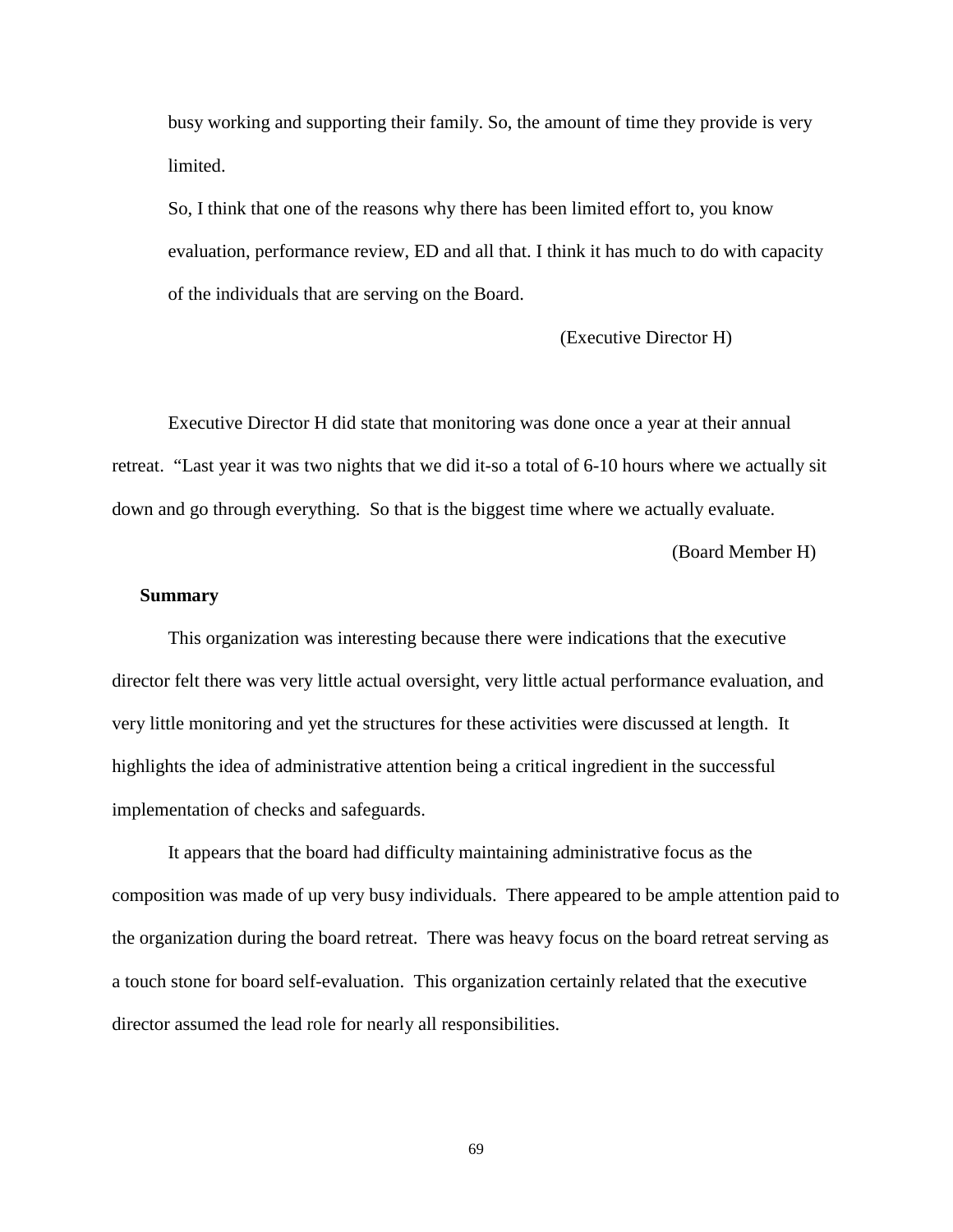#### **CHAPTER 5**

#### **DISCUSSION**

Three findings emerged from this research. The primary finding is that MSA, rather than Agency Theory or Stewardship Theory, robustly accounts for qualitative data obtained and evaluated in this study. Two secondary findings identified include: 1. A novel application of Kingdon's Multiple Streams framework to explain the emergence of formalized features such as: contracts, written performance evaluations, and bonuses) in nonprofit organizations. 2.) The identification of core thematic elements underlying principal/agent dynamics in nonprofit board governance. All findings present the opportunity for additional research, growth, and development for board governance in the future.

### **Primary Finding**

This research began looking at Agency Theory, in its most traditional sense. Unsurprisingly in retrospect, the goodness-of-fit of the data aligned with newer iterations of Agency Theory especially BAM. In fact, when not forced to make a dichotomous selection between Agency Theory and Stewardship Theory, BAM best fits the responses received in the course of the research.

As applied to nonprofit board governance, BAM includes many of the externalized variables often associated with family-owned firms and benefit corporations. It includes nonrational influences such as inequity aversion, extrinsic motivations, intrinsic motivations, and time discounting (Pepper & Gore, 2015, p. 1057).

As seen in the following table, the data obtained in this research interacts with the Pepper Model in the lower right quadrant of their described job performance and work cycle.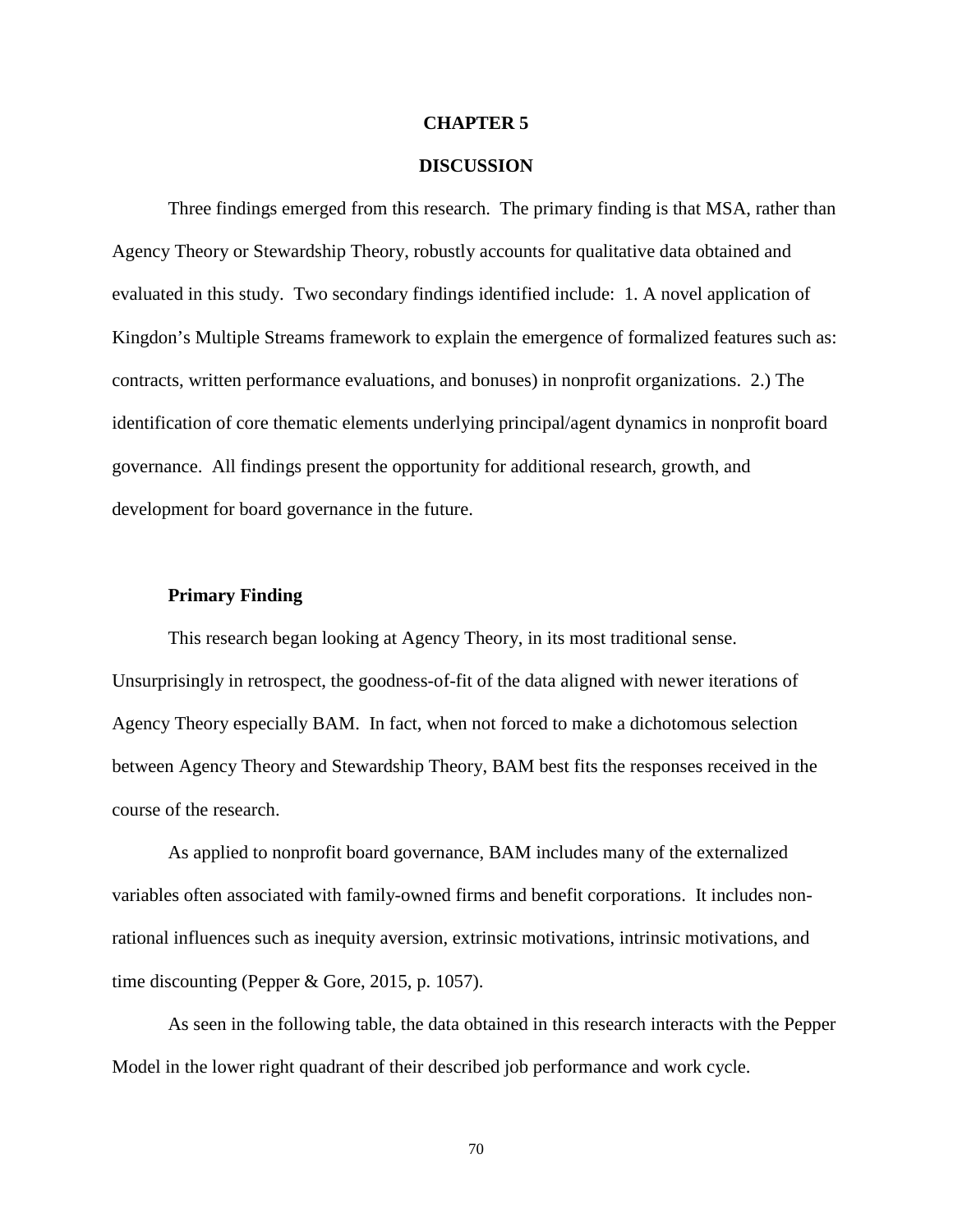#### *Figure 1 Agent's job performance and work cycle (Pepper and Gore, 2015)*



Agent's Job Performance and Work Motivation Cycle (Pepper and Gore, 2015)

While goal setting wasn't explored deeply in the interviews, contracting and monitoring were discussed in detail. Each of the respondents spoke to the importance of contracting, monitoring, feedback, and rewards. The inclusion of other factors, including intrinsic motivations, captured in the research by asking respondents what they make sure they do that no one checks on, is critical to account for the observed responses. Responses given clearly include known and included factors in BAM but otherwise discounted or ignored in classical Agency Theory with its rational man focus.

Pepper and Gore discuss assumptions about the nature of actors in both theories. In their 2015 work, they highlight that agent's motivations in classical Economic Man assume "no nonpecuniary agent motivation." Additionally, within BAM, this assumption is rejected and replaced with an assumption that presumes motivations are "both intrinsic and extrinsic; intrinsic and extrinsic motivation are neither independent nor additive" (Pepper & Gore, 2015, p. 1050).

.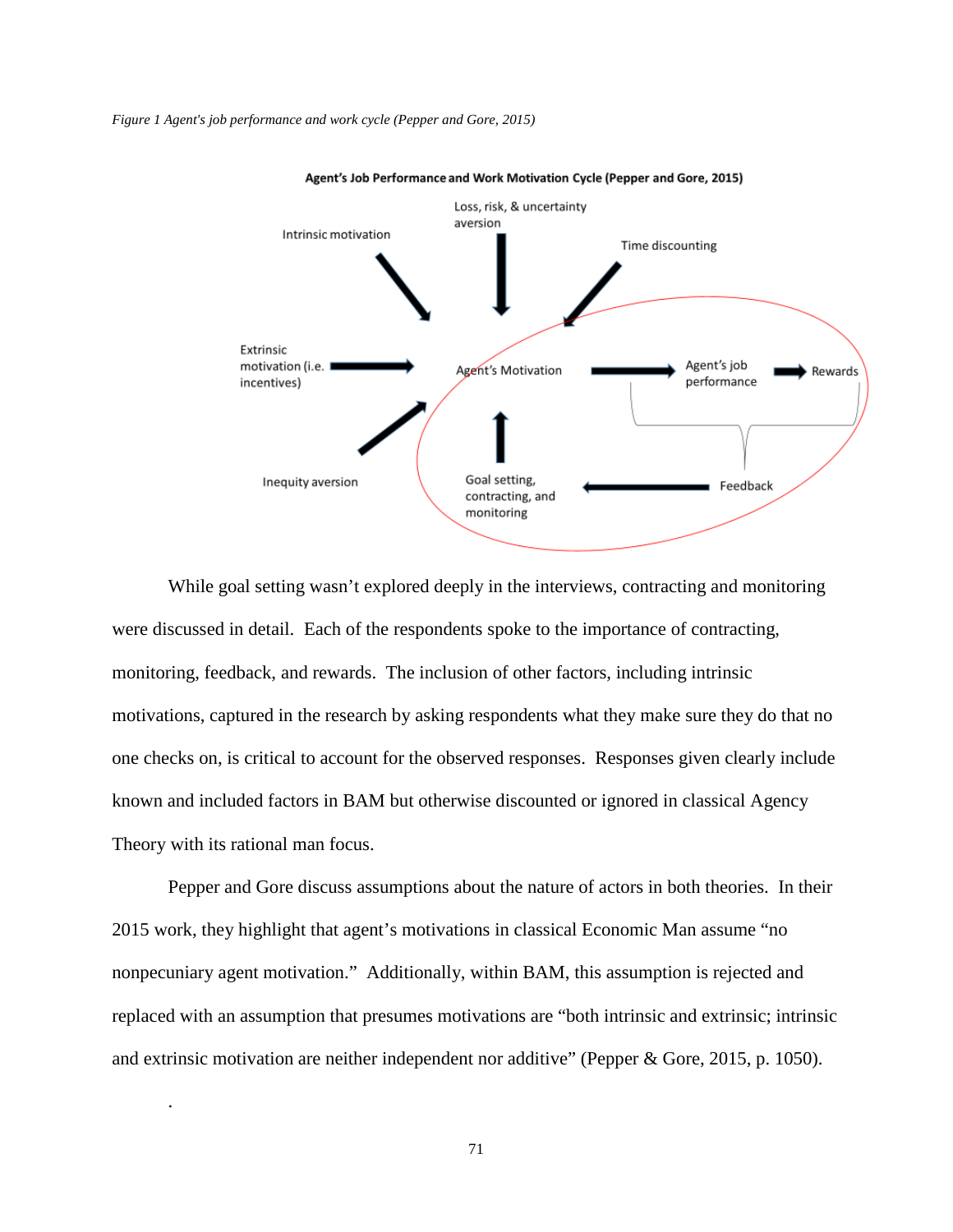As summarized by Pepper and Gore (2015), Eisenhardt was quite explicit when putting forward two propositions related to traditional positive Agency Theory. In the first, "when the contract between principal and agent is outcome based, the agent is more likely to behave in the interests of the principle" (Eisenhardt, 1989, p. 60). In the second, "when the principle has information to verify agent behavior, the agent is more likely to behave in the interests of the principles" (Eisenhardt, 1989, p. 60).

With BAM, the model rejects several Agency Theory tenets. Most notably, it does not assume rationality. Similarly, we will see that Kindgon's Multiple Streams Approach also does not begin with an assumption of rationale behavior making. What follows in BAM is the incorporation of other considerations agents take into account when making decisions regarding risk. Whereas Agency Theory "places less emphasis on the objective of the motivating agents to perform to the best of their ability than it does on aligning the interests of agents and principals" (Pepper & Gore, 2015, p. 1048), BAM includes considerations of "human capital, motivation (in particular, intrinsic motivation) (Pepper & Gore, 2015, p. 1048).

There are several aspects of BAM particularly relevant in this context. Intrinsic motivations manifesting in the agent but being directed toward the good of the agencyspecifically in the nonprofit and public sectors (Besley & Ghatak, 2005). While the work of Besley and Ghatak clearly highlights the importance of mission as a factor at play, particularly in compensation considerations for agents, their work extends beyond the focus of this paper.

Work by Lin, Lubatkim, and Wiseman (2010) extended BAM to include several variations of family firm structure addressing ownership dispersion. While BAM fits well into family-firm relationships, given the pecuniary considerations brought into question with regards principal/agent conflict, clearly BAM fits better than either Agency Theory or Stewardship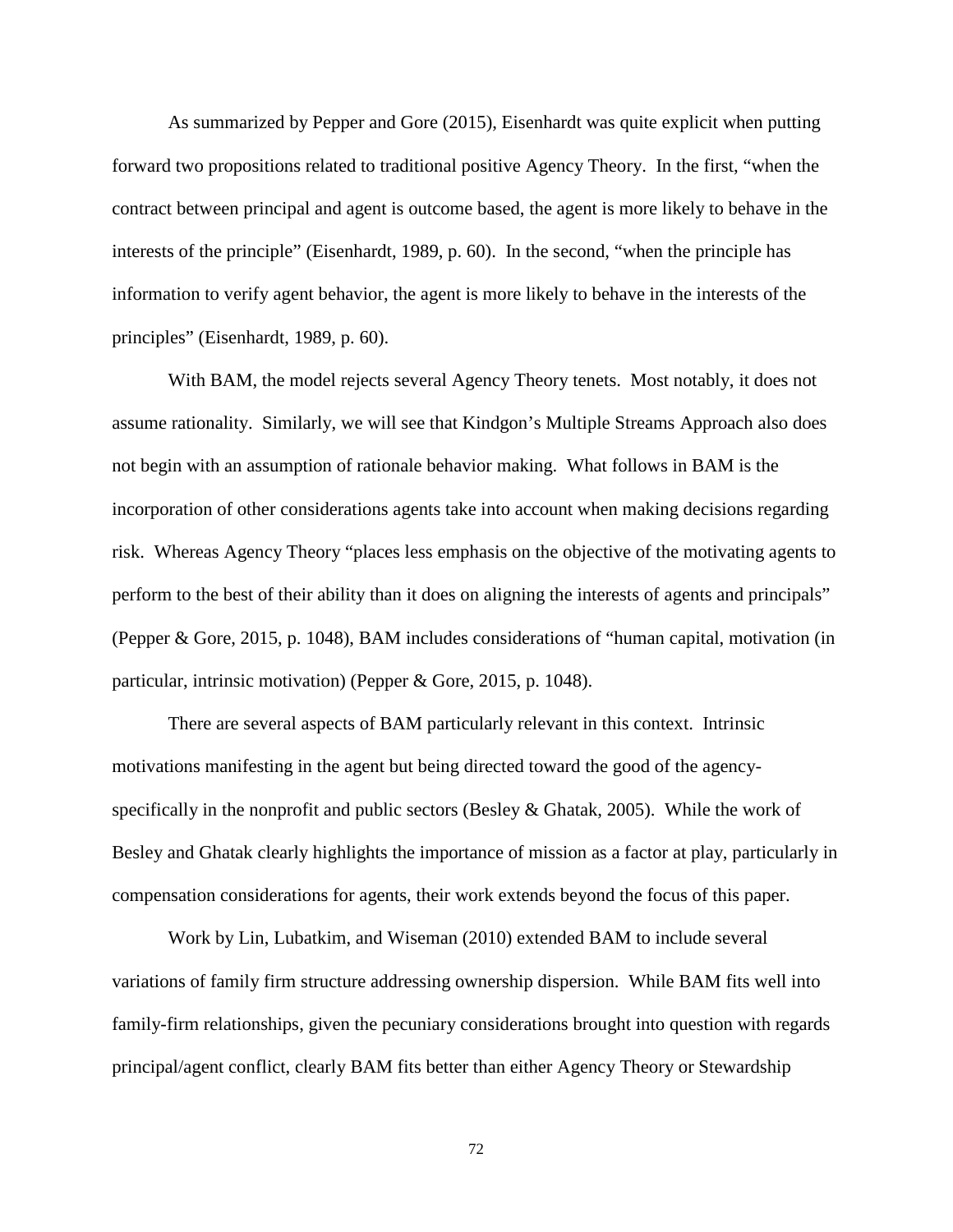Theory alone when studying contacts, monitoring, and performance review within select nonprofit corporations.

### **Secondary Findings**

The findings break down into two tracks organized as seen in the table below. The first is formalization. This is the formalization of behaviors associated with aligning interests in both Agency Theory and Behavioral Agency Modeling Theory. In Behavioral Agency Modeling Theory, these results fit into the following table:

| <b>FINDINGS</b>   | Formalization $\neq$ Addressing Principal/Agent Conflict |                          |  |
|-------------------|----------------------------------------------------------|--------------------------|--|
|                   | Formalization                                            | Principal/Agent Conflict |  |
| Explained<br>by:  | Kingdon's MSA                                            | <b>Thematic Elements</b> |  |
| Revealing         | Formal feature<br>adoption                               | Communication            |  |
|                   | Culture shifting                                         | Concern                  |  |
|                   |                                                          | Safety                   |  |
| Call to<br>action | Formal feature<br>inventory                              | Accessible               |  |
|                   | Formal feature<br>Optimizing                             | Responsive               |  |
|                   |                                                          | Engaged                  |  |

*Table 6 Formalization and Agency Theory analysis*

Aligning interests between principals and agents is complicated even in the best of circumstances. This is even more so when a firm cannot issue shares or stock to address potential issues of principal/agent conflict.

Which theory, Agency or Stewardship, best accounts for what was observed? In light of the data gathered, this question was naïve. Neither perfectly fit the data nor does one rise above another to explain the observations. In some ways, both theories explain the data. In other ways, neither do. In all cases, it depends on the agency and the governance function being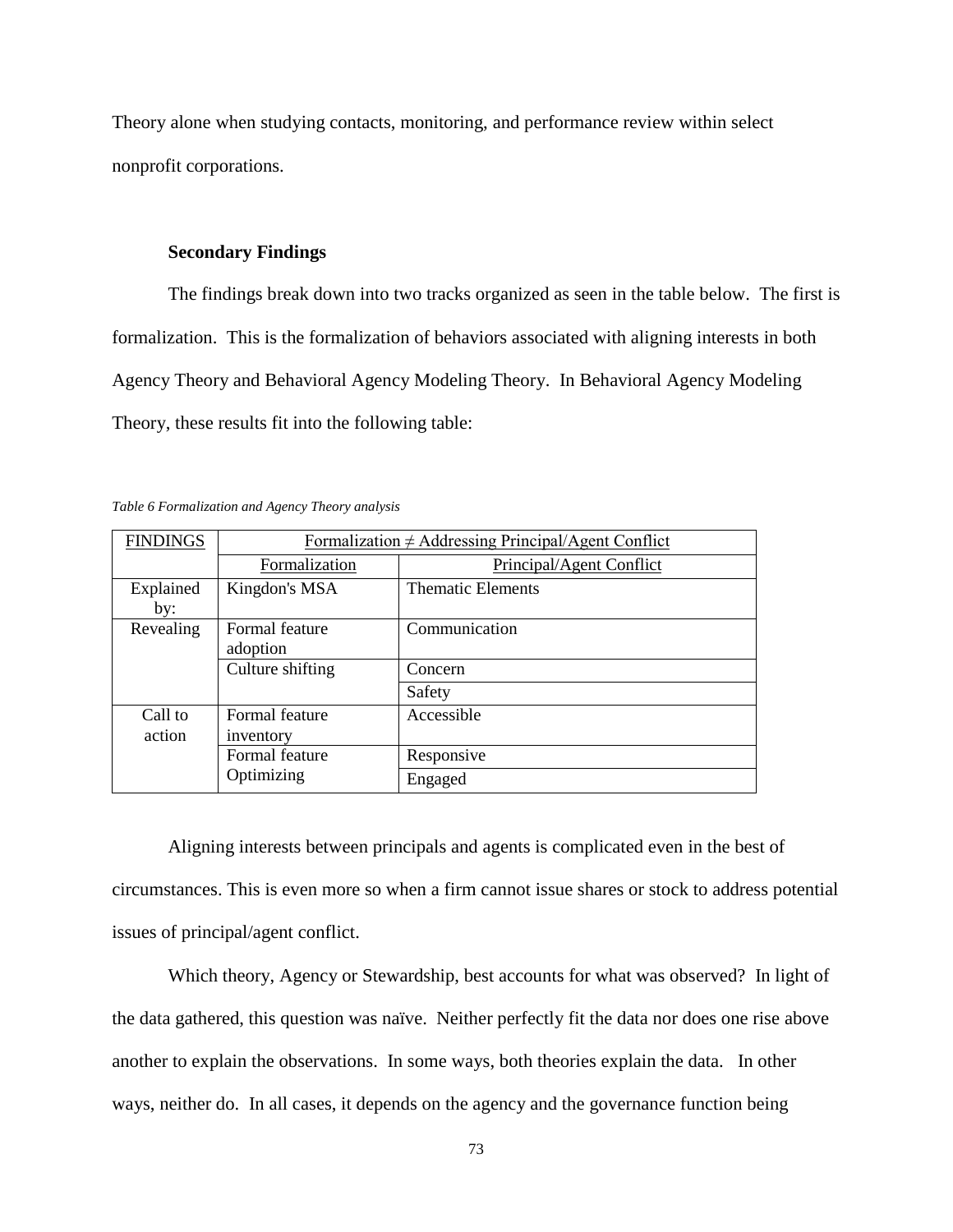examined. The more important finding was that formalized features, such as contracts, performance review, and monitoring did not correlate with actual checking and safeguarding at the organizations. Thematic comparison and Kingdon's Multiple Streams Approach (MSA) better account for all observations.

### **Formalization ≠ Addressing Principal/Agent Conflict**

After transcribing and beginning the thematic analysis of the interviews, several points began to emerge. First noticed was that there was a spectrum of formality across all organizations. After consultation with several committee members, a framework was developed

In many cases, Never Again and Bespoke for example, there were reports of check and safeguard failures with previous executive directors, who operated under comparably equally formal structures. This stood in contrast to other organizations, like Little Giant and Remote Control, which scored very low on their FFI scores, but simultaneously reported high levels of confidence in the checking and safeguarding of their principal/agent relationship. After consultation with peers, Dr. Robert Randolph in particular, it became apparent detecting formal features within an agency was not the same saying the agency was effectively addressing principal/agent conflict. This became an overarching finding related to all others as viewed in the table below.

#### **1. Formalization ≠ Addressing Principal/Agent Conflict**

The first portion of the findings relates to formalized structures detected within each agency. The interviews revealed a spectrum of formality, with Casino Royale on one end (most formal) and Remote Control (least formal). While this may have been interesting in itself, it was during the process to ensure rigor that the greater insights were revealed. Whereas it may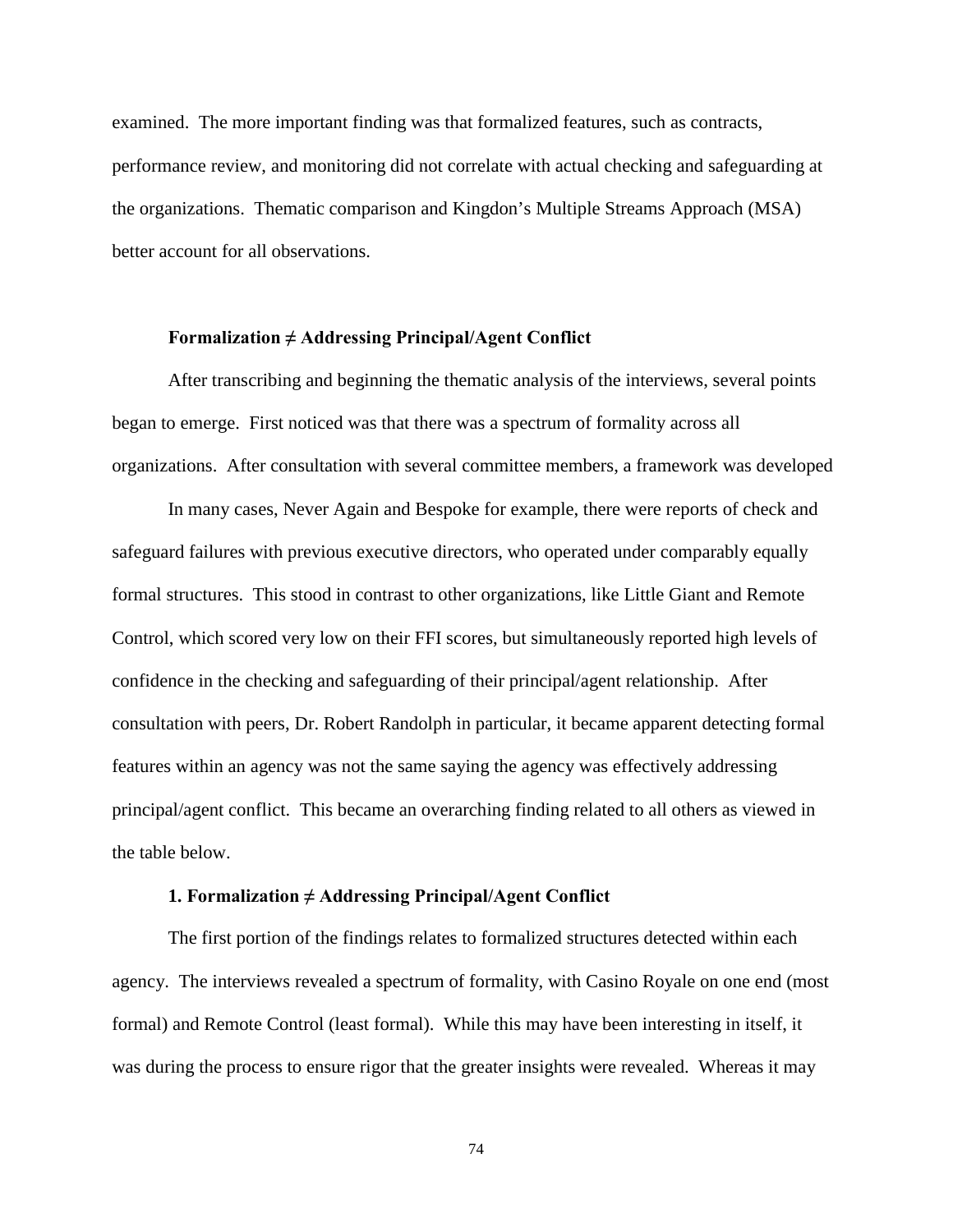have appeared that Remote Control or Little Giant would be relatively unchecked and unsafeguarded, given the lack of formalized structures, what was found was that it did not matter.

Specifically, when doing member checking with the Executive Director of Little Giant, the Executive Director reported that if the researcher had the idea that they were not being checked and safeguarded, they were 100% wrong. They reported that they were closely and deeply engaged with the board, it just wasn't formalized. They highlighted, as they did in the initial interview, the importance of communication, availability, and trust.

Formalized features threatened to mask the relational nature of the executive director/board dynamic. In cases where there was not much formality, the emotional/relational aspect was more easily discerned. Where high levels of formality were encountered, the emotional aspect were not entirely muted, only less obvious. In the responses from the interviews, this emotional underpinning was present in all relationships described as healthy, and not at all in relationships described as dysfunctional.

In the cases where boards were recovering from previously dysfunctional relationships, formal structures were being developed as a possible solution. It is as though the board noted that the executive director broke their promise and so they were going to make sure it didn't happen again by instituting formalized structures.

Of course, had these members been privy to the experiences of other agencies where executive directors failed to perform in the context of a formalized environment, they would likely realize the contract and regular review would not be the silver bullet they seemed to hope it would be.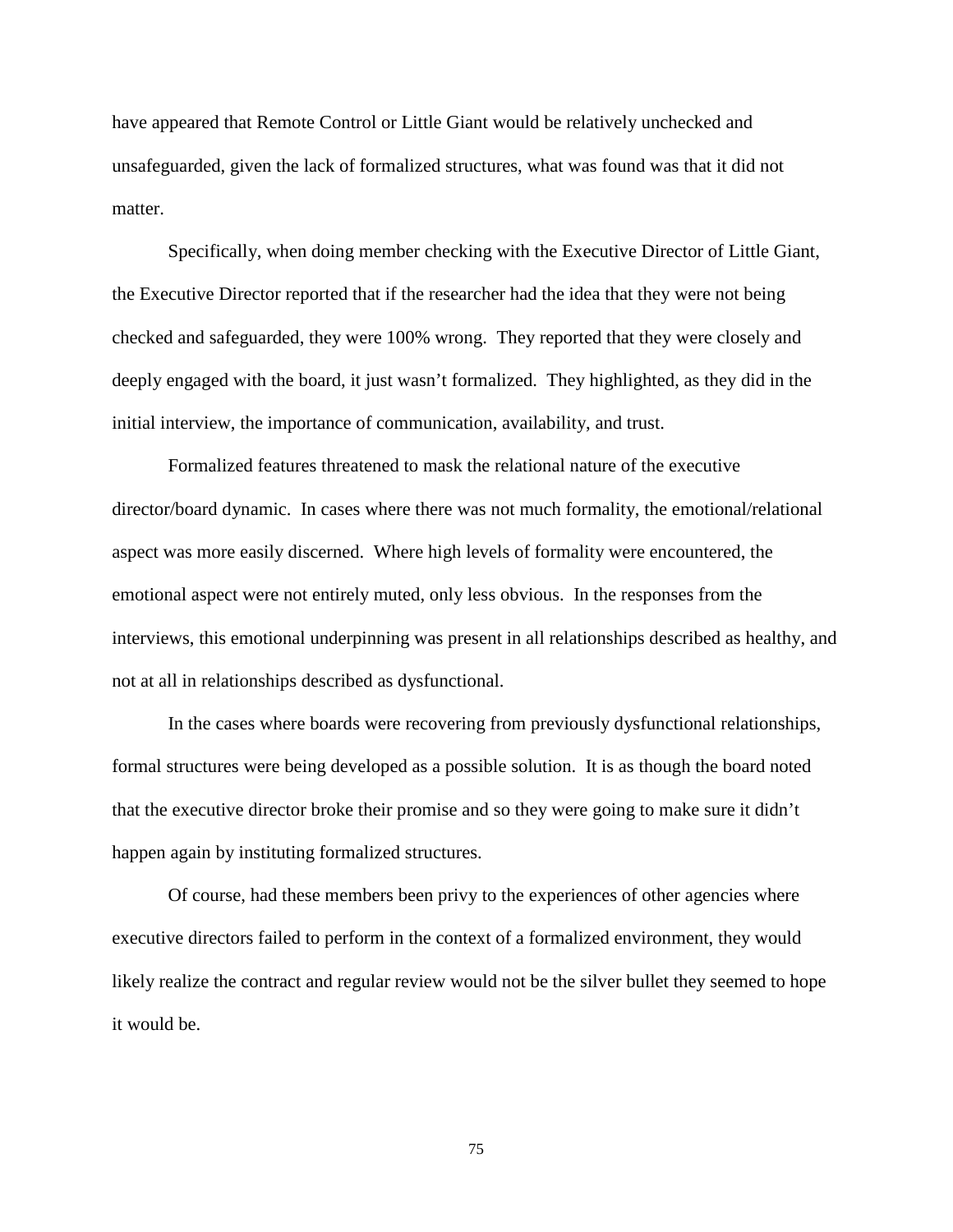If the organizations could speak one-with-another, they might realize that the formalized structures really aren't the solution. Restoring the emotional connection is. This connection emerged as the themes captured in the research and discussed in the thematic comparison. First though, to account for the presence or absence of formalized structures, a MSA analysis follows.

#### **Multiple Streams Approach accounts for formalization**

Breaking down the findings, we will first take note of the Formalization column of the Findings section as seen in the table below. In this table, Formalization is explained best by Kingdon's Multiple Streams Approach (MSA).

The five components of MSA are The Problem Stream, The Policy Stream, The Politics Stream, Policy Windows, and Policy Entrepreneurs. What follows is an exploration of these concepts as applied to the data gathered.

#### **The problem stream.**

In the case of nonprofit boards and their executive directors, numerous problems can be said to exist. At the largest organizational level, there may be concerns with regards to fundraising, program performance, grant compliance, human resource issues, and public perception. More specifically, there is the possibility that the board can turn its problem identifying capabilities upon itself and recognize that misalignment between the board's interests and the executive director's interests This potential misalignment (principal/agent conflict) and the risk of miscommunication of expectations arise as problems within the problem stream.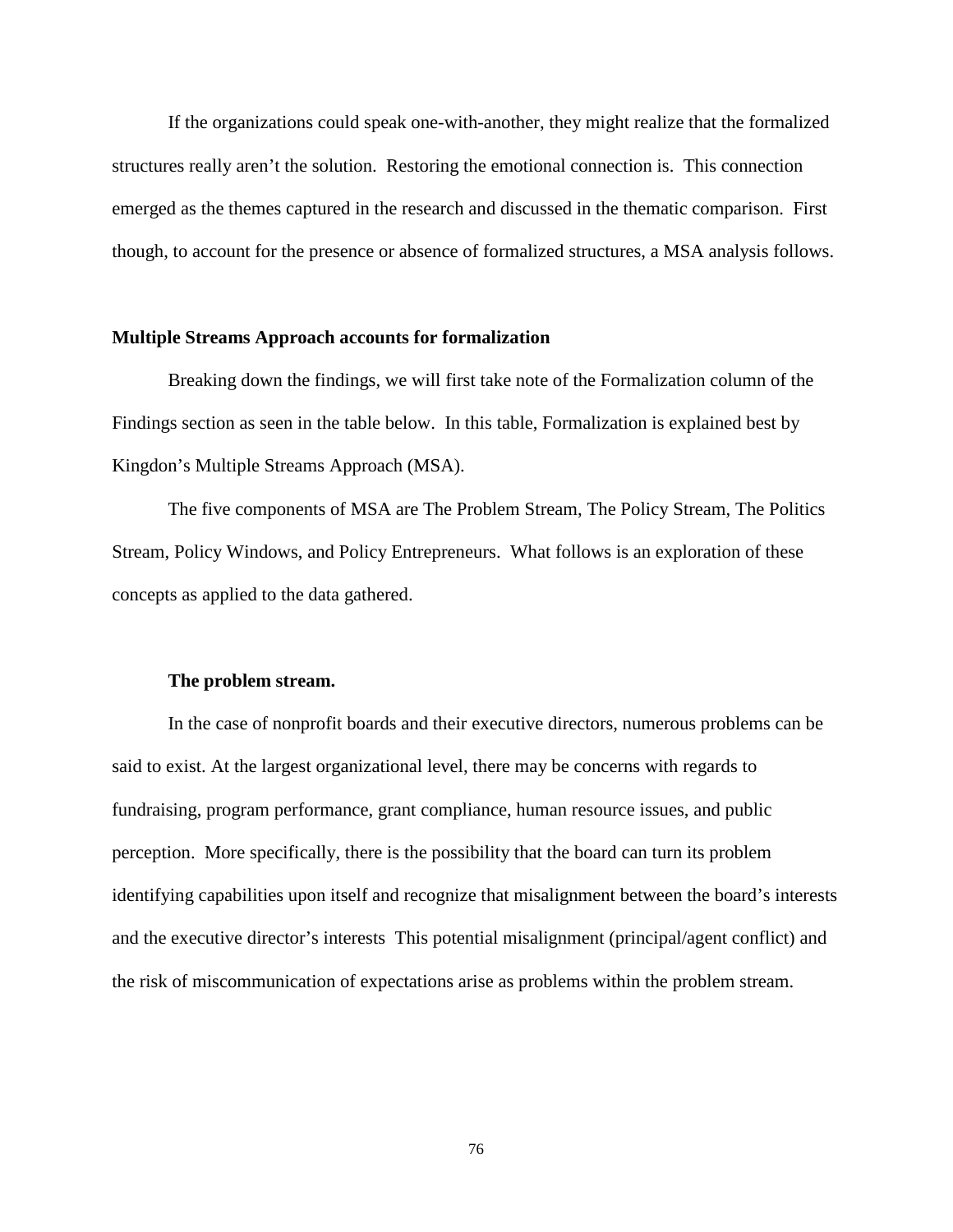#### **The policy stream.**

The Policy stream may be better stated as the governance stream when applied in this way. There are numerous governance options to address the host of problems circulating within the problems stream. In this case, formalization emerges as a potential governance solution to address the potential for miscommunication of expectation or misalignment of goals with nonprofit boards.

#### **The politics stream.**

In MSA, the Politics Stream is vulnerable to certain shifts such as turnover. In the case of nonprofit boards, this is certainly at play. Moreover, the politics stream is said to be sensitive to public opinion and pressure groups. It is quite likely that internal lobbying efforts by several board members could constitute this sort of pressure.

### **Policy windows and policy entrepreneurs.**

Policy Windows and Policy Entrepreneurs are the last of the 5 components of MSA. "Policy windows sometimes open in the problem stream, when a focusing event rapidly attracts attention to a problem creating an urgency to act" (Henstra, 2010, p. 245). This was certainly the case in Never Again where the organization's crisis led to a desire to apply a solution from the policy stream. Sometimes, windows open initially in the politics stream when turnover creates new feasibilities and alliances.

Finally, the Policy Entrepreneur is seen in motivated board chairs or particularly engaged/concerned board members. Sometimes, as was seen in Remote Control, the executive director themselves works to be a policy entrepreneur and apply formalization on their own. In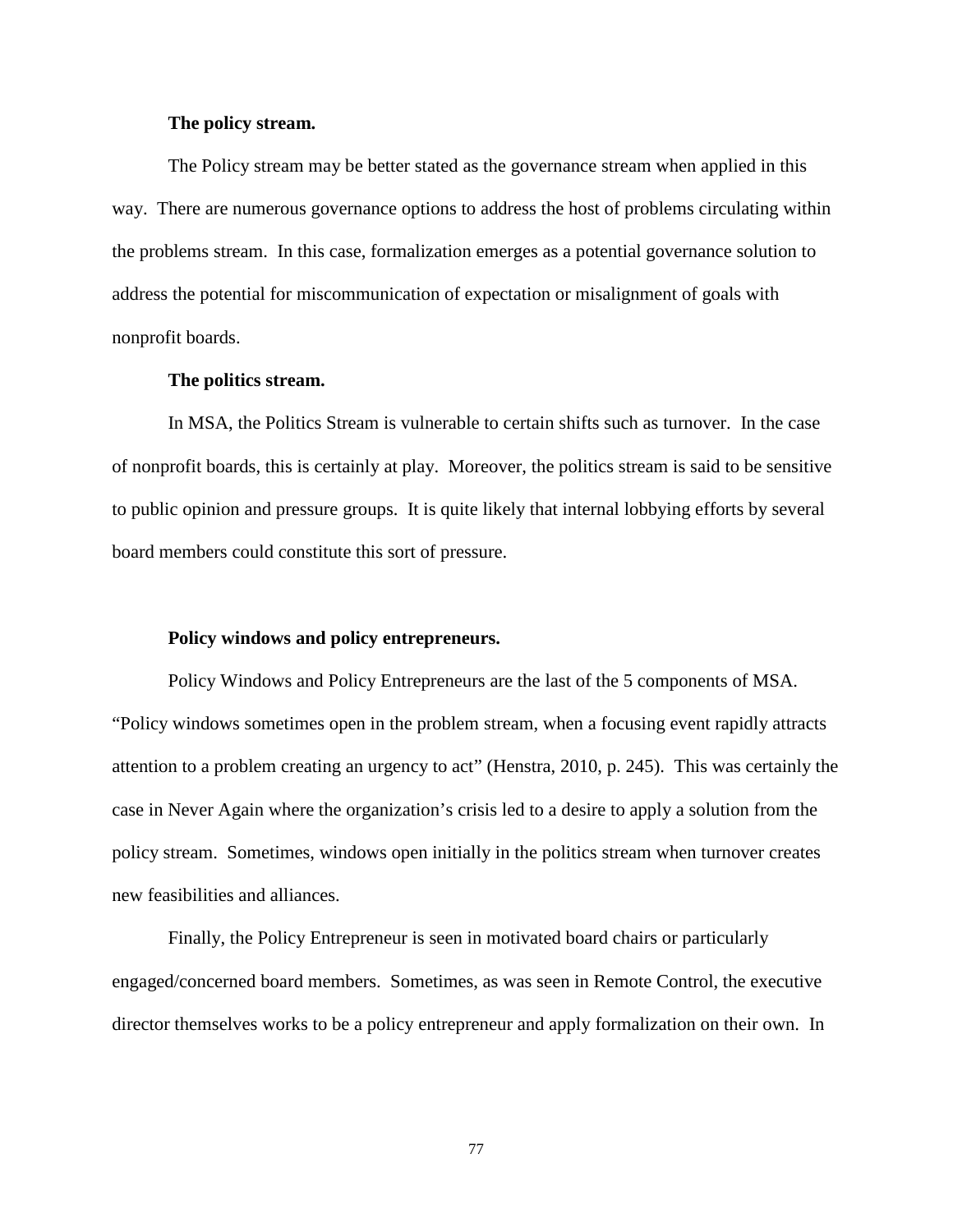this case, it was not successful without board support. The entrepreneur was unable to couple the

streams.

| <b>MSA</b> hallmark    | <b>Standard Policy Formation</b><br>MSA (Jones et al., 2015)                                                                                                                                                                                                                                                          | <b>Board Governance examples</b>                                                                                                                        |  |  |
|------------------------|-----------------------------------------------------------------------------------------------------------------------------------------------------------------------------------------------------------------------------------------------------------------------------------------------------------------------|---------------------------------------------------------------------------------------------------------------------------------------------------------|--|--|
| <b>Problem Stream</b>  |                                                                                                                                                                                                                                                                                                                       |                                                                                                                                                         |  |  |
| Indicators             | How actors identify and<br>monitor potential problems,<br>including metrics measuring<br>the relative severity of a given<br>problem (such as<br>unemployment<br>rates, and increasing costs), and<br>a virtually endless array of<br>rates, ratios,<br>and anecdotes.                                                | Annual revenue, number of new donors,<br>number of HR incidents, program<br>recidivism rates, changes in insurance<br>rates, etc                        |  |  |
| <b>Focusing Events</b> | Are attached to particular<br>problems, providing powerful<br>impetus for action or change. A<br>few notable focusing<br>events that increased attention<br>and recognizably preceded<br>policy change include the<br>9/11 terrorist attacks, 3-Mile<br>Island nuclear accident, and the<br>Columbine shootings.      | Media reports of failure, anecdotes of<br>program success/failure, losing a major<br>grant, failing to meet grant reporting and<br>tax filing deadlines |  |  |
| Feedback               | Information provided by<br>analogous programs<br>related to the problem of<br>interest. For example, one<br>might reasonably<br>use the success of policies<br>designed to mitigate the<br>pollutants that cause acid<br>rain to later provide a structure<br>for regulating carbon to<br>mitigate climate<br>change. | Comparisons with other nonprofit<br>organizations for overhead targets,<br>grant/program ratio targets, etc                                             |  |  |

*Table 7 Modified Interpretation (Jones et al.,2015)*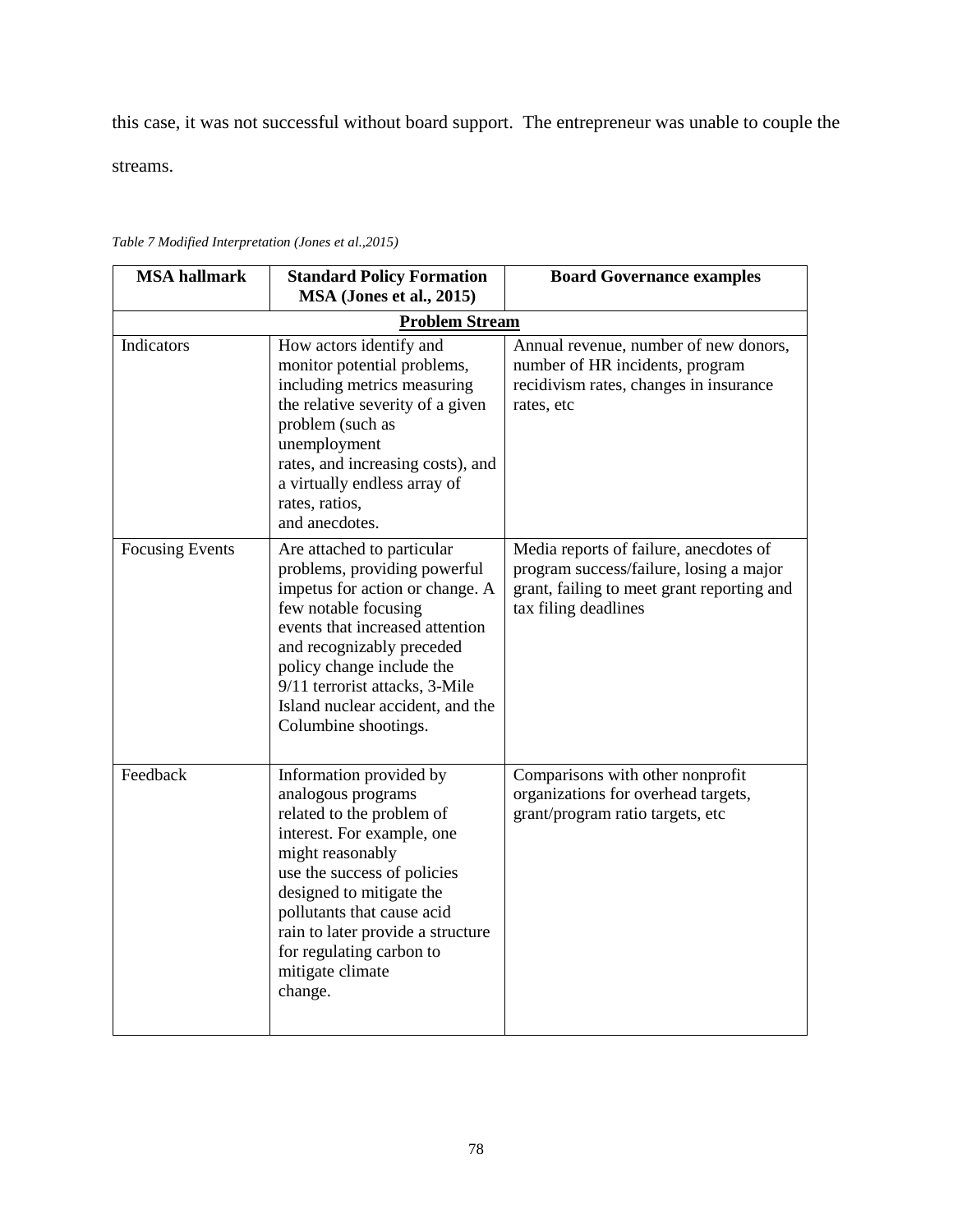| Load                     | The capacity of institutions to<br>deal with problems. If<br>policymakers are<br>dealing with all-consuming or<br>numerous problems, then a<br>new problem's ability<br>to nudge its way into the<br>purview of policymakers is<br>negligible. | Managing HR, fundraising, donor<br>relations, program activities, media<br>relations, board recruitment, succession<br>planning, etc.                                         |  |  |
|--------------------------|------------------------------------------------------------------------------------------------------------------------------------------------------------------------------------------------------------------------------------------------|-------------------------------------------------------------------------------------------------------------------------------------------------------------------------------|--|--|
|                          | <b>Politics Stream</b>                                                                                                                                                                                                                         |                                                                                                                                                                               |  |  |
| Ideology                 | Refers to the<br>aggregate orientation of the<br>political parties within relevant<br>institutions.                                                                                                                                            | Various idea and perspectives with<br>respect to what a nonprofit board should<br>do.                                                                                         |  |  |
| Mood                     | Refers to the general<br>orientation of the public toward<br>issues, values, or solutions<br>relevant to the policy problem.                                                                                                                   | Most comparable as morale and<br>perceptions of trust with fellow board<br>members and the executive director                                                                 |  |  |
| Interests                | Refers to the aggregate position<br>of relevant interests, including<br>arrayed advocacy groups and<br>other actors interested in a<br>particular problem.                                                                                     | Operating at the individual level, these<br>would include areas of particular focus in<br>the governance space (ie. Pet projects,<br>areas of expertise or previous failure). |  |  |
|                          | <b>Policy Stream</b>                                                                                                                                                                                                                           |                                                                                                                                                                               |  |  |
| Value Acceptability      | Likelihood for a proposal to<br>conform to existing value<br>constraints.                                                                                                                                                                      | Questions mission drift, appropriate use<br>of donor constrained funding,<br>acceptability of grant dependency                                                                |  |  |
| Technical<br>Feasibility | Possessing the technical ability<br>to create and/or implement the<br>proposal.                                                                                                                                                                | Questions regarding the ability of the<br>nonprofit to execute board directives.<br>Capacity related questions                                                                |  |  |
| <b>Resource Adequacy</b> | The obtainability of resources<br>to enact the proposal.                                                                                                                                                                                       | Can board directives be executed with<br>available funds, board or staff<br>manpower, and executive director<br>bandwidth                                                     |  |  |
| Network Integration      | The way in which policy<br>communities are interrelated.                                                                                                                                                                                       | This manifests itself as board members<br>and various constellations of alliances<br>interact to achieve change                                                               |  |  |
| <b>Policy Community</b>  | The actors which disseminate<br>ideas and cause their<br>proliferation or extinction.                                                                                                                                                          | This is the entire board, including<br>individuals and aligned groupings of<br>board members in the process of<br>governance                                                  |  |  |
| <b>Policy Window</b>     |                                                                                                                                                                                                                                                |                                                                                                                                                                               |  |  |
| Coupling logic           | The logic or arguments used to<br>couple streams                                                                                                                                                                                               | Reasoning for combining solutions with<br>problems within the organization at the<br>level of board governance and oversight.                                                 |  |  |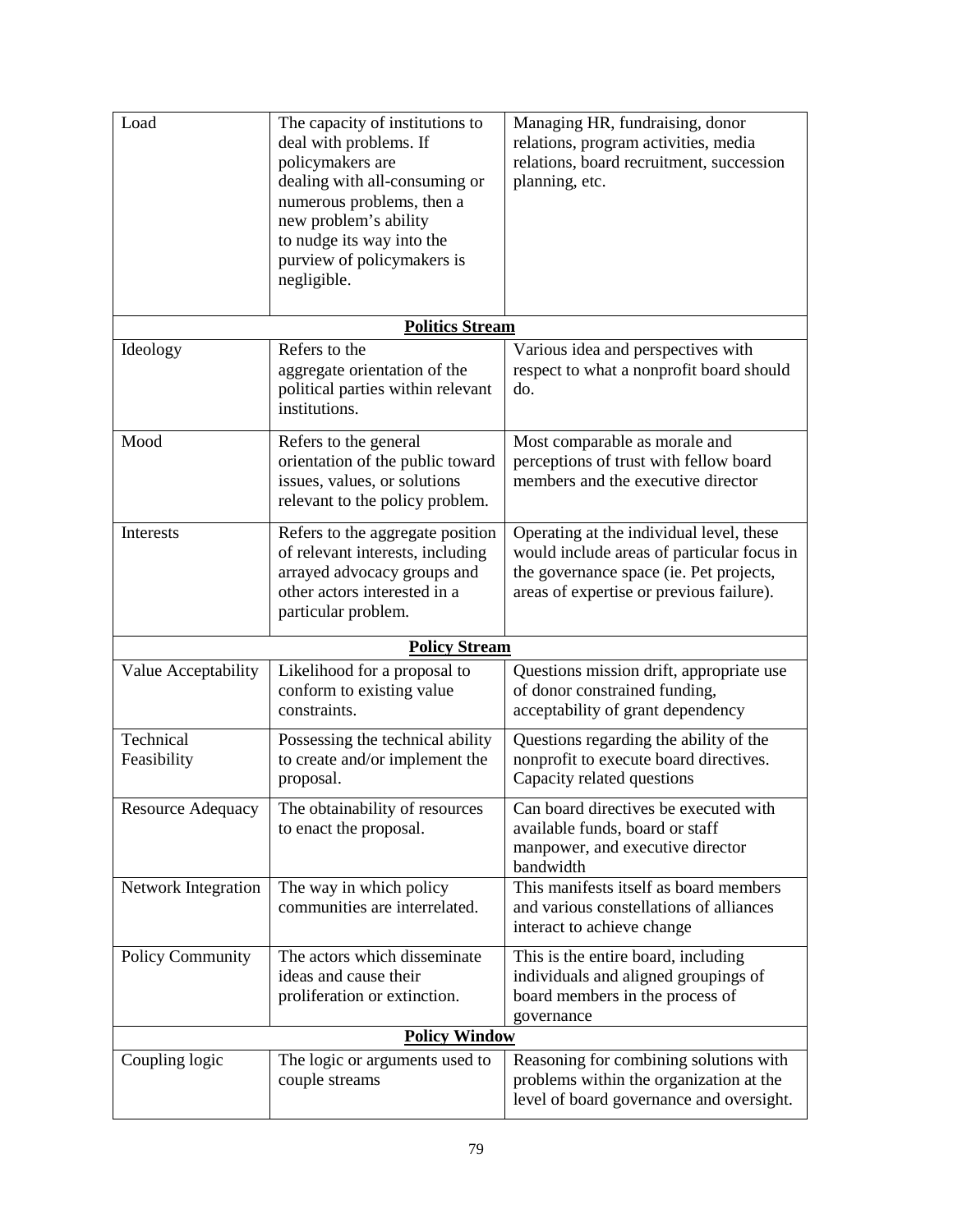| Decision style             | The amount of information<br>needed before a decision can be<br>made                                                | Waiting to act on hiring a grant writer<br>until additional budget information and<br>grant success rates can be gathered. |  |  |
|----------------------------|---------------------------------------------------------------------------------------------------------------------|----------------------------------------------------------------------------------------------------------------------------|--|--|
|                            |                                                                                                                     |                                                                                                                            |  |  |
| <b>Policy Entrepreneur</b> |                                                                                                                     |                                                                                                                            |  |  |
| Resources                  | Time and money                                                                                                      | An influential board member may<br>bankroll several prominent programs                                                     |  |  |
| Access                     | Access to decision makers                                                                                           | Does the chair have access to prominent<br>funders and with staff surrounding the<br>executive director.                   |  |  |
| <b>Strategies</b>          | Includes efforts to manipulate<br>and couple the<br>streams ranging from<br>bargaining to communication<br>framing. | This would include agenda setting,<br>persuasion, assigned tasks, budget<br>evaluation, and discussion.                    |  |  |

### **2. Low-level, Mid-level, and High-level Themes**

24 distinct themes emerged during the research. These themes, coded after deep immersion and consideration of the data, were then meta-compared one with another in various constellations to derive overarching mid-level and high-level themes. These overarching themes lend themselves toward additional discussion follows along with an exploration of implications with regards to the literature and to pedagogical methodologies to improve board performance in the field.

Once identified, these themes were internally cross-checked for common emerging metathematic elements. Concerning the checks and safeguards at play in the relationship between the executive directors and their boards the meta-thematic elements were communication, concern, and trust.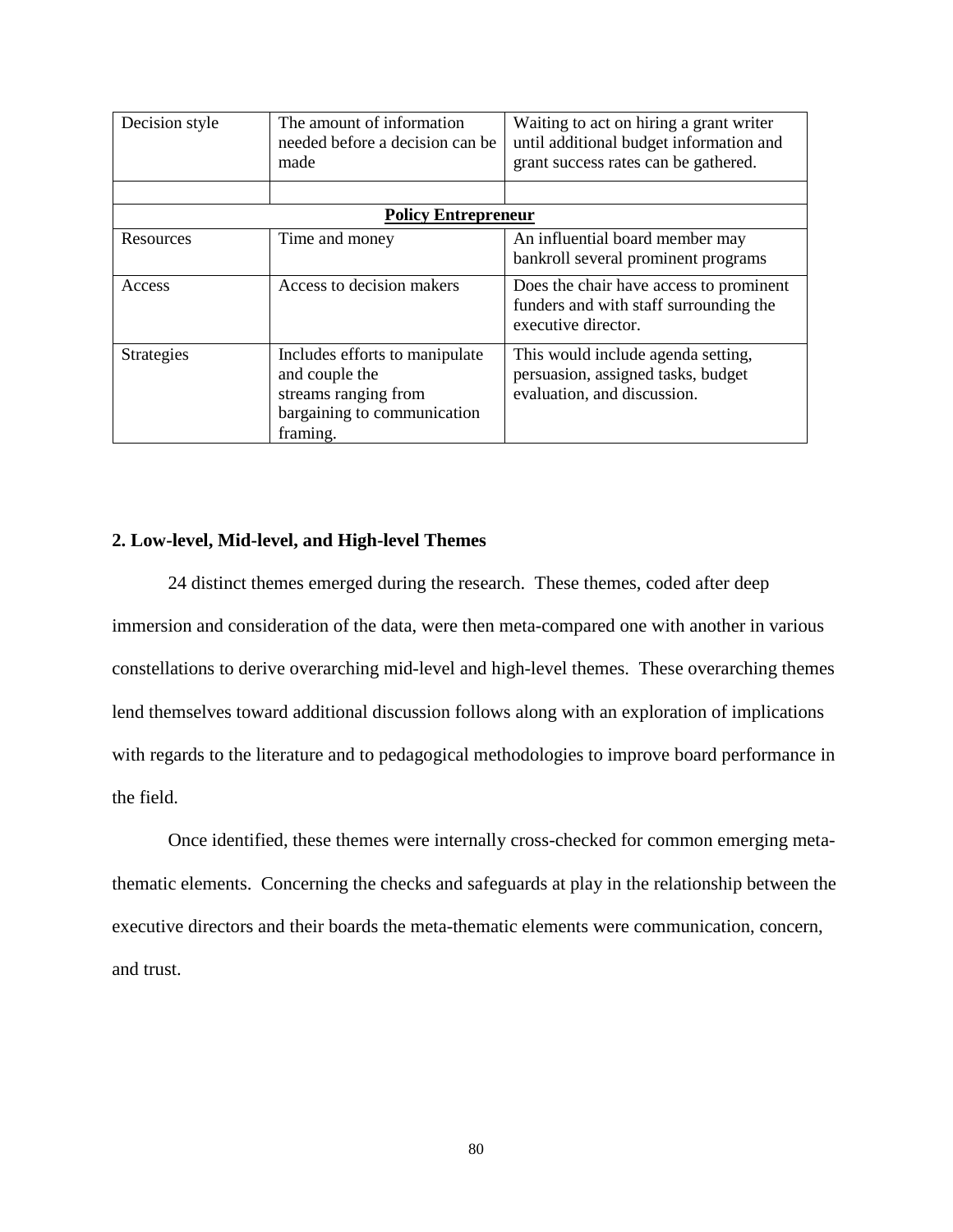### **Emergent Themes**

*Trust* was identified early on as both a spoken and apparent theme in the relationship between executive directors and their boards. It appeared as a certainty that a person would do what they would said they would do. When it was said to be misplaced, it was in reference to failures of judgement and character, not performance.

Selective *transfer of information* emerged as a repeated theme. The volume of information handled by the directors of the agencies was so massive that selection had to occur before being passed to the board. In certain cases, during the considerations of salary, boards also selectively transferred information with their respective executive directors.

*Formalization* was seen throughout the interviews. Formalization appeared generally as supposed solutions to challenges in managing principal/agent conflict. It was not thought to be a solution in itself, but was assumed by most parties to serve as an effective safeguard against principal/agent conflict.

Several agencies spoke of contracts as *tools for clarity.* In the cases where trust was said to have existed between executive directors and their boards and where organizations possessed high FFI scores, contracts were mentioned as being utilized to enhance clarity and understanding between parties.

*Compliance* emerged as a measure of performance among all agencies. Compliance was mentioned in reference to tax status, grant compliance, and state regulation. From a fiduciary perspective, compliance is a key component of both the duty of care and the duty of obedience.

It was not lost on most parties that the relationship entered into by executive directors and their boards placed them in a position of *Vulnerability.* Specifically, the ability to lose one's standing in the community as well as one's ability to serve other was noted as a theme among all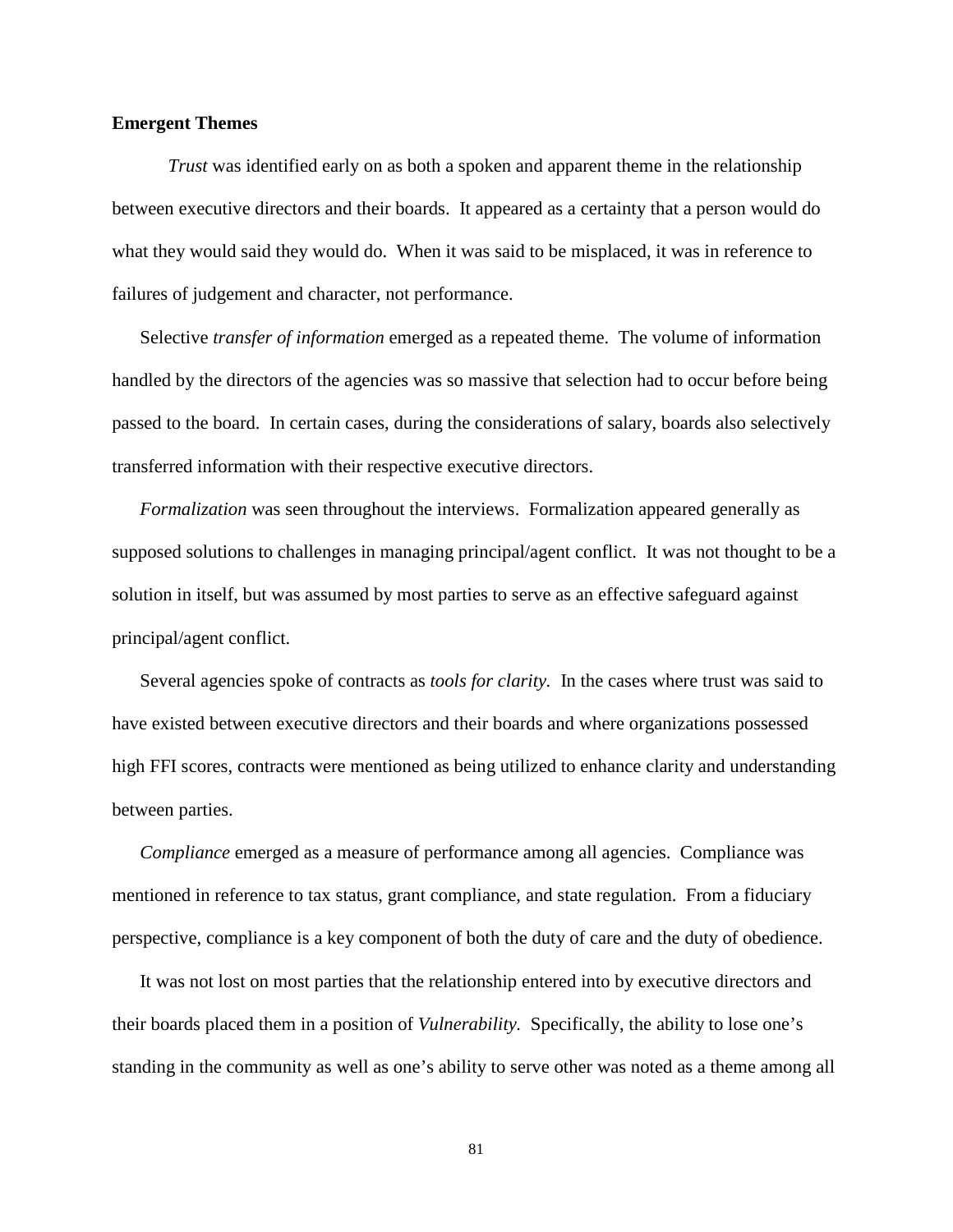agencies. In certain cases, agencies spoke of sore wounds with previous malfeasance or misfeasance by prior leaders.

Among several agencies, the ability to safely *request help* when needed was discussed as an important component of the relationship between the executive directors and their boards. *Oversight* without formalization was also acknowledged as a recurrent theme in the literature. In some cases, particularly with organizations with reported high levels of trust, oversight was said to exist though without high levels of formalization.

Board composition and the how preoccupied board members were with other responsibilities was reported as a concern speaking to *bandwidth.* Concerns over bandwidth were universal by both the executive directors and their boards.

Some agencies spoke to *board attention.* Board attention was even mentioned as sometimes needing to precede executive director attention to promote executive scrutiny on certain issues. Another them was that nearly all *responsibilities* were viewed as belonging to the executive director. All agencies interviewed had paid executive directors with unpaid board members.

At the end of the day, *what works is king.* Most agencies focused on reflections of agency performance as measured by public or client perception. Getting things done with limited resources was stated as an ultimate and overriding goal.

In cases where there had been issues with the relationship between executive directors and their boards, *Mismatched perceptions* were sometimes said to be a cause. In some cases, the board interpreted information differently than the executive director intended it. Clarification and restatement would likely address this particular concern well.

Another theme emerged which was reliance upon formalization to *guarantee oversight.* In some agencies, formalization had been put in place due to bad experiences or was being put in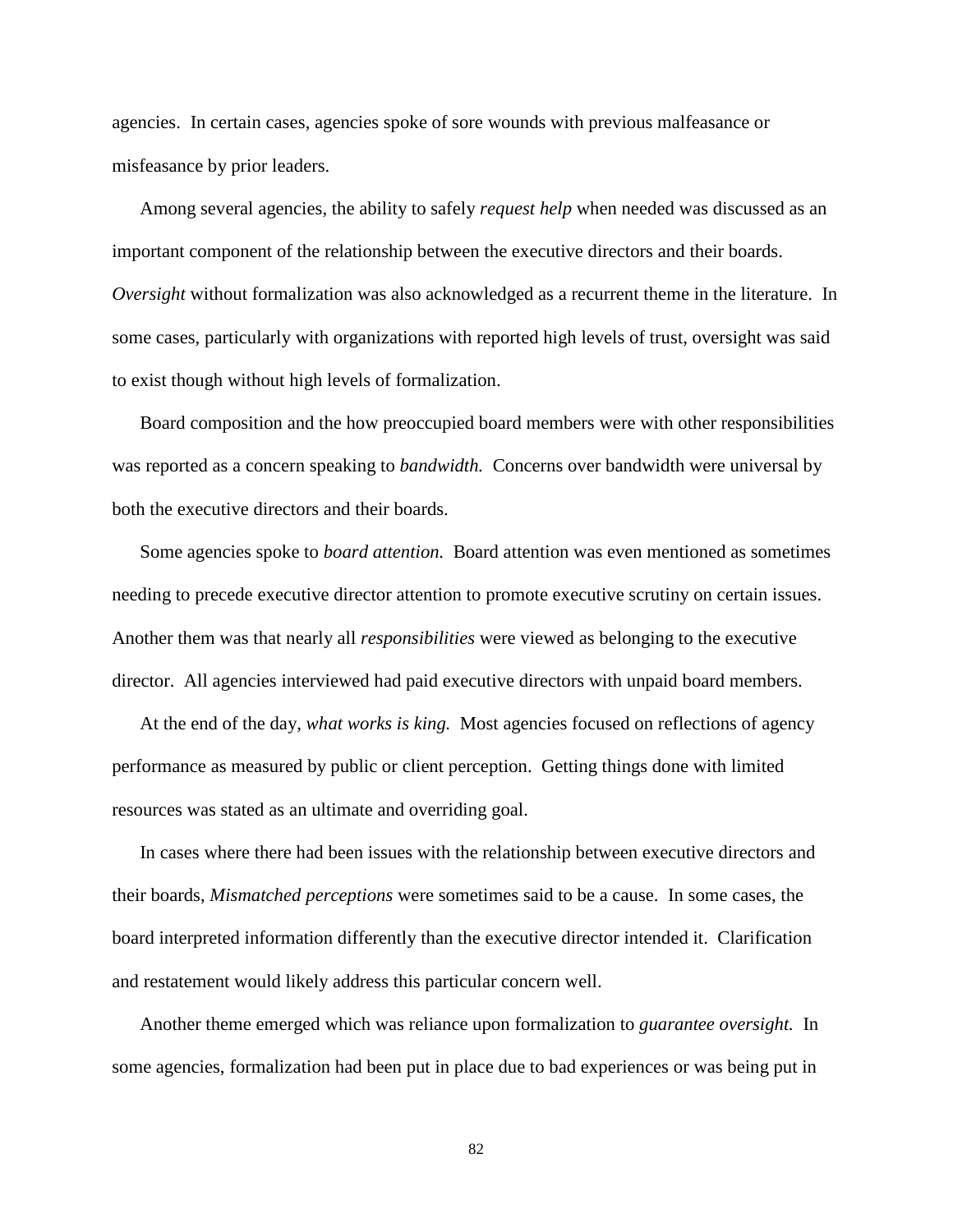place at the time of the interview. In other agencies, there was an inability to sustain high levels of oversight. This may be one of the most dangerous assumptions that emerged from the responses. When viewed across agencies, formalization does not guarantee oversight.

*Origination* of new governance structures emerged as a thematic feature. Some organizations had access to sufficient institutional memory to recall and report the way in which governance structures emerged. Others openly admitted where there were gaps in the administrative record.

In cases where there had been recent ruptures in trust, *lessons learned* the hard way emerged as a repeated theme and caution. Both executive directors and their board members repeatedly cautioned against making the same mistakes again. This was a primary concern among agencies with new directors at the helms.

Organizations sometimes recognized and reported that formalization needed to be demonstrated *both in name and practice.* In certain cases, it emerged as a theme in the negative where formalization existed in name but not practice. In either case, the theme was present even if not so literally stated.

In most cases, formalization, in the absence of attention leads, to *variable results*. This was clear with several agencies where formalized features were present, but unaccounted for by the boards or were ignored/unknown to the executive directors.

Deliberate formalization to was sometimes instituted to *ensure performance.* Rather than being put into place to stop a misdeed, they were put into place to maintain positive performance in their sectors.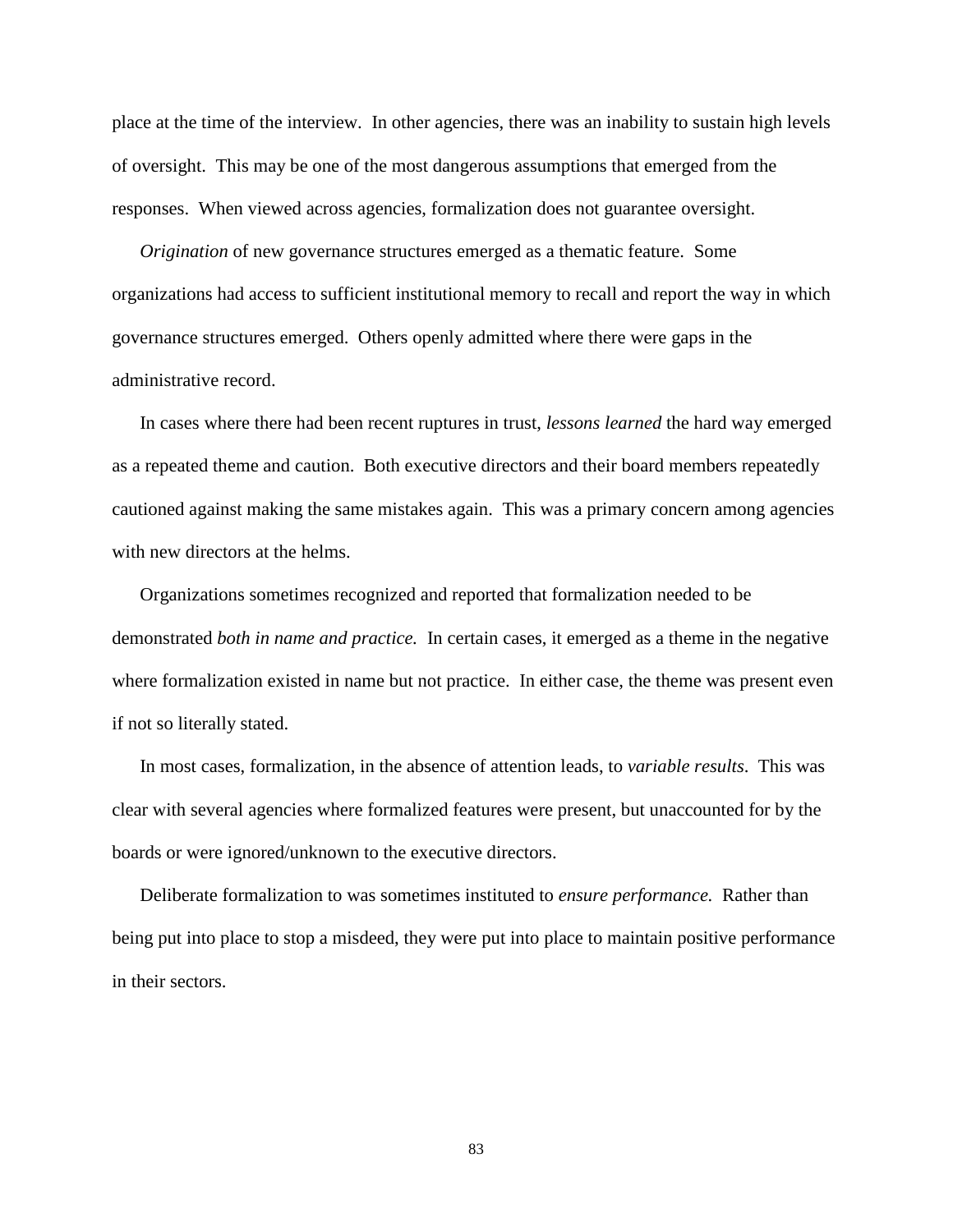*Engagement* was viewed by some agencies as a suitable surrogate of performance. This was especially true of the board members who highlighted the first responsibility on most boards is just to show up.

When viewed from a distance, it became clear that *every board is different.* Respondents themselves recognized that there existed distinct cultures within their agency and under different leadership regimes.

It was not always clear that agencies had a mutual understanding of what the *responsibilities* of the executive director are and what they aren't. Several agencies gave incompatible answers when asked about responsibilities of the certain organization tasks and metrics.

Depending upon the service area of the participating organizations, the roles of *credentialing agencies* to disseminate and mandate application of best practices of board management was mentioned. This is an interesting trait to recognize, especially in the agencies with larger budgets that can afford to maintain credentialing.

*Transparency,* when held against an objective standard, was recognized by some as how one best measures progress towards the realization of the strategic plan. Nearly all agencies spoke about transparency as a key indicator and requirement for positive outcomes in their administrative spaces.

These 24 themes, when analyzed and compared one-with-another, yielded the following 9-common areas. Clarity/Mismatch, Information Selection, Safe Requests for help, Formalization, Concern, Oversight, Trust, Vulnerability, and Forgiveness. These mid-level themes represent the common denominator themes of the 24 listed above as identified from each of the eight case studies generated during this study.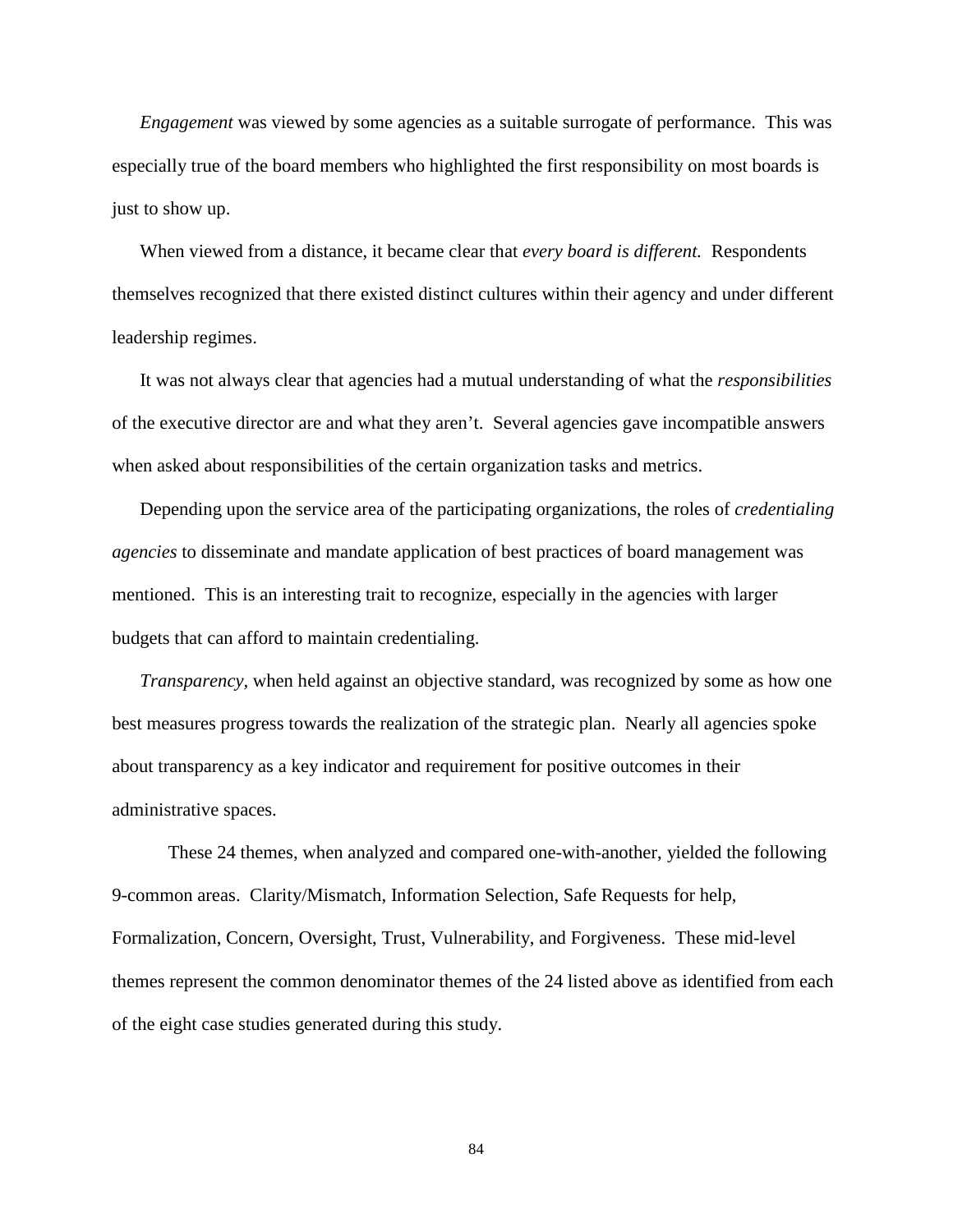In cases where formalized features were already at play, adapting approaches were either said to be difficult or not generally attempted (Green Giant and Little Giant). It may be said that the organizational culture possessed inertia which proved to be a hindrance to make proposed changes. In many cases, procedures and perspectives had been set by previous boards and previous EDs and seldom reexamined.

Finally, the 9-common areas were again analyzed and compared one-with-another to identify 3-high level themes present in the responses of those interviewed with regards to checks and safeguards addressing the relationship between the executive director and the board of directors.

#### **High-level Thematic elements**

- *Communication* Communication arose as a meta-thematic element when aggregating emergent subthemes. These themes expressed congruency around communication and informed respondent's feelings of being checked and safeguarded.
	- o Clarity/Mismatch- When compared one against the other, there was a clear emergent theme of clarity and mismatch. The reality was that in many cases executive directors and boards were not on the same page. Even worse, they often didn't know it. It was only through interviews across roles that the mismatches became apparent.
	- o Information Selection- In all cases, executive directors expressed that they could not relate all business details through to the board. In most cases, it was the executive director that decided what would be reported and what would not be.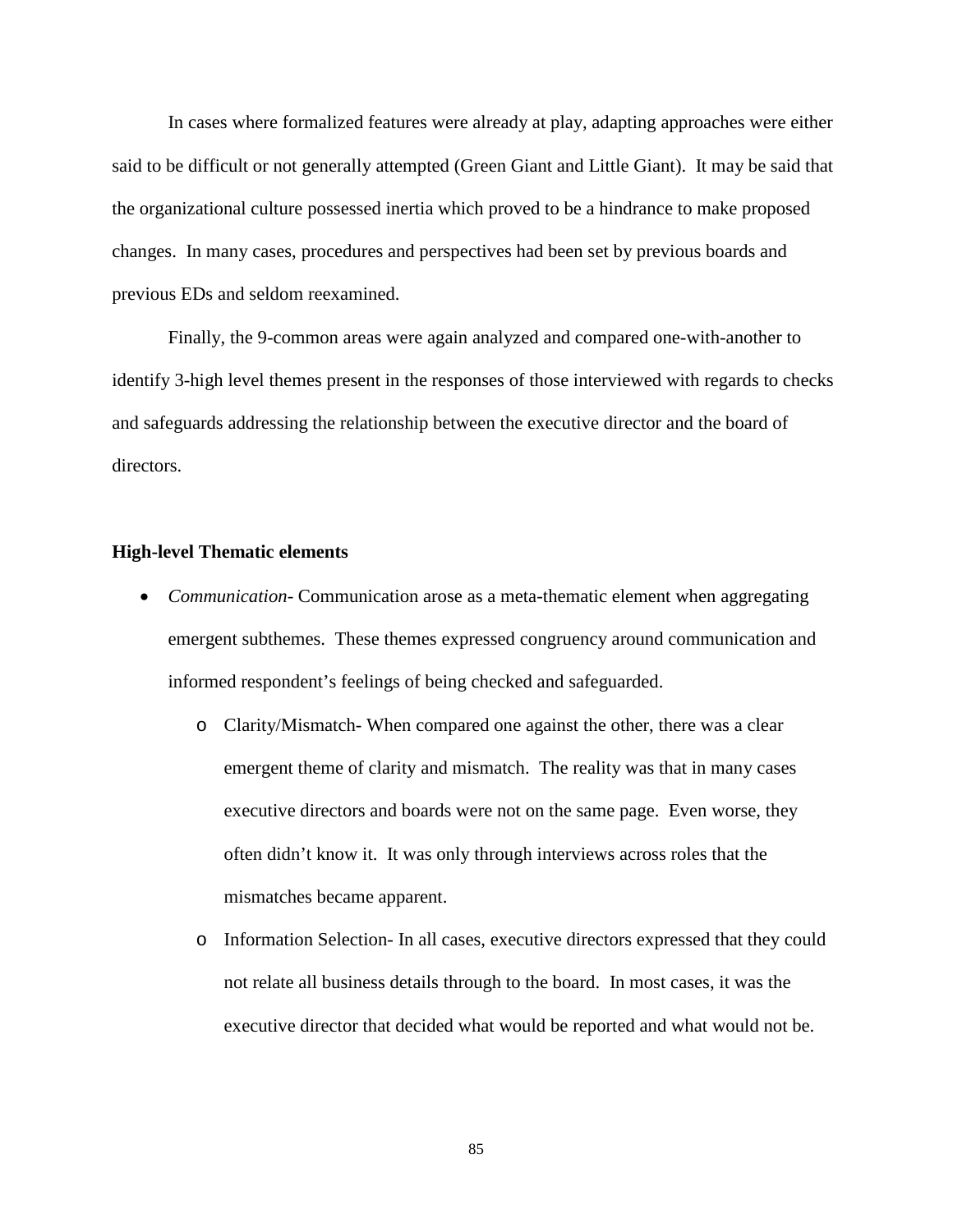o Safe requests for help- Interestingly, as a theme, the ability to reach out either direction emerged. Executive directors would reach out to their boards when necessary and boards could reach out to the executive directors when they lacked critical information.

*Table 8 High-level Thematic element (Communication)*



- *Concern-* Concern emerged as a meta-thematic element comprised of formalization, concern, and oversight. It speaks to many issues simultaneously. When concern was felt and expressed, leaders felt mutually checked and safeguarded.
	- o Formalization- Formalized features played prominently in the responses given due to the nature of the questions being explored. Formalization, for what it is worth in principle or in practice, emerged as an important theme throughout the research.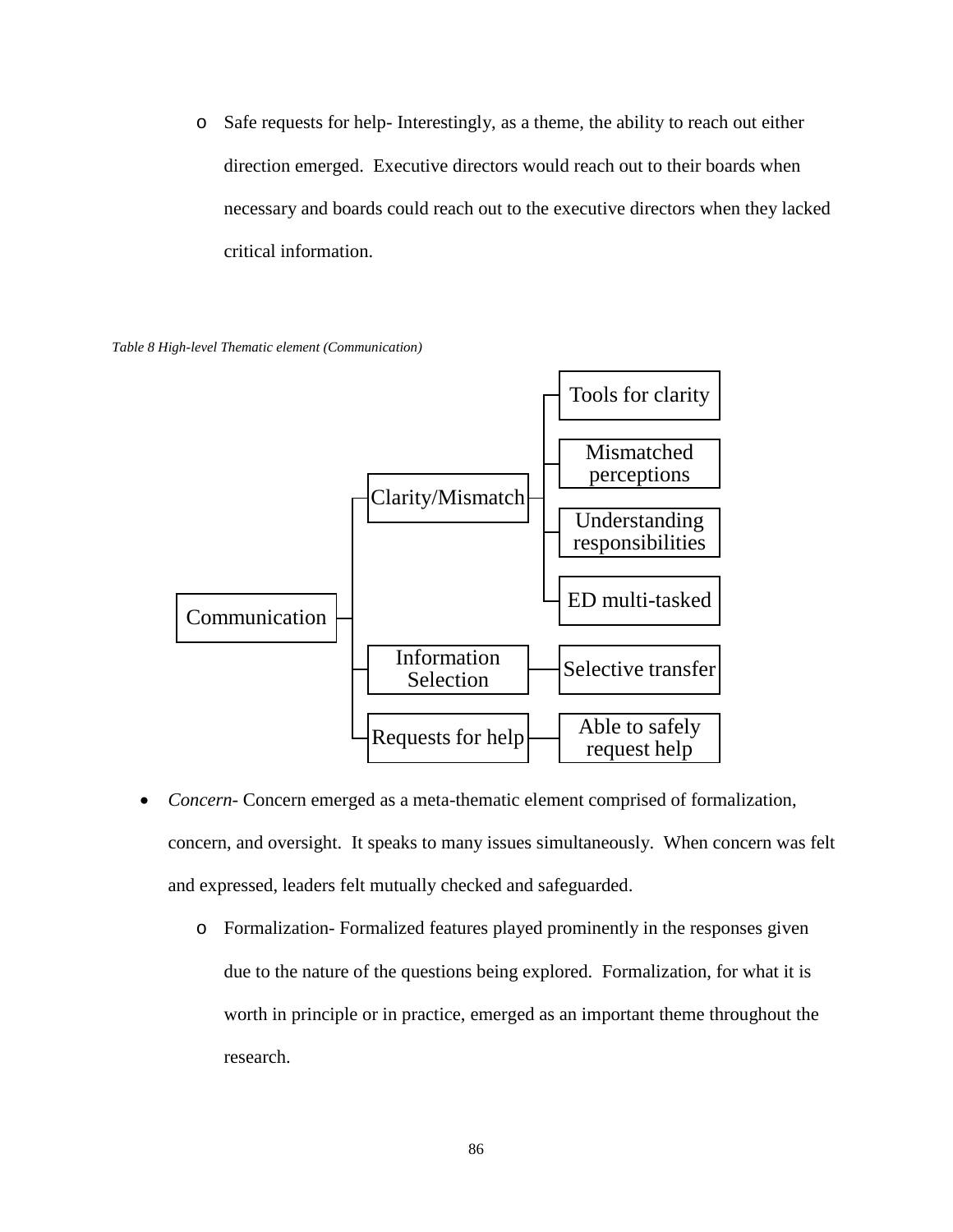- o Concern- Concern wasn't expected but emerged from comparisons for responses and agency reports. This was a less-obviously tangible yet widely expressed need in the organization. This was especially true for the executive directors who gave a great deal or importance to board members being as concerned for the organizations as they themselves were.
- o Oversight- Oversight emerged as a higher order theme related to the techniques and practices of checking another's actions against expectations.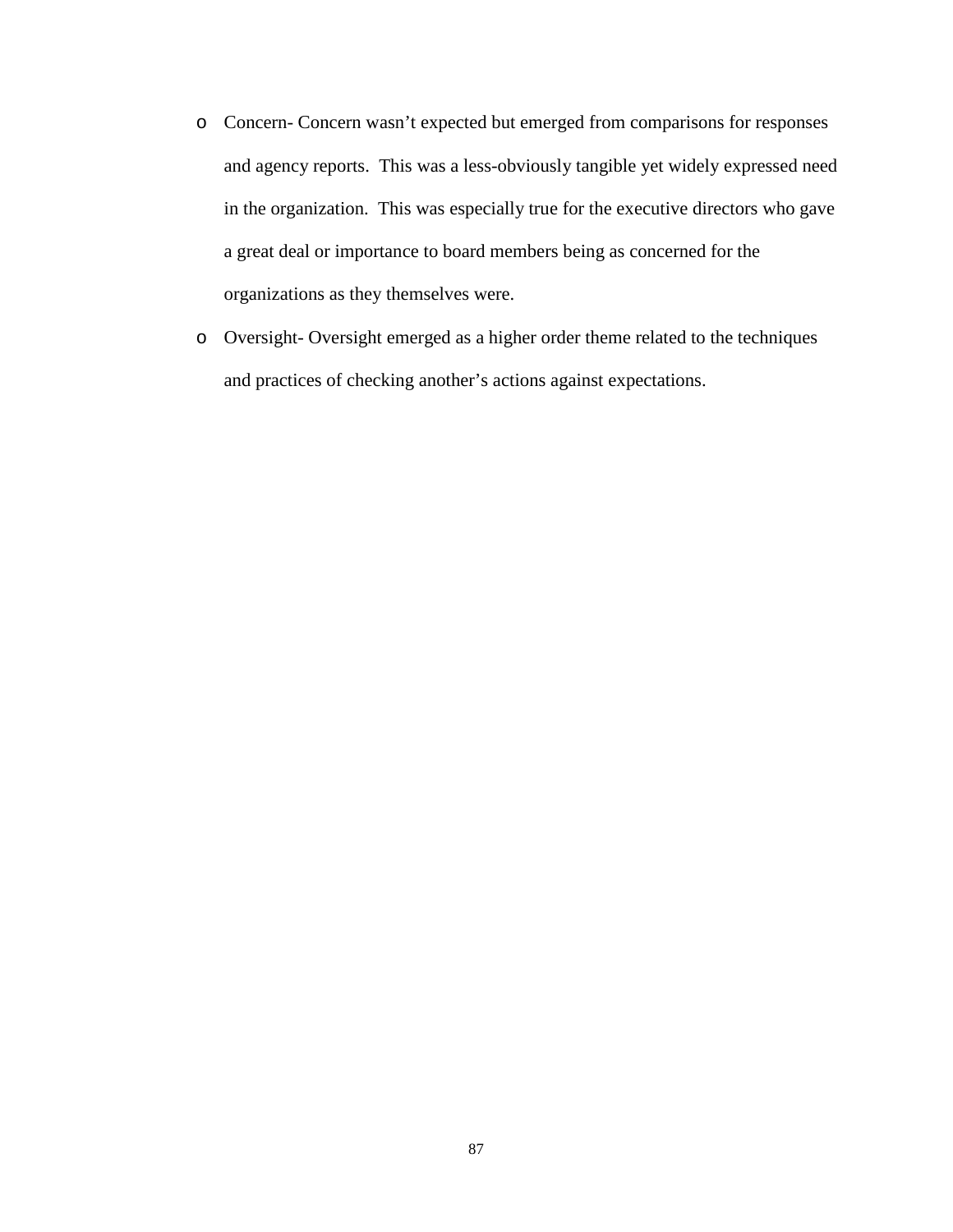*Table 9 High-level Thematic Element (Concern)*



• *Safety*- The meta-thematic element safety emerged comprised of trust, vulnerability, and forgiveness. Regardless of the presence or absence of formalized features, it was safety that indicated whether the respondents mutually felt checked and safeguarded within their organization.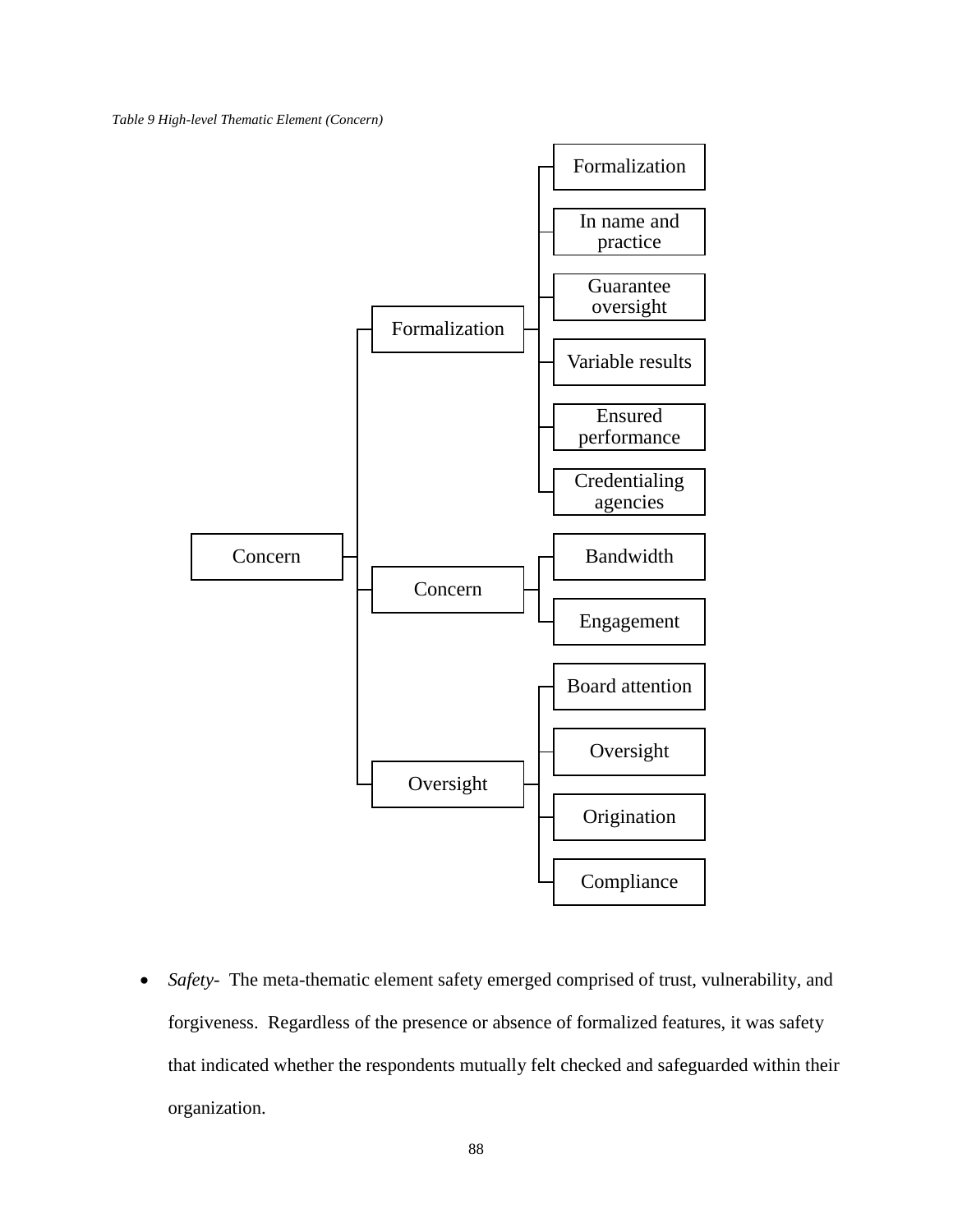- o Trust- Trust emerged as an overarching theme encompassing several related themes. Specifically, it was reported as confidence that one would deliver on their promises. It is intimately tired to vulnerability, as it is from vunerable situations that yield positive outcomes that trust is born.
- o Vulnerability- The ability to be wrong and be safe was reported and emerged as a theme. The sense of safety in vulnerable spaces was not taken for granted and those who reported it reported it with much appreciation and gratitude.
- o Forgiveness- Two themes were represented in forgiveness. Where trust and safety existed, there was room for error, learning, and improvement. In agencies that were confident in their leaders' capacities, there was forgiveness for shortcoming and clearly expressed latitude.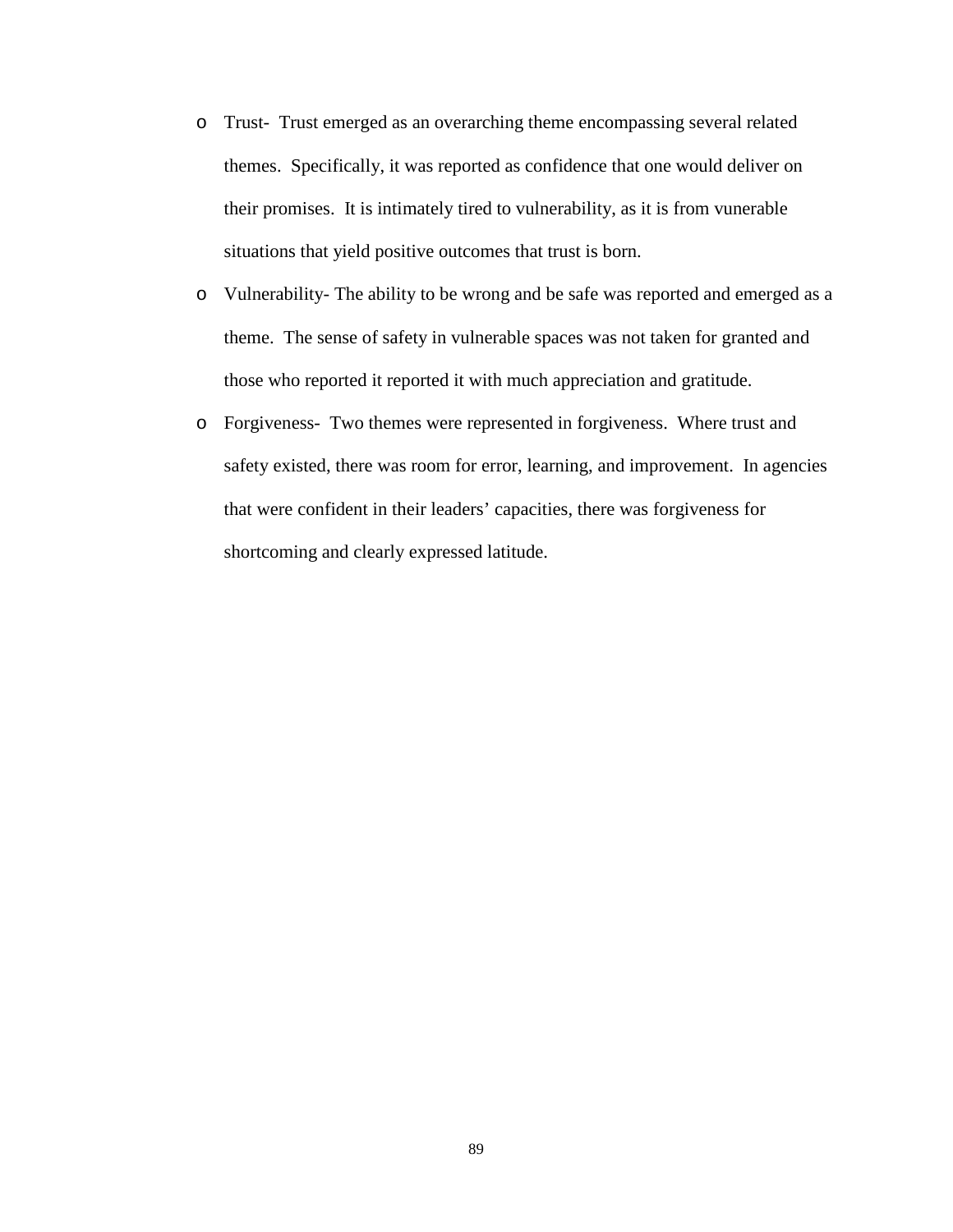*Table 10 High-level Thematic element (Safety)*

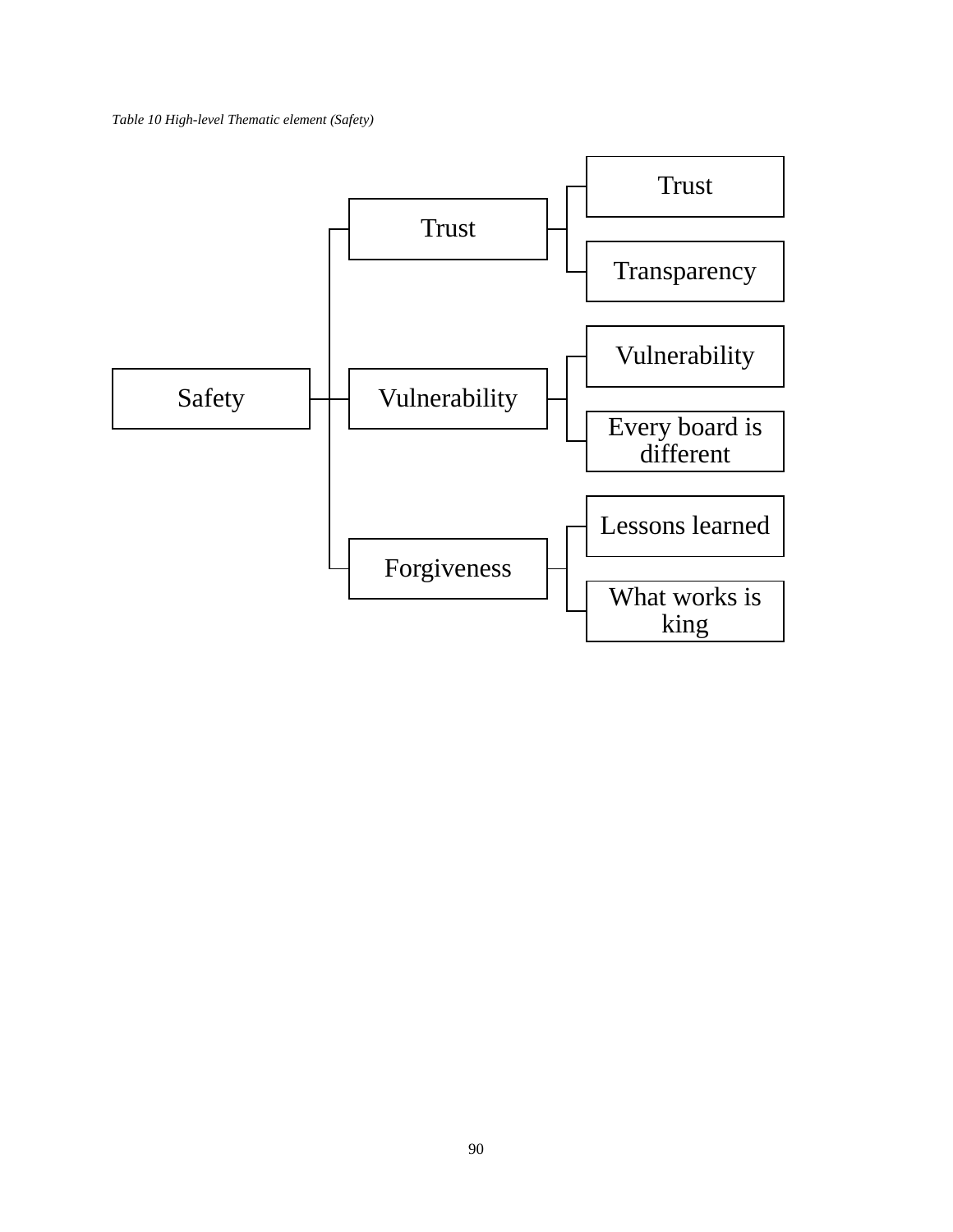#### *Table 11 Combined High-level Thematic Matrix*

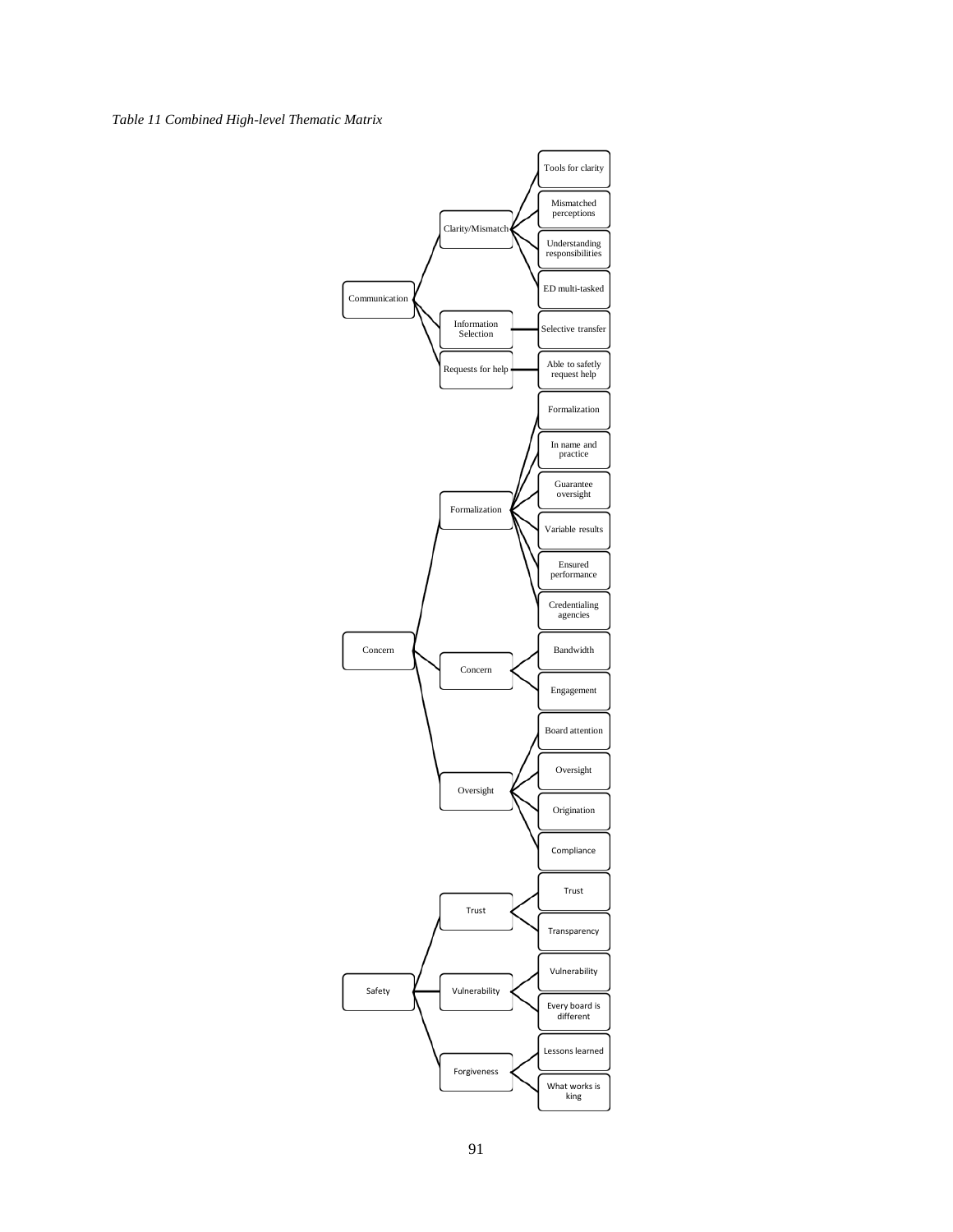### **Conclusion**

There are two calls to action resulting from this study. The first is an imploring of nonprofit boards to inventory formalized governance features in use in their agencies. The reason for this is three-fold. The first reason is that formalized features should be noticed so they can be assessed for efficacy and goodness of fit in the organization. Secondly, the organization should take note of which formalized features are in place and institutionally focus on the reason they exist in the organization. The answer to why certain features exist ought to be more than "because it's always been done that way." Once an inventory has been made and the reasoning brought to light, the third reason, can be instituted. The board can determine if there are other formal features that ought to be enacted or if there are some that may be done away with. In doing so, the organization may then also focus on the more important relational aspects of the board/executive director dynamic. By focusing on the improving communication, demonstrating concern, and enriching the dynamic with trust and safety. The second call to action, proposed is the introduction of a system from Emotional Focused Therapy EFT (Designed to facilitate healthy relationships) to address this need.

Communication, concern, and safety arose as the pinnacle drivers of the relationship between executive directors and their boards of directors. The second call to action is to further explore the applicability of an organizational type of Emotionally Focused Therapy (EFT). Stemming from ground-breaking work focused on improving relationships in a psychotherapeutic clinical setting by Sue Johnson (2008), EFT acknowledges the importance of the social capital between parties. More importantly, it calls for methods and approaches demonstrated to rebuild and strengthen inter-personal relations. Accessibility, responsiveness, and engagement form the core of a healthy interpersonal relationship (Johnson, 2008)- each of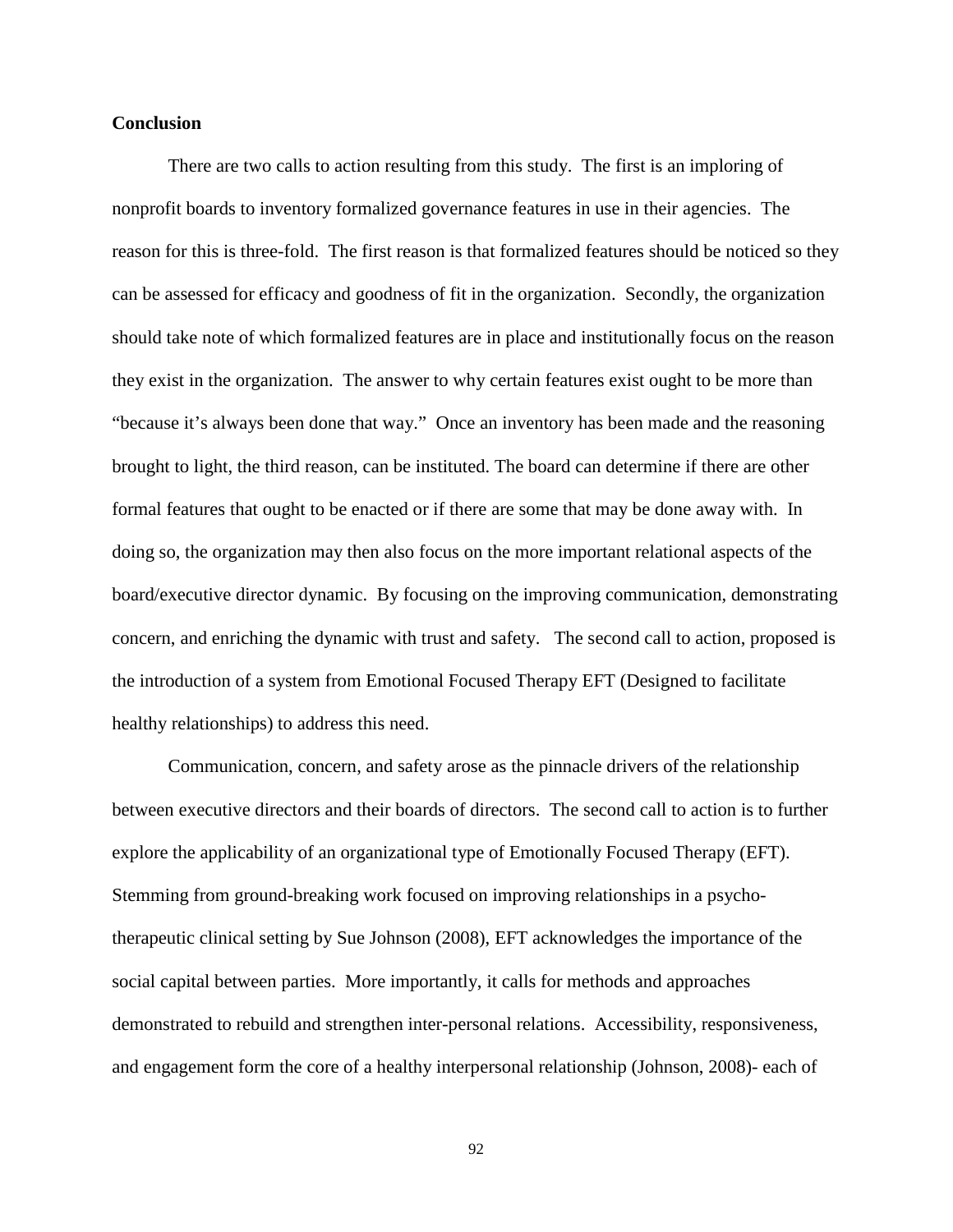which specifically addresses the three thematic elements identified in this study (communication, concern, and safety).

The relationship between the board of directors and executive director is an emotional and cognitive one. To address the emotional, boards should focus on being (A.R.E.):

- Accessible- Essentially, the board should "be there" when the executive director needs them and visa-versa.
- Responsive- This behavior is seen in the field as being present and supportive during good times and hard times both. Little Giant exemplified this in their board and executive director approaches.
- Engaged- This behavior is felt and seen. It is accomplished through the deliberate application of attention to the needs of the executive director. It is evident when the executive director and board members feels valued and appreciated

Each component of A.R.E. addresses an analogous feature identified in the thematic review. Principally, Accessibility addresses Communication, Responsiveness addresses Safety, and Engagement Addresses Concern. It is proposed that these core components of EFT can improve the underlying aspects of the board/executive director relationship and yield the checking and safeguarding desired from the outset. It is my hope this insight spurs research and experimentation into this transdisciplinary space.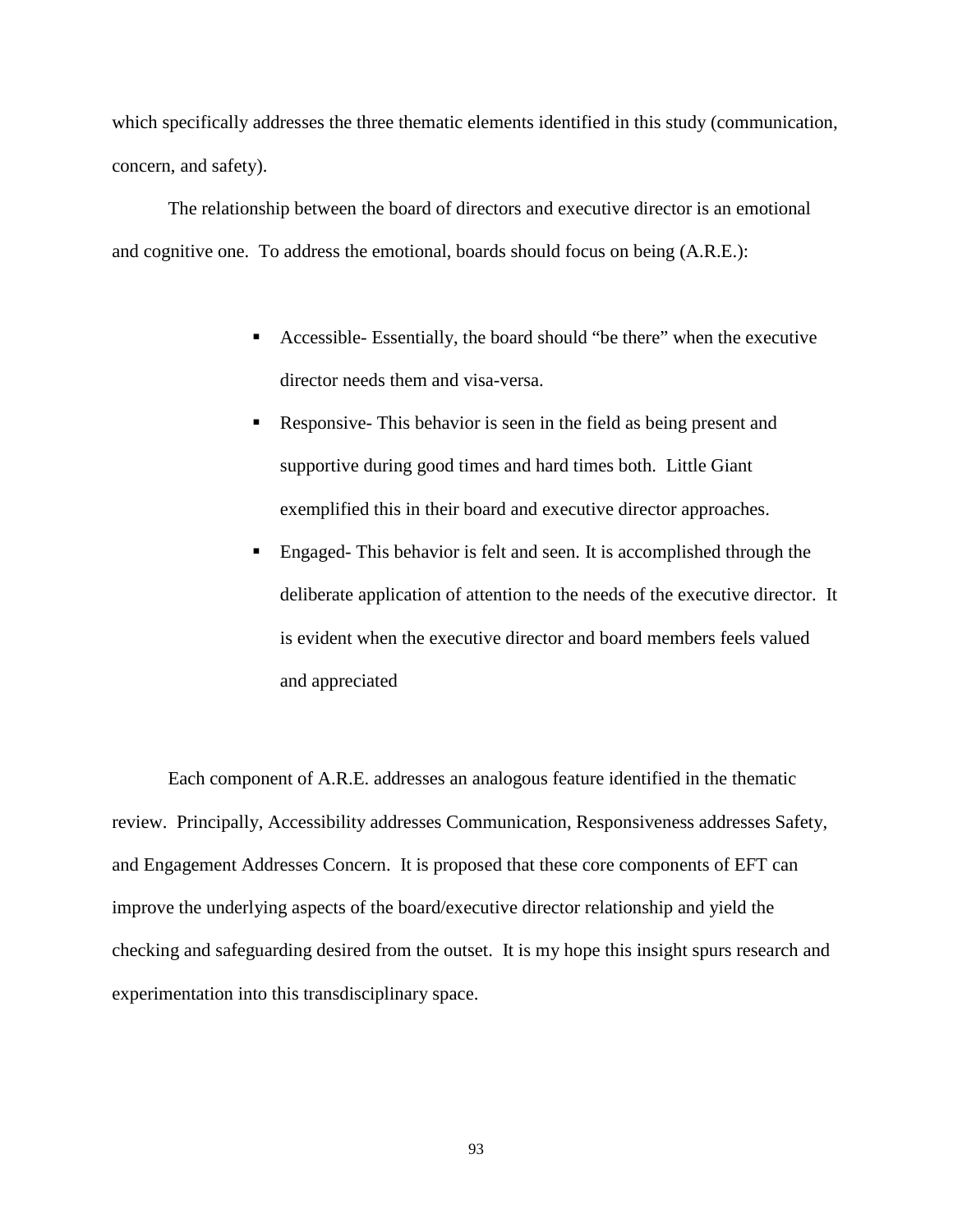Initially, the question was: What theory (Agency or Stewardship) best accounts for the observed practices and perspectives between nonprofit executive directors and their boards? While some aspects of governance in the nonprofits interviewed could be well described with one or the other, no one theory arose to explain all aspects considered. The short answer therefore is: Neither.

*What I discovered is that, at its core, the dynamic between executive directors and their boards is relational. It is a human relationship…and there are ways to improve human relationships.*

This does not mean to say that either theory is derelict or lacks utility. Behavioral Agency Theory was certainly more aligned and brought into consideration social costs, checks and safeguards not specifically formalized, and the relational aspect of contracts as explored here. Kingdon's Multiple Streams Approach was newly applied in the literature to account for governance approaches in context of nonprofit boards. Finally, thematic comparisons revealed foundational aspects of the executive director/board dynamic: Communication, concern, and safety.

#### **Limitations**

#### **Small sample size and generalizability**

The limitation to generalizability is the small sample size and non-random sampling of the respondents. While the agencies were chosen carefully and deliberately, they were not randomized. Despite the small sample, the depth of interview was obtained in this manner. In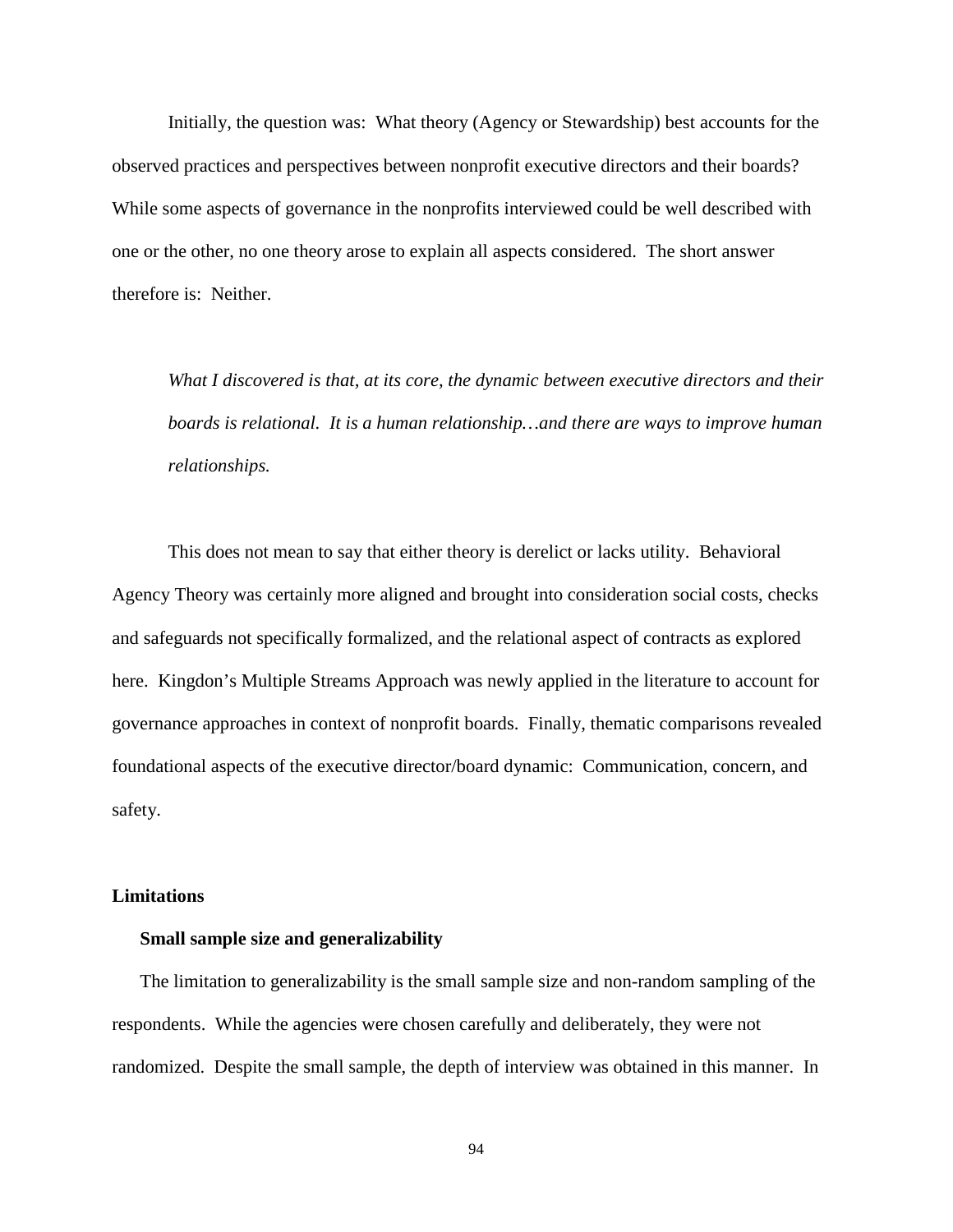future research, questions relating to the operability of MSA in nonprofit board governance could be surveyed for with larger samples. Furthermore, new instruments could be designed for this purpose following the insights from this research. Given the paper was designed to explore deeper, less well-explored knowledge in the minds of the respondents, this was the appropriate sampling for this work.

### **Agency Diversity**

While the variability of the agencies in size and structure added diversity to the findings, outliers may be mistakenly take as common. In future research, agencies of varying sizes and sector participation could be surveyed for the presence of unnoticed formalized features and culture governance windows

### **Geographical constraint**

It has been noted that the culture of nonprofit boards of directors may vary regionally. The selection size may certainly be an issue in this space. In order to explore the ideas presented in this paper, the geographical constraint should be noted and kept in mind when exploring for future research.

#### **Non-combined Methodology**

Being strictly qualitative, generalizability (in the conventional sense) is not readily achievable from this space. With additional research, including a quantitative design following this inductive approach, it is possible, but extends beyond the scope of this paper.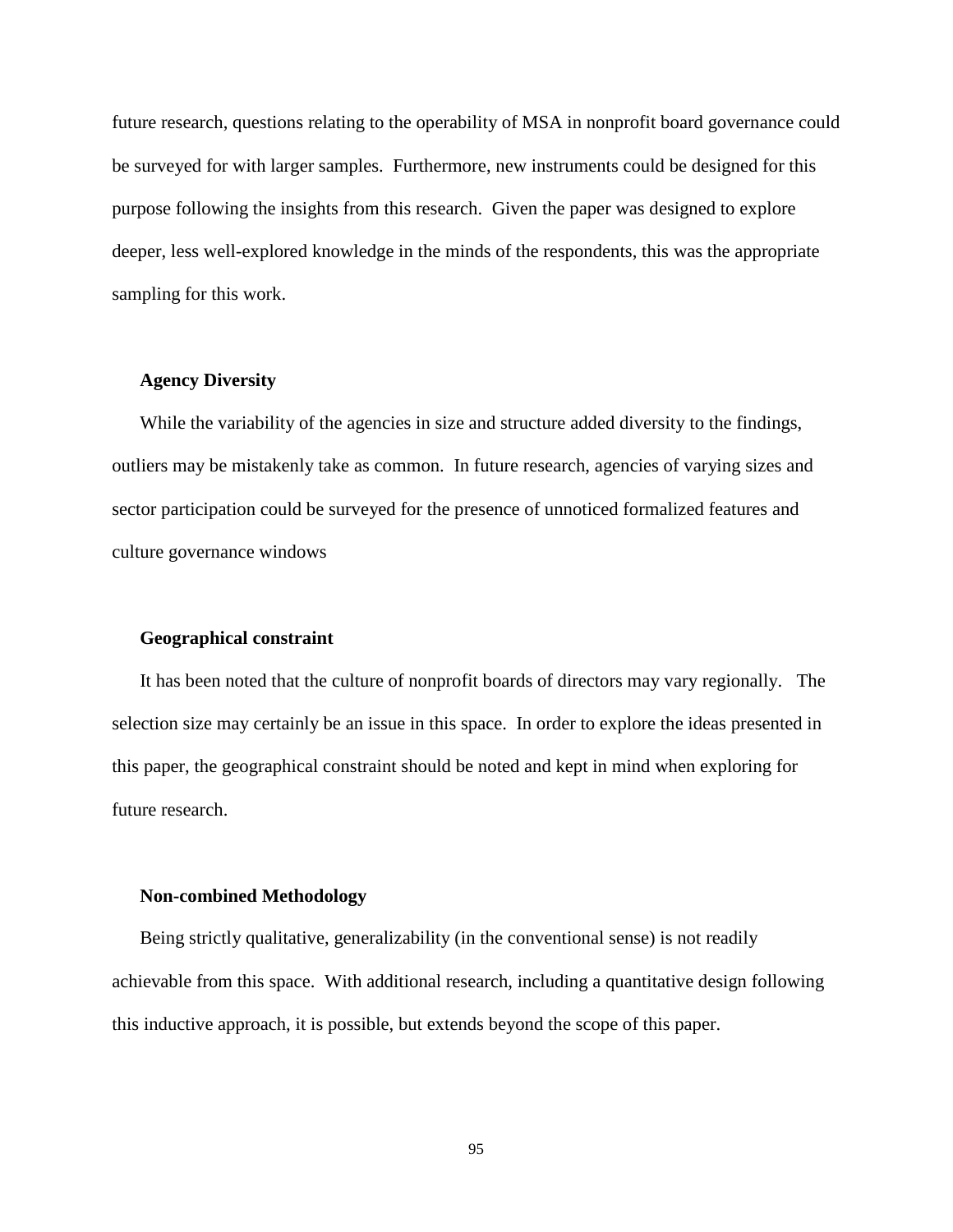### **Reflection**

There is probably no more humbling experience than realizing how naïve one's approach was at the beginning of a great journey. This researcher began expecting to see an "either/or" situation when analyzing checks and safeguards within nonprofit organizations. It was believed that either Agency Theory or Stewardship Theory would better account for checks and safeguards in place in select nonprofit organizations. This was not the case. What was observed was did not perfectly fit one or-the-other of these two (now recognizably false) dichotomies. What was observed was a confluence of trust, concern, communication, and a belief in certain cases by certain people that formalization is a solution to principal/agent conflict.

Checks and safeguards in the relationship between executive directors and their boards ought not to cloud the truer relational partnership that exists between them. There is no substitute for positive, effective, relational partnerships. In some cases, highly regimented executive directors with contractual bonds still managed to fail-to-perform year after year. In other cases, completely at-will executive directors managed to outperform and impress very engaged boards.

What I initially thought would be an exploration of *trust* with its sinister temptress*abdication;* or *scrutiny* with its slippery slope toward abject *micro-management* was neither. The reality was that we were looking at deep underlying interpersonal themes and features of formalization. I urge that we begin to pay attention to the cultures in which we find ourselves. Notice what you are not noticing. It is extremely difficult to address that which you have not yet noticed yourself doing.

I began the dissertation by highlighting a nonprofit whose board was essentially bamboozled by the executive director. Most importantly, in that case there *was* a well-defined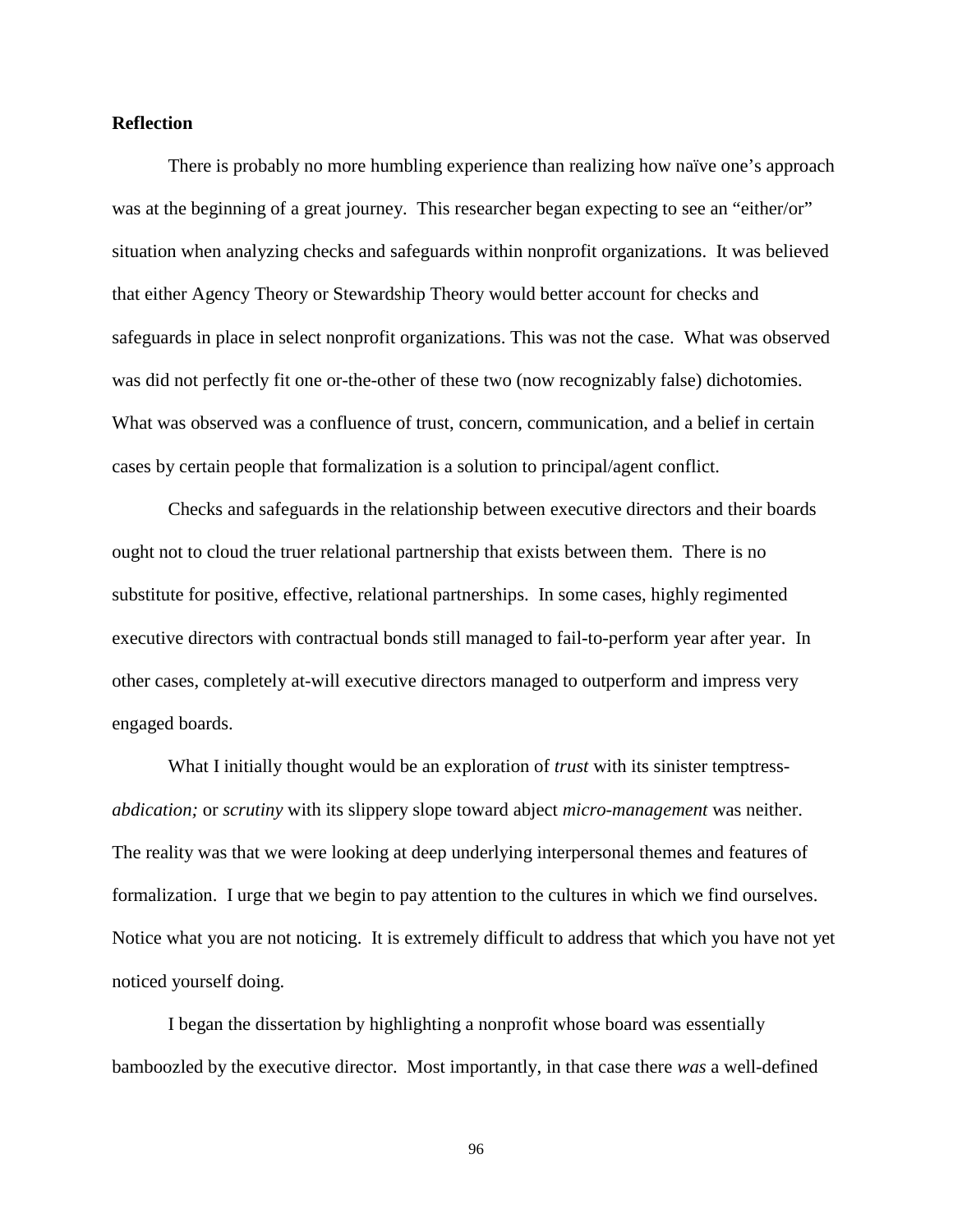contract in place. The very notion that a contract could have prevented it is exactly what did not occur. The contract enabled the manipulation of the system and the breaking of the principal's interests from the agent's. The system broke down despite the appearance of safeguarding procedures being in place. It was the exact opposite of what I thought I'd see in the study. I learned that, while my perspective was mistaken from the outset, there was ample learning to be done along the way.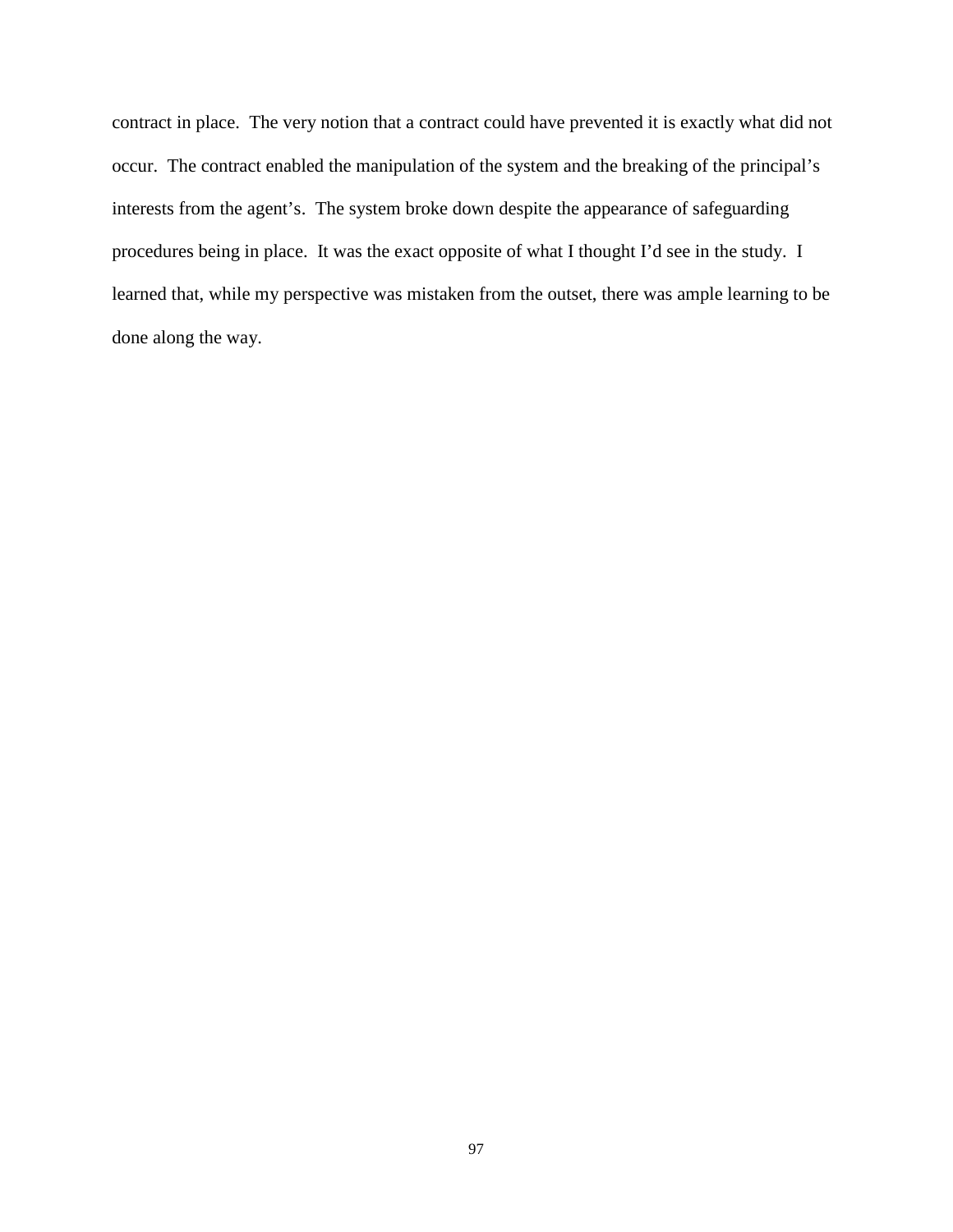## APPENDIX A (INSTITUIONAL REVIEW BOARD CONSENT FORM)



# **Informed consent School of Public Policy and Leadership**

**Title of Study:** Hearts and Minds: An analysis of checks & safeguards, monitoring, and performance review of executive boards and their executive directors within select Southern Nevada nonprofit organizations.

**Investigator(s): John M. Wagner MPA**

For questions or concerns about the study, you may contact John Wagner at **john.wagner@unlv.edu.**

For questions regarding the rights of research subjects, any complaints or comments regarding the manner in which the study is being conducted, contact **the UNLV Office of Research Integrity – Human Subjects at 702-895-2794, toll free at 877-895-2794 or via email at IRB@unlv.edu.**

# **Purpose of the Study**

You are invited to participate in a research study. The purpose of these study is to explore organizational checks and safeguards: such as contracts, monitoring, and performance review at certain nonprofit organizations.

# **Participants**

You are being asked to participate in the study because you fit this criteria: You are an executive director, or sit on the board of directors, of a nonprofit organization.

## **Procedures**

If you volunteer to participate in this study, you will be asked to do the following: 1. Respond to interview questions and offer your opinions on matters relating to the contracts, monitoring, and performance review practices at your organization.

## **Benefits of Participation**

There will be no direct benefits to you as a participant in this study. However, we hope to learn how boards and executive directors interact with each other how contracts, performance monitoring, and performance reviews operate within certain nonprofit organizations.

## **Risks of Participation**

There are risks involved in all research studies. This study may include only minimal risks. Anticipated risks include: that you may become uncomfortable when answering some questions.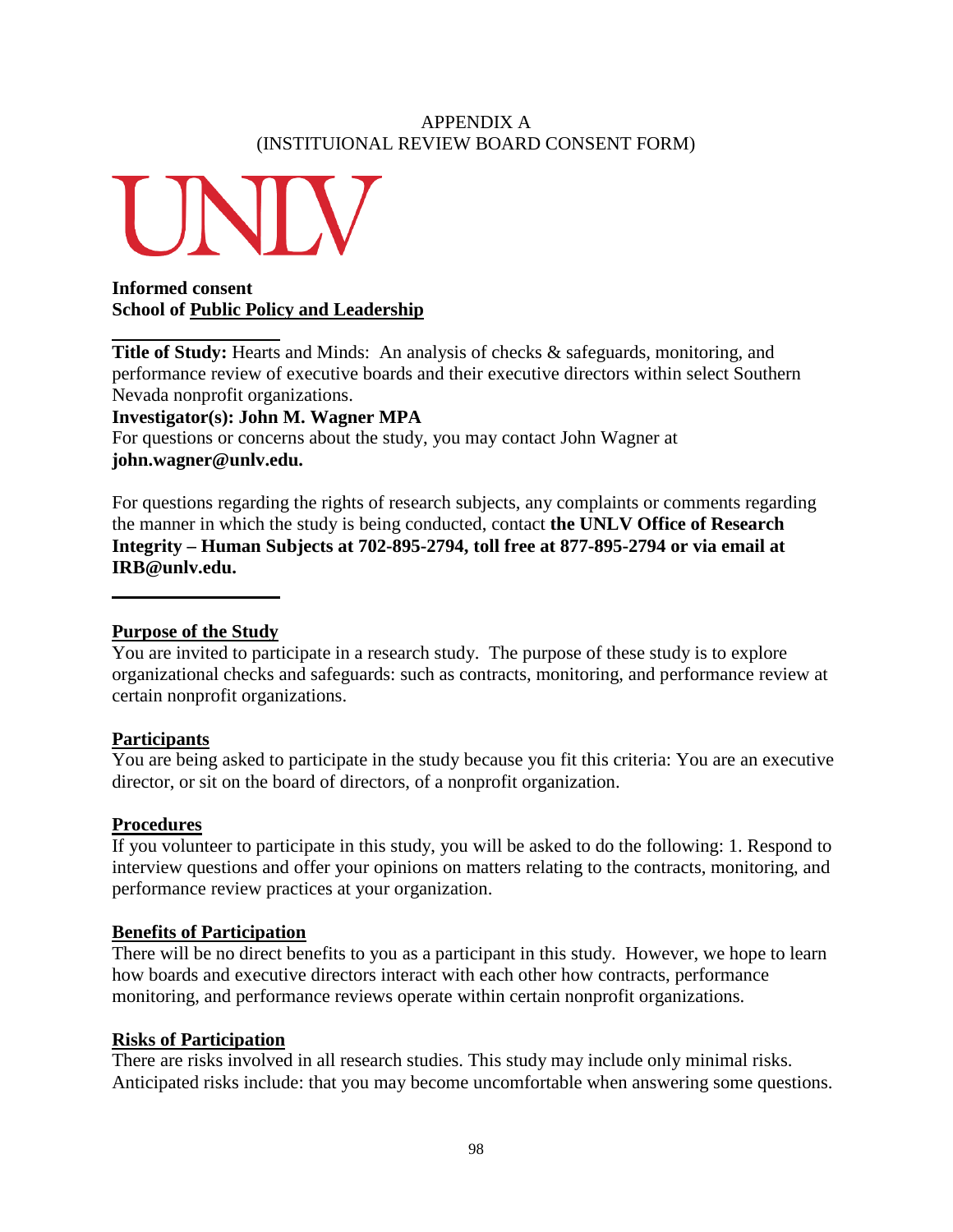## **Cost /Compensation**

There will be no financial cost to you to participate in this study. The study will take less than 1 hour of your time. You may not be compensated for your time.

## **Confidentiality**

All information gathered in this study will be kept as confidential as possible. No reference will be made in the final presentation of written or oral materials that could link you to this study. All records will be stored in a locked facility at UNLV for two-years after completion of the study. After the storage time, the information gathered (both physical and electronic) will be destroyed/permanently deleted.

## **Voluntary Participation**

Your participation in this study is voluntary. You may refuse to participate in this study or in any part of this study. You may withdraw at any time without prejudice to your relations with UNLV. You are encouraged to ask questions about this study at the beginning or any time during the research study.

## **Participant Consent:**

I have read the above information and agree to participate in this study. I have been able to ask questions about the research study. I am at least 18 years of age. A copy of this form has been given to me.

Signature of Participant Date

Participant Name (Please Print)

Audio/Video Taping:

I agree to be audio or video taped for the purpose of this research study.

Signature of Participant Date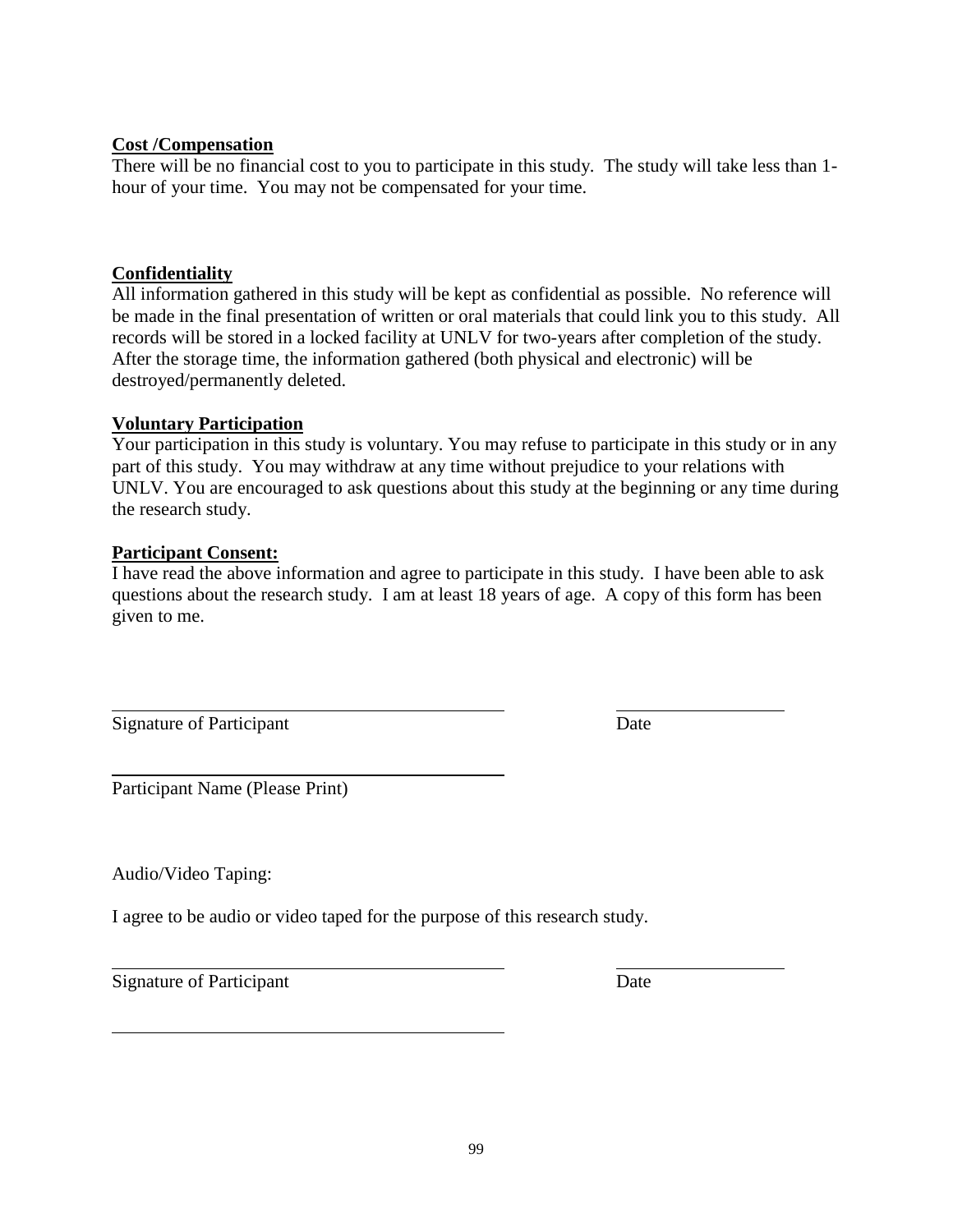## APPENDIX B EMAIL RECRUIMENT COPY

Participant Name (Please Print)

Recruitment email script:

My name is John Wagner and I am conducting research on the relationship between executive directors and their boards of directors of non-profit organizations. While this an incredibly vital and important relationship, it is an area of academic literature that is not well-studied.

I would like to ask for your help to enrich this body of knowledge in this space. The goal is to explore organizational checks and safeguards: such as contracts, monitoring, and performance review. I would like to set-up an in-person interview, first with you, then with one of your board members, to discuss these topics.

Your responses will be made unidentifiable in the final report. I thank you for your time and consideration and hope to hear from you to schedule an interview. It is expected that the interview will take less than one-hour to complete.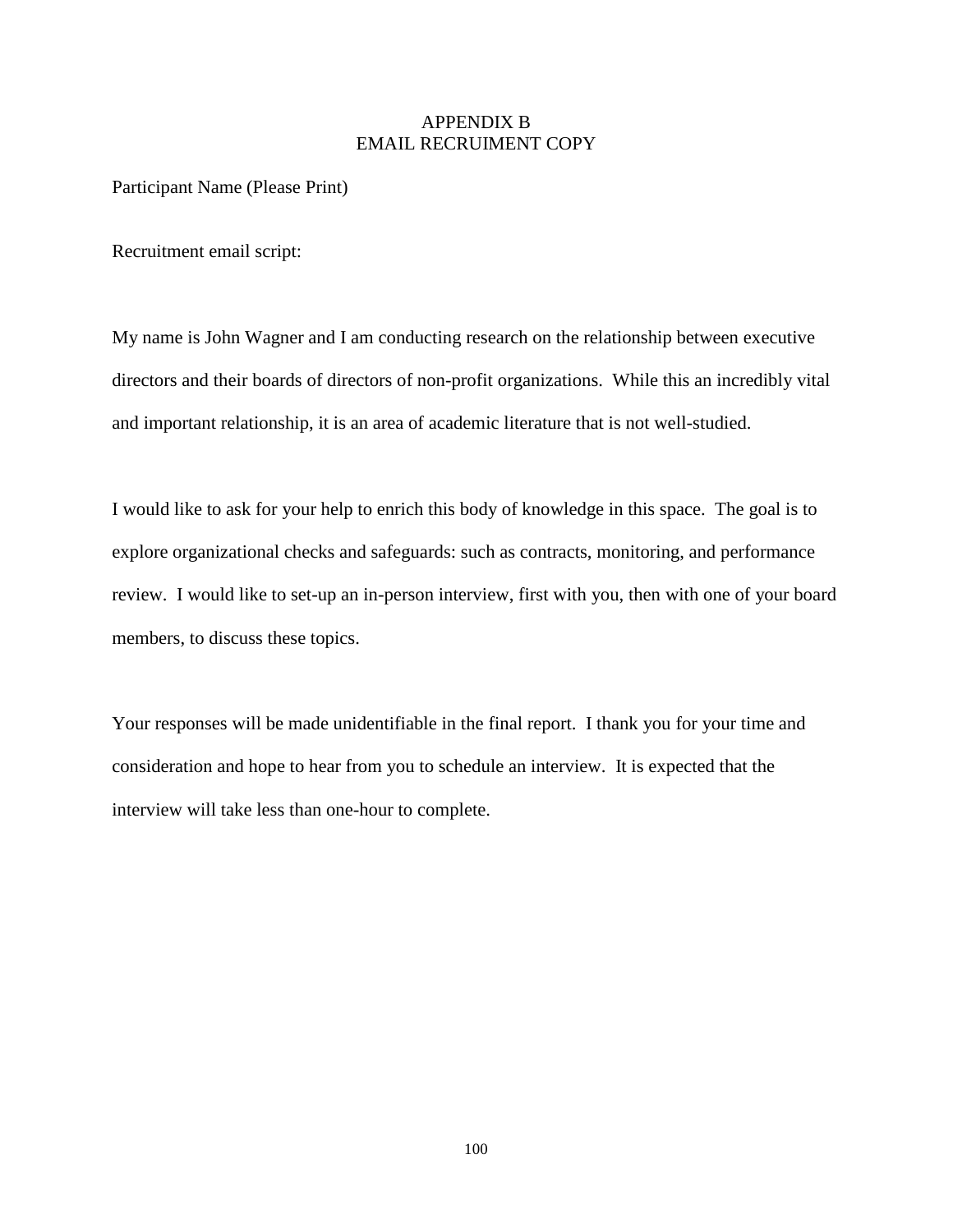#### REFERNECES

Almadi, M. (2015, November 25). Organizational Governance, Board of Directors, and the Influence of Context in Emerging Markets. *International Journal of Business and Management*, *10*(12), 116-126. http://dx.doi.org/10.5539/ijbm.v10n12p116

Anheier, H. (2014). *Nonprofit Organizations*. Retrieved from library.unlv.edu

- Anheier, H. K. (1995, Spring). Theories of the Nonprofit Sector. *Nonprofit and Voluntary Sector Quarterly*, *24*(1), 15-23.
- Anthony, R. N. (1980). *Management Controls in Nonprofit Organizations*. Homewood, IL: Irwin.
- Bernstein, R., Buse, K., & Slatten, L. (2015). Nonprofit Board Performance: Board Members' understanding their roles and responsibilities. *American Journal of Management*, *15*(1), 24-35.
- Besley, T., & Ghatak, M. (2005). Competition and incentives with motivated agents. *American Economic Review*, *95*, 616-636.
- Bhandari, S. B. (2010, December). Ethical Dilemma of Nonprofits in the Agency Theory Framework. *Journal of Leadership, Accountability and Ethics*, *8*(2), 33-40.
- Bowen, G. A. (2005, June). Preparing a Qualitative Research-based Dissertation: Lessons Learned. *The Qualitative Report*, *10*(2), 208-222. Retrieved from www.unlv.edu
- Bushman, R. M., Injejikian, R. J., & Smith, A. (1996). CEO Compensation: The Role of Individual Performance Evaluation. *The Journal of Accounting and Economics*, *21*, 161- 193.
- Cohen, M. D., March, J. G., & Olsen, J. P. (1972, March). A garbage can model of organizational choice. *Administrative Science Quarterly*, *17*, 1-25.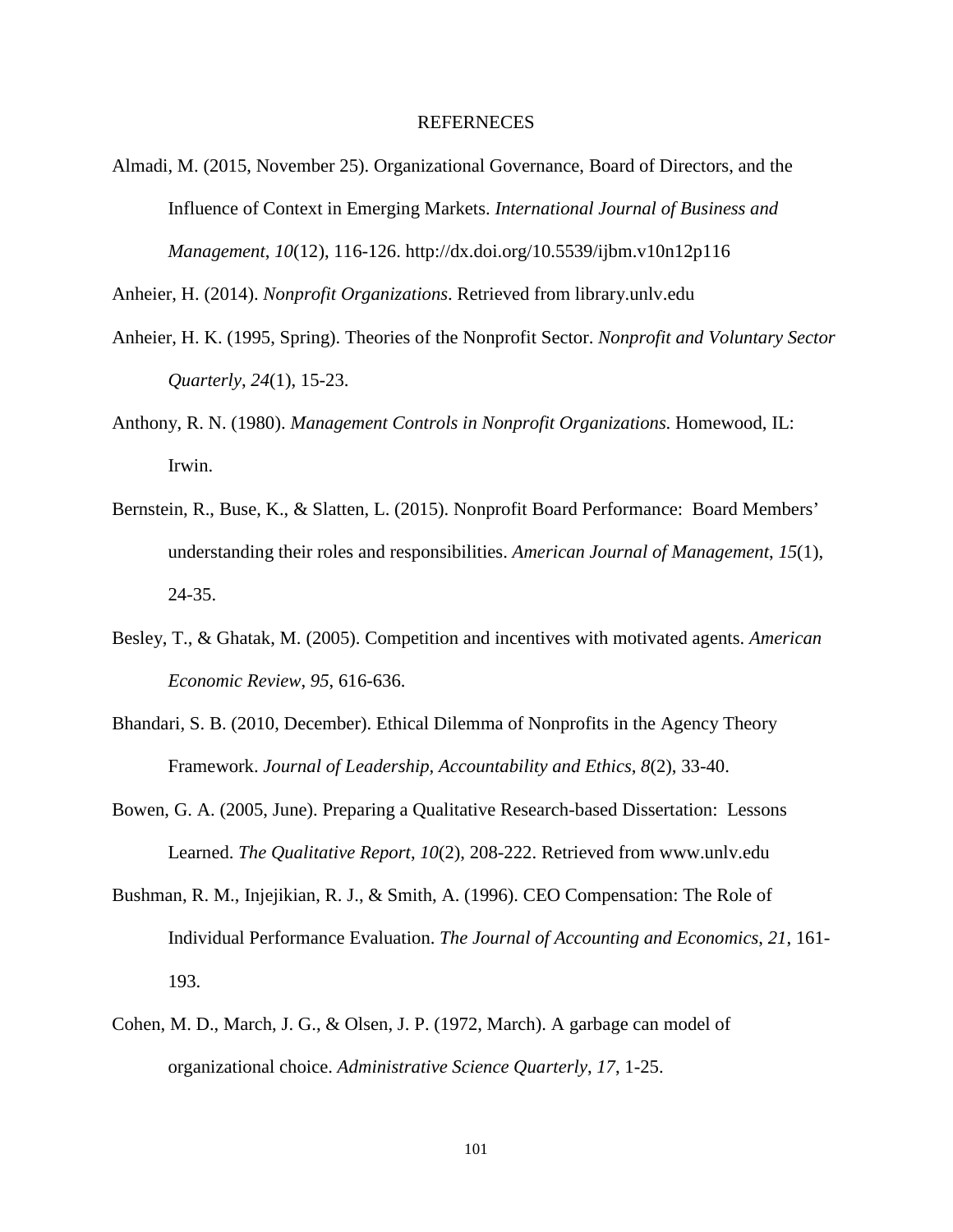- Denhardt, R. B. (2004). *Theories of public organization* (6th ed.). Belmont, CA: Thomson/Wadsworth.
- Denise, C. M., Kerrick, S. A., D'Mello, J., & Petrosko, J. M. (2015, Summer). Nonprofit board balance and perceived performance. *Nonprofit Management & Leadership*, *25*, 449-462.
- Dimaggio, P., & Anheier, H. K. (1990). The sociology of nonprofit organizations. *Annual Review of Sociology*, *16*, 137-159.
- Dolnicar, S., Irvine, H., & Lazarevski, K. (2008, May). Mission or money? Competitive challenges facing public sector nonprofit organisations in an institutionalized environment. *International Journal of Nonprofit and Voluntary Sector Marketing*, *13*, 107-117.
- Donaldson, L., & Davis, J. (1991, ). June. *Australian Journal of Management*, *16* (1), 49-65.
- Drucker, P. (1989). What Business Can Learn from Nonprofits. Retrieved from https://hbr.org/1989/07/what-business-can-learn-from-nonprofits/ar/1
- Eisenhardt, K. M. (1989, January). Agency Theory: An Assessment and Review. *The Academy of Management Review*, *14*(1), 57-74.
- Fisher, R., Ury, W., & Patton, B. (1991). *Getting to yes: negotiating agreement without giving in* (2nd ed.). New York, NY: Penguin Books.

Forbes, D. P., & Milliken, F. J. (1999, July). Cognition and Corporate Governance: Understanding Boards of Directors as Strategic Decision-Making Groups. *The Academy of Management Review*, *24*, 489-505. Retrieved from www.jstor.org

Galbraith, J. R. (1969). Organization Design: An Information Processing View. *Sloan School of Management Working Paper*, 425-469.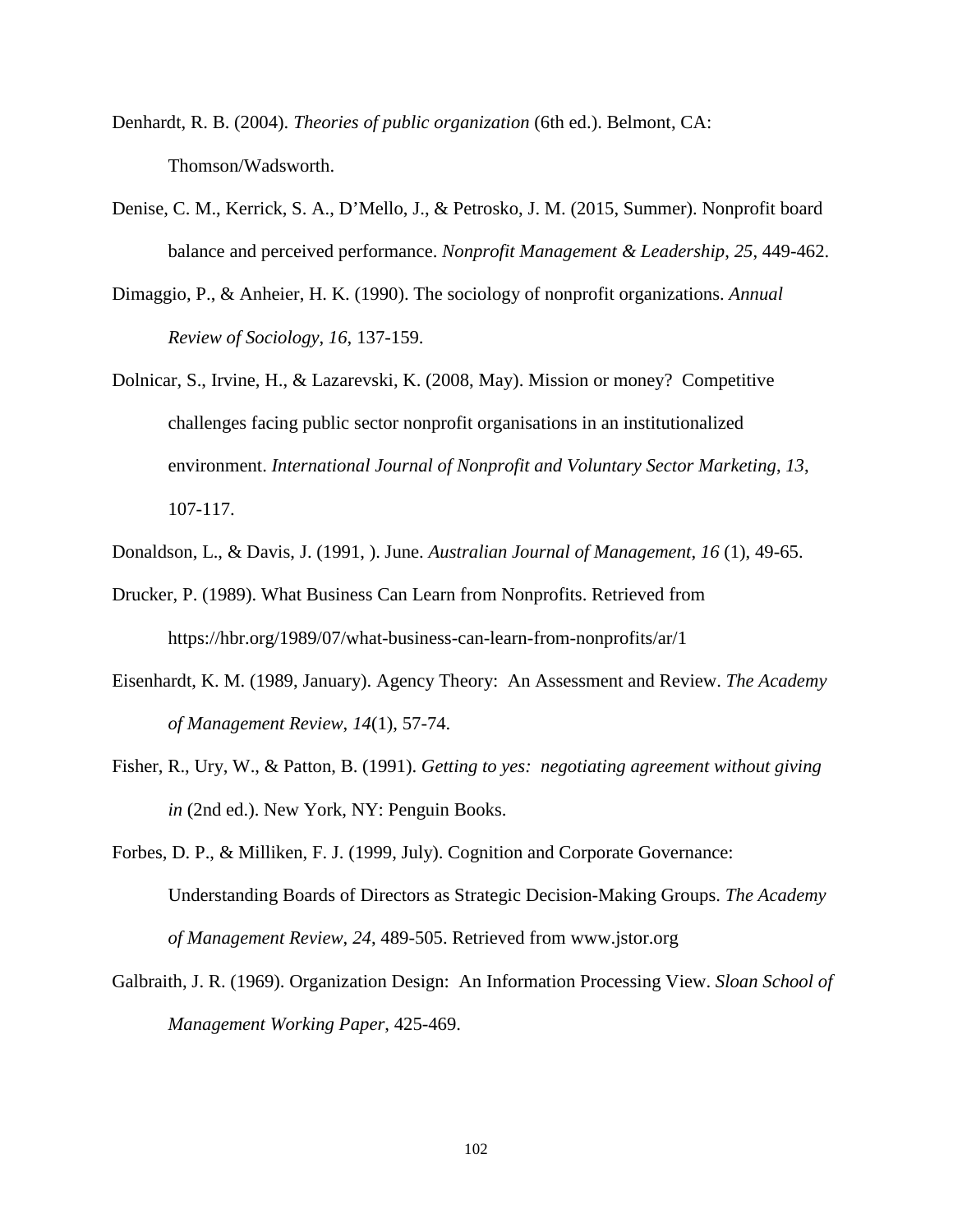- Gassler, R. S. (1986). *The economics of nonprofit enterprise*. Landham, MD: University Press of America.
- Glaser, B. G. (1978). *Theoretical Sensitivity: Advances in the Methodology of Grounded Theory*. Mill Valley, CA: Sociology Press.
- Gomez-Mejia, L. R., & Wiseman, R. M. (1998, January). A Behavioral Agency Model of Managerial Risk Taking. *The Academy of Management: The Academy of Management Review*, *23*(1), 133-153. Retrieved from www.unlv.edu
- Goulding, C. (2002). *Grounded Theory: A Practical Guide for Management, Business, and Market Resource*. Thousand Oaks, CA: Sage.
- Green, J. C., & Griesinger, D. W. (1996, Summer). Board Performance and Organizational Effectiveness in Nonprofit Social Service Organizations. *Nonprofit Management and Leadership*, *6*, 381-402.
- Hackman, J. R., & Oldham, G. R. (1975). Development of the Job Diagnostic Survey. *Journal of Applied Psychology*, *60*, 159-170.
- Hansmann, H. (1987). The Nonprofit Sector: Research Handbook. *Economic Theories of Nonprofit Organization*, 27-42.
- Hazen, T. L. (2012, September 1). Duties of nonprofit corporate directors emphasizing oversight responsibilities. *North Carolina Law Review*, *90*(6), 1846-1884.
- Henstra, D. (2010, June). Explaining local policy choices: A Multiple Streams analysis of municipal emergency management. *Canadian Public Administration*, *2*, 241-258.3
- Herman, R. D., & Renz, D. O. (2000, June). Board practices of especially effective and less effective local nonprofit organizations. *American Review of Public Administration*, *2*, 146-160.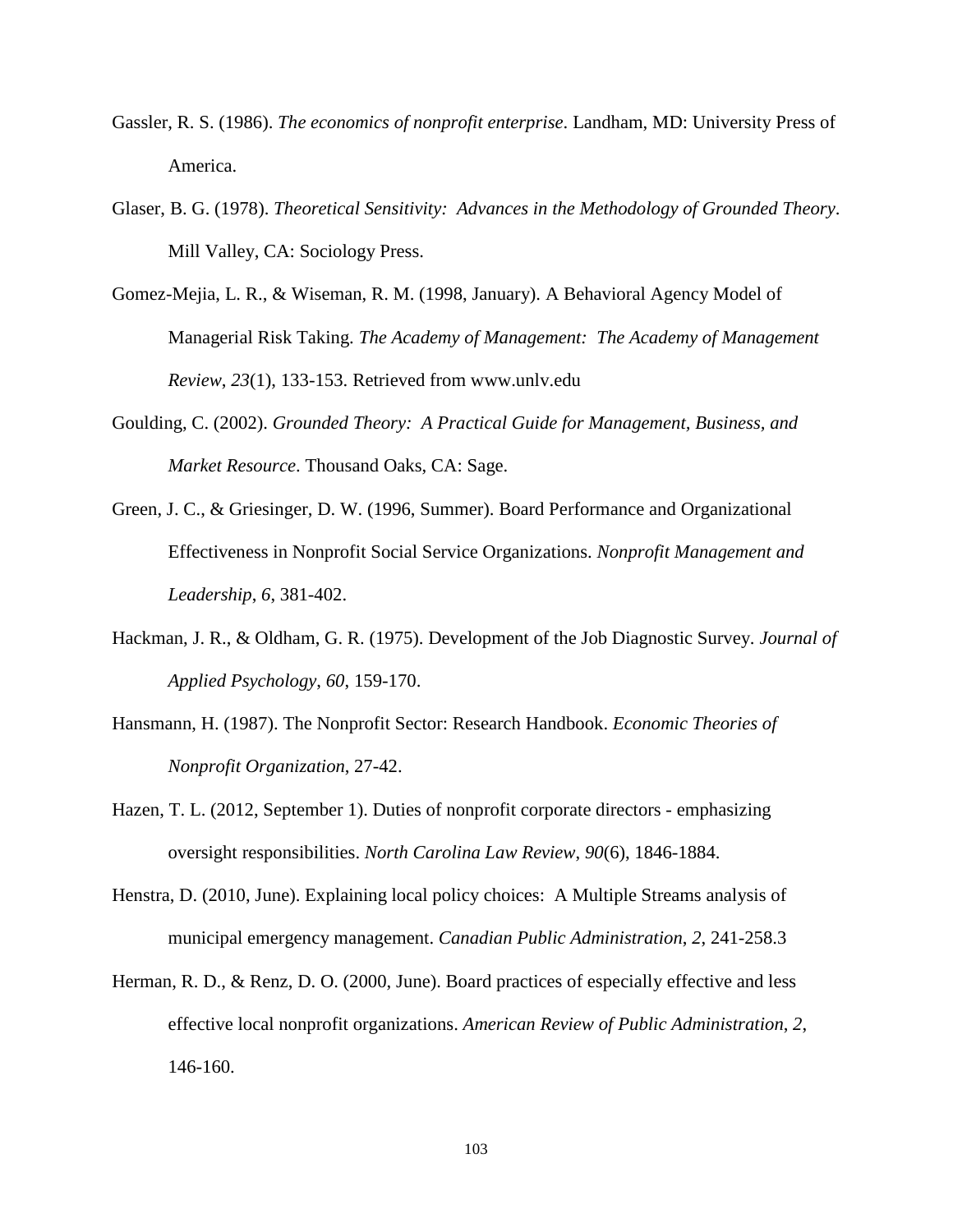- Hopt, K. J., & Von Hippel, T. (Eds.). (2010). Principal-agent theory and nonprofit accountability. *Comparative corporate governance of non-profit organizations* (pp. 73- 125). Cambridge, UK: Cambridge University Press.
- Hough, A., McGregor-Lowndes, M., & Ryan, C. M. (2005, November 17-19). Theorizing about board governance of nonprofit organizations: Surveying the landscape. *34th Annual Conference of the Association for Research on Nonprofit Organizations and Voluntary Action*, 1-55. Retrieved from http://eprints.qut.edu.au/
- Jegers, M. (2009, Winter). "Corporate" Governance in Nonprofit OrganizationsA Nontechnical Review of the Economic Literature. *Nonprofit Management and Leadership*, *20*(2), 143- 164. http://dx.doi.org/10.1002/nml.246
- Jensen, M., & Meckling, W. (1976). Theory of the firm: Managerial behavior, agency costs, and ownership structure. *Journal of Financial Economics*, *3*, 305-360.

Johnson, S. M. (2008). *Couple Family Therapy* (2nd ed.). https://doi.org/. Retrieved from

- Jones, M. D., Peterson, H. L., Pierce, J. J., Herweg, N., Bernal, A., Raney, L., & Zahariadis, N. (2016). A River Runs Throught It: A Multiple Streams Meta-Review. *The Policy Studies Journal*, *44*(1), 13-36.
- Kahneman, D., & Tversky, A. (1979, March). Prospect Theory: An Analysis of Decision under Risk . *Econometrica*, *47*(2), 263-291.
- Kearns, K. P., Livingston, J., Scherer, S., & McShane, L. (2015). Leadership skills as construed by nonprofit chief executives. *Leadership and Organization Development Journal*, *36*(6), 712-727.
- Kingdon, J. W. (1995). *Agendas, Alternatives, and Public Policies* (2nd ed.). New York: Harper Collins.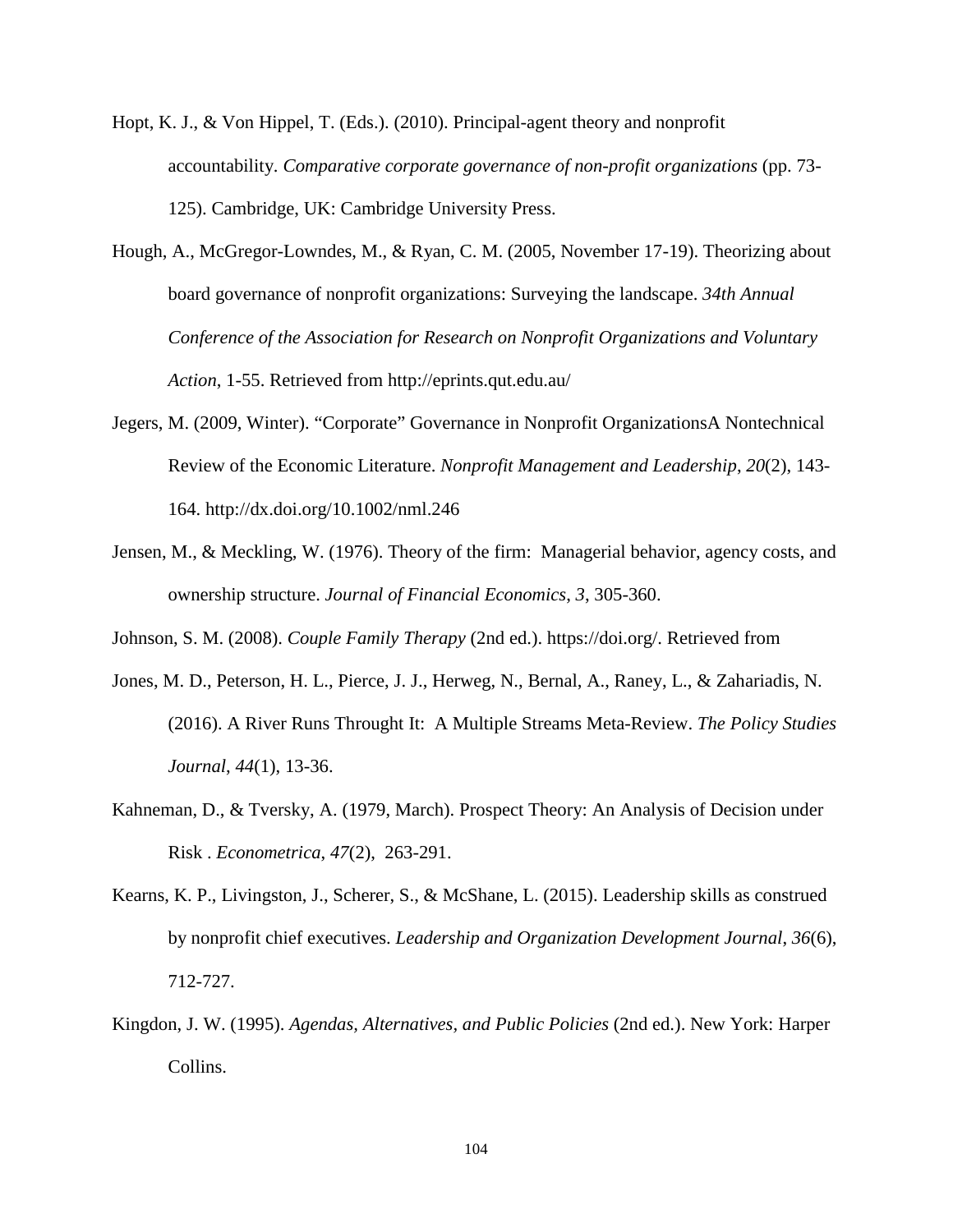- Libby, P., & Deitrick, L. (2016). *Cases in nonprofit management: A hands-on approach to problem solving.* Los Angeles, CA: Sage.
- Libby, P., & Dietrick, L. (2017). *Cases in Nonprofit Management: A Hands on Approach Solving*. : . []. https://doi.org/. Retrieved from
- Malatesta, D., & Smith, C. R. (2014, January/February). Lessons from Resource Dependence Theory for Contemporary Public and Nonprofit Management. *Public Administration Review*, *74*(1), 14-25. http://dx.doi.org/10.1111/puar.12181
- Manzetti, P., & Mehta, A. (2015, June). How to Engage and Inform the Nonprofit Board: The Value of the Performance Dashboard. *The CPA Journal*, 12-14.
- March, J. G., & Simon, H. A. (1993). *Organizations* (2nd ed.). Oxford, UK: Blackwell Publishers.
- Miller, J. L. (2002, Summer). The Board as a Monitor of Organizational Activity: The Applicability of Agency Theory to Nonprofit Boards. *Nonprofit Management and Leadership*, *12*(4), 429-450.
- Miller-Millesen, J. L. (2003, December). Understanding the Behavior of Nonprofit Boards of Directors: A Theory-Based Approach. *Nonprofit and Voluntary Sector Quarterly*, *32*(4), 521-547. http://dx.doi.org/10.1177/0899764003257463
- Monnat, S., & Smedley, A. (2013). Identifying and Describing the Network of Health, Education, and Social Service Non-Profit Organizations in Southern Nevada. Retrieved from www.unlv.edu/lincyinstitute
- Ostrower, F., & Stone, M. M. (2009, June 26). Moving governance research forward: A Contingency-based framework and data application. *Nonprofit and Volunteer Sector Quarterly*, 1-23. http://dx.doi.org/10.1177/0899764009338962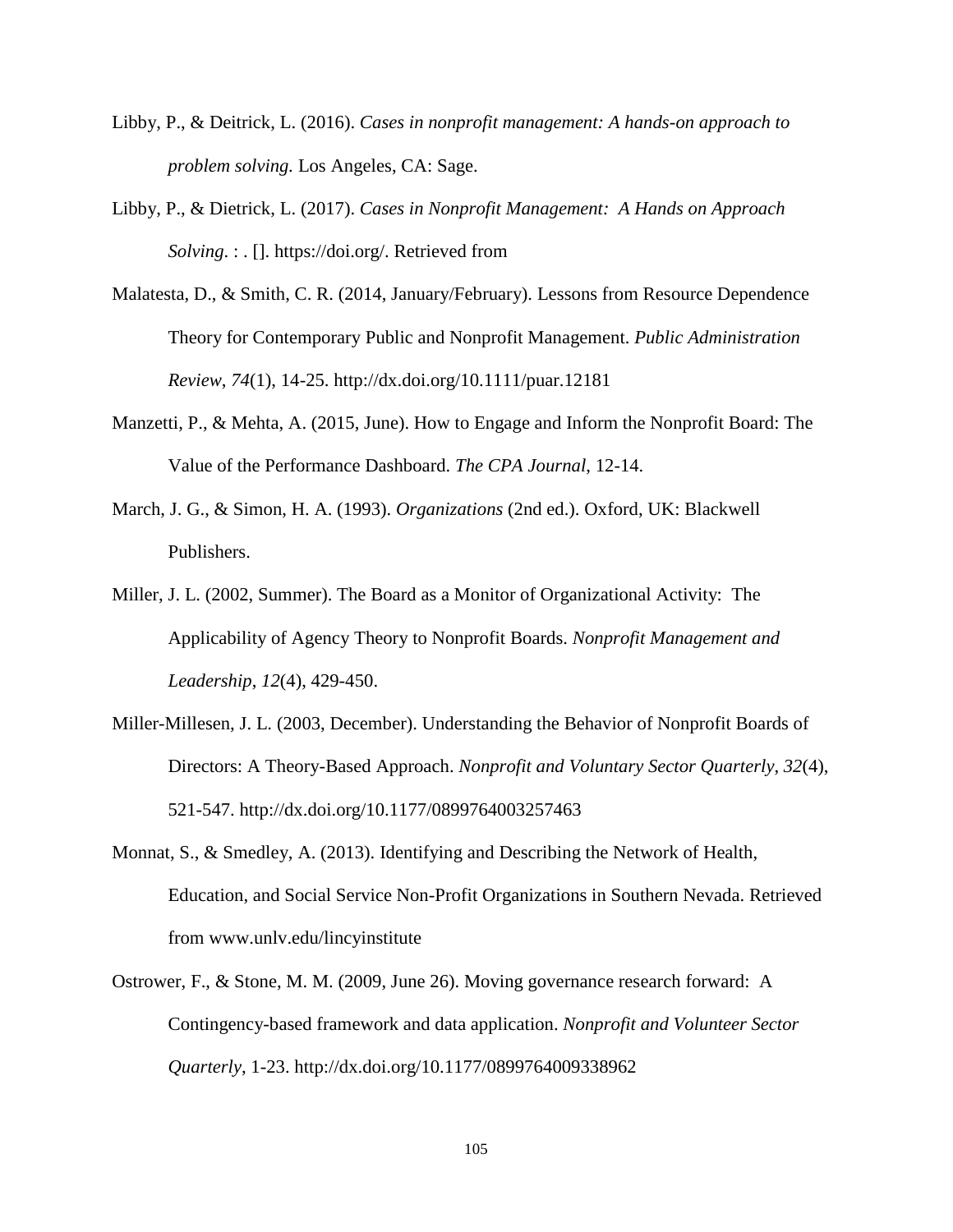- Pepper, A., & Gore, J. (2015, May). Behavioral Agency Theory: New foundations for theorizing about executive compensation. *Journal of Management*, *41*(4), 1045-1068. https://doi.org/ 10.1177/0149206312461054
- Pfeffer, J. (1991, December). Organization Theory and Structural Perspectives on Management. *Journal of Management*, *17*(4), 789-803.

Resh, W., Siddiki, S., & McConnell, W. R. (2014). Does the Network Centrality of Government Actors Matter? Examining the Role of Government Organizations in Aquaculture Partnerships. *Review of Policy Research*, *31*(6), 584-609. http://dx.doi.org/ 10.1111/ropr.12101

- Sabatier, P. A. (Ed.). (2007). Multiples Streams Framework: Structure, Limitations, and Prospects. *Theories of the Policy Process* (2nd ed., pp. 65-92). Boulder, CO: Westview Press.
- Salamon, L. M. (1994, October 1). Mastering the Federal Data Monster: Some Advice for Nonprofit Policy Wonks. *Nonprofit Management and Leadership*, *4*(1), 123-132.
- Shafritz, J. M., & Ott, J. S. (2005). *Classics of organization theory* (6th ed.). Belmont, CA: Thomson/Wadsworth.
- Shapiro, S. P. (2005). Agency Theory. *Annual Review of Sociology*, *31*, 263-284.
- Silva, P. (2005, Fall). Do Motivation and Equity Ownership Matter in Board of Directors' Evaluation of CEO Performance? *Journal of Managerial Issues*, *17*(3), 346-362.
- Simon, H. A. (1947). *Administrative Behavior*. New York: The Macmillan Company.
- Spence, M., & Zeckhauser, R. (1971). Insurance, information, and individual action. *American Economic Review*, *61*, 380-387.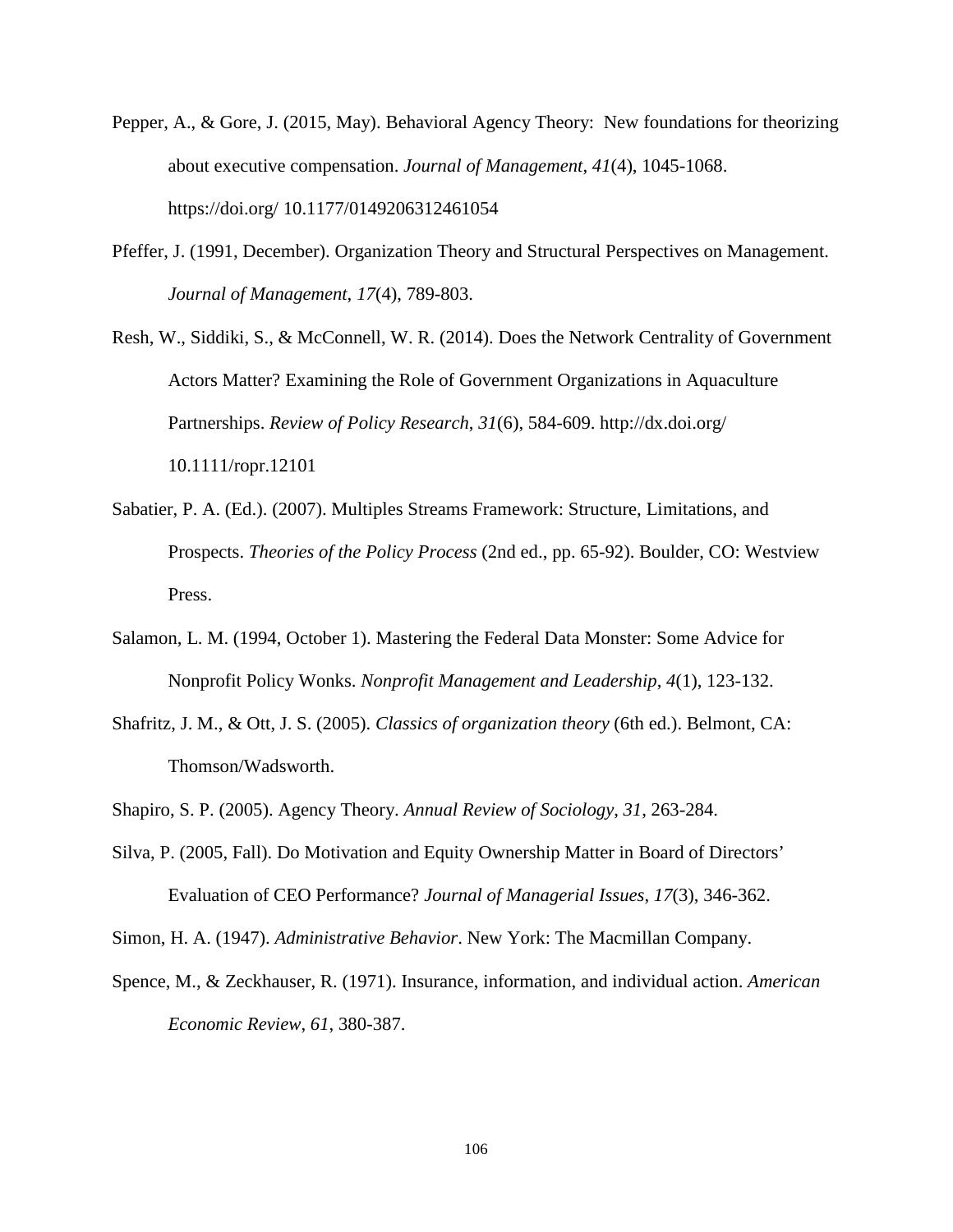- Strauss, B. G., & Glaser, A. L. (1967). *The Discovery of Grounded Theory: Strategies for Qualitative Research* . Chicago: Aldine.
- The Third Sector. (2008, October 19). Let's Get Started [Blog post]. Retrieved from http://thethirdsector.blogspot.com/2008/10/lets-get-started.html

Van Puyvelde, S., Caers, R., Du Bois, C., & Jegers, M. (2012, June). The Governance of Nonprofit Organizations: Integrating Agency Theory With Stakeholder and Stewardship Theories. *Nonprofit and Voluntary Sector Quarterly*, *41*(3), 341-451. http://dx.doi.org/10.1177/0899764011409757

- Vis, B. (2011, September). Prospect Theory and Political Decision Making. *Political Studies Review*, *9*(3), 334-343. http://dx.doi.org/10.1111/j.1478-9302.2011.00238
- Ward, J., & Peppard, J. (2002). *Strategic Planning for Information Systems* (3rd ed.). Chinchster: Wiley.

Westbrook, L., & Schilt, K. (2013, September 24). DOING GENDER, DETERMINING GENDER: Transgender People, Gender Panics, and the Maintenance of the Sex/Gender/Sexuality System. *Gender & Society*, 1-26. http://dx.doi.org/10.1177/0891243213503203

Wilson, J. Q. (1995). The Rise of the Bureaucratic State. In S. Z. Theodoulou, & M. Cahn (Eds.), *Public Policy: The Essential Readings*. Upper Saddle River, NJ: Prentice Hall.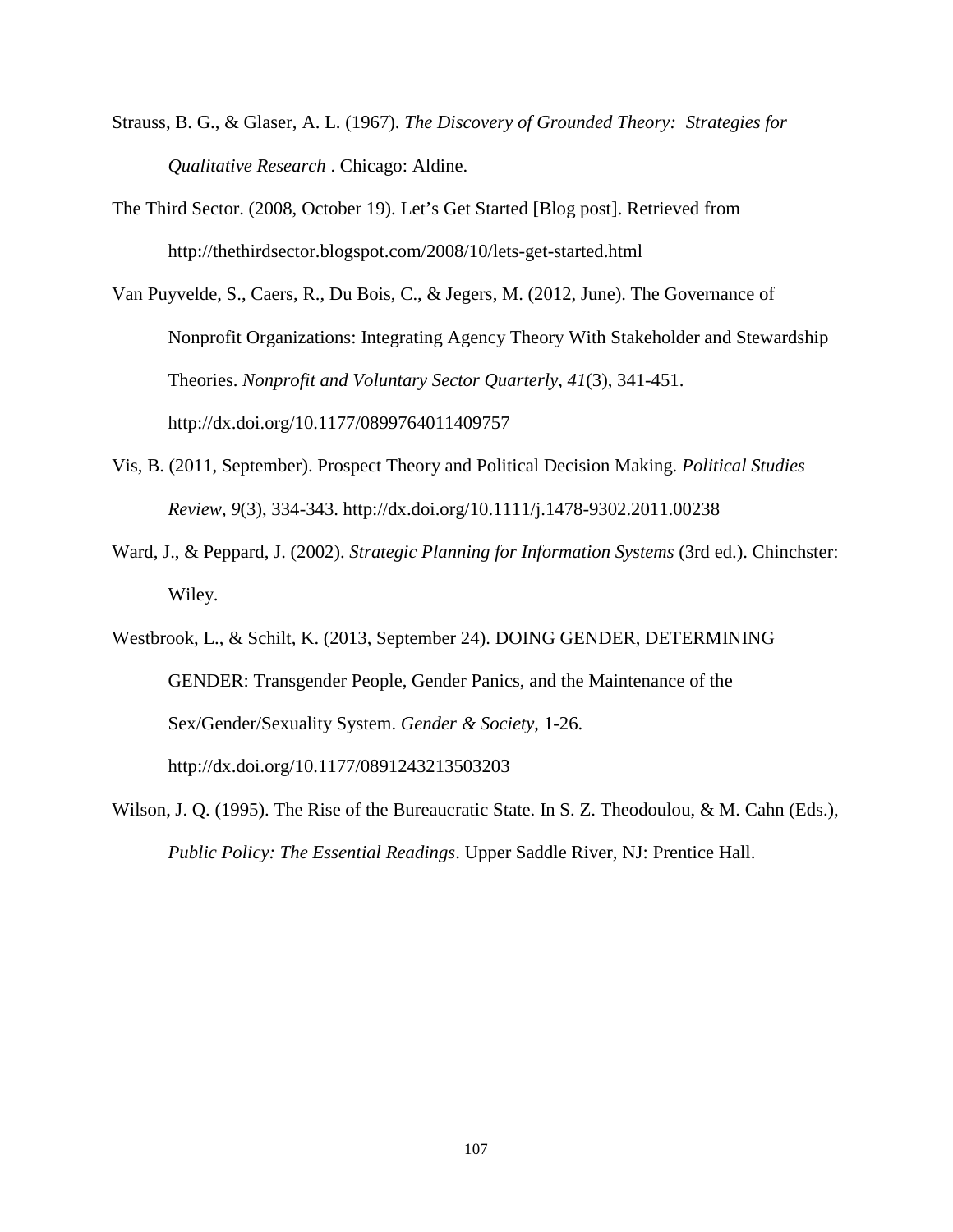## **CURRICULUM VITAE**

# **JOHN M. WAGNER PHDC, MPA**

JohnMWagner@gmail.com

## **Objective: To serve by diligently representing and promoting the values of the public service and philanthropy.**

|                                                                                                 | 15+ YEARS OF PROGRESSIVE PROFESSIONAL PUBLIC, NON-PROFIT, AND HIGHER EDUCATION<br><b>EXPERIENCE INCLUDING:</b>                                               |                                                                            |
|-------------------------------------------------------------------------------------------------|--------------------------------------------------------------------------------------------------------------------------------------------------------------|----------------------------------------------------------------------------|
| <i>Public policy</i><br>$\bullet$<br>development<br>Grant Writing and<br>$\bullet$<br>Reporting | Community Outreach and<br><b>Public Speaking</b><br>Public Workshop<br>$\bullet$<br>Development<br>Strategic Planning and<br>$\bullet$<br>program evaluation | • Media Relations<br>Lobbying<br>Inter-agency<br><b>Alliance Formation</b> |
|                                                                                                 | <b>BACHELOR OF SCIENCE &amp; GRADUATE DEGREES SPECIALIZING IN:</b>                                                                                           |                                                                            |
| <b>Board Development</b><br>$\bullet$<br>and Leadership                                         | Community Development and<br>$\bullet$<br><b>Urban Solutions</b>                                                                                             | <b>Public Speaking</b>                                                     |

**PROFESSIONAL EXPERIENCE**

#### **STATE OF NEVADA — UNIVERSITY OF NEVADA, LAS VEGAS — Las Vegas, NV**

#### **Director of Community Relations** January 2013-Present

I am directly responsible for identifying and meeting with internal leadership, students and faculty, community stakeholders and connecting them with University assets, talents, and resources.

#### *Key Results:*

- Developed the innovative philanthropic/student learning lab advising on more than 1.3 million dollars to-date.
- Successfully launched a new program of community focused student-led volunteer specialists.
- Oversaw the creation, funding, and launch of the UNLV Urban Data Lab which focuses on consolidating data to facilitate inter-disciplinary solutions to urban challenges.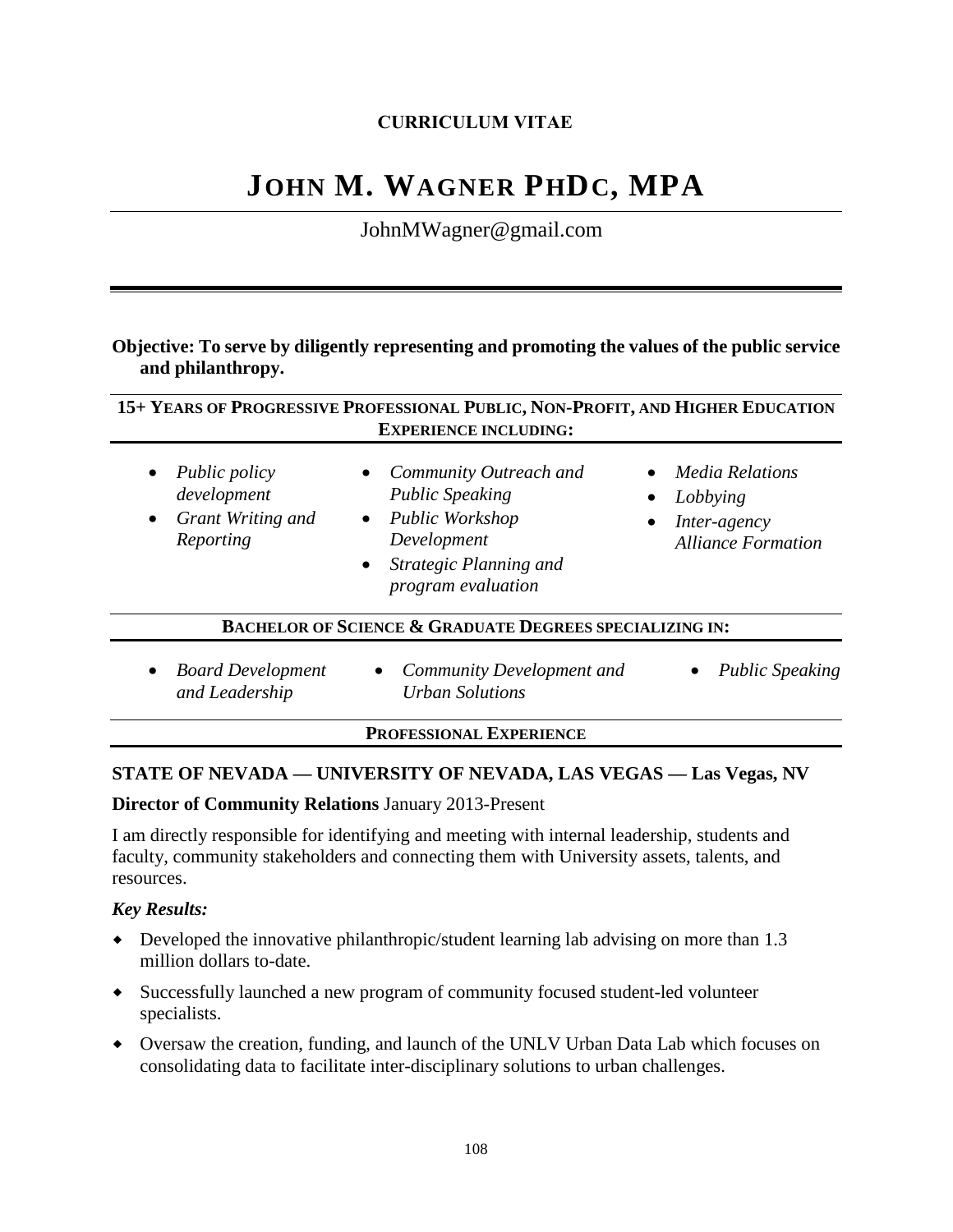- Provided key direction in the development of the Nonprofit Directory and Database in collaboration with HELP of So. NV, Nevada 211, and the City of Las Vegas.
- Developing the Non-Profit Community Expo in collaboration with the United Way, Young Nonprofit Professionals Network, and the Las Vegas Clark County Library District.
- Prepared conferences and presented at numerous community events, conferences, and media interviews.

## **SOUTHERN NEVADA HEALTH DISTRICT— Las Vegas, NV**

## **Environmental Health Specialist II** *June 2006 to December 2012*

Served the public as a program specialist, negotiated interagency cooperative agreements, program spokesperson for media interviews, managed program grant writing and reporting, and administered community and stakeholder outreach efforts.

## *Key Results:*

- Proactively led efforts to enhance compliance through public education and community outreach. Increased compliance rates by 15%.
- Successfully applied for, obtained and administered grant compliance for more than \$700,000 in state grant funds.
- Increased program revenues in 2011 by 8%.
- Participated in public/private workshops, conducted television/print media interviews, and mediated interagency contract negotiations.

#### **NONPROFIT MANAGEMENT EXPERIENCE**

#### **NEVADA ENVIRONMENTAL HEALTH ASSOCIATION— Las Vegas, NV**

**President** *June 2011 to June 2013*

#### **Vice-President** *June 2010 to June 2011*

Served as the Chief Executive Officer for a 160-member Section 501 (c) (3) non-profit organization in Southern Nevada. Successfully integrated industry and community, managed training budgets, administered grant applications/reports, conducted community outreach efforts, and trained Environmental Health professionals throughout the state.

#### *Key Results:*

- Successfully planned, prepared, and presented the Nevada Environmental Health Association's 48<sup>th</sup> and 49<sup>th</sup> Annual Educational Conferences for more than 160 federal, state, and local Environmental Health officials.
- United numerous community leaders and stakeholders with other leaders, organizations, and available resources.

Raised more than \$5,000 in cash and in-kind donations for our non-profit partners in 2012.

Created an alliance of public health leaders where there previously was none. This alliance included the Nevada Chapter of the Food Allergy Network, Three Square, Nevada Division